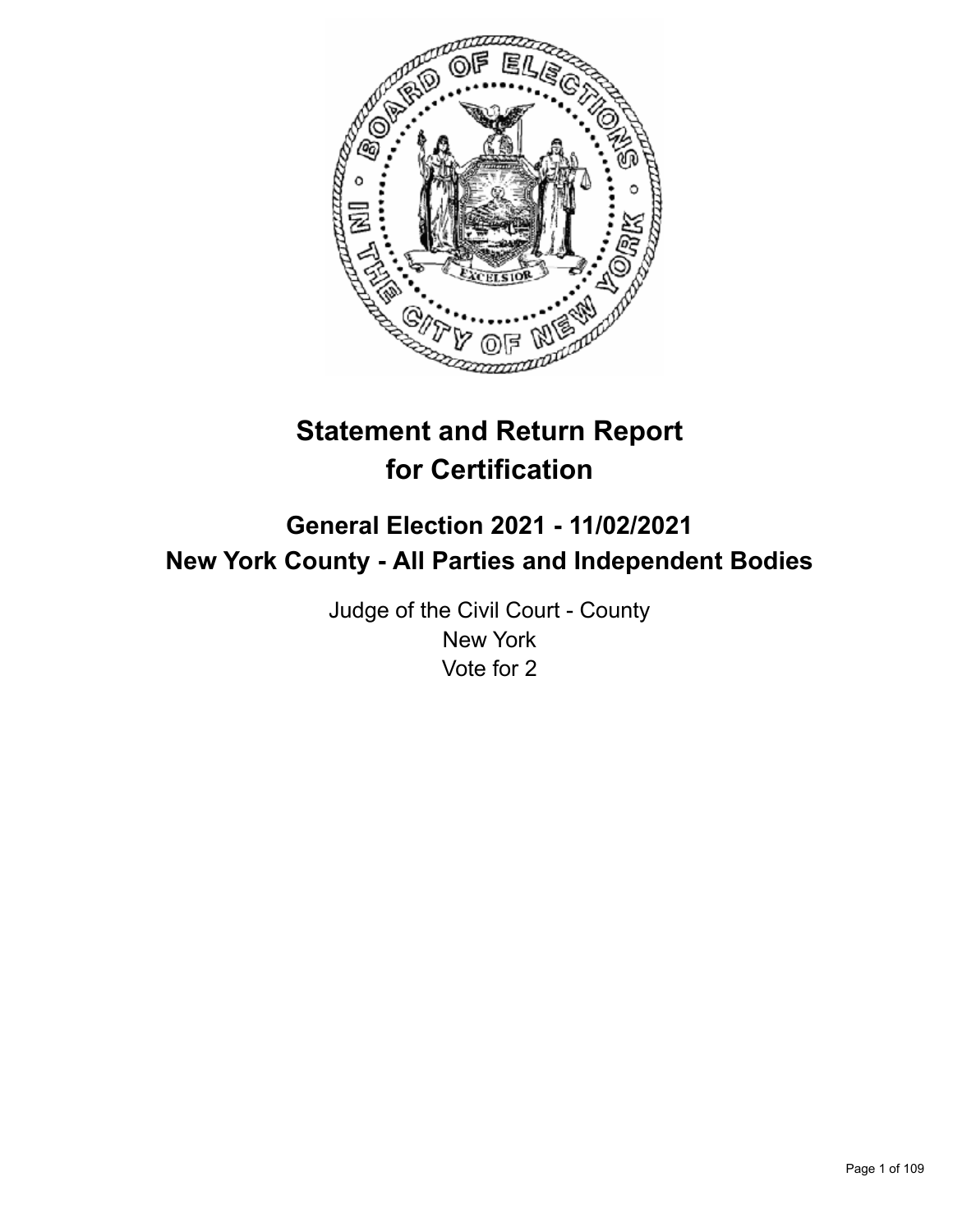

| PUBLIC COUNTER                                           | 16,913                  |
|----------------------------------------------------------|-------------------------|
| MANUALLY COUNTED EMERGENCY                               | 0                       |
| <b>ABSENTEE / MILITARY</b>                               | 1,277                   |
| AFFIDAVIT                                                | 164                     |
| <b>Total Ballots</b>                                     | 18,354                  |
| Less - Inapplicable Federal/Special Presidential Ballots | 0                       |
| <b>Total Applicable Ballots</b>                          | 18,354                  |
| JEFFREY S. ZELLAN (DEMOCRATIC)                           | 10,927                  |
| KIM M. PARKER (DEMOCRATIC)                               | 11,626                  |
| ABRAHAM LINCOLN (WRITE-IN)                               | 1                       |
| ADAM POLLOCK (WRITE-IN)                                  | 1                       |
| ADAM S. MOORE (WRITE-IN)                                 | 1                       |
| ADRIANA STECYK (WRITE-IN)                                | $\mathbf{1}$            |
| ALAN DAVIS (WRITE-IN)                                    | $\mathbf{1}$            |
| ANDREA TERSIGINI (WRITE-IN)                              | 1                       |
| ANDREW MUCHMORE (WRITE-IN)                               | $\mathbf{1}$            |
| ANDREW NOWAK (WRITE-IN)                                  | $\mathbf{1}$            |
| ANDY MEI (WRITE-IN)                                      | 1                       |
| ARIEL D. RODRIGUEZ (WRITE-IN)                            | $\mathbf{1}$            |
| ARTHUR CHU (WRITE-IN)                                    | $\mathbf{1}$            |
| AZURE GARDNER (WRITE-IN)                                 | 1                       |
| <b>BARACK OBAMA (WRITE-IN)</b>                           | $\mathbf{1}$            |
| <b>BEN CARSON (WRITE-IN)</b>                             | $\mathbf{1}$            |
| BENJAMIN LESCZYNSKI (WRITE-IN)                           | 1                       |
| <b>BENNY PROFANE (WRITE-IN)</b>                          | $\mathbf{1}$            |
| BERNIE SANDERS (WRITE-IN)                                | $\mathbf{1}$            |
| BORIS PALANT (WRITE-IN)                                  | 1                       |
| BORRA DEEZ (WRITE-IN)                                    | $\mathbf{1}$            |
| BRIAN DALY (WRITE-IN)                                    | $\mathbf{1}$            |
| CANDICE OWENS (WRITE-IN)                                 | 1                       |
| CHARLES BECK (WRITE-IN)                                  | 1                       |
| CHRIS COLBERTON (WRITE-IN)                               | 1                       |
| CHRIS LEUNG (WRITE-IN)                                   | 1                       |
| CHRIS YERRSHO (WRITE-IN)                                 | 1                       |
| CHRISTIAN MATTHEW (WRITE-IN)                             | $\mathbf{1}$            |
| CHRISTOPHER WAICRUI JUNG (WRITE-IN)                      | 1                       |
| CHRYSTYNA BEDRIT (WRITE-IN)                              | $\mathbf{1}$            |
| CINDY ESPINOSA (WRITE-IN)                                | $\mathbf{1}$            |
| CLARENCE THOMAS (WRITE-IN)                               | 1                       |
| COLIN QUINN (WRITE-IN)                                   | $\mathbf{1}$            |
| CRISTIAN CASTRO (WRITE-IN)                               | $\mathbf{1}$            |
| CURTIS A. SLIWA (WRITE-IN)                               | 2                       |
| DAN HUNTER (WRITE-IN)                                    | $\mathbf{1}$            |
| DANIEL JONES (WRITE-IN)                                  | $\overline{\mathbf{c}}$ |
| DANIEL WHALEN (WRITE-IN)                                 | 1                       |
| DANIELLE CHATTIN (WRITE-IN)                              | $\mathbf{1}$            |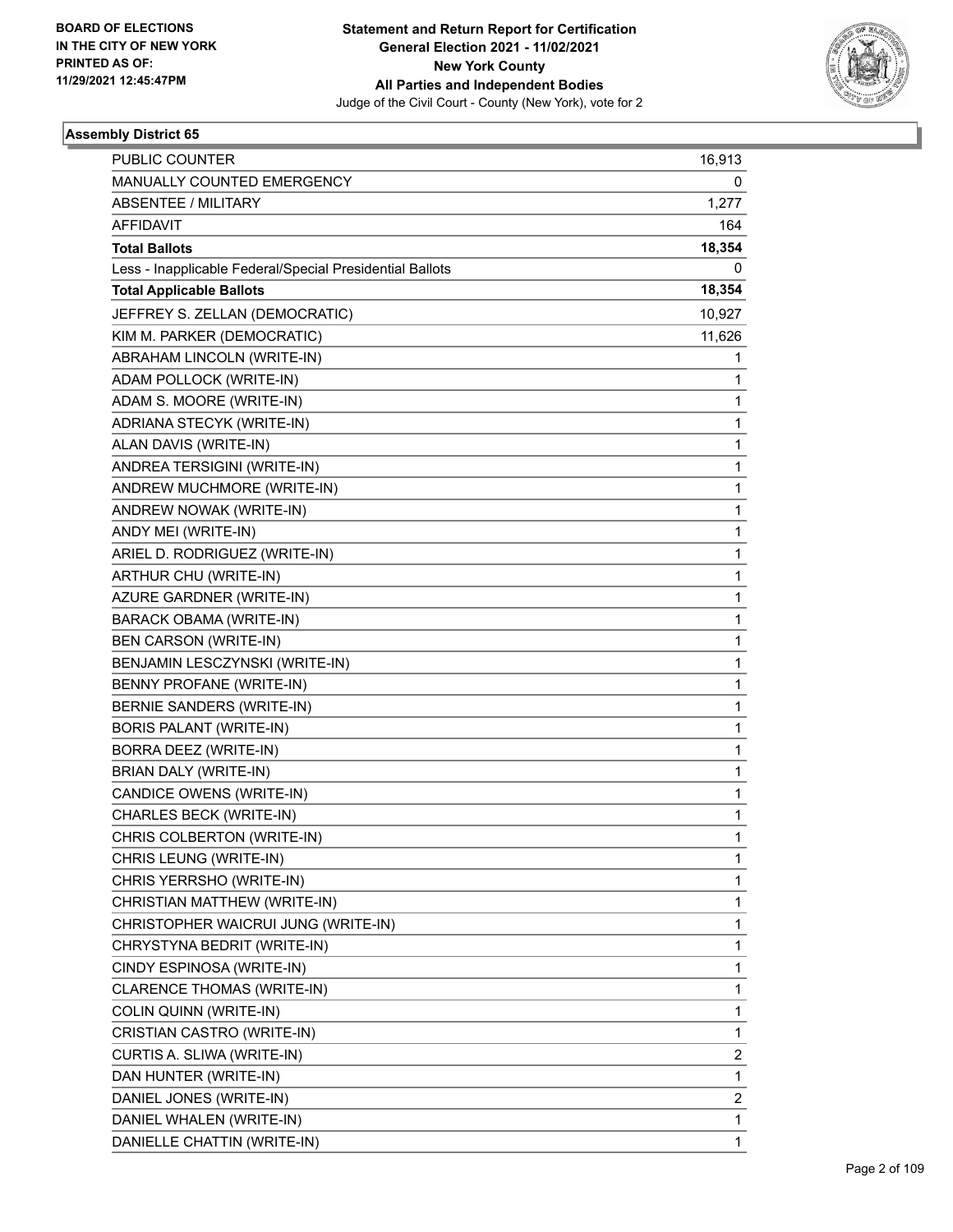

| DASHA DANG (WRITE-IN)                  | 1              |
|----------------------------------------|----------------|
| DAVE NUZZO (WRITE-IN)                  | $\mathbf{1}$   |
| DAVID DANIEL (WRITE-IN)                | 2              |
| DAVID HURSKAY (WRITE-IN)               | $\mathbf{1}$   |
| DAYAN GOLDMAN (WRITE-IN)               | 1              |
| DAYAN LAMPEL (WRITE-IN)                | 1              |
| DEBORAH BETH MEDOWS (WRITE-IN)         | $\overline{2}$ |
| DENNIS J. RECCA (WRITE-IN)             | 1              |
| DEREK JETER (WRITE-IN)                 | 1              |
| DESMOND MCBOWAN (WRITE-IN)             | $\mathbf{1}$   |
| DON MACLEAD (WRITE-IN)                 | 1              |
| DONALD COHEN (WRITE-IN)                | 1              |
| DONALD TRUMP (WRITE-IN)                | 6              |
| DONALD TRUMP JR. (WRITE-IN)            | 2              |
| DONNA DUNNIGEN (WRITE-IN)              | 1              |
| DOT TAYLOR (WRITE-IN)                  | $\mathbf{1}$   |
| DREW PHILOGENE (WRITE-IN)              | 1              |
| ED KOCH (WRITE-IN)                     | 2              |
| EDMUND J. BURNS (WRITE-IN)             | $\mathbf{1}$   |
| EDWIN CHEMERINSKY (WRITE-IN)           | 1              |
| ERIK COLER (WRITE-IN)                  | 1              |
| ERIN REAGAN (WRITE-IN)                 | $\mathbf{1}$   |
| ETHAN FEINSTEIN (WRITE-IN)             | 1              |
| EZRA SUSS (WRITE-IN)                   | 1              |
| FREDERICK C. APPEL (WRITE-IN)          | $\mathbf{1}$   |
| <b>GARY HERMAN (WRITE-IN)</b>          | 1              |
| <b>GEORGE PATAKI (WRITE-IN)</b>        | 1              |
| GREGORY DE ROSSO (WRITE-IN)            | $\mathbf{1}$   |
| HEATHER DALY (WRITE-IN)                | 1              |
| HEATHER LYNN DALY (WRITE-IN)           | 1              |
| HONG MA (WRITE-IN)                     | $\mathbf{1}$   |
| HOYT BANGS (WRITE-IN)                  | 2              |
| IAN J. GUTHOFF (WRITE-IN)              | 1              |
| IAN WALSH REILLY (WRITE-IN)            | $\mathbf{1}$   |
| IDA B. WELLS (WRITE-IN)                | $\mathbf{1}$   |
| JACOB J. SCHINDELHEIM, ESQ. (WRITE-IN) | 1              |
| JAMES BAIONE (WRITE-IN)                | $\mathbf{1}$   |
| JAMES MCBOWAN (WRITE-IN)               | 1              |
| JAMES S. ROMANO (WRITE-IN)             | 1              |
| JAMES SZENDE (WRITE-IN)                | $\mathbf{1}$   |
| JAY LEVINE (WRITE-IN)                  | $\mathbf{1}$   |
| JENNIFER MATTHEW (WRITE-IN)            | 1              |
| JERALD SADDLE (WRITE-IN)               | $\mathbf{1}$   |
| JEREMY SCHIFFRES (WRITE-IN)            | 1              |
| JESUS CABREJA (WRITE-IN)               | 1              |
| JO LUPEA (WRITE-IN)                    | 1              |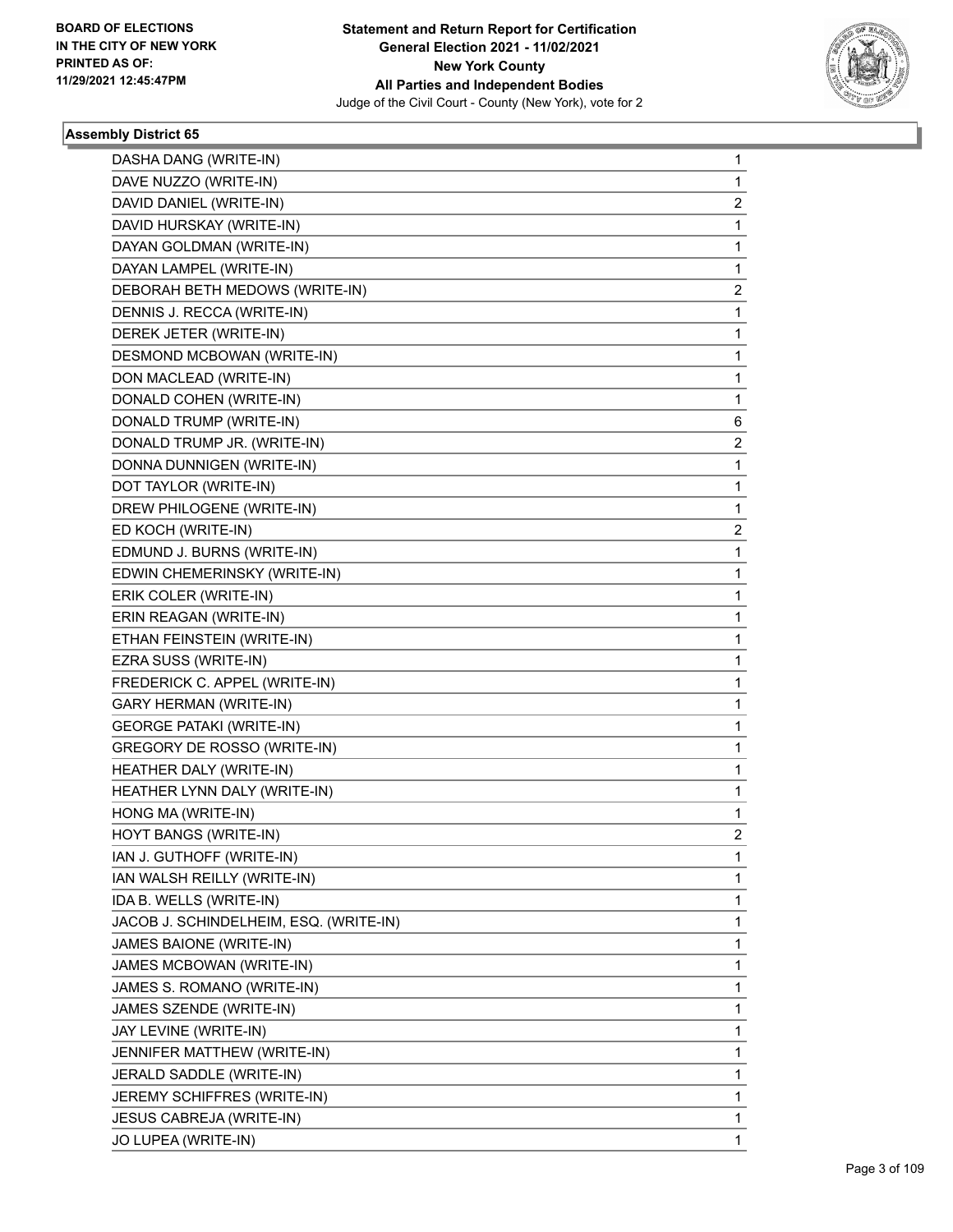

| JOE FAMULARO (WRITE-IN)         | 1 |
|---------------------------------|---|
| JOHN HUBER (WRITE-IN)           | 1 |
| JOHN HUMLER (WRITE-IN)          | 1 |
| JON MAXMAN (WRITE-IN)           | 1 |
| JON STEWART (WRITE-IN)          | 1 |
| JONATHAN TAROL (WRITE-IN)       | 1 |
| JONATHAN W. DREXLER (WRITE-IN)  | 1 |
| JORGE PASADA (WRITE-IN)         | 1 |
| JOSEPH DUNNIGEN (WRITE-IN)      | 1 |
| JOSEPH SANTAGATA (WRITE-IN)     | 1 |
| JUDI DAVIS (WRITE-IN)           | 1 |
| JUDITH SHEINDLIN (WRITE-IN)     | 1 |
| JULIE MCLEMORE ESTES (WRITE-IN) | 1 |
| JULIE TERSIGNI (WRITE-IN)       | 2 |
| KANYE WEST (WRITE-IN)           | 1 |
| KAREN SUSS (WRITE-IN)           | 1 |
| KENNETH VANDEKIETS (WRITE-IN)   | 1 |
| KENNY WIND (WRITE-IN)           | 1 |
| <b>KERRY GOTLIB (WRITE-IN)</b>  | 1 |
| KEVIN KLEPPER (WRITE-IN)        | 3 |
| KIERA GUZZO (WRITE-IN)          | 1 |
| KRISTEN PERSINES (WRITE-IN)     | 1 |
| LAUREN LEVY (WRITE-IN)          | 1 |
| LAWRENCE LESSING (WRITE-IN)     | 1 |
| LEE ESTES (WRITE-IN)            | 1 |
| LILIANA GOLDWYN (WRITE-IN)      | 1 |
| LISA LEATH (WRITE-IN)           | 1 |
| LORETTA BUSCH (WRITE-IN)        | 1 |
| LOUIS PULIAFITO (WRITE-IN)      | 1 |
| LUIS MARCANO (WRITE-IN)         | 1 |
| MAGNUS LANSING (WRITE-IN)       | 1 |
| <b>MARC KREPNICK (WRITE-IN)</b> | 1 |
| MARCIA HAMSON (WRITE-IN)        | 1 |
| MARGHERITA RACANELL (WRITE-IN)  | 2 |
| MARK BASICAS (WRITE-IN)         | 1 |
| MATTHEW COSTA (WRITE-IN)        | 1 |
| MAXWELL BAUERNEBEL (WRITE-IN)   | 3 |
| MICHAEL DATTOMA (WRITE-IN)      | 1 |
| MICHAEL J. GREENBERG (WRITE-IN) | 1 |
| MICHAEL MARTIN (WRITE-IN)       | 1 |
| MICHAEL MEEHAN (WRITE-IN)       | 1 |
| MICHAEL R. PENCE (WRITE-IN)     | 1 |
| MICHSEN MUKSSEY (WRITE-IN)      | 1 |
| MIKE NICHOLS (WRITE-IN)         | 1 |
| NANCY CLYDE (WRITE-IN)          | 1 |
| NANCY GOLDHILL (WRITE-IN)       | 1 |
|                                 |   |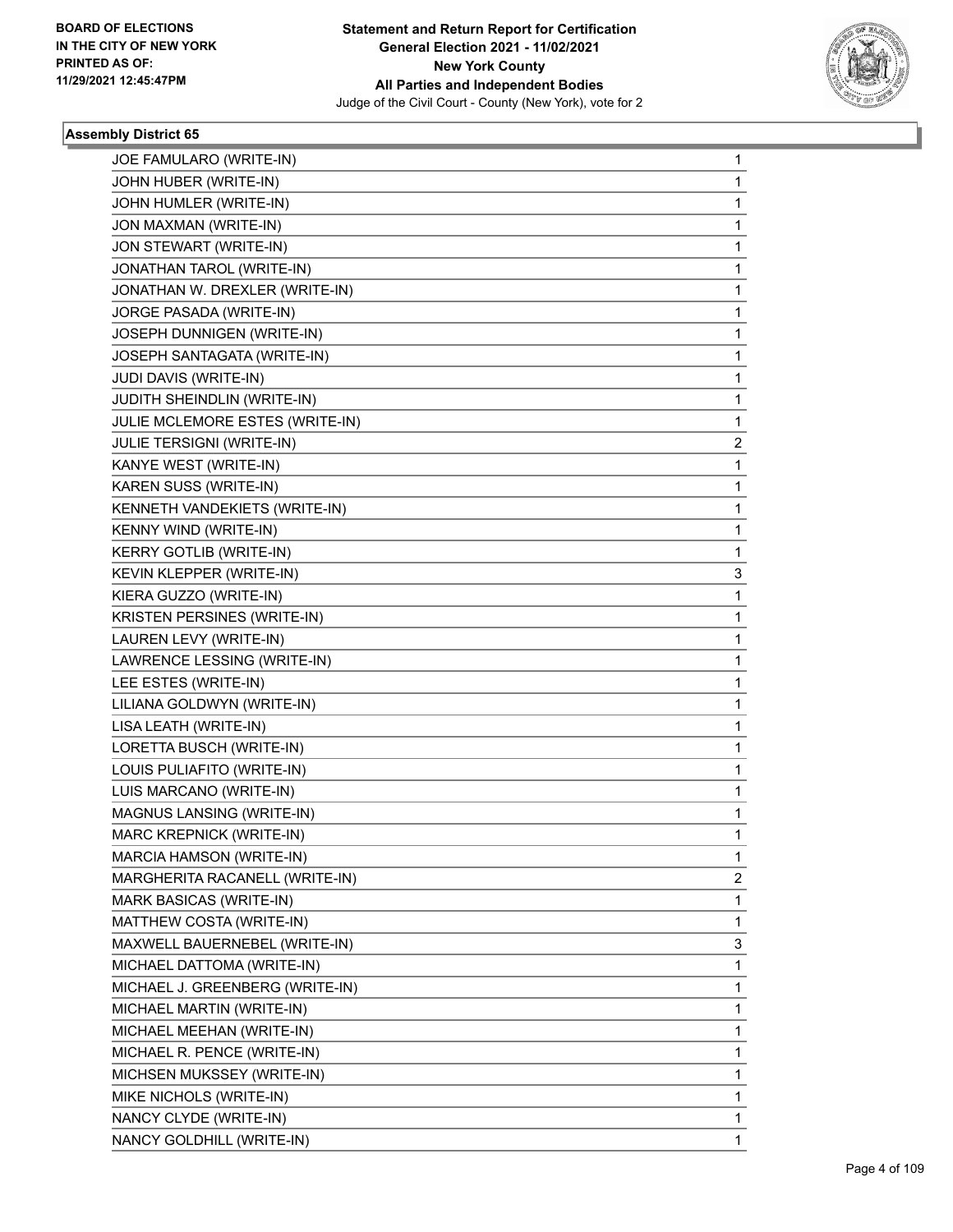

| NANCY STEARING (WRITE-IN)<br>NATALIA AZAVA (WRITE-IN)  | 1<br>1 |
|--------------------------------------------------------|--------|
| NAUDIEL ROMAN (WRITE-IN)                               | 1      |
| NEIL MOSSBERG (WRITE-IN)                               | 1      |
|                                                        |        |
| NICHOLAS AURIEMMA (WRITE-IN)<br>NICK MULLEN (WRITE-IN) | 1<br>1 |
|                                                        |        |
| NIPPUN MARIAHA (WRITE-IN)<br>NOAH SLOANE (WRITE-IN)    | 1<br>1 |
| OMAR SHAKER (WRITE-IN)                                 | 1      |
| PAT KORABEL (WRITE-IN)                                 |        |
|                                                        | 1      |
| PATRICIA BAIONE (WRITE-IN)                             | 1<br>1 |
| PATRICK SAMI SEZEN (WRITE-IN)                          |        |
| PAUL A. RODRIGUEZ (WRITE-IN)                           | 1      |
| PAUL MARRONE (WRITE-IN)                                | 1      |
| PETER CURET (WRITE-IN)                                 | 1      |
| PETER TREAY (WRITE-IN)                                 | 1      |
| PIETER VAN TOL (WRITE-IN)                              | 1      |
| RICH SULLIVAN (WRITE-IN)                               | 1      |
| ROBERT FOX (WRITE-IN)                                  | 1      |
| ROBERT GEARY (WRITE-IN)                                | 1      |
| ROBIN FLAUMENHAFT (WRITE-IN)                           | 1      |
| RON PAUL (WRITE-IN)                                    | 1      |
| RUDOLPH GIULIANI (WRITE-IN)                            | 6      |
| SAGE RANALDO (WRITE-IN)                                | 1      |
| SANTO ROSA (WRITE-IN)                                  | 1      |
| SANTOS LOPEZ (WRITE-IN)                                | 1      |
| SCHNITZEL LESCZYNSKI (WRITE-IN)                        | 1      |
| SEAN HANNITY (WRITE-IN)                                | 1      |
| SHELDON SILVER (WRITE-IN)                              | 1      |
| STACY PENNEBELLE (WRITE-IN)                            | 1      |
| STELLA JANUARY (WRITE-IN)                              | 1      |
| STERLING SHEPARD (WRITE-IN)                            | 1      |
| STEVE HARRIS (WRITE-IN)                                | 1      |
| STEVE REKHLER (WRITE-IN)                               | 1      |
| SUZANNE DUFFY (WRITE-IN)                               | 1      |
| TARA CURTIN (WRITE-IN)                                 | 1      |
| TAYLOR SWIFT (WRITE-IN)                                | 1      |
| THOMAS J. MCGLYN (WRITE-IN)                            | 1      |
| THOMAS KENNIFF (WRITE-IN)                              | 1      |
| THOMAS SCHAFFER (WRITE-IN)                             | 1      |
| TIFFANY CABAN (WRITE-IN)                               | 1      |
| TOMMY MCDANIEL (WRITE-IN)                              | 1      |
| TONY AVELLA (WRITE-IN)                                 | 1      |
| TRAC VU (WRITE-IN)                                     | 1      |
| UNATTRIBUTABLE WRITE-IN (WRITE-IN)                     | 152    |
| UNCOUNTED WRITE-IN PER STATUTE (WRITE-IN)              | 10     |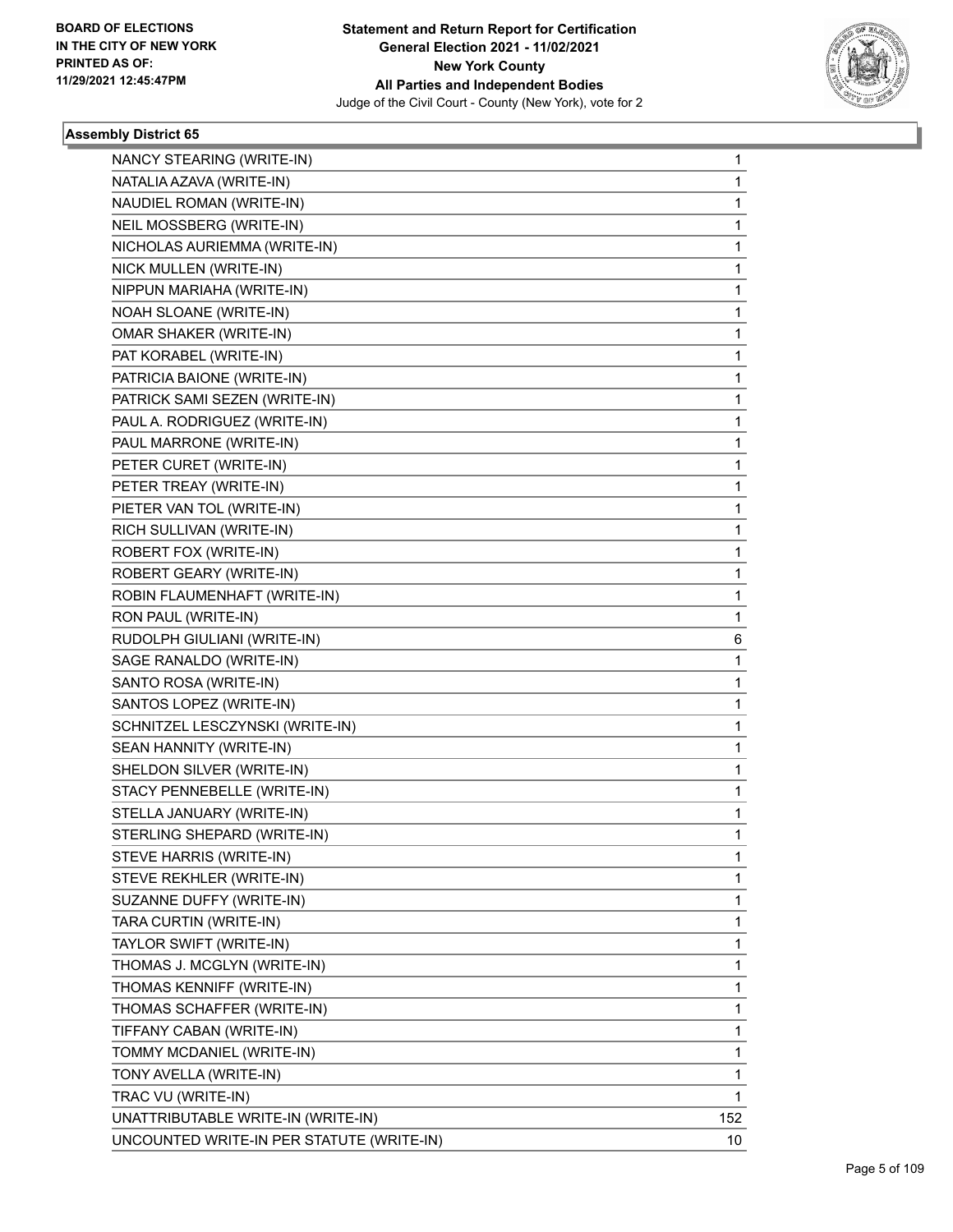

| VERA SUNG (WRITE-IN)            |        |
|---------------------------------|--------|
| VING RHAMES (WRITE-IN)          |        |
| VIVIAN PARKER (WRITE-IN)        |        |
| <b>WARREN NELSON (WRITE-IN)</b> |        |
| WESLEY FENG (WRITE-IN)          |        |
| WILLIAM SANCHEZ (WRITE-IN)      |        |
| YOU-LINE NOV (WRITE-IN)         |        |
| ZEPHYR TEACHOUT (WRITE-IN)      |        |
| <b>Total Votes</b>              | 22,919 |
| Unrecorded                      | 13.789 |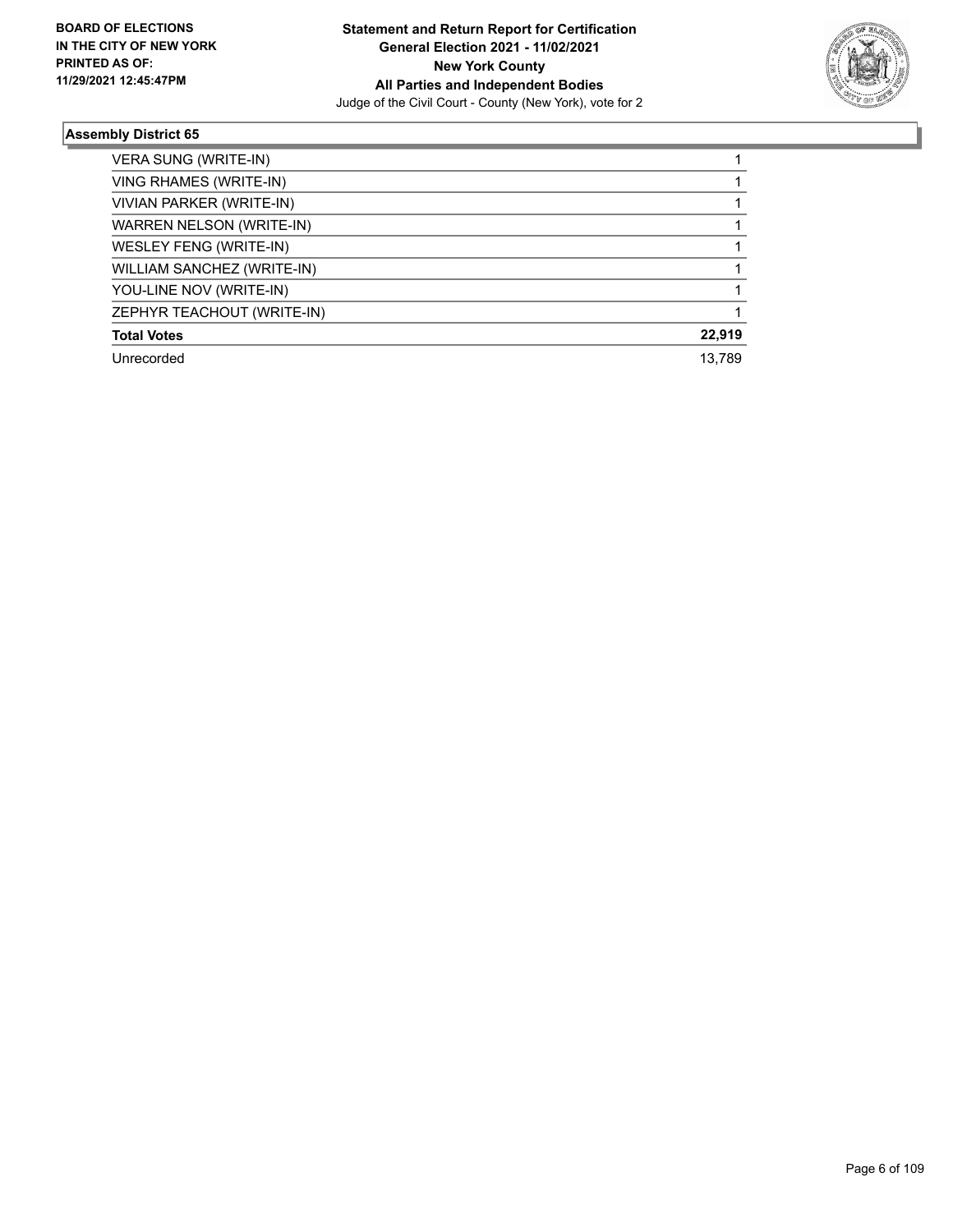

| <b>PUBLIC COUNTER</b>                                    | 20,372 |
|----------------------------------------------------------|--------|
| MANUALLY COUNTED EMERGENCY                               | 0      |
| ABSENTEE / MILITARY                                      | 2,576  |
| AFFIDAVIT                                                | 186    |
| <b>Total Ballots</b>                                     | 23,134 |
| Less - Inapplicable Federal/Special Presidential Ballots | 0      |
| <b>Total Applicable Ballots</b>                          | 23,134 |
| JEFFREY S. ZELLAN (DEMOCRATIC)                           | 17,031 |
| KIM M. PARKER (DEMOCRATIC)                               | 17,522 |
| AARON BURR (WRITE-IN)                                    | 1      |
| ABRAM BLAN (WRITE-IN)                                    | 1      |
| ADAM VELAZQUEZ (WRITE-IN)                                | 2      |
| ADAM YOLMAN (WRITE-IN)                                   | 1      |
| ADI BOTA (WRITE-IN)                                      | 1      |
| AL CAPA (WRITE-IN)                                       | 1      |
| AL SHARPTON (WRITE-IN)                                   | 1      |
| ALAN FLACKS (WRITE-IN)                                   | 1      |
| ALEX AZNAVOUDIAN (WRITE-IN)                              | 1      |
| ALEX FRANCO (WRITE-IN)                                   | 1      |
| ALEX LENHART (WRITE-IN)                                  | 1      |
| ALEXANDER HIRT (WRITE-IN)                                | 1      |
| ALFRED E. NEUMAN (WRITE-IN)                              | 1      |
| ALICE BOOTH (WRITE-IN)                                   | 1      |
| AMARIE MILLER (WRITE-IN)                                 | 1      |
| ANDREW CUOMO (WRITE-IN)                                  | 2      |
| ANDREW GIULIANI (WRITE-IN)                               | 1      |
| ANGELA DAVIS (WRITE-IN)                                  | 1      |
| ANJALI SHARMA (WRITE-IN)                                 | 1      |
| ANTHONY VALINI (WRITE-IN)                                | 1      |
| AVINASH G. SAMUDRALA (WRITE-IN)                          | 1      |
| AYN RAND (WRITE-IN)                                      | 1      |
| <b>BARRY BERKE (WRITE-IN)</b>                            | 1      |
| BENJAMIN MALIC SCHEIKMAN (WRITE-IN)                      | 1      |
| BERNARD EYTH (WRITE-IN)                                  | 1      |
| BERNIE SANDERS (WRITE-IN)                                | 1      |
| BILL BRATTON (WRITE-IN)                                  | 1      |
| BILLY KATKER (WRITE-IN)                                  | 1      |
| BRANDON CRAWFORD (WRITE-IN)                              | 1      |
| <b>BRETT CATTANI (WRITE-IN)</b>                          | 1      |
| BRETT CAVANOUGH (WRITE-IN)                               | 1      |
| BUSTER POSEY (WRITE-IN)                                  | 1      |
| CAMILE PAGLIA (WRITE-IN)                                 | 1      |
| CAROLINA BAYO (WRITE-IN)                                 | 1      |
| CHARLES BRONES (WRITE-IN)                                | 1      |
| CHIANSAN MA (WRITE-IN)                                   | 1      |
| CHIP BARRON JR. (WRITE-IN)                               | 1      |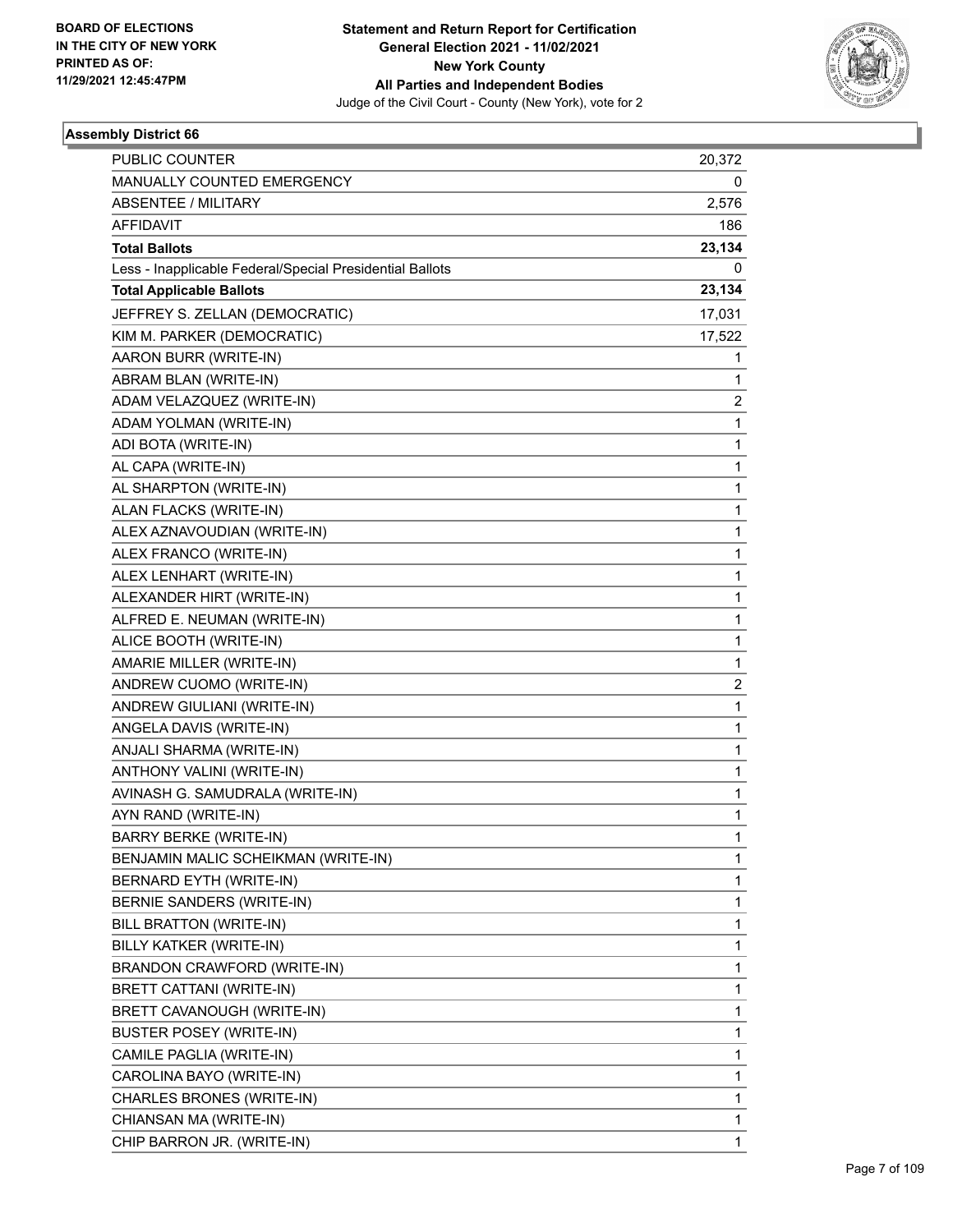

| CLYDE WOO (WRITE-IN)                     | 1 |
|------------------------------------------|---|
| COLLIN WOODS (WRITE-IN)                  | 1 |
| CURTIS A. SLIWA (WRITE-IN)               | 4 |
| CYRUS VANCE JR. (WRITE-IN)               | 1 |
| DANI SCHWARTZ (WRITE-IN)                 | 1 |
| DAVID GLAVIN (WRITE-IN)                  | 1 |
| DAVID SIMONETTI (WRITE-IN)               | 1 |
| DENNIS KLUESENER (WRITE-IN)              | 1 |
| DEREK ANDREW CHIN (WRITE-IN)             | 1 |
| DEVIN BALKIND (WRITE-IN)                 | 1 |
| DIABOLUS OFNER (WRITE-IN)                | 1 |
| DONALD SMITH (WRITE-IN)                  | 1 |
| DONALD TRUMP (WRITE-IN)                  | 7 |
| DONALD TRUMP JR. (WRITE-IN)              | 2 |
| EARL WARREN (WRITE-IN)                   | 1 |
| EDUARDO DOMINGUEZ (WRITE-IN)             | 1 |
| EMILY RODRIGUEZ (WRITE-IN)               | 1 |
| ERIC FEINSTEIN (WRITE-IN)                | 1 |
| ERIC ROBEL (WRITE-IN)                    | 1 |
| ERIC WOOLEY (WRITE-IN)                   | 1 |
| ETHAN LEIBBORITZ (WRITE-IN)              | 1 |
| EUGENE D. CONWAY (WRITE-IN)              | 1 |
| EUGENE SOLT (WRITE-IN)                   | 1 |
| EUGENE V. DEBBS (WRITE-IN)               | 1 |
| FRANCIS MENTON (WRITE-IN)                | 3 |
| <b>GENE CONWAY (WRITE-IN)</b>            | 1 |
| <b>GEORGE PATAKI (WRITE-IN)</b>          | 1 |
| <b>GEORGE SHULMAN (WRITE-IN)</b>         | 1 |
| GIA ISA KEIJZER (WRITE-IN)               | 1 |
| GINGER LEE (WRITE-IN)                    | 1 |
| <b>GLADYS DELVALLE PICKET (WRITE-IN)</b> | 1 |
| <b>GORDON LIPSKY (WRITE-IN)</b>          | 1 |
| HILLARY CLINTON (WRITE-IN)               | 1 |
| HO CHI MIN (WRITE-IN)                    | 1 |
| IERRA SULLIVAN (WRITE-IN)                | 1 |
| ISABELLA SIMONETTI (WRITE-IN)            | 1 |
| IVANKA TRUMP (WRITE-IN)                  | 1 |
| JASON ZEMSKY (WRITE-IN)                  | 1 |
| JEREMY RICHARDSON (WRITE-IN)             | 1 |
| <b>JIM STICK (WRITE-IN)</b>              | 1 |
| JOAN M. KENNEY (WRITE-IN)                | 1 |
| JOEL KLEIN (WRITE-IN)                    | 1 |
| JOHN BROOKS (WRITE-IN)                   | 1 |
| JOHN C. LEVY (WRITE-IN)                  | 1 |
| JOHN GALT (WRITE-IN)                     | 1 |
| JOHN LENNON (WRITE-IN)                   | 1 |
|                                          |   |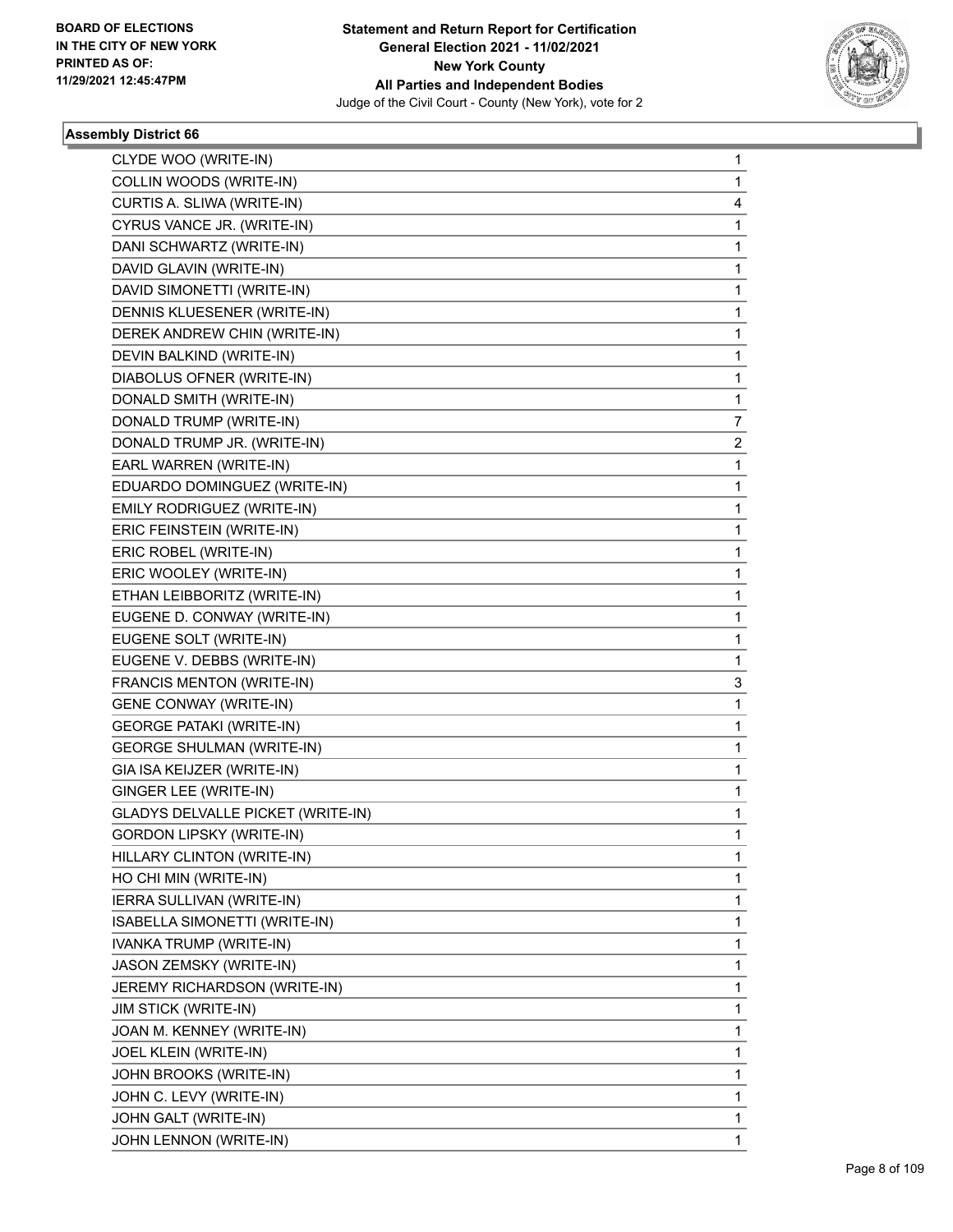

| JOHN MARSHALL (WRITE-IN)               | 1              |
|----------------------------------------|----------------|
| JONATHAN LANE (WRITE-IN)               | 1              |
| <b>JOSHUA BUTNICK (WRITE-IN)</b>       | 1              |
| JULIE KATE (WRITE-IN)                  | 1              |
| JUNE ANN CAUGHEY (WRITE-IN)            | 1              |
| KAREN SMITH (WRITE-IN)                 | 1              |
| KATE TSYKIN (WRITE-IN)                 | 1              |
| KATHLYNE PURRINI (WRITE-IN)            | 1              |
| KATHRYN E. FREED (WRITE-IN)            | 1              |
| KEVIN CASTEL (WRITE-IN)                | 1              |
| KEVIN KOPLIN (WRITE-IN)                | 1              |
| KIM CORD (WRITE-IN)                    | 1              |
| <b>KREGAN DEAN (WRITE-IN)</b>          | 1              |
| LEE ZELDIN (WRITE-IN)                  | 1              |
| LEIGH BISHOP (WRITE-IN)                | 1              |
| LIEL LIEBOVITZ (WRITE-IN)              | 1              |
| LINDRAY BROCKNIGHT (WRITE-IN)          | 1              |
| LINDSAY GRAHAM (WRITE-IN)              | 1              |
| LISA DE ROSA (WRITE-IN)                | 1              |
| LIZ CHENEY (WRITE-IN)                  | 1              |
| MAO TSE-TUNG (WRITE-IN)                | 1              |
| MARC PIPARO (WRITE-IN)                 | 1              |
| MARCO CAPSOUTO (WRITE-IN)              | 1              |
| MARIA KARPOV (WRITE-IN)                | 1              |
| MARK GJANAJ (WRITE-IN)                 | 1              |
| MARTIN RICHMAN (WRITE-IN)              | 1              |
| MATHEW KATE (WRITE-IN)                 | 1              |
| MATTHEW BOLTON (WRITE-IN)              | 1              |
| MAUD MARON (WRITE-IN)                  | 1              |
| MICHAEL BLOOMBERG (WRITE-IN)           | 3              |
| MICHAEL BURGER SPANAKUPOLIS (WRITE-IN) | 1              |
| MIKE PENCE (WRITE-IN)                  | $\overline{2}$ |
| MIKE TAUBE (WRITE-IN)                  | 1              |
| MIKE VICARI (WRITE-IN)                 | 1              |
| MITT ROMNEY (WRITE-IN)                 | 1              |
| NICHOLAS GROOMBRIDGE (WRITE-IN)        | 1              |
| NICK CASAL (WRITE-IN)                  | 1              |
| NICK READE (WRITE-IN)                  | 1              |
| NICKI BLUMBERG (WRITE-IN)              | 1              |
| NICOLE MALLIOTAKIS (WRITE-IN)          | 1              |
| NIKKI HALEY (WRITE-IN)                 | 1              |
| OLEG BELYY (WRITE-IN)                  | 1              |
| PAT QUINN (WRITE-IN)                   | 1              |
| PETER MAMMACK (WRITE-IN)               | 1              |
| RACHELLE COHEN (WRITE-IN)              | 1              |
| RAMYA ANGARA (WRITE-IN)                | 1              |
|                                        |                |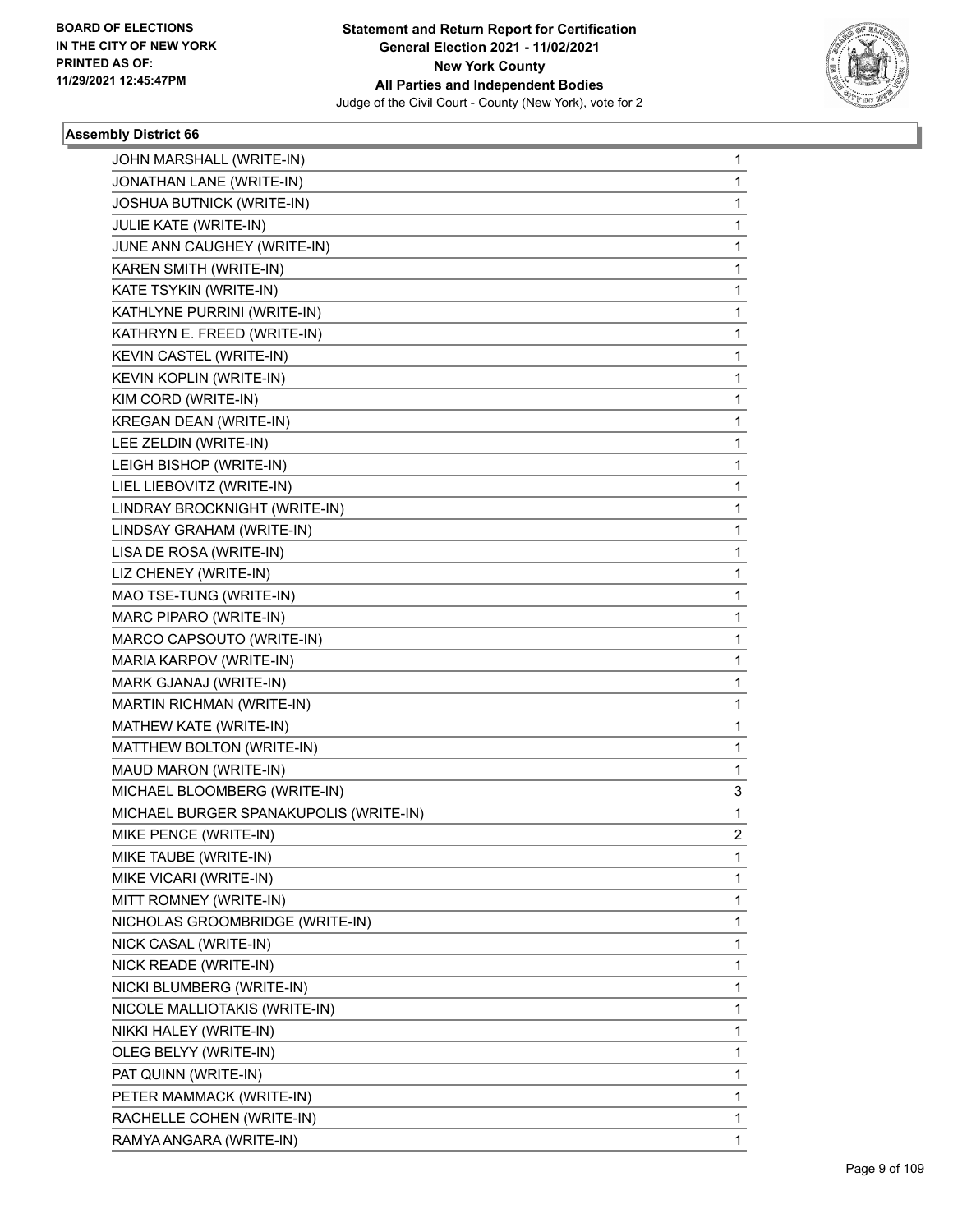

| RAY FESSET (WRITE-IN)                     | 1            |
|-------------------------------------------|--------------|
| REBECCA CHAPMAN (WRITE-IN)                | $\mathbf{1}$ |
| RICHARD EPSTEIN (WRITE-IN)                | 1            |
| RICK OLESZCZUK (WRITE-IN)                 | $\mathbf{1}$ |
| RITA DUMAIN (WRITE-IN)                    | 1            |
| RITA LI (WRITE-IN)                        | 1            |
| ROBERT CARBINARO (WRITE-IN)               | $\mathbf{1}$ |
| ROBERT GANGI (WRITE-IN)                   | $\mathbf{1}$ |
| ROBERT HAVEL (WRITE-IN)                   | 1            |
| ROBERT SMITH (WRITE-IN)                   | $\mathbf{1}$ |
| ROBERT STEPANEK (WRITE-IN)                | 1            |
| ROBIN DERYCKE (WRITE-IN)                  | 1            |
| ROMAN BRUNO KEIJZER (WRITE-IN)            | $\mathbf{1}$ |
| ROMAN HABER (WRITE-IN)                    | 1            |
| RONALD LONERGAN (WRITE-IN)                | 1            |
| RONALD M. PICKET (WRITE-IN)               | $\mathbf{1}$ |
| RONALD REAGAN (WRITE-IN)                  | 1            |
| RUDOLPH GIULIANI (WRITE-IN)               | 5            |
| RUDOLPH GUILIANI (WRITE-IN)               | $\mathbf{1}$ |
| RYAN MCMAHON (WRITE-IN)                   | 1            |
| SERRA S. PRAOHAN (WRITE-IN)               | 1            |
| SHARON CHURCH (WRITE-IN)                  | $\mathbf{1}$ |
| SHARON SORKIN (WRITE-IN)                  | 1            |
| STACEY H. PRUSSMAN (WRITE-IN)             | 1            |
| STUART GOLD (WRITE-IN)                    | $\mathbf{1}$ |
| SURAJN GIBSON (WRITE-IN)                  | 1            |
| SUSAN SARANDON (WRITE-IN)                 | 1            |
| SUSAN YI LIN (WRITE-IN)                   | $\mathbf{1}$ |
| TERESA CASAL (WRITE-IN)                   | 1            |
| THOMAS DOUGHERTY (WRITE-IN)               | 1            |
| THOMAS KENNIFF (WRITE-IN)                 | $\mathbf{1}$ |
| TIFFANY WOOLEY (WRITE-IN)                 | 1            |
| TIM RYAN (WRITE-IN)                       | 1            |
| TUCKER CARLSON (WRITE-IN)                 | 1            |
| UNATTRIBUTABLE WRITE-IN (WRITE-IN)        | 213          |
| UNCOUNTED WRITE-IN PER STATUTE (WRITE-IN) | 1.           |
| VINCENT HAULEY (WRITE-IN)                 | $\mathbf{1}$ |
| WARREN HABER (WRITE-IN)                   | 1            |
| WILLIAM B. ANDERSON (WRITE-IN)            | 1            |
| WILLIAM GLADSTONE (WRITE-IN)              | $\mathbf{1}$ |
| WILLIAM TSAPALAS (WRITE-IN)               | $\mathbf{1}$ |
| WILLIAM YEUNG (WRITE-IN)                  | 1            |
| WINSTON SMITH (WRITE-IN)                  | $\mathbf{1}$ |
| ZANE MAMAA (WRITE-IN)                     | 1            |
| ZEPHYR TEACHOUT (WRITE-IN)                | 1            |
| ZUZANA CERMAN ZECHMAN (WRITE-IN)          | 1            |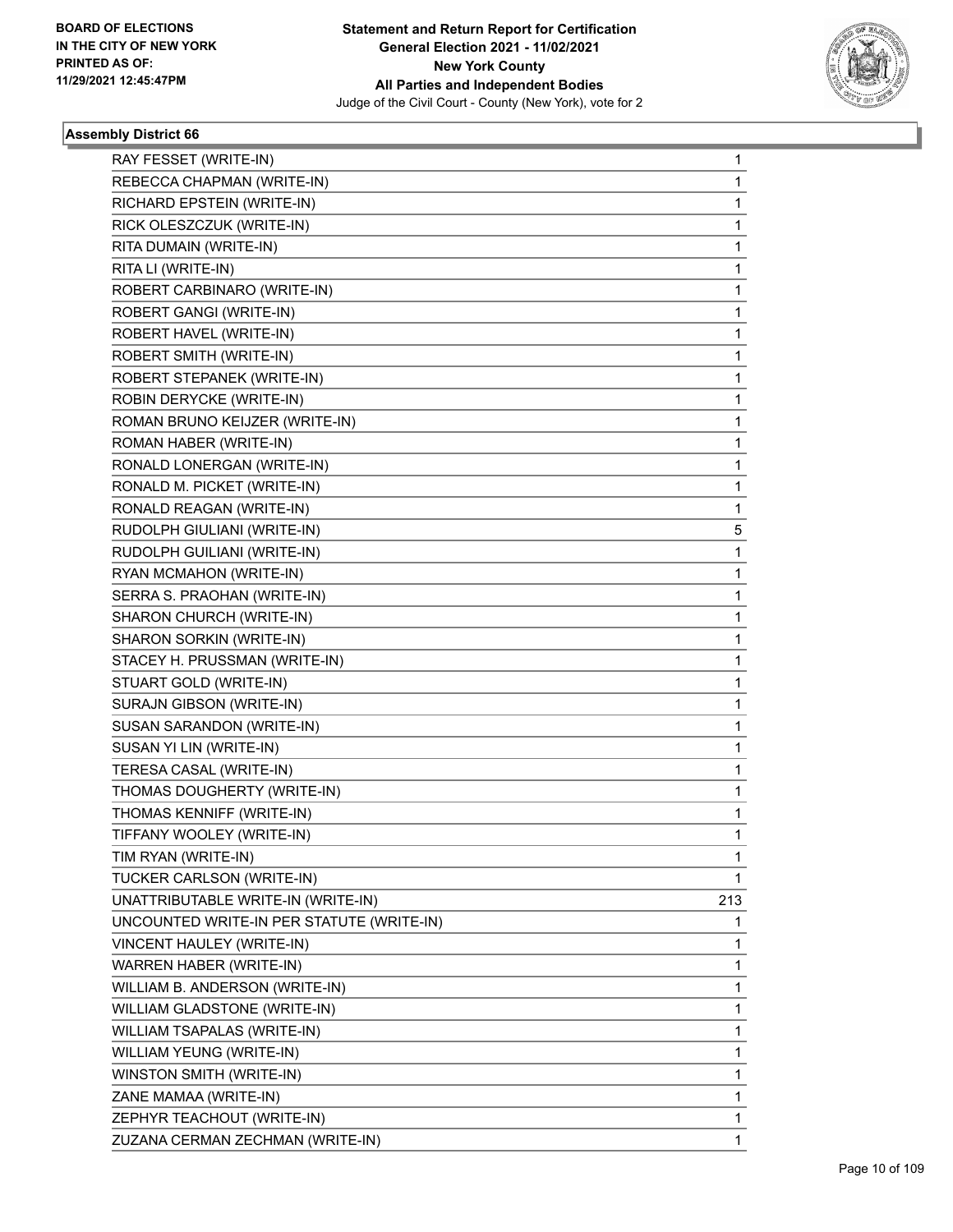

| <b>Total Votes</b> | $\alpha$       |
|--------------------|----------------|
|                    | . 20-<br>. יש. |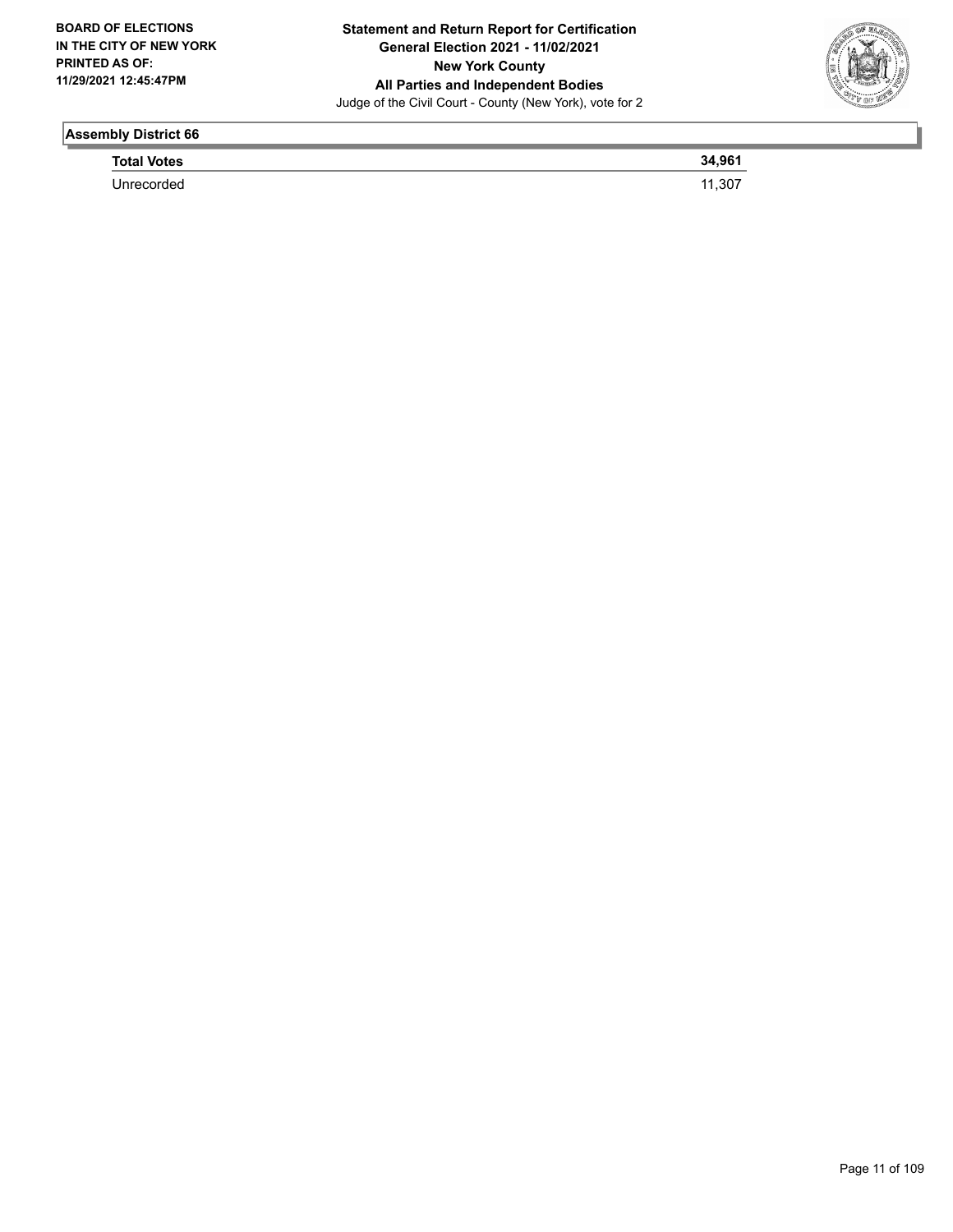

| <b>PUBLIC COUNTER</b>                                    | 27,306                  |
|----------------------------------------------------------|-------------------------|
| MANUALLY COUNTED EMERGENCY                               | 0                       |
| <b>ABSENTEE / MILITARY</b>                               | 3,803                   |
| AFFIDAVIT                                                | 260                     |
| <b>Total Ballots</b>                                     | 31,369                  |
| Less - Inapplicable Federal/Special Presidential Ballots | 0                       |
| <b>Total Applicable Ballots</b>                          | 31,369                  |
| JEFFREY S. ZELLAN (DEMOCRATIC)                           | 23,265                  |
| KIM M. PARKER (DEMOCRATIC)                               | 23,552                  |
| AARON JUDGE (WRITE-IN)                                   | 1                       |
| ABRAHAM LINCOLN (WRITE-IN)                               | 1                       |
| ADAM HERBST (WRITE-IN)                                   | 1                       |
| ADAM RESNICK (WRITE-IN)                                  | 1                       |
| AL SMITH (WRITE-IN)                                      | 1                       |
| ALAN HALPARIN (WRITE-IN)                                 | 1                       |
| ALBERT ANETEAU (WRITE-IN)                                | 1                       |
| ALEXANDER FIRESTONE (WRITE-IN)                           | 1                       |
| ALTON H. MADDOX JR. (WRITE-IN)                           | 1                       |
| AMANDA KANANGE (WRITE-IN)                                | 1                       |
| AMANDA PARSELS (WRITE-IN)                                | 2                       |
| AMY C. BARRETT (WRITE-IN)                                | 1                       |
| AMY COLTEN (WRITE-IN)                                    | 1                       |
| AMY PRESS (WRITE-IN)                                     | 1                       |
| ANDREAS SPIKER (WRITE-IN)                                | $\overline{\mathbf{c}}$ |
| ANDREW AMEND (WRITE-IN)                                  | 1                       |
| ANDREW CUOMO (WRITE-IN)                                  | 2                       |
| ANDREW TILEN (WRITE-IN)                                  | 1                       |
| ANDREW YANG (WRITE-IN)                                   | 1                       |
| ANN COULTER (WRITE-IN)                                   | 1                       |
| ANN HANKINS (WRITE-IN)                                   | 1                       |
| ANTHONY CROWELL (WRITE-IN)                               | 1                       |
| ANTHONY L. HERBERT (WRITE-IN)                            | 1                       |
| ANTOINETTE COSTANZO (WRITE-IN)                           | 1                       |
| ARIEL KOHANE (WRITE-IN)                                  | 1                       |
| ARTHUR BLOCK, ESQ. (WRITE-IN)                            | 1                       |
| AUDREY STONE (WRITE-IN)                                  | 1                       |
| AVI ZOLLMAN (WRITE-IN)                                   | 1                       |
| AYELET MEHLMAN (WRITE-IN)                                | 1                       |
| BARACK OBAMA (WRITE-IN)                                  | 1                       |
| BASIMA HAFIZ (WRITE-IN)                                  | 1                       |
| BEN SOKOLY (WRITE-IN)                                    | 1                       |
| BEN YEE (WRITE-IN)                                       | 1                       |
| BERNIE SANDERS (WRITE-IN)                                | 1                       |
| BETTY DANE LITMAN, ESQ. (WRITE-IN)                       | 1                       |
| BETTY LUGO (WRITE-IN)                                    | 1                       |
| BILL COSBY (WRITE-IN)                                    | 1                       |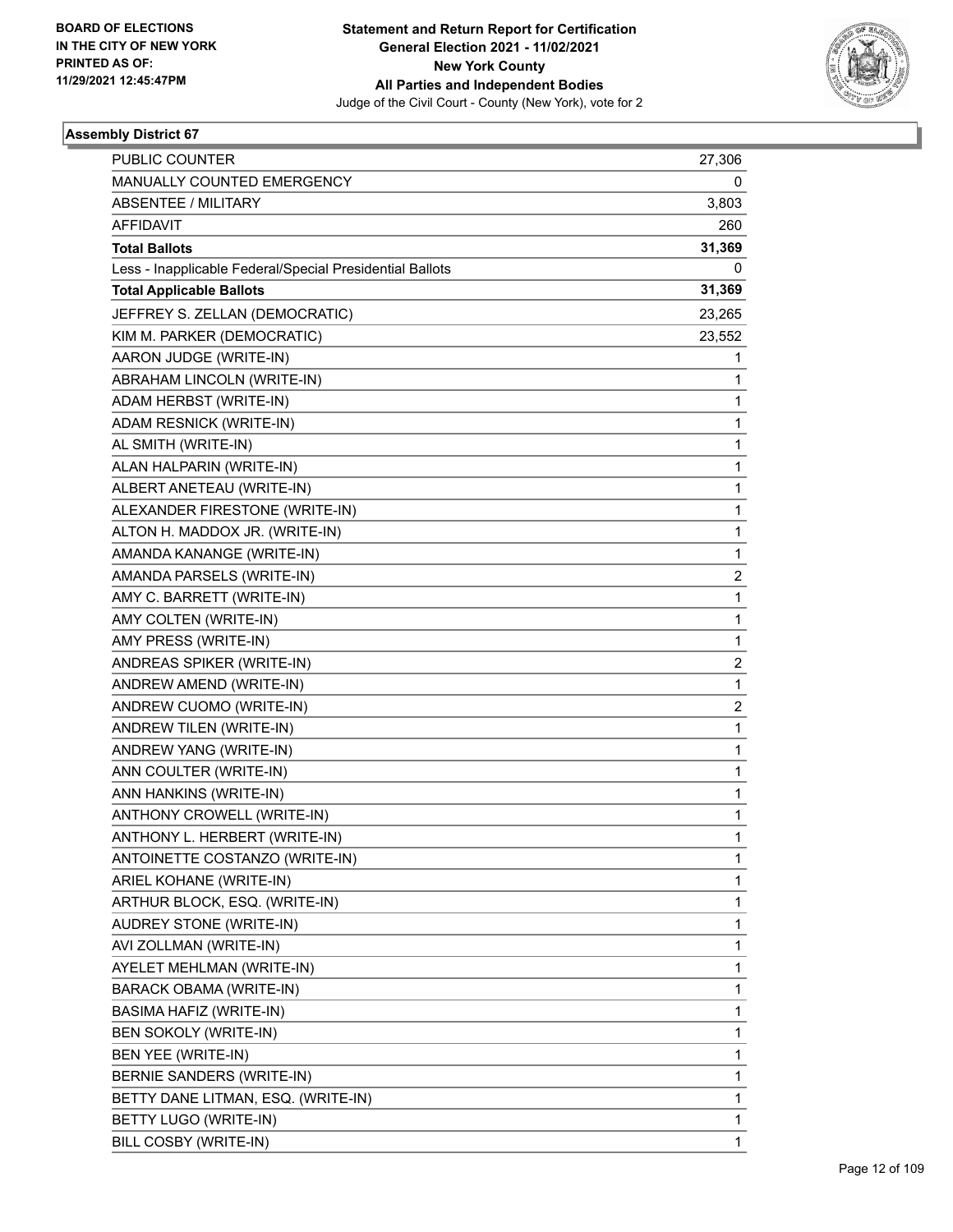

| BILL DE BLASIO (WRITE-IN)         | 3            |
|-----------------------------------|--------------|
| BILL GOODMAN (WRITE-IN)           | 1            |
| BILL KATCHER (WRITE-IN)           | 1            |
| BILL MURAWSKI (WRITE-IN)          | 1            |
| BRIAN PRENO (WRITE-IN)            | 1            |
| BRIAN QUILTER (WRITE-IN)          | 1            |
| <b>BRUCE GREEN (WRITE-IN)</b>     | 1            |
| <b>BRUCE JENNER (WRITE-IN)</b>    | 1            |
| <b>BRUCE SMITH (WRITE-IN)</b>     | 1            |
| BTZALEL HIRSHHORN (WRITE-IN)      | 1            |
| <b>BUBA SMITH (WRITE-IN)</b>      | 1            |
| <b>BUDDY MENTON (WRITE-IN)</b>    | 1            |
| BUKAYO SAKA (WRITE-IN)            | 1            |
| CARA DAVID (WRITE-IN)             | 1            |
| CHRIS BOOTH GLEN (WRITE-IN)       | 1            |
| CHRISTINE TESSITORE (WRITE-IN)    | 1            |
| CLARENCE THOMAS (WRITE-IN)        | 2            |
| COLIN HENDRIY (WRITE-IN)          | 1            |
| CORI WESTON (WRITE-IN)            | 1            |
| CORINNE M. BEREZUK (WRITE-IN)     | 1            |
| CRAIG STURGIS (WRITE-IN)          | $\mathbf{1}$ |
| CURTIS A. SLIWA (WRITE-IN)        | 10           |
| DABY BENJAMIN CARRERAS (WRITE-IN) | 1            |
| DANIEL GRACE (WRITE-IN)           | 1            |
| DANIEL PRENSKY (WRITE-IN)         | 1            |
| DANNY MATH (WRITE-IN)             | 1            |
| DAVID ASMAN (WRITE-IN)            | 1            |
| DAVID BRAL (WRITE-IN)             | 1            |
| DAVID FRIEDMAN (WRITE-IN)         | 2            |
| DAVID L. COHEN (WRITE-IN)         | 1            |
| DAVID NIDUS (WRITE-IN)            | 1            |
| DAVID PEREZ (WRITE-IN)            | $\mathbf{1}$ |
| DAVID RATH (WRITE-IN)             | 1            |
| DAVID SACK (WRITE-IN)             | 2            |
| DAVID SEATON (WRITE-IN)           | 1            |
| DEBORAH A. KONOPKO (WRITE-IN)     | 1            |
| DONALD TRUMP (WRITE-IN)           | 15           |
| DONALD TRUMP JR. (WRITE-IN)       | 1            |
| EBEN MOGLER (WRITE-IN)            | 1            |
| EDWARD GRAMLING (WRITE-IN)        | 1            |
|                                   |              |
| EDWARD L. POWERS, ESQ. (WRITE-IN) | 1            |
| ELANA SINENSKY (WRITE-IN)         | 2            |
| ELEANOR FRIEDMAN (WRITE-IN)       | 1            |
| ELIZABETH BARNETT (WRITE-IN)      | 1            |
| ELIZABETH RICH (WRITE-IN)         | 1            |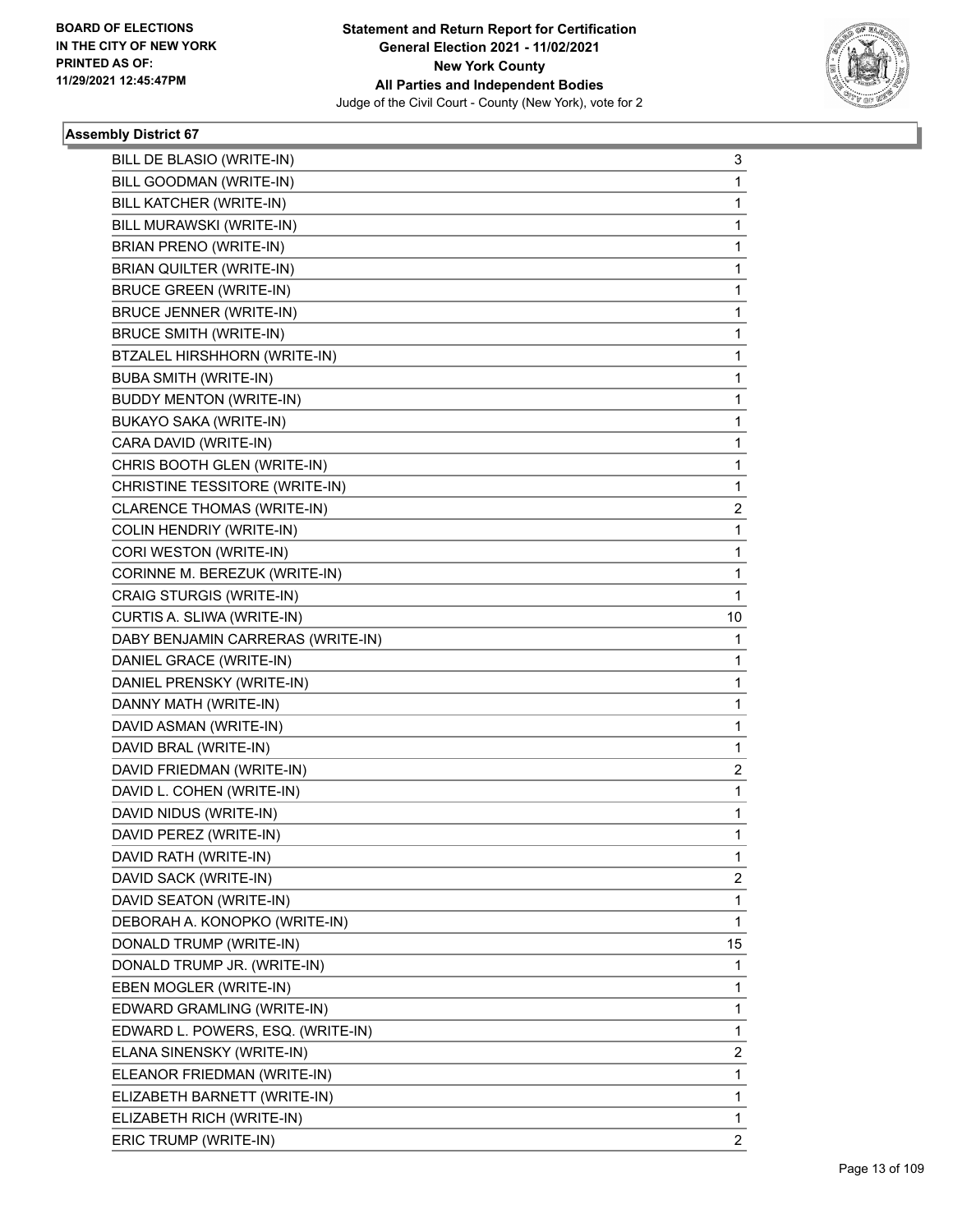

| ETHAN GOLDSTEIN (WRITE-IN)          | 1            |
|-------------------------------------|--------------|
| ETHAN V. FINNERAN, ESQ. (WRITE-IN)  | $\mathbf{1}$ |
| EUGENE RUFFOLO (WRITE-IN)           | 1            |
| EVE PREMIPER (WRITE-IN)             | $\mathbf{1}$ |
| FALSAL ALAM (WRITE-IN)              | 1            |
| FRANCES RIVERS (WRITE-IN)           | 1            |
| FRANCINE COHEN (WRITE-IN)           | $\mathbf{1}$ |
| FREDDY JACOBS (WRITE-IN)            | 1            |
| GABOR RONA, ESQ. (WRITE-IN)         | 1            |
| <b>GEORGE BATA (WRITE-IN)</b>       | $\mathbf{1}$ |
| <b>GEORGE STAMBCULIS (WRITE-IN)</b> | 1            |
| GIACOMB DIMATLIA (WRITE-IN)         | 1            |
| GLORIA BANASCO (WRITE-IN)           | $\mathbf{1}$ |
| <b>GRANT E. ROSEN (WRITE-IN)</b>    | 1            |
| <b>GREG HENDRICK (WRITE-IN)</b>     | 1            |
| HARVEY STEIN (WRITE-IN)             | $\mathbf{1}$ |
| HILLARY CLINTON (WRITE-IN)          | 1            |
| HILLEL GROSS (WRITE-IN)             | 1            |
| HON. SUZANNE J. ADAMS (WRITE-IN)    | $\mathbf{1}$ |
| HOWARD MALATZKY (WRITE-IN)          | 1            |
| HUSSAM ERHAYEL (WRITE-IN)           | 1            |
| IAN ZIATKIN (WRITE-IN)              | $\mathbf{1}$ |
| <b>ISAAC HUDIS (WRITE-IN)</b>       | 1            |
| IVANKA TRUMP (WRITE-IN)             | 3            |
| JACK PACE (WRITE-IN)                | $\mathbf{1}$ |
| JACQUELINE HOROWITZ (WRITE-IN)      | 1            |
| JADA PINKETT SMITH (WRITE-IN)       | 1            |
| JANE R. CONSIDINE (WRITE-IN)        | $\mathbf{1}$ |
| JANICE GOODMAN, ESQ. (WRITE-IN)     | 1            |
| JASON BECKERMAN (WRITE-IN)          | 1            |
| JAYNE KIM (WRITE-IN)                | $\mathbf{1}$ |
| JEANNE RUBSAM KANE (WRITE-IN)       | 1            |
| JEFF TEPPER (WRITE-IN)              | 1            |
| JEFFREY BERGER (WRITE-IN)           | $\mathbf{1}$ |
| JEFFREY MECKLER (WRITE-IN)          | $\mathbf{1}$ |
| JEROME JUNGSTER (WRITE-IN)          | 1            |
| JEROME SAVINO (WRITE-IN)            | $\mathbf{1}$ |
| <b>JESSE BARTON (WRITE-IN)</b>      | 1            |
| JIM DANGLE (WRITE-IN)               | 1            |
| JOE BIDEN (WRITE-IN)                | $\mathbf{1}$ |
| JOE NIEVES (WRITE-IN)               | $\mathbf{1}$ |
| JOE PEPITONE (WRITE-IN)             | 1            |
| JOHN HERMAN (WRITE-IN)              | $\mathbf{1}$ |
| JOHN JAY (WRITE-IN)                 | 1            |
| JOHN JOSEPH CONWAY (WRITE-IN)       | 1            |
| JOHN MCCORMICK (WRITE-IN)           | $\mathbf{1}$ |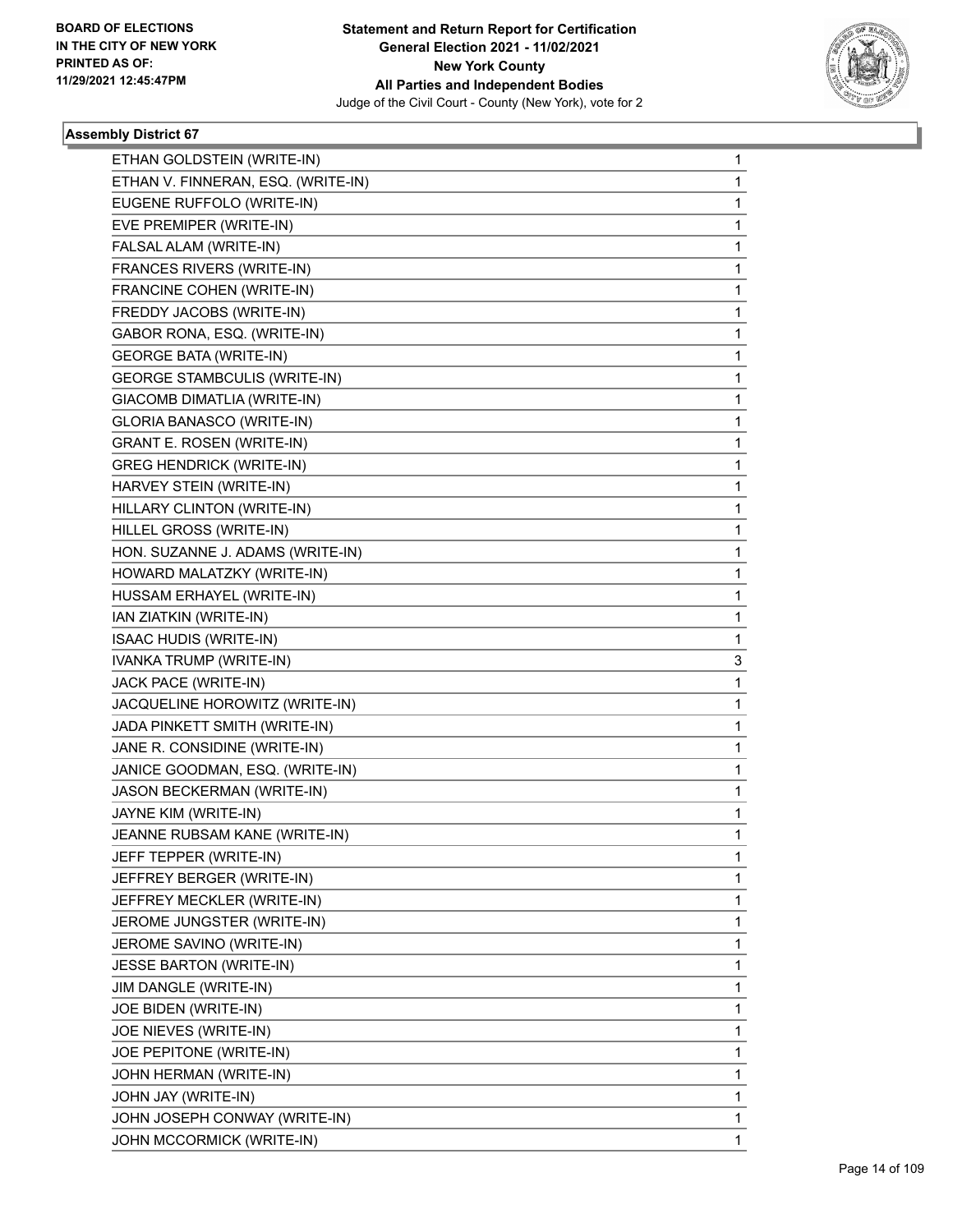

| JOHN PUTNUN (WRITE-IN)          | $\mathbf{1}$   |
|---------------------------------|----------------|
| JOHN SHEEN (WRITE-IN)           | $\mathbf{1}$   |
| JOHN VIRUET (WRITE-IN)          | 1              |
| JOHN WAGNER (WRITE-IN)          | $\mathbf{1}$   |
| JONATHAN AAXER (WRITE-IN)       | 1              |
| JORGE LOPEZ QUINTANA (WRITE-IN) | 1              |
| JOSEPH BIDEN (WRITE-IN)         | $\mathbf{1}$   |
| JOSEPH KASPER (WRITE-IN)        | 1              |
| JOSEPH VOGEL (WRITE-IN)         | 1              |
| JOSH ELIZENBERG (WRITE-IN)      | $\mathbf{1}$   |
| JOSHUA LOST (WRITE-IN)          | 1              |
| JUDITH SHEINDLIN (WRITE-IN)     | 4              |
| JULIANA PEREZ CALLE (WRITE-IN)  | 1              |
| JULIO SABALA (WRITE-IN)         | 1              |
| <b>JUSTIN COHEN (WRITE-IN)</b>  | 1              |
| KADAR A. HARRIS (WRITE-IN)      | $\mathbf 1$    |
| KANYE WEST (WRITE-IN)           | $\mathbf{1}$   |
| KAREN BURNSTEIN (WRITE-IN)      | 1              |
| KAREN S. FRIEMAN (WRITE-IN)     | $\mathbf 1$    |
| KASHA ROHAN (WRITE-IN)          | $\mathbf{1}$   |
| KATE PAEK (WRITE-IN)            | 1              |
| KATHRYN DIMATLIA (WRITE-IN)     | $\mathbf 1$    |
| KATHY MURRAY (WRITE-IN)         | $\mathbf{1}$   |
| KELLY CASTLE (WRITE-IN)         | 1              |
| KERRY MAEKILLOP (WRITE-IN)      | $\mathbf 1$    |
| KEVIN HANRATTY (WRITE-IN)       | $\mathbf{1}$   |
| KEVIN MATH (WRITE-IN)           | 1              |
| LARRY SHORE (WRITE-IN)          | $\mathbf 1$    |
| LATCTIA JAMES (WRITE-IN)        | 1              |
| LAVERNE DECKER (WRITE-IN)       | $\overline{2}$ |
| LEATHA J. STURGES (WRITE-IN)    | $\mathbf 1$    |
| LEE SPIELMANN (WRITE-IN)        | $\mathbf 1$    |
| LEONARD NOISETTE (WRITE-IN)     | 1              |
| LILLIAN PEPITONE (WRITE-IN)     | 1              |
| LINDA H. ROSEN (WRITE-IN)       | 1              |
| LINDA LE COMTE (WRITE-IN)       | 1              |
| LINDA SCHOFF (WRITE-IN)         | 1              |
| LORI LESSER (WRITE-IN)          | 1              |
| LOUIS PULIAFITO (WRITE-IN)      | 1              |
| LUCINDA CARDINAL (WRITE-IN)     | 1              |
| LULU FRIESDAT (WRITE-IN)        | 1              |
| MACK SCHLEFER (WRITE-IN)        | 1              |
| MARGARET MITHKNE (WRITE-IN)     | 1              |
| MARIA DANZILO (WRITE-IN)        | 1              |
| MARIA LOPEZ GARCIA (WRITE-IN)   | 1              |
| MARK DILLER (WRITE-IN)          | 1              |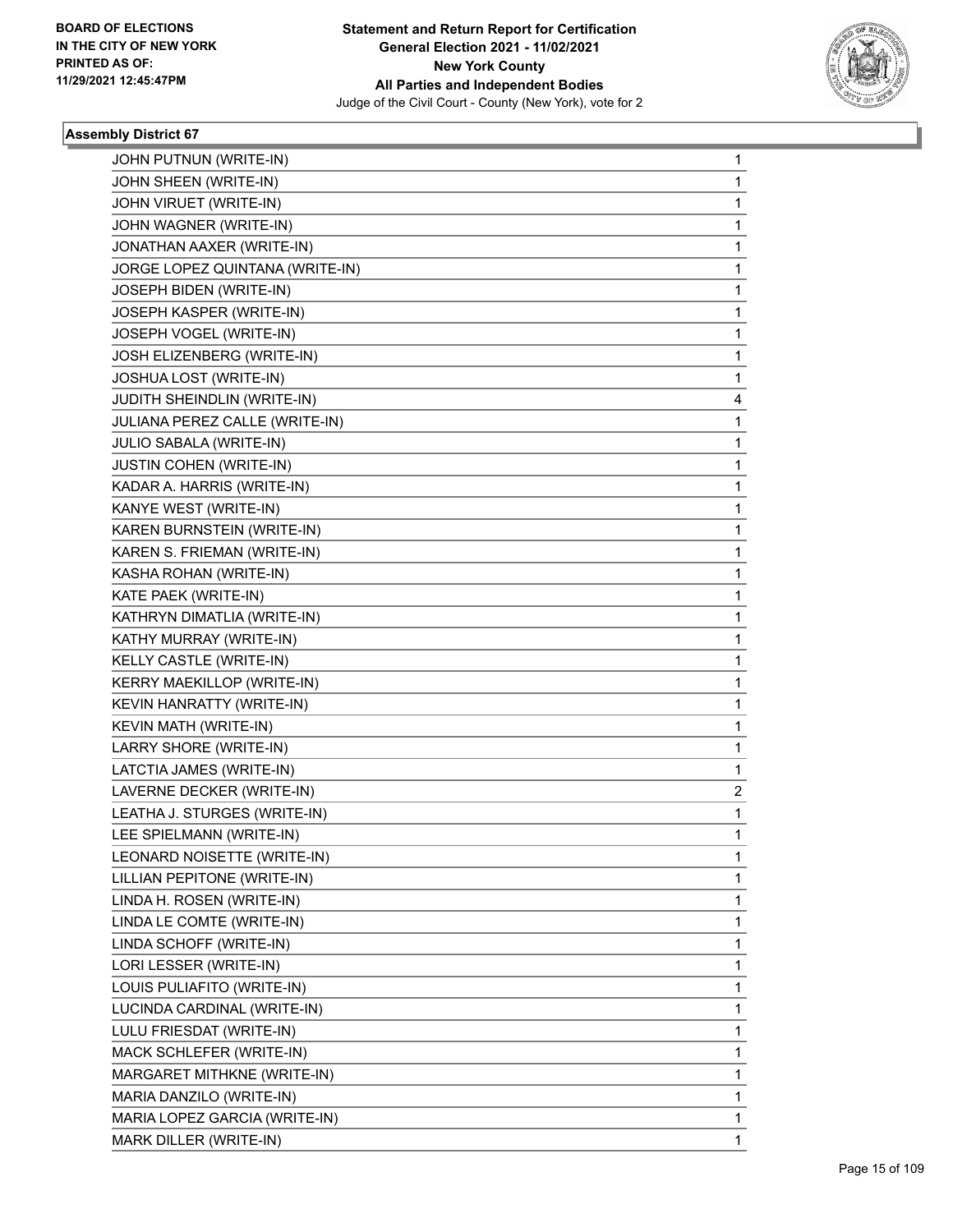

| MARK ELLIS (WRITE-IN)         | 1 |
|-------------------------------|---|
| MARK LEBOW (WRITE-IN)         | 1 |
| MATT NEVOLA (WRITE-IN)        | 1 |
| MATTHEW PINTEA (WRITE-IN)     | 1 |
| MATTHEW TIEBER (WRITE-IN)     | 1 |
| MAX ROSE (WRITE-IN)           | 1 |
| MAYA ANETEAU (WRITE-IN)       | 1 |
| MICHAEL BLOOMBERG (WRITE-IN)  | 2 |
| MICHAEL CRONIN (WRITE-IN)     | 1 |
| MICHAEL DOPPELT (WRITE-IN)    | 1 |
| MICHAEL MCDONALD (WRITE-IN)   | 1 |
| MICHAEL SCHEIDER (WRITE-IN)   | 1 |
| MICHELLE TONG (WRITE-IN)      | 1 |
| MIKE PENCE (WRITE-IN)         | 1 |
| MIKE ROBERTS (WRITE-IN)       | 1 |
| MIKE TYSON (WRITE-IN)         | 1 |
| MIRIANA LISANTI (WRITE-IN)    | 1 |
| MITCH ZUCKERMAN (WRITE-IN)    | 1 |
| MITT ROMNEY (WRITE-IN)        | 1 |
| MOLLY FALLAS (WRITE-IN)       | 1 |
| NANCY DOOLEY (WRITE-IN)       | 1 |
| NANCY SLIWA (WRITE-IN)        | 1 |
| <b>NEAL BACON (WRITE-IN)</b>  | 1 |
| NEIL RISS (WRITE-IN)          | 1 |
| NICOLE JORDAN (WRITE-IN)      | 1 |
| NOAH EDELMAN (WRITE-IN)       | 1 |
| NOAH LINDENFELD (WRITE-IN)    | 1 |
| OJ SIMPSON (WRITE-IN)         | 1 |
| OSCAR ISAAC (WRITE-IN)        | 1 |
| <b>OWEN MORRIS (WRITE-IN)</b> | 1 |
| OZER TEITELBAWN (WRITE-IN)    | 1 |
| PATRICK MCMEHMAN (WRITE-IN)   | 1 |
| PATTIE JORDAN (WRITE-IN)      | 1 |
| PAUL FRIEDMAN (WRITE-IN)      | 1 |
| PAUL JESELSOHN (WRITE-IN)     | 1 |
| PAULA HAYES (WRITE-IN)        | 1 |
| PEACHI AJMERA (WRITE-IN)      | 1 |
| PERCY JACKSON (WRITE-IN)      | 1 |
| PETER C. HEIN (WRITE-IN)      | 1 |
| PETER MCMANON (WRITE-IN)      | 1 |
| PETER NEDDO (WRITE-IN)        | 1 |
| PETER PARKER (WRITE-IN)       | 1 |
| PHAEDRA F. PERRY (WRITE-IN)   | 1 |
| PHILIPPE D. KATZ (WRITE-IN)   | 1 |
| RALPH GONKLIN (WRITE-IN)      | 1 |
| RAYMOND KRAMER (WRITE-IN)     | 1 |
|                               |   |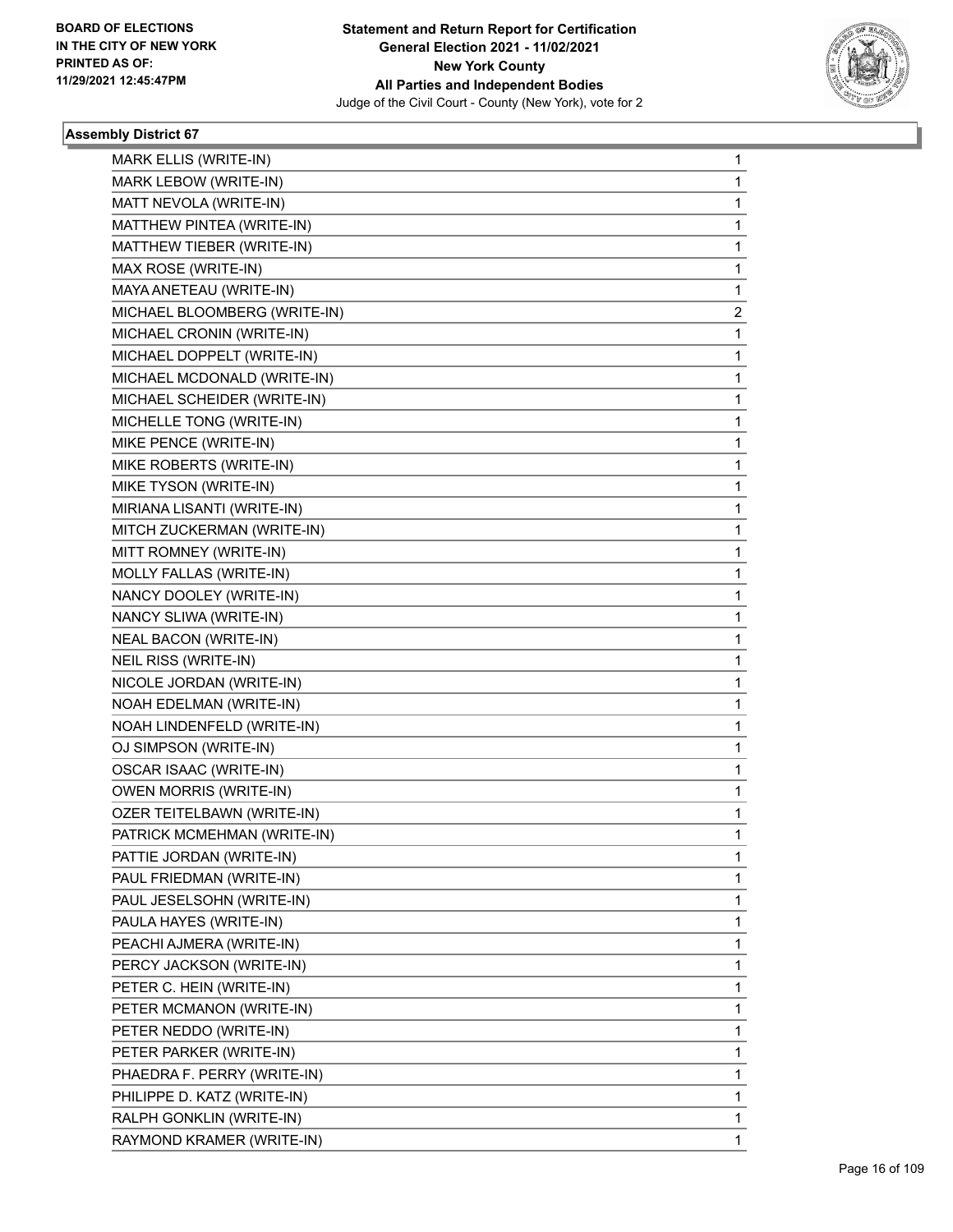

| REBECCA SACK (WRITE-IN)             | 2 |
|-------------------------------------|---|
| RICH LOWGAY (WRITE-IN)              | 1 |
| RICHARD CHAN (WRITE-IN)             | 1 |
| RICHARD L. STORATZ (WRITE-IN)       | 1 |
| RICK HILLS (WRITE-IN)               | 1 |
| ROBERT CHAN (WRITE-IN)              | 1 |
| ROBERT FUREY (WRITE-IN)             | 1 |
| ROBERT M. KANE (WRITE-IN)           | 1 |
| ROBERT YAFFE (WRITE-IN)             | 1 |
| ROBERTO RURAIT (WRITE-IN)           | 1 |
| ROBIN KRAVITZ (WRITE-IN)            | 1 |
| RON DESANTIS (WRITE-IN)             | 1 |
| RONALD A. CURRIE (WRITE-IN)         | 1 |
| ROSA LOXEMBURG (WRITE-IN)           | 1 |
| ROSMARIN BELLIARD (WRITE-IN)        | 1 |
| RUDOLPH GIULIANI (WRITE-IN)         | 5 |
| RUSSELL FINK (WRITE-IN)             | 1 |
| SAMSON ENZER (WRITE-IN)             | 1 |
| SARAH FEHM STEWARD (WRITE-IN)       | 1 |
| SCOTT MARKOFF (WRITE-IN)            | 1 |
| SEAN SINGH (WRITE-IN)               | 1 |
| SHANE O'NEILL (WRITE-IN)            | 1 |
| SHANNON TAYLOR (WRITE-IN)           | 1 |
| SHAWN CLARK (WRITE-IN)              | 1 |
| SID ROSENBERG (WRITE-IN)            | 1 |
| STEPHEN FITCH (WRITE-IN)            | 1 |
| STEPHEN STRANGE (WRITE-IN)          | 1 |
| STEVE BANNON (WRITE-IN)             | 1 |
| STEVE HELFER (WRITE-IN)             | 1 |
| STEVE JOBS (WRITE-IN)               | 1 |
| STEVE POLYKOV (WRITE-IN)            | 1 |
| STEVEN JOHNSON (WRITE-IN)           | 1 |
| STEVEN MATOYS (WRITE-IN)            | 1 |
| STEVEN MOSTOFSKY (WRITE-IN)         | 1 |
| STUART FRAAS (WRITE-IN)             | 1 |
| STUART KOLINSKY (WRITE-IN)          | 1 |
| SUSAN READ (WRITE-IN)               | 1 |
| TAHANIE ABOUSHI (WRITE-IN)          | 2 |
| TALI FARHADIAN WEINSTEIN (WRITE-IN) | 1 |
| TARA GLOVEN (WRITE-IN)              | 1 |
| TAYLOR D. KOPELAN (WRITE-IN)        | 1 |
| TED CRUZ (WRITE-IN)                 | 1 |
| THOMAS KENNIFF (WRITE-IN)           | 4 |
| TINA FEY (WRITE-IN)                 | 1 |
| TODD FITCH (WRITE-IN)               | 1 |
| TOM COTTON (WRITE-IN)               | 1 |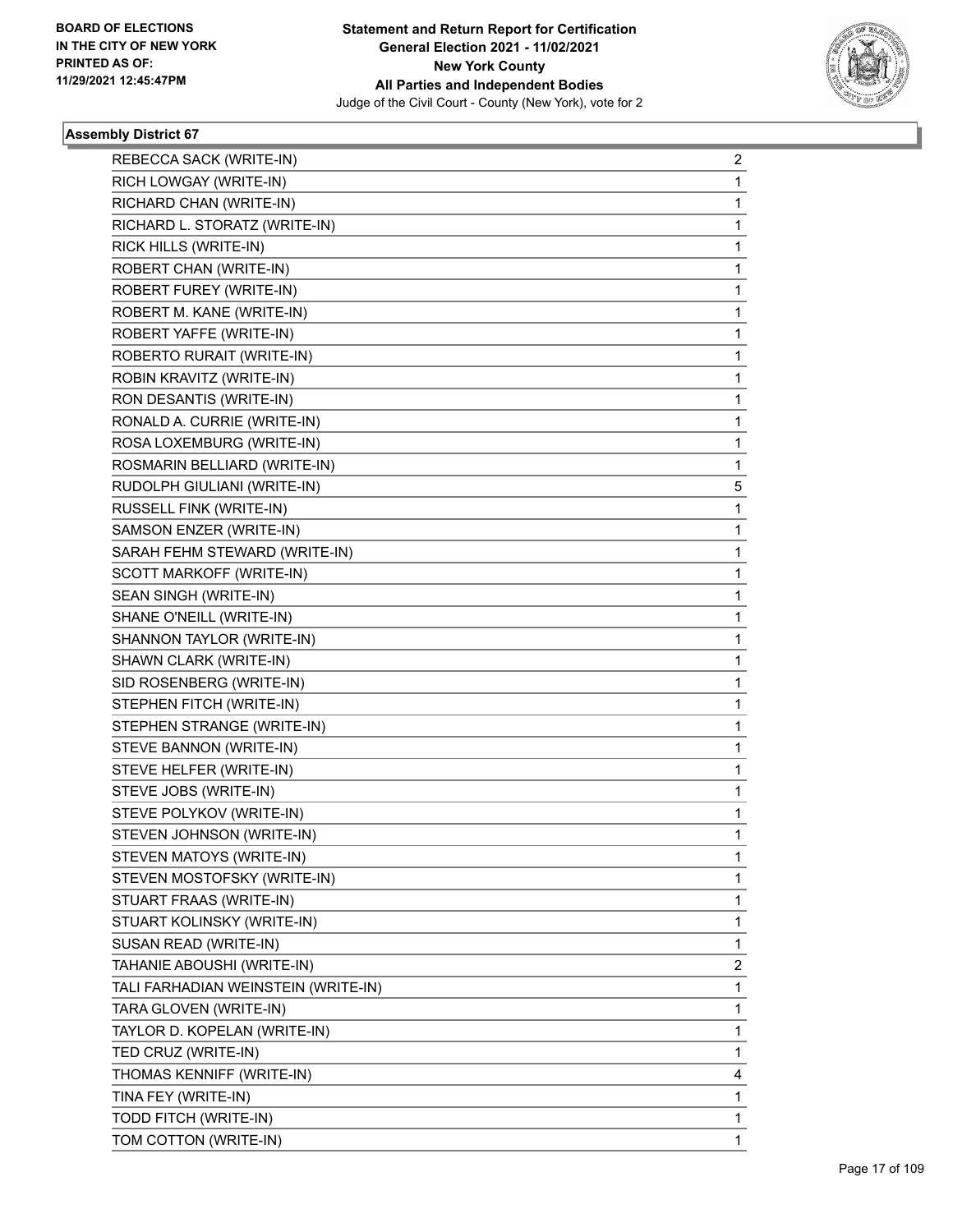

| TYLER BARTLETT (WRITE-IN)          | $\overline{2}$ |
|------------------------------------|----------------|
| TYLER HERZLICH (WRITE-IN)          | 1              |
| TYLER MARKOFF (WRITE-IN)           | 1              |
| <b>UDNAN AHMAD (WRITE-IN)</b>      | 1              |
| UNATTRIBUTABLE WRITE-IN (WRITE-IN) | 315            |
| VICTORIA GRAFFEO (WRITE-IN)        | 1              |
| VITALY DVOSKIN (WRITE-IN)          | 1              |
| <b>VLADAMIR LENIN (WRITE-IN)</b>   | 1              |
| WALEED SHAHID (WRITE-IN)           | 1              |
| WES HIGBEE (WRITE-IN)              | 1              |
| WILL SMITH (WRITE-IN)              | 1              |
| WILLIAM A. PEPITONE (WRITE-IN)     | 1              |
| WILLIAM BUCKLEY (WRITE-IN)         | 1              |
| WILLIAM DYER HALPERN (WRITE-IN)    | 1              |
| WILLIAM LEAHY (WRITE-IN)           | 1              |
| WILLIAM P. SHORT III (WRITE-IN)    | 1              |
| WILLIAM THIBUALT (WRITE-IN)        | 1              |
| YARON GERSHOVSKY (WRITE-IN)        | 1              |
| ZACH AHMAD (WRITE-IN)              | 1              |
| ZEEV KIRSH (WRITE-IN)              | 1              |
| <b>Total Votes</b>                 | 47,468         |
| Unrecorded                         | 15,270         |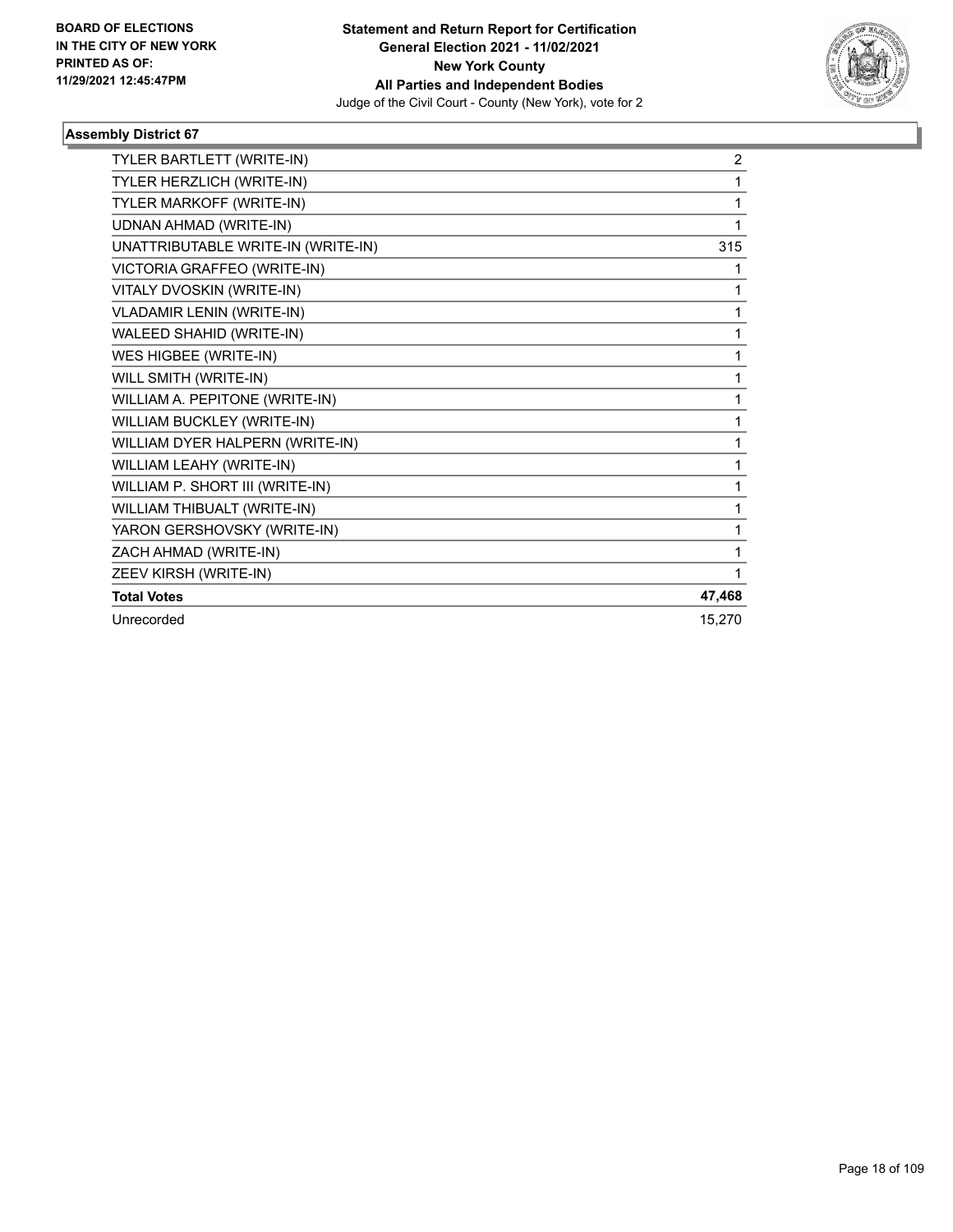

| PUBLIC COUNTER                                           | 15,411         |
|----------------------------------------------------------|----------------|
| MANUALLY COUNTED EMERGENCY                               | 0              |
| <b>ABSENTEE / MILITARY</b>                               | 1,552          |
| AFFIDAVIT                                                | 91             |
| <b>Total Ballots</b>                                     | 17,054         |
| Less - Inapplicable Federal/Special Presidential Ballots | 0              |
| <b>Total Applicable Ballots</b>                          | 17,054         |
| JEFFREY S. ZELLAN (DEMOCRATIC)                           | 10,224         |
| KIM M. PARKER (DEMOCRATIC)                               | 11,451         |
| AARON JUDGE (WRITE-IN)                                   | 1              |
| ALVIN L. BRAGG JR. (WRITE-IN)                            | 1              |
| ANDREW N. WOODARD (WRITE-IN)                             | 1              |
| ANN PRUNTY (WRITE-IN)                                    | 1              |
| ANTONIN SCALIA (WRITE-IN)                                | 1              |
| <b>ASSATA SHAKUR (WRITE-IN)</b>                          | 1              |
| BENJAMIN E. ROSENBERG, ESQ. (WRITE-IN)                   | 1              |
| <b>BRACE BOLDEN (WRITE-IN)</b>                           | 1              |
| BRENDAN LANTRY (WRITE-IN)                                | 1              |
| CHARLES COTENOFF (WRITE-IN)                              | 1              |
| CHRIS LABARBERA (WRITE-IN)                               | 1              |
| CHRISTOPHER PRIOR (WRITE-IN)                             | 1              |
| CLARENCE THOMAS (WRITE-IN)                               | 1              |
| CURTIS A. SLIWA (WRITE-IN)                               | $\overline{2}$ |
| DABY BENJAMINE CARRERAS (WRITE-IN)                       | 1              |
| DAVID LEFER (WRITE-IN)                                   | 1              |
| DAVID TOLCHIN (WRITE-IN)                                 | 1              |
| DAVID WANG (WRITE-IN)                                    | 1              |
| DEVIN KLEIN (WRITE-IN)                                   | 1              |
| DONALD REBOZO (WRITE-IN)                                 | 1              |
| DONALD TRUMP (WRITE-IN)                                  | 2              |
| DOROTHY MADUBUKO (WRITE-IN)                              | 1              |
| DR. DEVI ELIZABETH NAMPIAPARAMPIL (WRITE-IN)             | 1              |
| ELON MUSK (WRITE-IN)                                     | 1              |
| EMILY PUNDER WILLIAMS (WRITE-IN)                         | 1              |
| ERIC THOMPSON (WRITE-IN)                                 | 1              |
| EVELYN DEROBERTIS (WRITE-IN)                             | 1              |
| FELIX B. DIAZ (WRITE-IN)                                 | 1              |
| HARRIET TUBMAN (WRITE-IN)                                | 1              |
| IAN JOHNSTONE (WRITE-IN)                                 | 1              |
| ISHMAEL BONILLA (WRITE-IN)                               | 1              |
| IVAN PEREZ (WRITE-IN)                                    | 1              |
| JEAN MABY (WRITE-IN)                                     | 1              |
| JEANINE PIRRO (WRITE-IN)                                 | 1              |
| JEFF SMITH (WRITE-IN)                                    | 1              |
| JEFFERSON ROWLEY (WRITE-IN)                              | 1              |
| JOANN ARIOLA (WRITE-IN)                                  | 1              |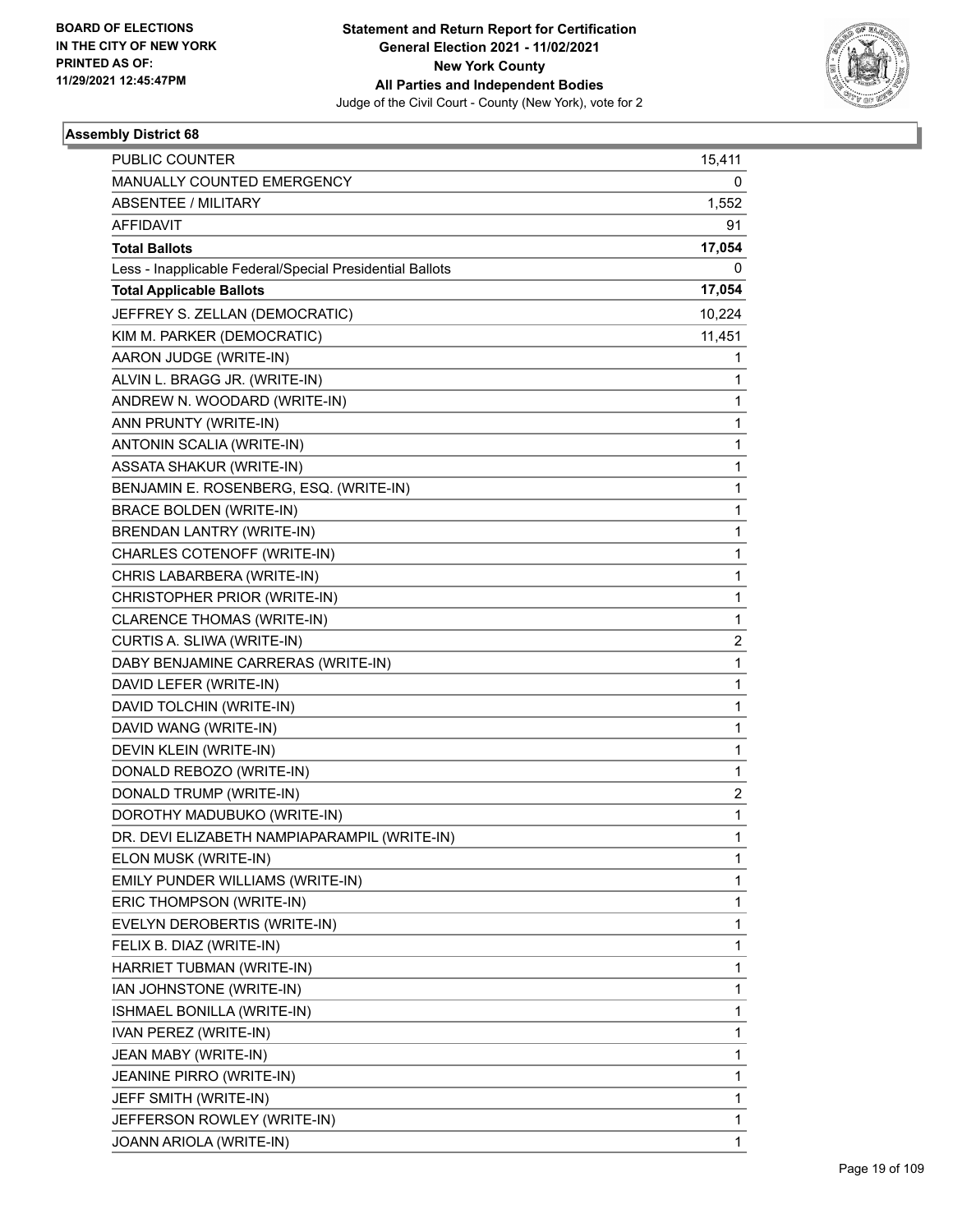

| JOE BIDEN (WRITE-IN)               | 1   |
|------------------------------------|-----|
| JOHN BROWN (WRITE-IN)              | 1   |
| JOHN MIRAS (WRITE-IN)              | 1   |
| JON STOUBLELY (WRITE-IN)           | 1   |
| KEVIN ROARKE (WRITE-IN)            | 1   |
| KIM SMITH (WRITE-IN)               | 1   |
| KRISTA REED (WRITE-IN)             | 1   |
| LEON TROTSKY (WRITE-IN)            | 1   |
| LOUIS ROSAS (WRITE-IN)             | 1   |
| MARK MENTING (WRITE-IN)            | 1   |
| MAUD MARON (WRITE-IN)              | 1   |
| MAUREEN FLANNBROY (WRITE-IN)       | 1   |
| MAX R. SARINSKY (WRITE-IN)         | 1   |
| MICHAEL BLOOMBERG (WRITE-IN)       | 1   |
| MICHELLE HOLNAN (WRITE-IN)         | 1   |
| MONA REED (WRITE-IN)               | 1   |
| MONIQUE CARTER (WRITE-IN)          | 1   |
| NIZAN PECKIN (WRITE-IN)            | 1   |
| PAPERBOY LOVE PRINCE (WRITE-IN)    | 1   |
| PAT ROSSI (WRITE-IN)               | 1   |
| PAUL A. RODRIGUEZ (WRITE-IN)       | 1   |
| PREET BHARARA (WRITE-IN)           | 1   |
| RACHEL S. PAULEY (WRITE-IN)        | 2   |
| RAYA CARLI (WRITE-IN)              | 1   |
| RICHARD ALICEA II (WRITE-IN)       | 1   |
| ROBERT DOWNES (WRITE-IN)           | 1   |
| RUDOLPH GIULIANI (WRITE-IN)        | 2   |
| RYAN HAWKINS (WRITE-IN)            | 1   |
| SAM POMPA (WRITE-IN)               | 1   |
| SAMUEL ALITO (WRITE-IN)            | 1   |
| SARAH LEVITT (WRITE-IN)            | 1   |
| SCOTT KINDER (WRITE-IN)            | 1   |
| SETH LEUTER (WRITE-IN)             | 1   |
| SHANEE BROWN (WRITE-IN)            | 1   |
| SIDNEY POWELL (WRITE-IN)           | 1   |
| STEVEN ROSA (WRITE-IN)             | 1   |
| SUE SIMON (WRITE-IN)               | 1   |
| SVETLANA MARTY NOVA (WRITE-IN)     | 1   |
| TED CRUZ (WRITE-IN)                | 1   |
| TENISHA CUMMINGS (WRITE-IN)        | 1   |
| THOMAS JEFFERSON (WRITE-IN)        | 1   |
| THOMAS KENNIFF (WRITE-IN)          | 1   |
| TODD HIRSCH (WRITE-IN)             | 1   |
| UNATTRIBUTABLE WRITE-IN (WRITE-IN) | 122 |
| <b>VLADIMIR LENIN (WRITE-IN)</b>   | 1   |
| WILLIAM A. PEPITONE (WRITE-IN)     | 1   |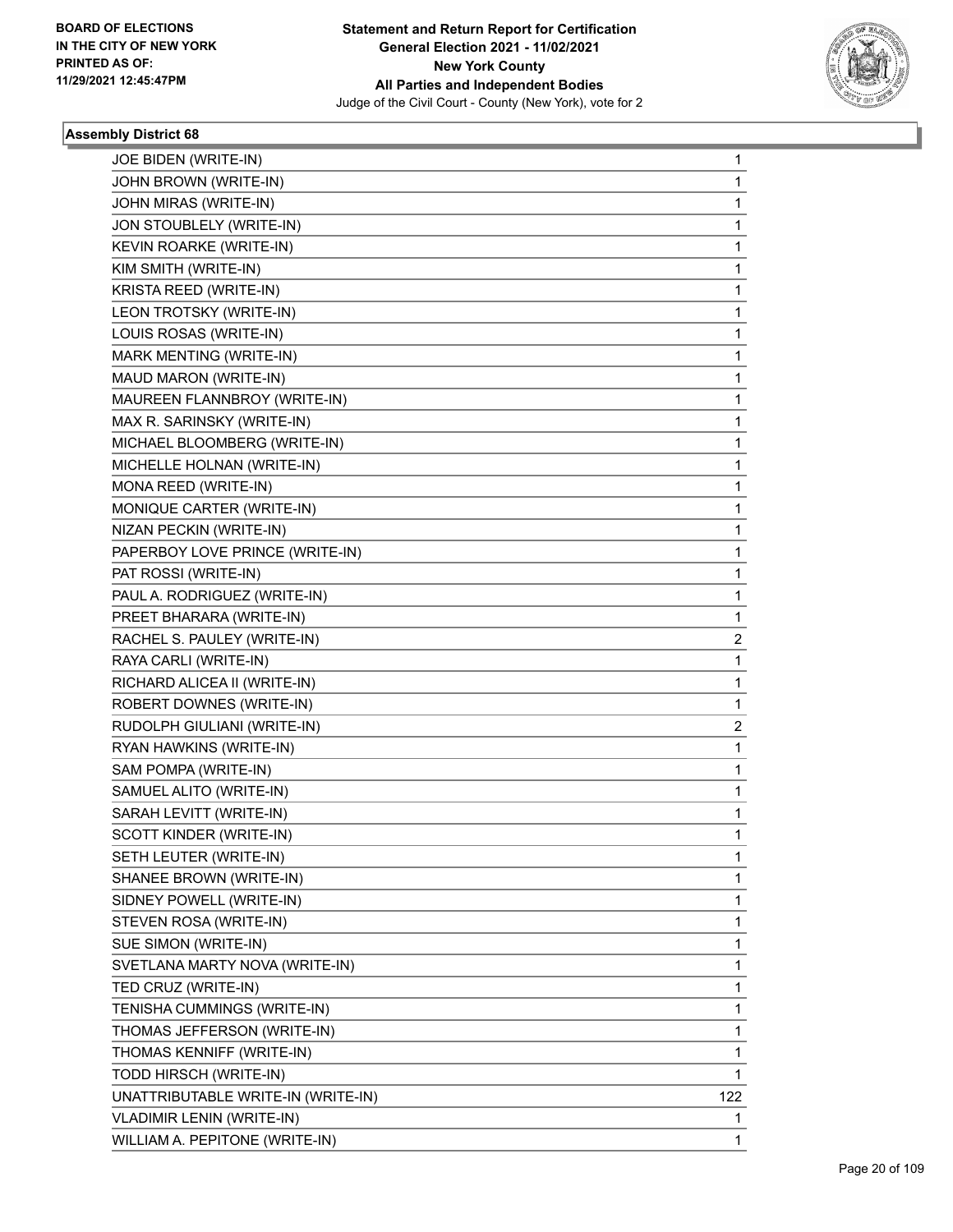

| <b>WILLIAM EAKINS (WRITE-IN)</b> |        |
|----------------------------------|--------|
| XI JINPENG (WRITE-IN)            |        |
| YOKO ONO (WRITE-IN)              |        |
| YOSEMITE SAM (WRITE-IN)          |        |
| ZACHERY ZAGGER (WRITE-IN)        |        |
| ZARAB AKBAR (WRITE-IN)           |        |
| <b>Total Votes</b>               | 21,889 |
| Unrecorded                       | 12.219 |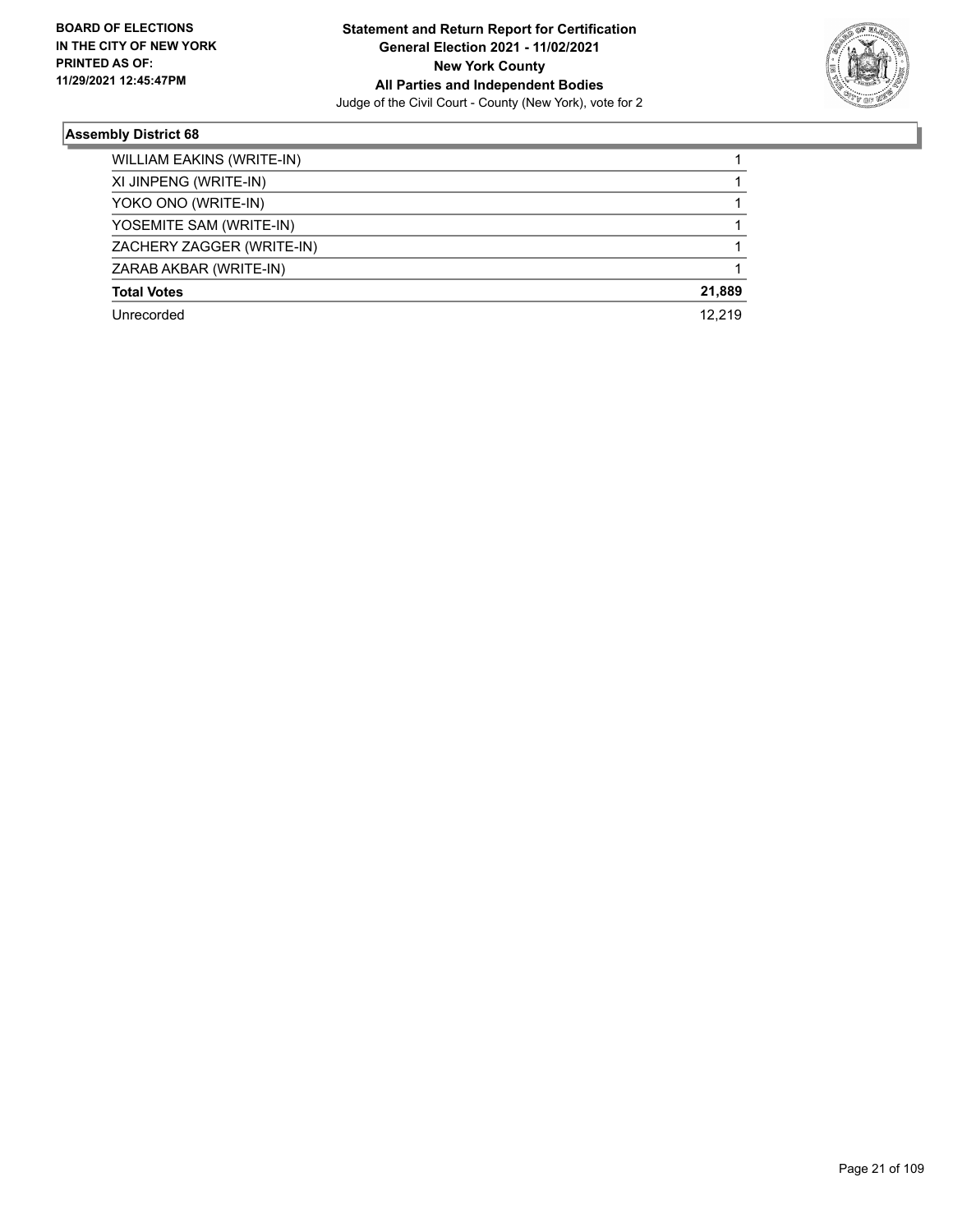

| PUBLIC COUNTER                                           | 25,146                  |
|----------------------------------------------------------|-------------------------|
| MANUALLY COUNTED EMERGENCY                               | 3                       |
| <b>ABSENTEE / MILITARY</b>                               | 4,464                   |
| AFFIDAVIT                                                | 191                     |
| <b>Total Ballots</b>                                     | 29,804                  |
| Less - Inapplicable Federal/Special Presidential Ballots | 0                       |
| <b>Total Applicable Ballots</b>                          | 29,804                  |
| JEFFREY S. ZELLAN (DEMOCRATIC)                           | 21,424                  |
| KIM M. PARKER (DEMOCRATIC)                               | 21,957                  |
| ABRAHAM SINNREICH (WRITE-IN)                             | 1                       |
| ADAM BROOSKI (WRITE-IN)                                  | 1                       |
| ALAN FLACKS (WRITE-IN)                                   | 1                       |
| ALFRED E. NEUMAN (WRITE-IN)                              | $\mathbf{1}$            |
| ALMA ABRAMS (WRITE-IN)                                   | $\mathbf{1}$            |
| AMELIA PYONEAHN (WRITE-IN)                               | 1                       |
| ANDREAS MELTGER (WRITE-IN)                               | $\mathbf{1}$            |
| ANDREW AUCHINS LOSS (WRITE-IN)                           | $\mathbf{1}$            |
| ANDREW D. GOODMAN (WRITE-IN)                             | 1                       |
| ANDREW DARCY (WRITE-IN)                                  | $\mathbf{1}$            |
| ANN NEWMAN (WRITE-IN)                                    | $\mathbf{1}$            |
| ASHER JOHNSON (WRITE-IN)                                 | 2                       |
| AVRUM TILMAN (WRITE-IN)                                  | $\mathbf{1}$            |
| BARRY LEIWANT (WRITE-IN)                                 | $\mathbf{1}$            |
| BENJAMIN FRANKLIN (WRITE-IN)                             | 1                       |
| BENJAMIN TRACY (WRITE-IN)                                | $\mathbf{1}$            |
| BERNIE SANDERS (WRITE-IN)                                | $\overline{\mathbf{c}}$ |
| BETTY LUGO (WRITE-IN)                                    | 1                       |
| <b>BILL PEPITONE (WRITE-IN)</b>                          | $\mathbf{1}$            |
| BOB DAVIDSON (WRITE-IN)                                  | $\mathbf{1}$            |
| <b>BOB HOBBITON (WRITE-IN)</b>                           | 1                       |
| BRENDON LANDRY (WRITE-IN)                                | $\mathbf{1}$            |
| <b>BRUCE DICCO (WRITE-IN)</b>                            | 1                       |
| CARLTON WALTON (WRITE-IN)                                | 1                       |
| CAROLE CONDON (WRITE-IN)                                 | $\mathbf{1}$            |
| CATHERINE BLACK (WRITE-IN)                               | 1                       |
| CATHY GRED (WRITE-IN)                                    | 1                       |
| CHARLES GROSS (WRITE-IN)                                 | $\mathbf{1}$            |
| CURTIS A. SLIWA (WRITE-IN)                               | 6                       |
| DANIEL MOYUIHAN (WRITE-IN)                               | 1                       |
| DAVID GORVITZ (WRITE-IN)                                 | $\mathbf 1$             |
| DAVID M. MORRIS (WRITE-IN)                               | $\mathbf{1}$            |
| DAVID P. SCHAFFER (WRITE-IN)                             | 1                       |
| DONALD TRUMP (WRITE-IN)                                  | 4                       |
| DONALD TRUMP JR. (WRITE-IN)                              | $\mathbf{1}$            |
| EDWARD WEISS (WRITE-IN)                                  | 1                       |
| EDWARD WIPPER (WRITE-IN)                                 | $\mathbf{1}$            |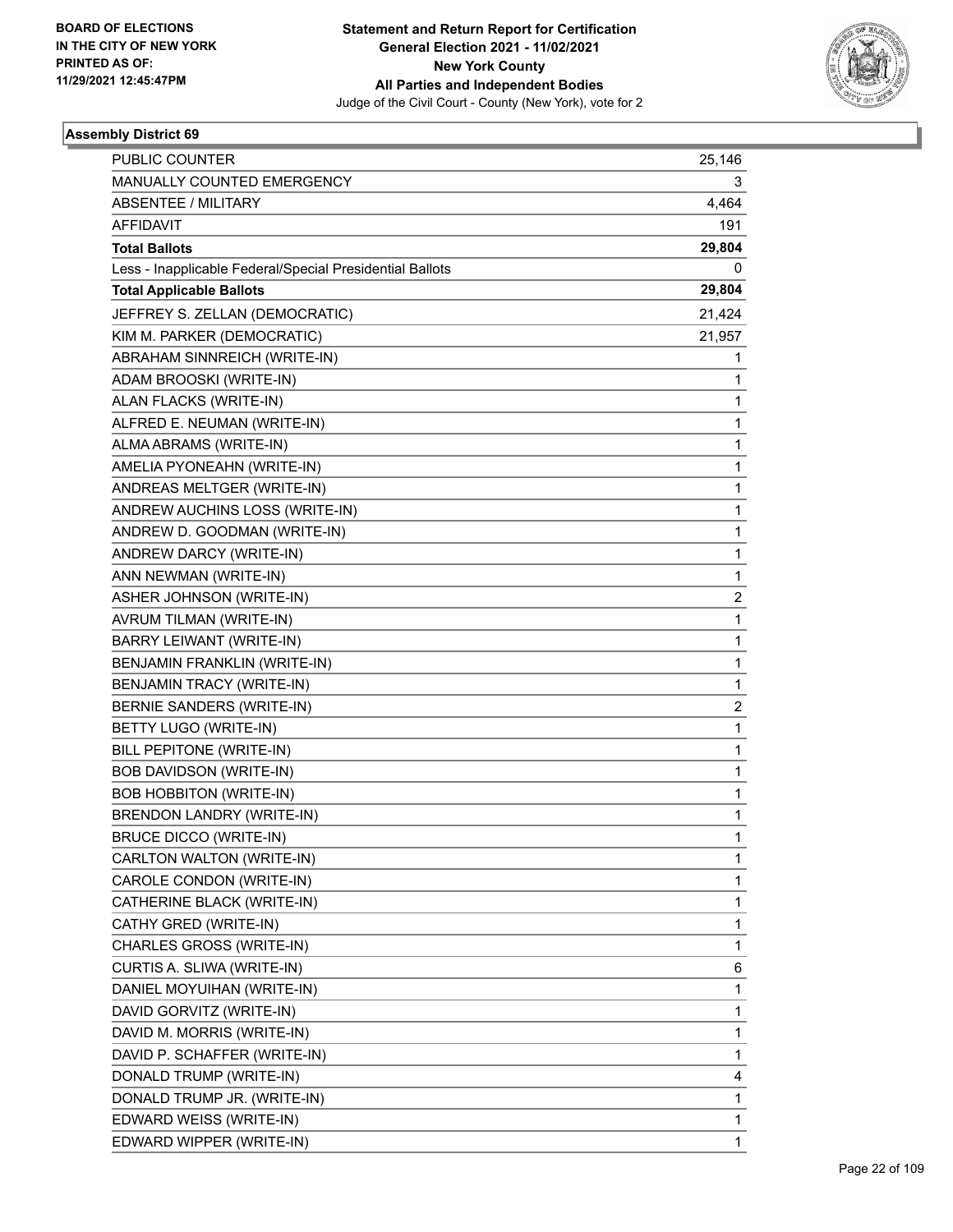

| ELIYANA KAPLOUR (WRITE-IN)        | 1            |
|-----------------------------------|--------------|
| ELIZA ORLINS (WRITE-IN)           | 2            |
| ELLA WICKHAM (WRITE-IN)           | $\mathbf{1}$ |
| ELOISE KAEHIRY (WRITE-IN)         | 1            |
| ERIC ADAMS (WRITE-IN)             | 1            |
| ERIC L. HARTLINE (WRITE-IN)       | 1            |
| FAYE LUBINOFF (WRITE-IN)          | 1            |
| FREDDIE MERCURY (WRITE-IN)        | 1            |
| GAIL WRIGHT SUMANS (WRITE-IN)     | 1            |
| <b>GALE BREWER (WRITE-IN)</b>     | 1            |
| <b>GLENN GUCCIARDO (WRITE-IN)</b> | 1            |
| <b>GREGG ROTH (WRITE-IN)</b>      | 1            |
| HANNAH SCHONFELD (WRITE-IN)       | 1            |
| HASA A. KINGO (WRITE-IN)          | 1            |
| HELEN OWY HAI (WRITE-IN)          | 1            |
| HERSCHEL WALKER (WRITE-IN)        | 1            |
| HON. KENITH HOLDER (WRITE-IN)     | 1            |
| IMMANUEL KANT (WRITE-IN)          | 1            |
| ISAIAH BROWN (WRITE-IN)           | 1            |
| JACK CONDON (WRITE-IN)            | 1            |
| JACOB BENJAMIN (WRITE-IN)         | 1            |
| JACOB JORGENS (WRITE-IN)          | 1            |
| JAMES NULLY (WRITE-IN)            | 1            |
| JAMES T. KIRK (WRITE-IN)          | 1            |
| JAMES TENNENBAUM (WRITE-IN)       | 1            |
| JANE ZHANG (WRITE-IN)             | 1            |
| JEFFREY HORN (WRITE-IN)           | 1            |
| JENNIFER PRINGLE (WRITE-IN)       | 1            |
| JENNIFER R. COWAN (WRITE-IN)      | 1            |
| JESSE WATERS (WRITE-IN)           | 1            |
| JILL GRECO (WRITE-IN)             | 1            |
| JOACHIN SILBER (WRITE-IN)         | 1            |
| JOE VIOLA (WRITE-IN)              | 1            |
| JOEY GALLO (WRITE-IN)             | 1            |
| JOHN A. TABACCO JR. (WRITE-IN)    | 1            |
| JOHN BACHELOR (WRITE-IN)          | 1            |
| JOHN GRECO (WRITE-IN)             | 1            |
| JOHN KAEMNY (WRITE-IN)            | 1            |
| JOHN LINDSEY (WRITE-IN)           | 1            |
| JOHN PAUL GETTY III (WRITE-IN)    | 1            |
| JOHN-PAUL BARNABA (WRITE-IN)      | 1            |
| JONATHAN GOLDIN (WRITE-IN)        | 1            |
| JORDI ARBOLEDA (WRITE-IN)         | 1            |
| JOSEPH SELCH (WRITE-IN)           | 1            |
| JOSEPH TUCHMAN (WRITE-IN)         | 1            |
| JOSHUA PHILLIPS (WRITE-IN)        | 1            |
|                                   |              |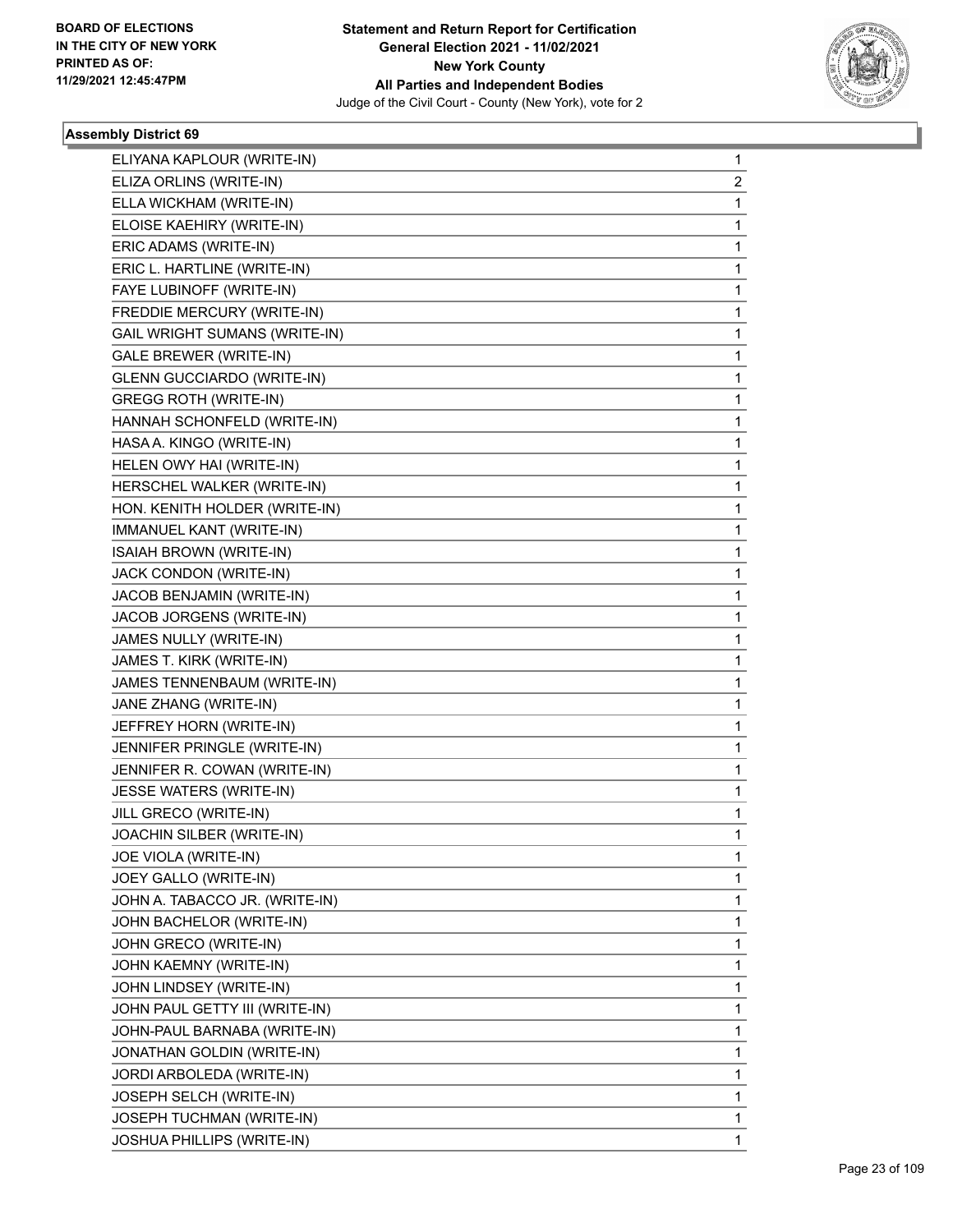

| JULIAN LEF (WRITE-IN)               | 1            |
|-------------------------------------|--------------|
| KANYE WEST (WRITE-IN)               | 2            |
| KASIA DONOHUE (WRITE-IN)            | $\mathbf{1}$ |
| KATHRINE HAYWARD (WRITE-IN)         | 1            |
| KEEGAN DREW (WRITE-IN)              | 1            |
| KEMBA WALKER (WRITE-IN)             | 1            |
| KEVIN R. GARVEY (WRITE-IN)          | 1            |
| KRISTOPHER ALBERT KELLY (WRITE-IN)  | 1            |
| LAUREN FARBER (WRITE-IN)            | $\mathbf{1}$ |
| LAUREN GOHESMAN (WRITE-IN)          | 1            |
| LE ISIAN (WRITE-IN)                 | 1            |
| LEN GUTMAN (WRITE-IN)               | 1            |
| LEONARDO DIVINCI (WRITE-IN)         | 1            |
| LEORA BOTWICK (WRITE-IN)            | 1            |
| LEWIS C. TAISHOFF (WRITE-IN)        | $\mathbf{1}$ |
| LISA ASCHKENASY (WRITE-IN)          | 1            |
| LUCAS LARSON (WRITE-IN)             | 1            |
| LUIS REMAN (WRITE-IN)               | 1            |
| MANDY PATANKIN (WRITE-IN)           | 1            |
| MARCO A. HERNANDEZ (WRITE-IN)       | 2            |
| MARCUS TULLIS CICERO (WRITE-IN)     | $\mathbf{1}$ |
| MARGARET A. PUI YEE CHAN (WRITE-IN) | 1            |
| MARIA KUCER (WRITE-IN)              | 1            |
| MARIA ORDONEZ (WRITE-IN)            | 1            |
| MARIA SVART (WRITE-IN)              | 1            |
| MARK D. LEVINE (WRITE-IN)           | 1            |
| MARK TOBAK (WRITE-IN)               | $\mathbf{1}$ |
| MARK WHITE (WRITE-IN)               | 1            |
| MARNIE BRISKIN (WRITE-IN)           | 1            |
| MATTHEW ROCKWOOD (WRITE-IN)         | 1            |
| MICHAEL BLOOMBERG (WRITE-IN)        | 2            |
| MICHAEL BRANDINI (WRITE-IN)         | 1            |
| MICHAEL DANBY (WRITE-IN)            | 1            |
| MICHAEL E. LEWYN (WRITE-IN)         | 1            |
| MICHAEL LABUSKES (WRITE-IN)         | 1            |
| MICHAEL POMPEO (WRITE-IN)           | $\mathbf{1}$ |
| MICHAEL SCHUMEISTER (WRITE-IN)      | 1            |
| MICHAEL WEINSTEIN (WRITE-IN)        | 1            |
| MICHELLE GALUEZ (WRITE-IN)          | 1            |
| MICHELLE GELERNT (WRITE-IN)         | 1            |
| MICHELLE WEBER (WRITE-IN)           | 1            |
| MILAGROS RODRIGUEZ (WRITE-IN)       | $\mathbf{1}$ |
| NANCY SLIWA (WRITE-IN)              | 2            |
| NAOMI MUNZ (WRITE-IN)               | 1            |
| NEIL CASEY (WRITE-IN)               | 1            |
| NICHOLAS HAYWARD (WRITE-IN)         | $\mathbf{1}$ |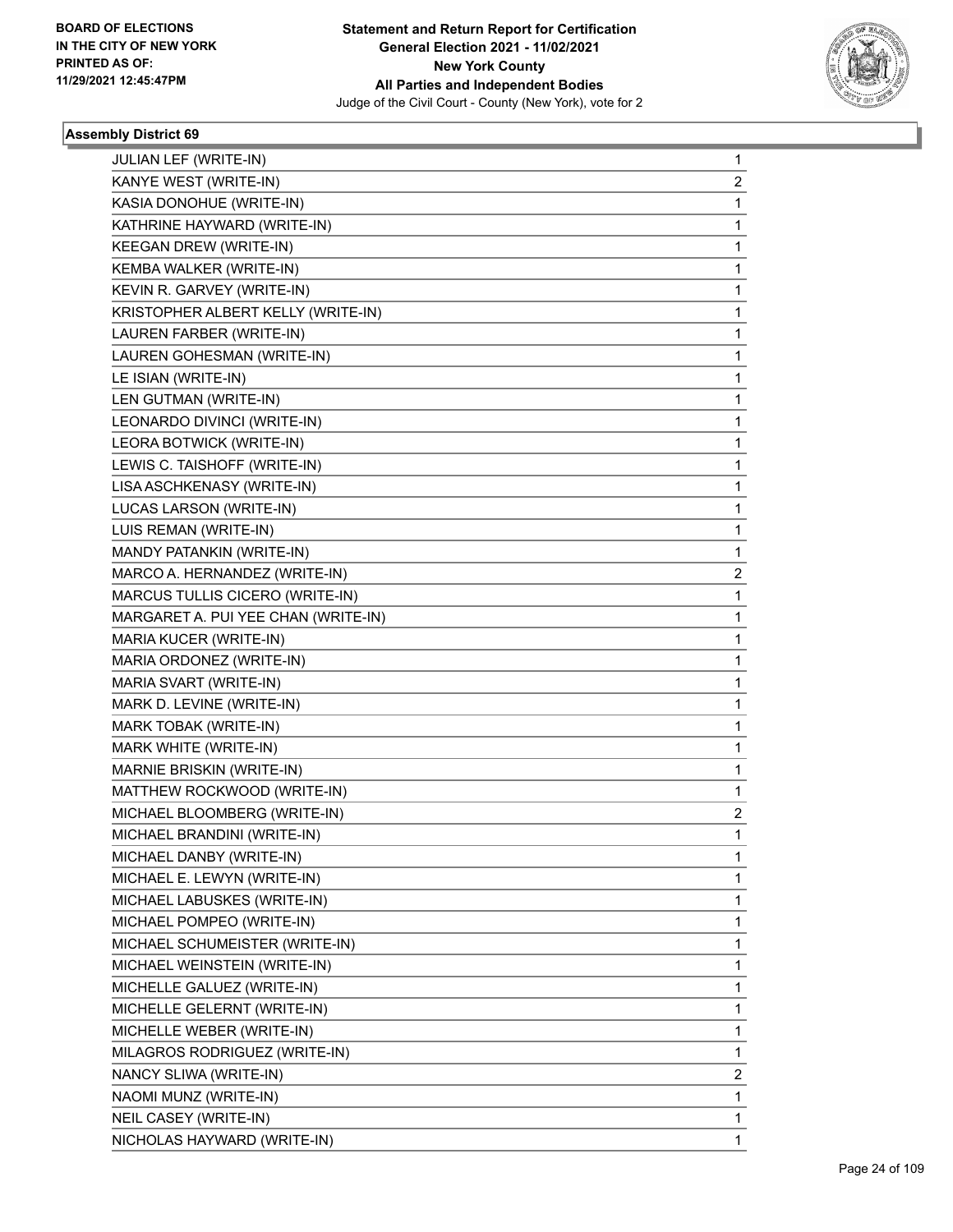

| NIKKI HALEY (WRITE-IN)                    | 2   |
|-------------------------------------------|-----|
| NOACH DEAR (WRITE-IN)                     | 1   |
| PATRICIA DARCY (WRITE-IN)                 | 1   |
| PENIAH PETRUCK (WRITE-IN)                 | 1   |
| PETER APPEL (WRITE-IN)                    | 1   |
| PETER KIRCHHESMER (WRITE-IN)              | 1   |
| PETER MILLIGAN (WRITE-IN)                 | 1   |
| PETER WEINBERG (WRITE-IN)                 | 1   |
| PETER WEIS (WRITE-IN)                     | 1   |
| RAND PAUL (WRITE-IN)                      | 1   |
| RAY KELLY (WRITE-IN)                      | 2   |
| REID MURDOEH (WRITE-IN)                   | 1   |
| RENEE V. MORALES (WRITE-IN)               | 1   |
| RICARDO VIERA (WRITE-IN)                  | 1   |
| ROBERT C. JOSMAN (WRITE-IN)               | 1   |
| RONALD A. CURRIE (WRITE-IN)               | 1   |
| ROY MOSKOWITZ (WRITE-IN)                  | 1   |
| RUDOLPH GIULIANI (WRITE-IN)               | 2   |
| SADIE DUPUIS (WRITE-IN)                   | 1   |
| SALLY QUAN (WRITE-IN)                     | 1   |
| SAM JACOBSON (WRITE-IN)                   | 1   |
| SAMUEL A. HOWELL (WRITE-IN)               | 1   |
| SARAH SHULEVITZ-VERHAND (WRITE-IN)        | 2   |
| SEAN DONOVAN (WRITE-IN)                   | 1   |
| SEAN MAYERS (WRITE-IN)                    | 1   |
| SHEETAL I. CHAN (WRITE-IN)                | 1   |
| SHELDON FINE (WRITE-IN)                   | 1   |
| SIDNEY GRIBETZ (WRITE-IN)                 | 1   |
| SIPOARA BARZIDEH (WRITE-IN)               | 1   |
| SUKI TEMERIAN (WRITE-IN)                  | 1   |
| TAMAR ZEFFREN (WRITE-IN)                  | 1   |
| TERI PETERSON (WRITE-IN)                  | 1   |
| THEO JIHYUN (WRITE-IN)                    | 1   |
| THOMAS H. CURRY, ESQ. (WRITE-IN)          | 1   |
| THOMAS KENNIFF (WRITE-IN)                 | 1   |
| THOMAS MULLIGAN (WRITE-IN)                | 1   |
| TIM SCOTT (WRITE-IN)                      | 1   |
| TIMOTHY P. AGNEW (WRITE-IN)               | 1   |
| TOM KLEIN (WRITE-IN)                      | 1   |
| TOM MERRILL (WRITE-IN)                    | 1   |
| TOM THIBODEAU (WRITE-IN)                  | 1   |
| UNATTRIBUTABLE WRITE-IN (WRITE-IN)        | 159 |
| UNCOUNTED WRITE-IN PER STATUTE (WRITE-IN) | 3   |
| VINCENT VAN GOGH (WRITE-IN)               | 1   |
| WILSON BEAM (WRITE-IN)                    | 1   |
| WOJCIECH MICKOWSKI (WRITE-IN)             | 1   |
|                                           |     |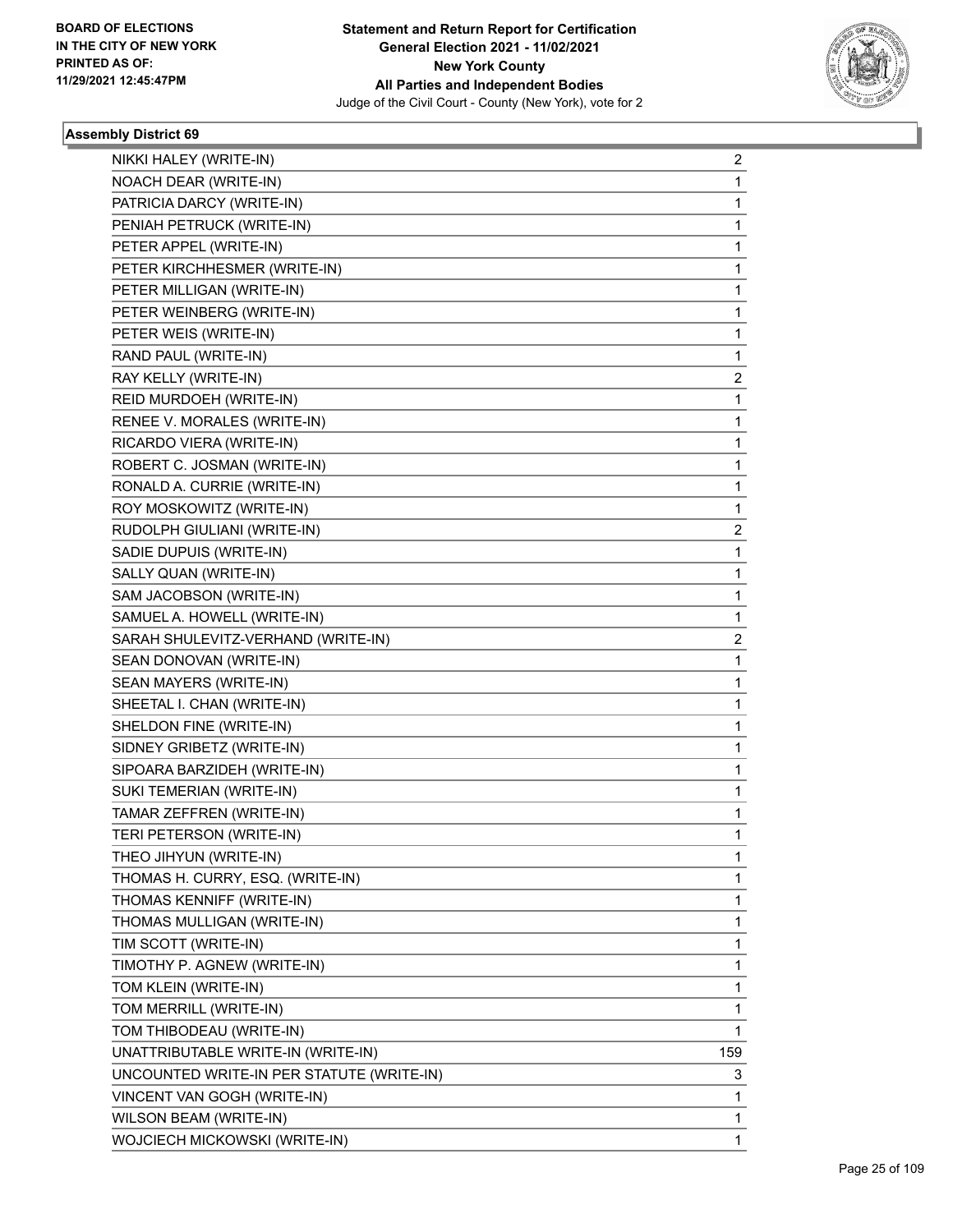

| ZIKO TEMERIAN (WRITE-IN) |        |
|--------------------------|--------|
| <b>Total Votes</b>       | 43,736 |
| Unrecorded               | 15.87  |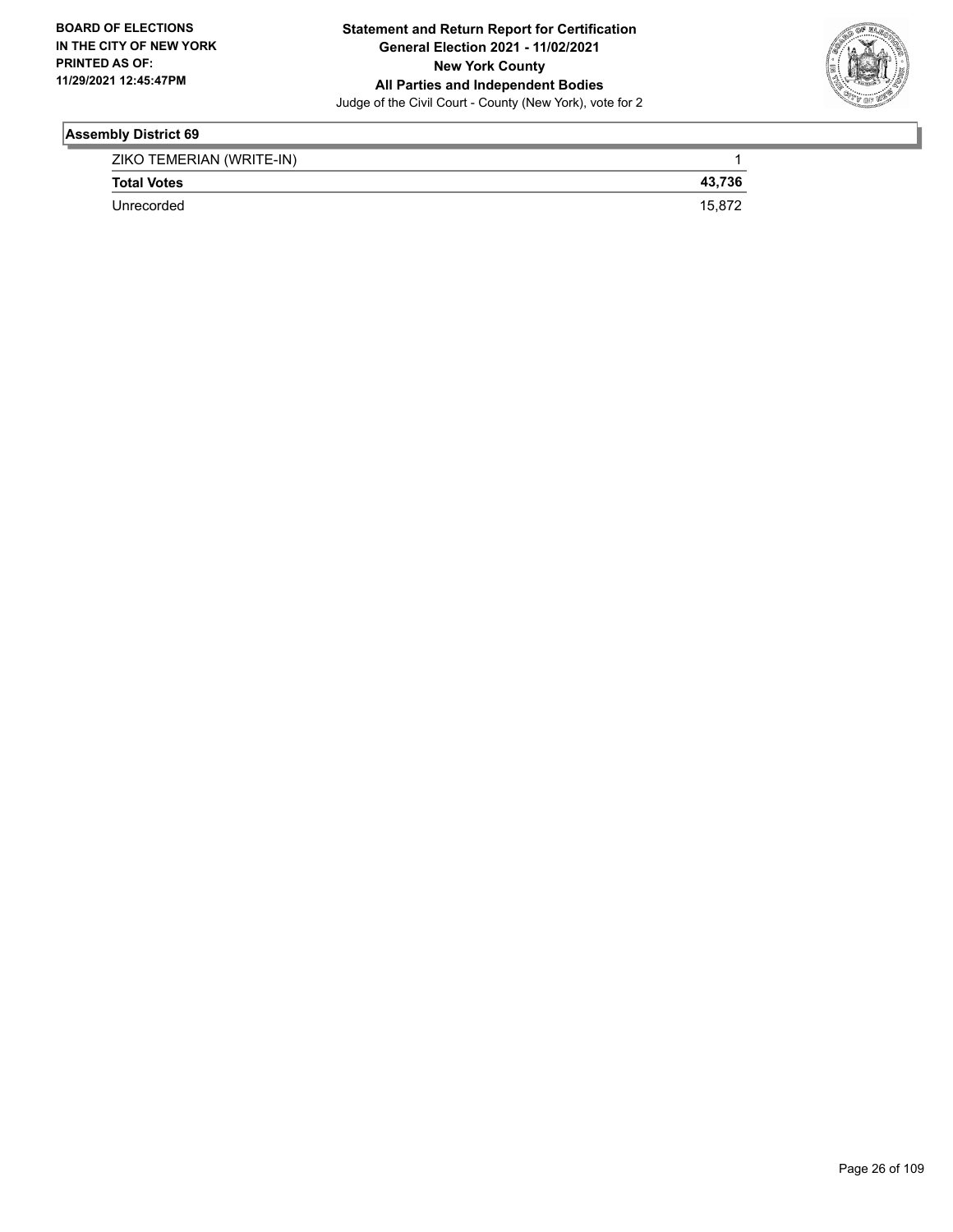

| PUBLIC COUNTER                                           | 20,595       |
|----------------------------------------------------------|--------------|
| MANUALLY COUNTED EMERGENCY                               | 0            |
| <b>ABSENTEE / MILITARY</b>                               | 2,048        |
| AFFIDAVIT                                                | 159          |
| <b>Total Ballots</b>                                     | 22,802       |
| Less - Inapplicable Federal/Special Presidential Ballots | 0            |
| <b>Total Applicable Ballots</b>                          | 22,802       |
| JEFFREY S. ZELLAN (DEMOCRATIC)                           | 14,121       |
| KIM M. PARKER (DEMOCRATIC)                               | 16,890       |
| AARON GANAWAY (WRITE-IN)                                 | 1            |
| ADAM ILBORDG (WRITE-IN)                                  | 1            |
| ADENA ABRAMSON (WRITE-IN)                                | 1            |
| AL SHARPTON (WRITE-IN)                                   | 1            |
| ALEX WHITAKER (WRITE-IN)                                 | 1            |
| ALI CANTY (WRITE-IN)                                     | 1            |
| AMY C. BARRETT (WRITE-IN)                                | 1            |
| ANDREA PSORAS (WRITE-IN)                                 | 1            |
| ANDREW G. CELLI JR. (WRITE-IN)                           | 1            |
| BRANDON PARLEY (WRITE-IN)                                | 1            |
| BRITNEY SPEARS (WRITE-IN)                                | 1            |
| DANIEL CLARK (WRITE-IN)                                  | 1            |
| DANIEL LEE (WRITE-IN)                                    | 1            |
| DANIELLE JACKSON (WRITE-IN)                              | 1            |
| DAVE COLON (WRITE-IN)                                    | 1            |
| DAVID CUMMINGS (WRITE-IN)                                | 1            |
| DAVIS WILLIAMS (WRITE-IN)                                | 1            |
| DEVIAN DANIELS (WRITE-IN)                                | 1            |
| DONALD TRUMP (WRITE-IN)                                  | 2            |
| DYLAN F ADAMS (WRITE-IN)                                 | 1            |
| ELIZABETH STEIN (WRITE-IN)                               | $\mathbf{1}$ |
| EMILIA CHOMAY (WRITE-IN)                                 | 1            |
| EMMA GOODMAN (WRITE-IN)                                  | 1            |
| FRANCIS O'SULLIVAN (WRITE-IN)                            | 1            |
| <b>GARY HILL (WRITE-IN)</b>                              | 1            |
| <b>GEORGE BRETHERTON (WRITE-IN)</b>                      | 1            |
| <b>GEORGE MARC SANTANA (WRITE-IN)</b>                    | 1            |
| <b>GEORGE SCHNEIDERMAN (WRITE-IN)</b>                    | 1            |
| <b>GEORGES DANTON (WRITE-IN)</b>                         | 1            |
| IRIS SPRINGER (WRITE-IN)                                 | 1            |
| JACQUELINE VAN MOER (WRITE-IN)                           | 1            |
| JAMES HOWANA KUNSTLER (WRITE-IN)                         | 1            |
| JEANINE PIRRO (WRITE-IN)                                 | 1            |
| JEB BUSH (WRITE-IN)                                      | 1            |
| JIM PYNN (WRITE-IN)                                      | 1            |
| JOHN NEWCASTLE (WRITE-IN)                                | 1            |
| JOHN Z. WANG (WRITE-IN)                                  | 1            |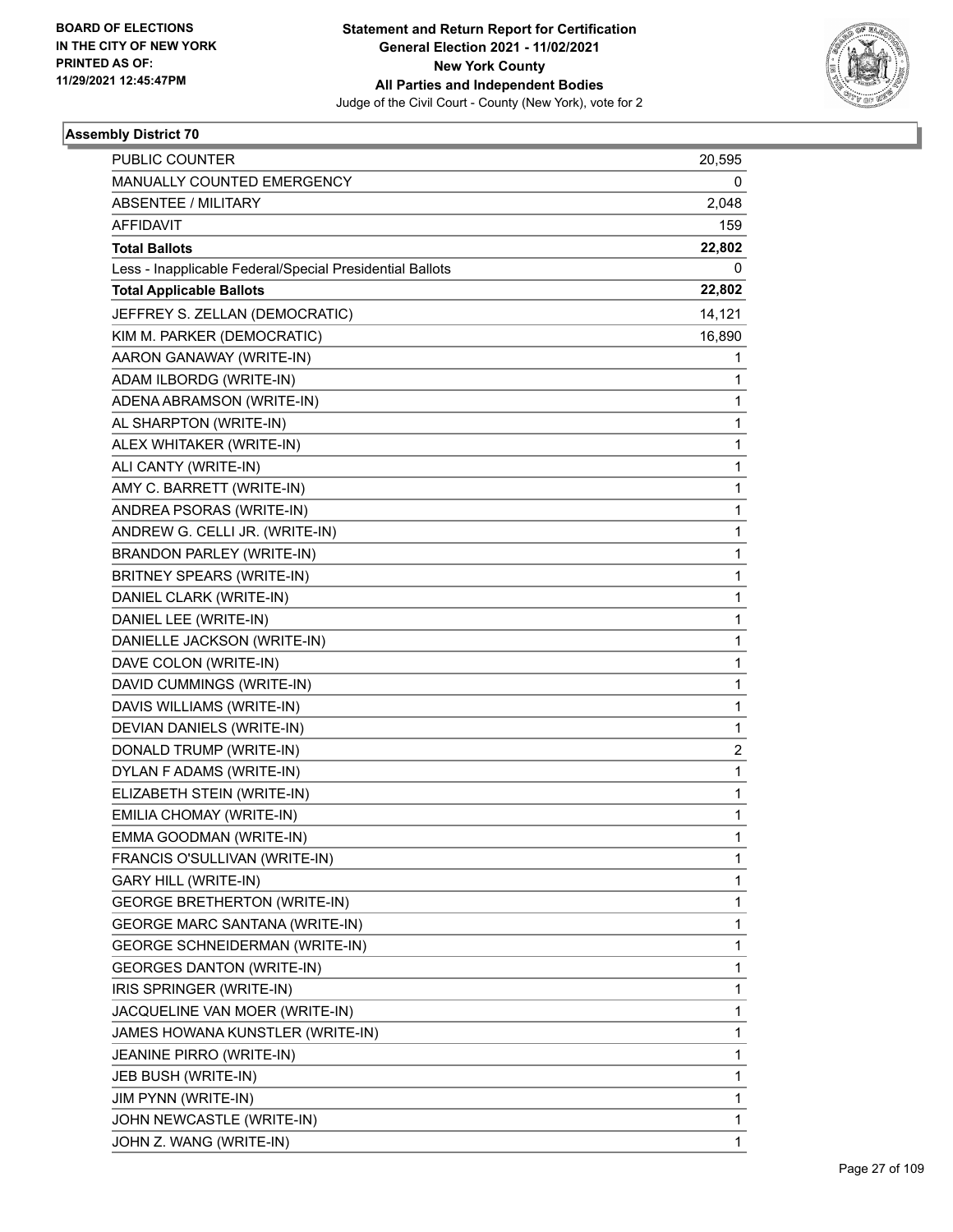

| KATHLEEN M. HARDY (WRITE-IN)              | 1      |
|-------------------------------------------|--------|
| KATHY HOCHUL (WRITE-IN)                   | 1      |
| <b>KEN HICKS (WRITE-IN)</b>               | 1      |
| KIM SMITH (WRITE-IN)                      | 1      |
| LAURA BROWNE (WRITE-IN)                   | 1      |
| LAUREN JONES (WRITE-IN)                   | 1      |
| LENHA JAMES (WRITE-IN)                    | 1      |
| LESLIE DECKOFF (WRITE-IN)                 | 1      |
| LIAM FROST (WRITE-IN)                     | 1      |
| MARIA VALENCIA (WRITE-IN)                 | 1      |
| MICHAEL JACKSON (WRITE-IN)                | 1      |
| MICHELLE GRANT (WRITE-IN)                 | 1      |
| MILES WELLSER (WRITE-IN)                  | 1      |
| NAILA SIDUMA (WRITE-IN)                   | 1      |
| NANCY PELOSI (WRITE-IN)                   | 1      |
| NICHOLAS O SADNYTZKY (WRITE-IN)           | 1      |
| NORA DIAZ BRETHERTON (WRITE-IN)           | 1      |
| OLIVIER SYLVAN (WRITE-IN)                 | 1      |
| PATRICIA MADSEN (WRITE-IN)                | 1      |
| RAY G. SEVERINO (WRITE-IN)                | 1      |
| REGINALD GREENE (WRITE-IN)                | 1      |
| RICHARD D. EMERY (WRITE-IN)               | 1      |
| RICHARD ELLISON (WRITE-IN)                | 2      |
| RON DESANTIS (WRITE-IN)                   | 1      |
| RONALD MONROE (WRITE-IN)                  | 1      |
| ROY BEANE (WRITE-IN)                      | 1      |
| RUDOLPH AUSTIN (WRITE-IN)                 | 1      |
| RUDOLPH GIULIANI (WRITE-IN)               | 1      |
| SASHA POSTVANDESKY (WRITE-IN)             | 1      |
| SEBASTIAN PITTS (WRITE-IN)                | 1      |
| SHEAUN BROWN (WRITE-IN)                   | 1      |
| SIMONE NICHOLSON (WRITE-IN)               | 1      |
| SONIA SOTOMAYER (WRITE-IN)                | 1      |
| SOPHIE COHEN (WRITE-IN)                   | 1      |
| STEVE BANNON (WRITE-IN)                   | 1      |
| STEVE MADSEN (WRITE-IN)                   | 1      |
| SUSAN JONES (WRITE-IN)                    | 1      |
| SYDNEY WILLIAMS (WRITE-IN)                | 1      |
| TED MILLER (WRITE-IN)                     | 1      |
| THOMAS KENNIFF (WRITE-IN)                 | 2      |
| TRAVIS TALBOT (WRITE-IN)                  | 1      |
| UNATTRIBUTABLE WRITE-IN (WRITE-IN)        | 106    |
| UNCOUNTED WRITE-IN PER STATUTE (WRITE-IN) | 3      |
| WILLIAM FALKNER (WRITE-IN)                | 1      |
| ZEPHYR TEACHOUT (WRITE-IN)                | 1      |
| <b>Total Votes</b>                        | 31,203 |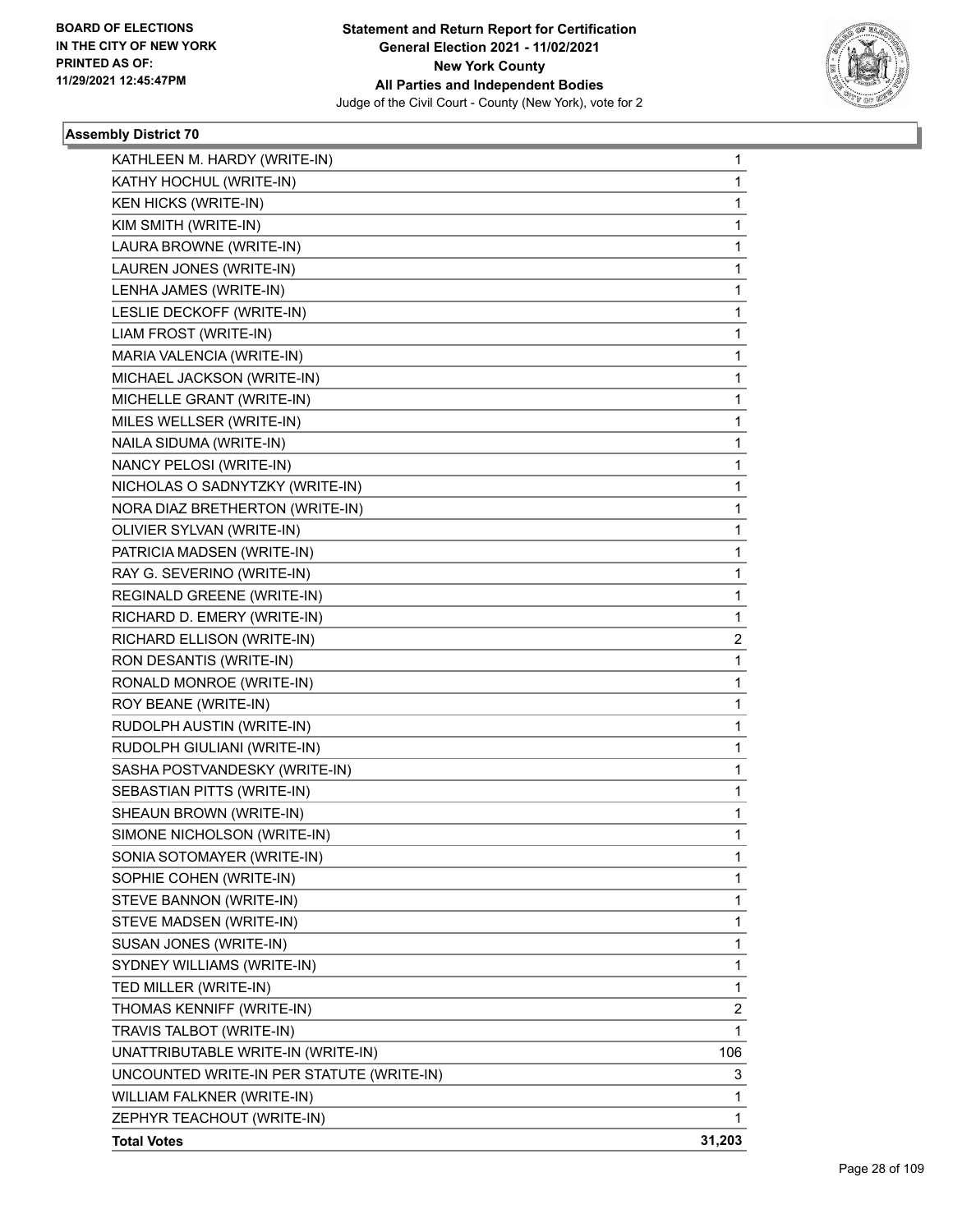**Statement and Return Report for Certification General Election 2021 - 11/02/2021 New York County All Parties and Independent Bodies** Judge of the Civil Court - County (New York), vote for 2



Unrecorded 14,401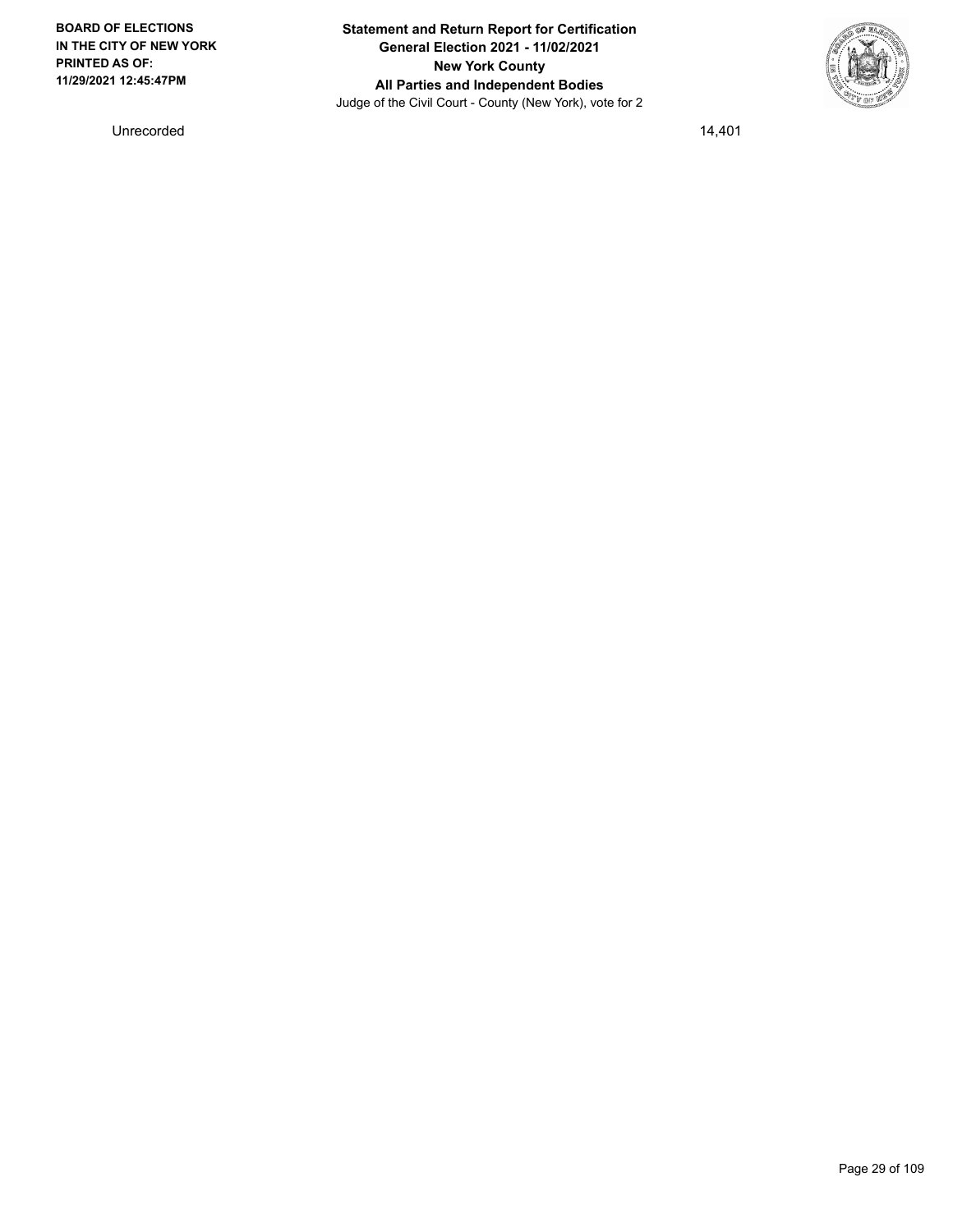

| <b>PUBLIC COUNTER</b>                                    | 19,563 |
|----------------------------------------------------------|--------|
| MANUALLY COUNTED EMERGENCY                               | 0      |
| ABSENTEE / MILITARY                                      | 1,556  |
| <b>AFFIDAVIT</b>                                         | 118    |
| <b>Total Ballots</b>                                     | 21,237 |
| Less - Inapplicable Federal/Special Presidential Ballots | 0      |
| <b>Total Applicable Ballots</b>                          | 21,237 |
| JEFFREY S. ZELLAN (DEMOCRATIC)                           | 13,743 |
| KIM M. PARKER (DEMOCRATIC)                               | 15,290 |
| AARON DAVID FRISHBERG (WRITE-IN)                         | 1      |
| ALEXANDER LUBENSKY (WRITE-IN)                            | 1      |
| ALEXANDER SCHLOW (WRITE-IN)                              | 1      |
| AMBER A. LEE FROST (WRITE-IN)                            | 1      |
| ANDREA CASTIMATIDIS (WRITE-IN)                           | 1      |
| ANDREW GREENWARD (WRITE-IN)                              | 1      |
| ANDREW YANG (WRITE-IN)                                   | 1      |
| ANDREW YOUNG (WRITE-IN)                                  | 1      |
| ANGELICA LAGARES (WRITE-IN)                              | 1      |
| ANN HILL (WRITE-IN)                                      | 1      |
| ANTHONY HOPKINS (WRITE-IN)                               | 1      |
| ANTHONY WILLIAM WHITE (WRITE-IN)                         | 1      |
| <b>BARBRA BARTON (WRITE-IN)</b>                          | 1      |
| BENJAMIN DUCOFF (WRITE-IN)                               | 1      |
| BERNIE SANDERS (WRITE-IN)                                | 1      |
| BILL CLINTON (WRITE-IN)                                  | 1      |
| <b>BRANDON HILL (WRITE-IN)</b>                           | 1      |
| BRYAN BERGE (WRITE-IN)                                   | 1      |
| CARL FORBES JR. (WRITE-IN)                               | 1      |
| CARLOS RODRIGUEZ (WRITE-IN)                              | 1      |
| CASEY ROCHE (WRITE-IN)                                   | 1      |
| CHRISTINE JAPELY (WRITE-IN)                              | 1      |
| CLARENCE DARROW (WRITE-IN)                               | 1      |
| CLARK KENT (WRITE-IN)                                    | 1      |
| DABY BENJAMIN CARRERAS (WRITE-IN)                        | 1      |
| DAMON LYON (WRITE-IN)                                    | 1      |
| DANA ROWE (WRITE-IN)                                     | 1      |
| DANIEL ALIBERTE (WRITE-IN)                               | 1      |
| DAVID GOLD (WRITE-IN)                                    | 1      |
| DENNIS BOYLE (WRITE-IN)                                  | 1      |
| DEVIKA BALLARAM (WRITE-IN)                               | 1      |
| DONALD TRUMP (WRITE-IN)                                  | 1      |
| ELI SCHWATZ (WRITE-IN)                                   | 1      |
| ELIZABETH EILANDER (WRITE-IN)                            | 1      |
| ELIZABETH FISCHER (WRITE-IN)                             | 1      |
| ELIZABETH WARREN (WRITE-IN)                              | 1      |
| ELSA HAMPTON (WRITE-IN)                                  | 1      |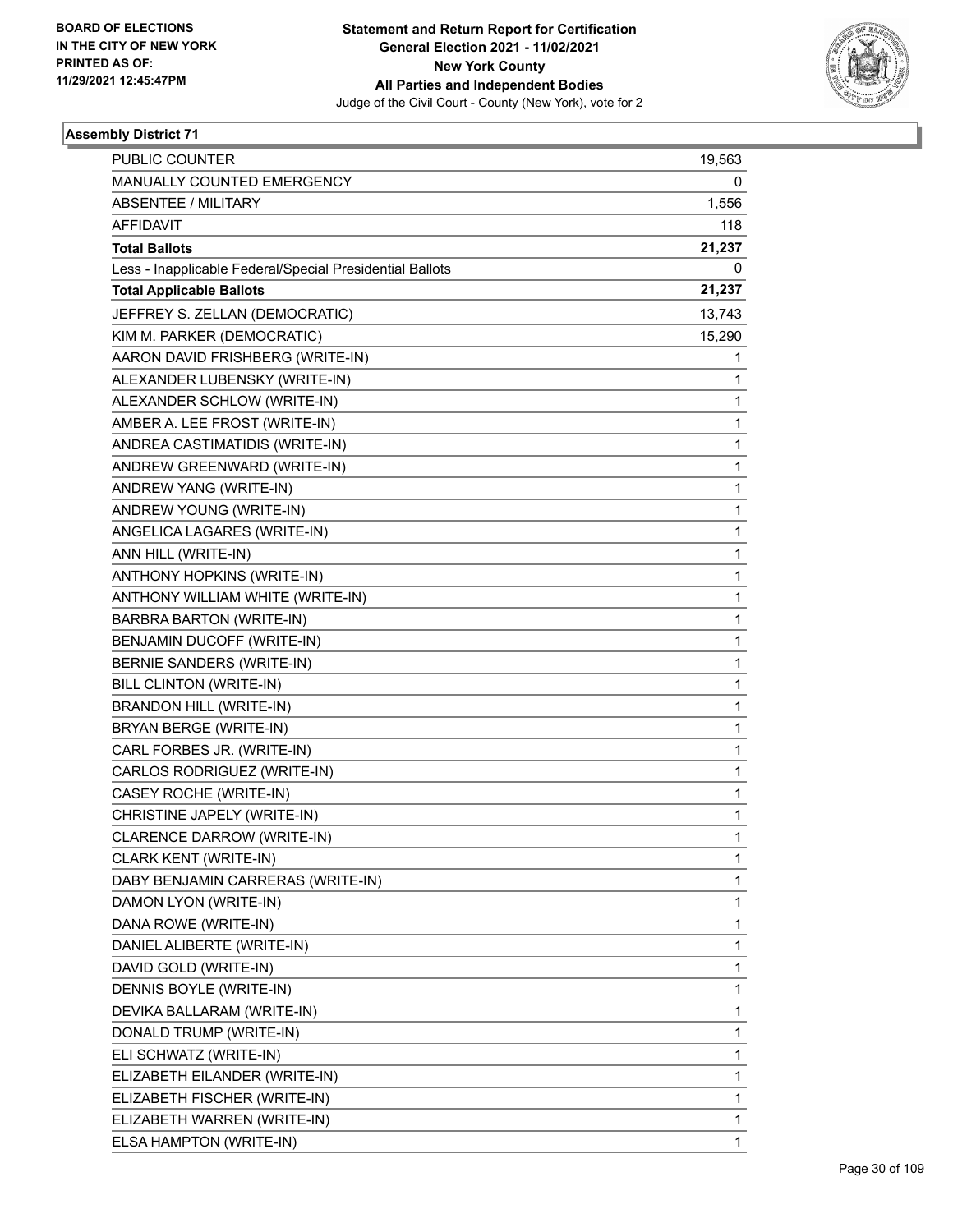

| EMILIO ESTELLA (WRITE-IN)          | 1            |
|------------------------------------|--------------|
| FERNANDO MATEO (WRITE-IN)          | 1            |
| FLAVIUS HARPANSEL (WRITE-IN)       | $\mathbf 1$  |
| GARY KOAS (WRITE-IN)               | 1            |
| <b>GREG GUTFELD (WRITE-IN)</b>     | 1            |
| HAROLD FORSYTHE (WRITE-IN)         | 1            |
| HASON PIKER (WRITE-IN)             | 1            |
| IGORE J. WILLIAMS (WRITE-IN)       | 1            |
| JAMES BOND (WRITE-IN)              | $\mathbf{1}$ |
| JAMES KAINEN (WRITE-IN)            | 1            |
| JAWANNA SANDERS (WRITE-IN)         | 1            |
| JEFFREY LICHTMAN (WRITE-IN)        | 1            |
| JEFFREY MARTIN KIMELMAN (WRITE-IN) | 1            |
| JEFFREY PRIORE (WRITE-IN)          | 1            |
| JEFRY GARCIA (WRITE-IN)            | $\mathbf{1}$ |
| JOHN ERIK MEYERS (WRITE-IN)        | 1            |
| JOHN FALOON (WRITE-IN)             | 1            |
| JOHN MURAWSKI (WRITE-IN)           | 1            |
| JOHN T. REDDICK (WRITE-IN)         | 1            |
| JOSE DOMINGO ROSA (WRITE-IN)       | 1            |
| JOSEPH AINBINDER (WRITE-IN)        | $\mathbf{1}$ |
| JUDGE JEANINE (WRITE-IN)           | 1            |
| KAYLA FONSECA (WRITE-IN)           | 1            |
| KENNETH SCHAEFFER (WRITE-IN)       | 1            |
| LARRY PROFETA (WRITE-IN)           | 1            |
| LARRY SHARP (WRITE-IN)             | 1            |
| LAWRENCE FOX (WRITE-IN)            | $\mathbf{1}$ |
| LEENA CHARLTON (WRITE-IN)          | 1            |
| LEN SLEDGESKI (WRITE-IN)           | 1            |
| LENA DURHAM (WRITE-IN)             | 1            |
| LIAM GARCIA (WRITE-IN)             | 1            |
| LIZ FRANZYK (WRITE-IN)             | 1            |
| LUIS TEJADA (WRITE-IN)             | 1            |
| MARE FLEIDNER (WRITE-IN)           | 1            |
| MARK POLYARON (WRITE-IN)           | 1            |
| MATTHEW STAS (WRITE-IN)            | 1            |
| MICHAEL BLOOMBERG (WRITE-IN)       | 1            |
| MICHAEL BOYD (WRITE-IN)            | 1            |
| MICHAEL FLEISCHMAN (WRITE-IN)      | 1            |
| MICHAEL HUGHES, ESQ. (WRITE-IN)    | 1            |
| MICHAEL MALICE (WRITE-IN)          | 1            |
| MICHAELA S. PHIPPS (WRITE-IN)      | 1            |
| MICHELLE NOONAN (WRITE-IN)         | 1            |
| MONICA LINDSAY (WRITE-IN)          | 1            |
| MS. AUDREY MURAWSKI (WRITE-IN)     | 1            |
| NICOLE JUNIOR (WRITE-IN)           | 1            |
|                                    |              |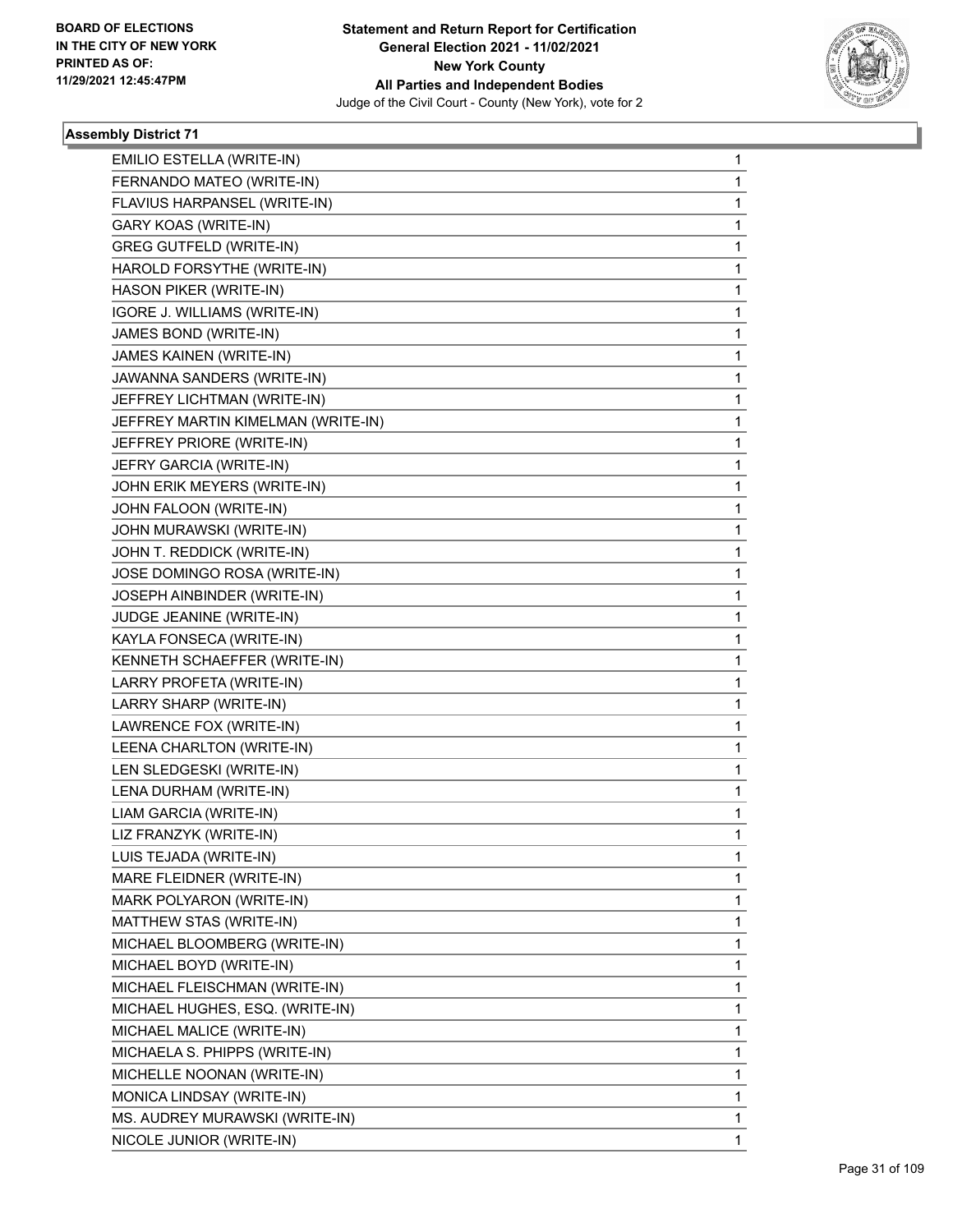

| NOSHE SCHWATZ (WRITE-IN)                  | 1            |
|-------------------------------------------|--------------|
| PATRICK BRADFORD (WRITE-IN)               | 1            |
| RAMON GUTIEREZ (WRITE-IN)                 | 1            |
| RAYMOND VALERIO (WRITE-IN)                | 1            |
| REXANA IRELAND (WRITE-IN)                 | 1            |
| RNETTE C. TURBEE (WRITE-IN)               | $\mathbf 1$  |
| ROBERT ROSE III (WRITE-IN)                | 1            |
| ROBIN WATTS (WRITE-IN)                    | 1            |
| RON DIORIO (WRITE-IN)                     | 1            |
| RUTHIE VALDEZ (WRITE-IN)                  | 1            |
| SALMA HAYAK (WRITE-IN)                    | $\mathbf{1}$ |
| SEAN QUINN (WRITE-IN)                     | 1            |
| SEBASTIAN ROCHE (WRITE-IN)                | 1            |
| SHABAB MAHMOOD (WRITE-IN)                 | 1            |
| SHANIQUE CUTBURTSON (WRITE-IN)            | 1            |
| SHEEN PALPATINE (WRITE-IN)                | $\mathbf{1}$ |
| SHERI MICELS (WRITE-IN)                   | $\mathbf{1}$ |
| SOPHIE E. COHEN (WRITE-IN)                | 1            |
| STACEY H. PRUSSMAN (WRITE-IN)             | 1            |
| STEVEN DOZINGER (WRITE-IN)                | 1            |
| SUSAN ROGER (WRITE-IN)                    | $\mathbf{1}$ |
| TERRENCE GRILTEY (WRITE-IN)               | 1            |
| THERESA E. HASSLER (WRITE-IN)             | 1            |
| THOMAS F. HICKEY (WRITE-IN)               | 1            |
| THOMAS HICKEY (WRITE-IN)                  | 1            |
| THOMAS KENNIFF (WRITE-IN)                 | 1            |
| TIM BYRNES (WRITE-IN)                     | 1            |
| TOM HANKS (WRITE-IN)                      | 1            |
| TRU LANE WYNN (WRITE-IN)                  | 1            |
| UNATTRIBUTABLE WRITE-IN (WRITE-IN)        | 101          |
| UNCOUNTED WRITE-IN PER STATUTE (WRITE-IN) | 1            |
| WILLIAM BRYANT (WRITE-IN)                 | 1            |
| <b>Total Votes</b>                        | 29,248       |
| Unrecorded                                | 13,226       |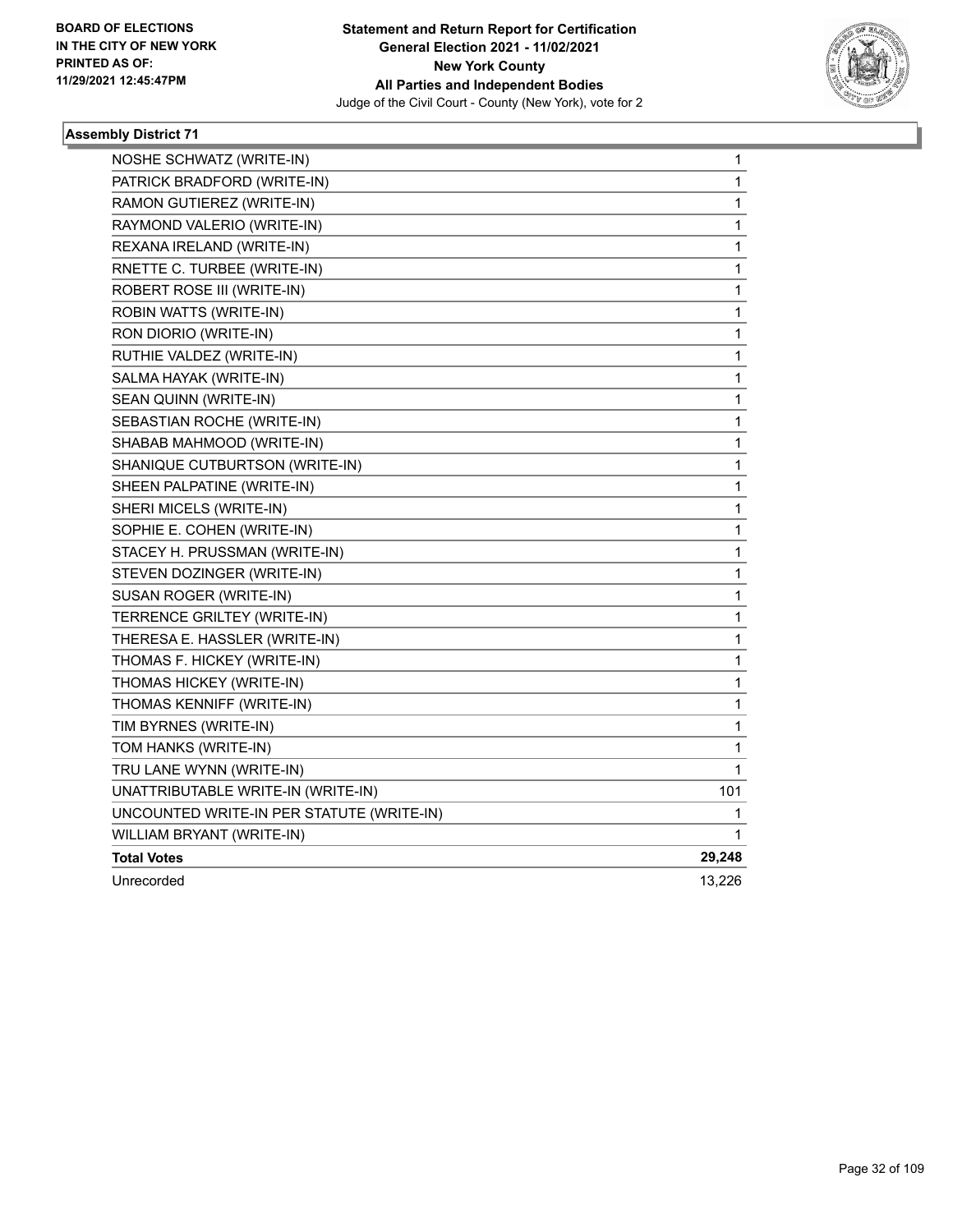

| <b>PUBLIC COUNTER</b>                                    | 14,315         |
|----------------------------------------------------------|----------------|
| MANUALLY COUNTED EMERGENCY                               | 0              |
| <b>ABSENTEE / MILITARY</b>                               | 864            |
| <b>AFFIDAVIT</b>                                         | 92             |
| <b>Total Ballots</b>                                     | 15,271         |
| Less - Inapplicable Federal/Special Presidential Ballots | 0              |
| <b>Total Applicable Ballots</b>                          | 15,271         |
| JEFFREY S. ZELLAN (DEMOCRATIC)                           | 9,633          |
| KIM M. PARKER (DEMOCRATIC)                               | 9,691          |
| ADAM HAMILTON (WRITE-IN)                                 | 1              |
| ALEX KENT (WRITE-IN)                                     | 1              |
| ALICE PIFER (WRITE-IN)                                   | 1              |
| AMY C. BARRETT (WRITE-IN)                                | 1              |
| ANDER R. LONGANDERFER (WRITE-IN)                         | 1              |
| ANGEL POWEL (WRITE-IN)                                   | 1              |
| ANGELA LIPSMAN (WRITE-IN)                                | $\overline{c}$ |
| ANITA SUNHU (WRITE-IN)                                   | 1              |
| ANTHONY WEINER (WRITE-IN)                                | 1              |
| ANTONIO MARTINEZ (WRITE-IN)                              | 1              |
| ATTILIO DAROS (WRITE-IN)                                 | 1              |
| <b>BARRY SCHECK (WRITE-IN)</b>                           | 1              |
| BILL DE BLASIO (WRITE-IN)                                | 1              |
| BILL SENFERT (WRITE-IN)                                  | 1              |
| BRENDAN DREW (WRITE-IN)                                  | 1              |
| BRYANT B. PINEDA (WRITE-IN)                              | 1              |
| CANDICE OWENS (WRITE-IN)                                 | $\overline{c}$ |
| CARL SCHMITT (WRITE-IN)                                  | 1              |
| CAROLINE HASTINGS (WRITE-IN)                             | 1              |
| CATHY MARINO-THOMAS (WRITE-IN)                           | 1              |
| CHAD ROSENTHAL (WRITE-IN)                                | 1              |
| CHRIS FOSTER (WRITE-IN)                                  | 1              |
| CHRIS JOHANSEN (WRITE-IN)                                | 1              |
| CHUCK PEREY (WRITE-IN)                                   | 1              |
| CURTIS A. SLIWA (WRITE-IN)                               | 1              |
| DAN MITCHELL (WRITE-IN)                                  | 1              |
| DANIEL DALY (WRITE-IN)                                   | 1              |
| DANIEL LIPSMAN (WRITE-IN)                                | 1              |
| DANIEL MULLIGAN (WRITE-IN)                               | 1              |
| DANOLD TRUMP (WRITE-IN)                                  | 1              |
| DANTE GRIFFIN (WRITE-IN)                                 | 1              |
| DAVE CRENSHAW (WRITE-IN)                                 | 1              |
| DAVID ZINSTEIN (WRITE-IN)                                | 1              |
| DEVIN DEALS (WRITE-IN)                                   | 1              |
| DONALD TRUMP (WRITE-IN)                                  | 1              |
| ED GAFFNEY (WRITE-IN)                                    | 1              |
| ED GOLDMAN (WRITE-IN)                                    | 1              |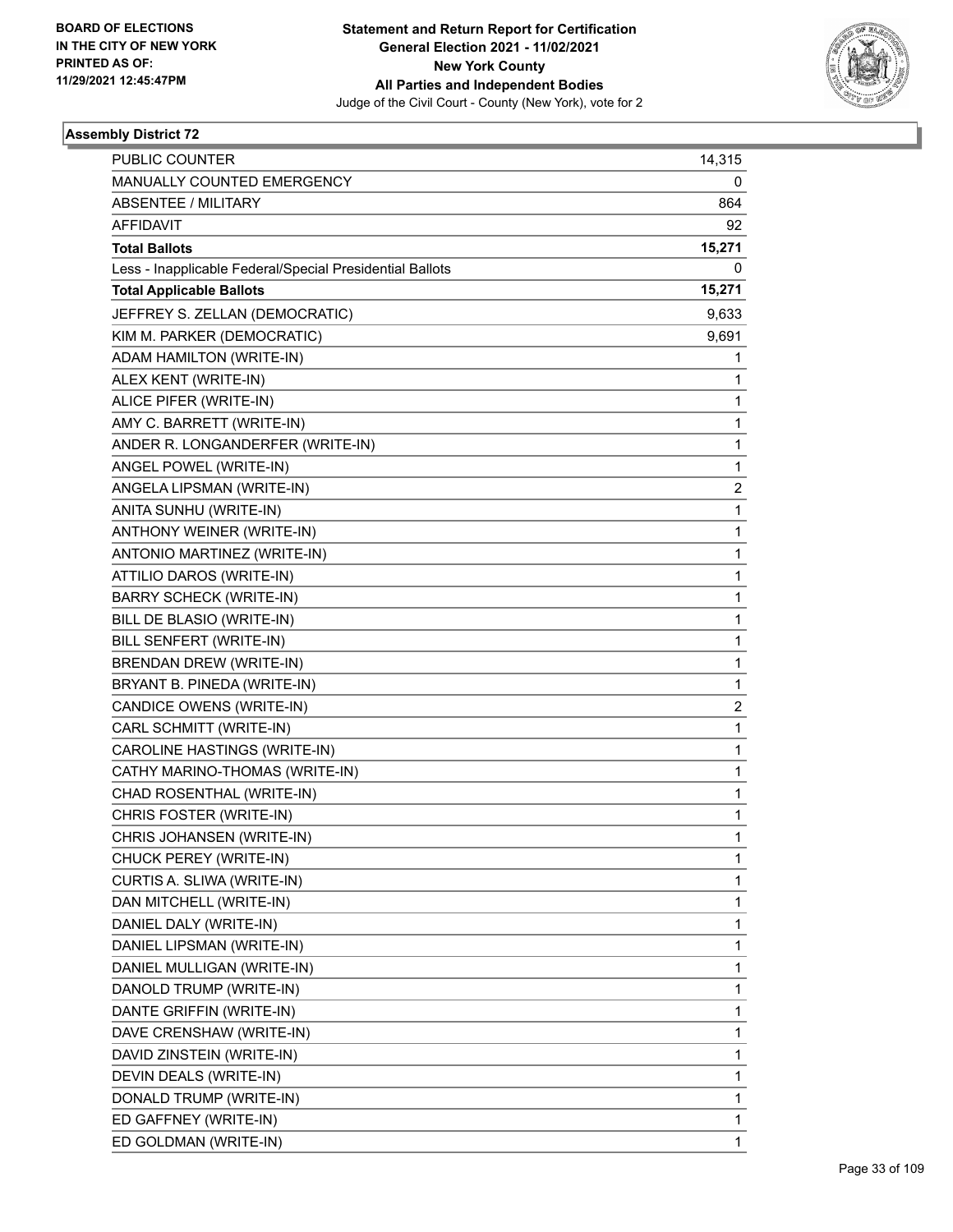

| EDWIN DE LA CRUZ (WRITE-IN)      | $\mathbf{1}$   |
|----------------------------------|----------------|
| EMILY BROOKS (WRITE-IN)          | $\mathbf{1}$   |
| ERIC TRUMP (WRITE-IN)            | $\mathbf 1$    |
| EVAN GEOFFREY (WRITE-IN)         | 1              |
| <b>GAIL HERIOT (WRITE-IN)</b>    | 1              |
| <b>GARY BEUCHLER (WRITE-IN)</b>  | 1              |
| <b>GEOFFREY KOLE (WRITE-IN)</b>  | 1              |
| <b>GREGORY LEHMAN (WRITE-IN)</b> | $\mathbf{1}$   |
| HUGO JIMENEZ (WRITE-IN)          | 2              |
| JACKIE SEITZ (WRITE-IN)          | 1              |
| JARIEL ESTRELLA (WRITE-IN)       | $\mathbf{1}$   |
| JEANINE PIRRO (WRITE-IN)         | $\mathbf{1}$   |
| JENNIFER SALERNO (WRITE-IN)      | 1              |
| JIMMY MCMILLAN (WRITE-IN)        | $\mathbf{1}$   |
| JOHN A. TABACCO JR. (WRITE-IN)   | 1              |
| JOHN FLACK (WRITE-IN)            | 1              |
| JOHN P. HASTINGS (WRITE-IN)      | 1              |
| JOHN ROBERTS (WRITE-IN)          | $\mathbf{1}$   |
| JOHN WANG (WRITE-IN)             | 1              |
| JOSE SIMMS (WRITE-IN)            | $\mathbf{1}$   |
| JOSEPHINE SPARS (WRITE-IN)       | 1              |
| JUDITH SHEINDLIN (WRITE-IN)      | 1              |
| KARL MARX (WRITE-IN)             | $\mathbf{1}$   |
| KATHRYN HARRIS (WRITE-IN)        | $\overline{2}$ |
| LAUREN HENDRIX (WRITE-IN)        | 1              |
| LINDA SARSOUR (WRITE-IN)         | $\mathbf{1}$   |
| MARIO CUOMO (WRITE-IN)           | 2              |
| MATTHEW WEILEN (WRITE-IN)        | 1              |
| MAYA WILEY (WRITE-IN)            | $\mathbf{1}$   |
| MELISSA DIAZ (WRITE-IN)          | $\mathbf{1}$   |
| MELISSA KESSLER (WRITE-IN)       | 1              |
| MICHAEL BLOOMBERG (WRITE-IN)     | $\mathbf{1}$   |
| MICHAEL TAPIA (WRITE-IN)         | 1              |
| MICHELLE HERZOG (WRITE-IN)       | 1              |
| MIRIAM CALLAHOUN (WRITE-IN)      | $\mathbf 1$    |
| NINA GUIDA (WRITE-IN)            | 1              |
| NITIN SAVOR (WRITE-IN)           | 1              |
| OLIVER WENDELL HOLMES (WRITE-IN) | $\mathbf 1$    |
| OZZY OSBOURNE (WRITE-IN)         | 1              |
| PATRICK BLANCHFIELD (WRITE-IN)   | 1              |
| PATRICK DORMER (WRITE-IN)        | $\mathbf 1$    |
| PAUL FINDLEY (WRITE-IN)          | 1              |
| PAUL T. WARDWELL (WRITE-IN)      | 1              |
| PEPE CAMERA (WRITE-IN)           | $\mathbf 1$    |
| ROBERT PEDERSEN (WRITE-IN)       | $\mathbf{1}$   |
| SEYMOUR SRVLOWITZ (WRITE-IN)     | 1              |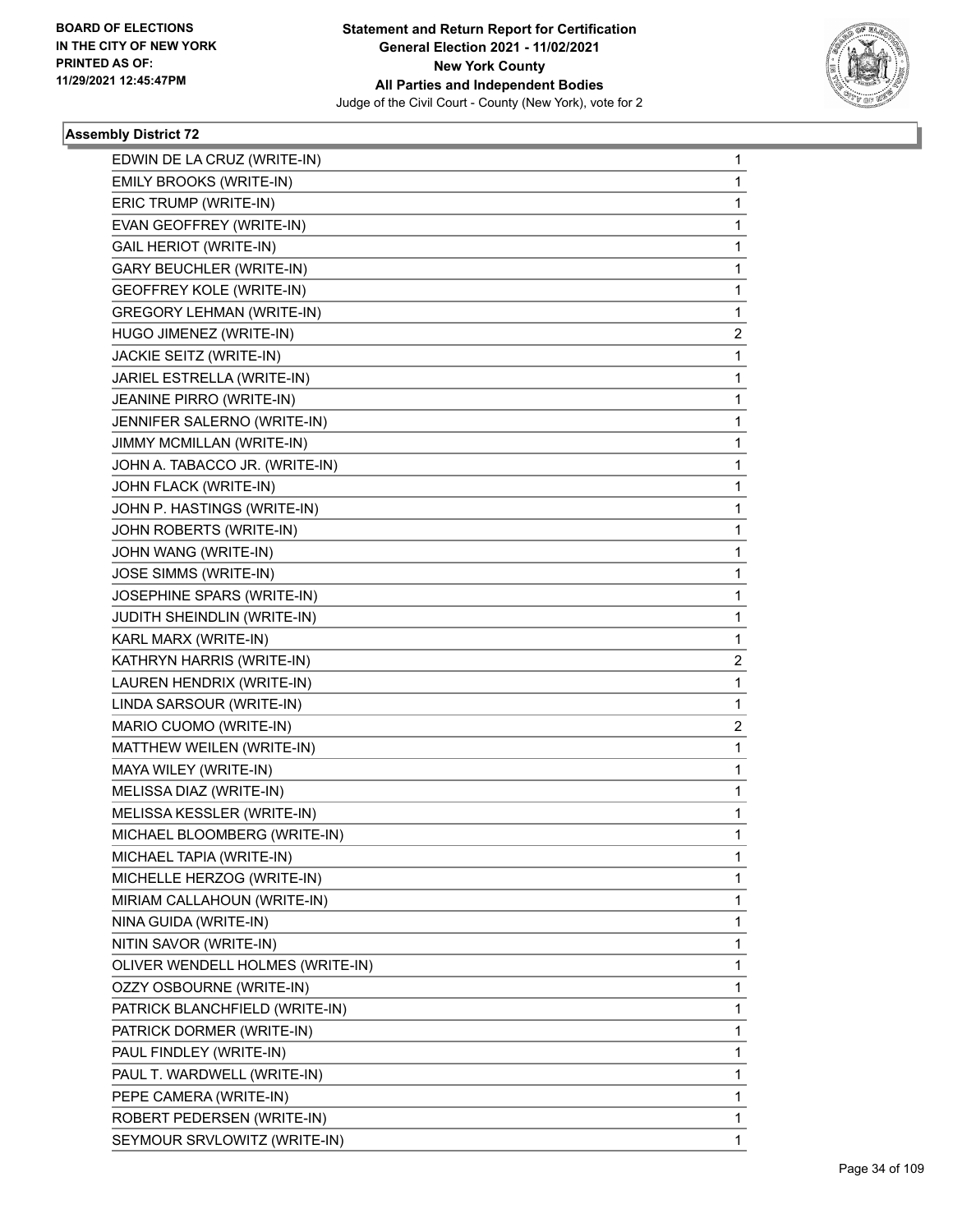

| SMEDLEY BUTLER (WRITE-IN)                 |        |
|-------------------------------------------|--------|
| TROY JOHNSON (WRITE-IN)                   |        |
| UNATTRIBUTABLE WRITE-IN (WRITE-IN)        | 108    |
| UNCOUNTED WRITE-IN PER STATUTE (WRITE-IN) | 6      |
| VICTOR MANN (WRITE-IN)                    |        |
| VINCENT WALTER (WRITE-IN)                 |        |
| VIRGINIA KUPFERMAN (WRITE-IN)             |        |
| <b>WALTER HARRIS (WRITE-IN)</b>           |        |
| YAEL KLAUSNER (WRITE-IN)                  |        |
| <b>Total Votes</b>                        | 19,533 |
| Unrecorded                                | 11.009 |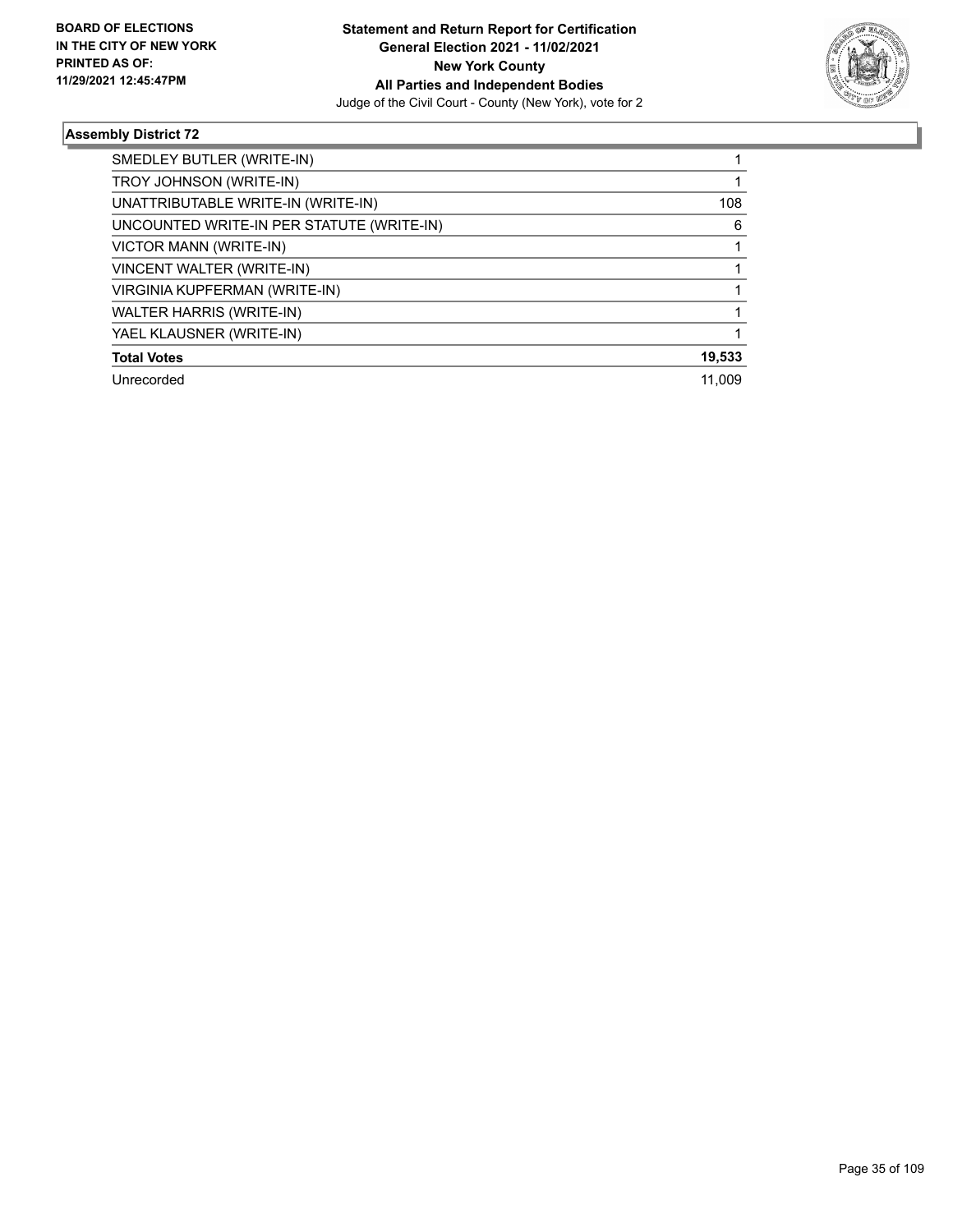

| <b>PUBLIC COUNTER</b>                                    | 22,010 |
|----------------------------------------------------------|--------|
| MANUALLY COUNTED EMERGENCY                               | 0      |
| <b>ABSENTEE / MILITARY</b>                               | 4,408  |
| <b>AFFIDAVIT</b>                                         | 207    |
| <b>Total Ballots</b>                                     | 26,625 |
| Less - Inapplicable Federal/Special Presidential Ballots | 0      |
| <b>Total Applicable Ballots</b>                          | 26,625 |
| JEFFREY S. ZELLAN (DEMOCRATIC)                           | 18,450 |
| KIM M. PARKER (DEMOCRATIC)                               | 18,302 |
| AARON JUDGE (WRITE-IN)                                   | 1      |
| AARON ROSE (WRITE-IN)                                    | 1      |
| ABRAHAM HAMIEL (WRITE-IN)                                | 1      |
| ABRAHAM LINCOLN (WRITE-IN)                               | 1      |
| ADAM FRIEDLAND (WRITE-IN)                                | 1      |
| ALAN ABRAMSON (WRITE-IN)                                 | 1      |
| ALAN GADLIN (WRITE-IN)                                   | 1      |
| ALCIDE DIGAETANO (WRITE-IN)                              | 1      |
| ALLA AKIUIS (WRITE-IN)                                   | 1      |
| ALTON ABRAMOWITZ (WRITE-IN)                              | 1      |
| AMELIA EARHART (WRITE-IN)                                | 1      |
| AMY GORDON PLUDWIN (WRITE-IN)                            | 1      |
| AMY KLEITCH (WRITE-IN)                                   | 1      |
| ANA FERO (WRITE-IN)                                      | 1      |
| ANDREW CUOMO (WRITE-IN)                                  | 1      |
| ANDREW E. GOLDSTEIN (WRITE-IN)                           | 1      |
| ANDREW GERLACH (WRITE-IN)                                | 1      |
| ANDREW GIULIANI (WRITE-IN)                               | 1      |
| ANDREW J. FIELDS (WRITE-IN)                              | 1      |
| ANDREW WAID (WRITE-IN)                                   | 1      |
| ANITA CAMPBELL (WRITE-IN)                                | 1      |
| ANN WALEHAM (WRITE-IN)                                   | 1      |
| ANTHONY MALLITO (WRITE-IN)                               | 1      |
| ANTHONY MOHEN (WRITE-IN)                                 | 1      |
| ANTHONY REPIRE (WRITE-IN)                                | 1      |
| ANTONIA SCALIA (WRITE-IN)                                | 1      |
| ANTONIO ARTHURS (WRITE-IN)                               | 1      |
| ARTHUR BYRD (WRITE-IN)                                   | 1      |
| ASHER MILLER (WRITE-IN)                                  | 1      |
| ATTICUS FINCH (WRITE-IN)                                 | 1      |
| AVA SCEKRETAR (WRITE-IN)                                 | 1      |
| BARBARA PADDAD (WRITE-IN)                                | 1      |
| BARRY FRIEDMAN (WRITE-IN)                                | 1      |
| BENJAMIN DIV SIROTA (WRITE-IN)                           | 1      |
| BERNIE GOETZ (WRITE-IN)                                  | 1      |
| BERRY LUGO (WRITE-IN)                                    | 1      |
| BILL DRYER (WRITE-IN)                                    | 1      |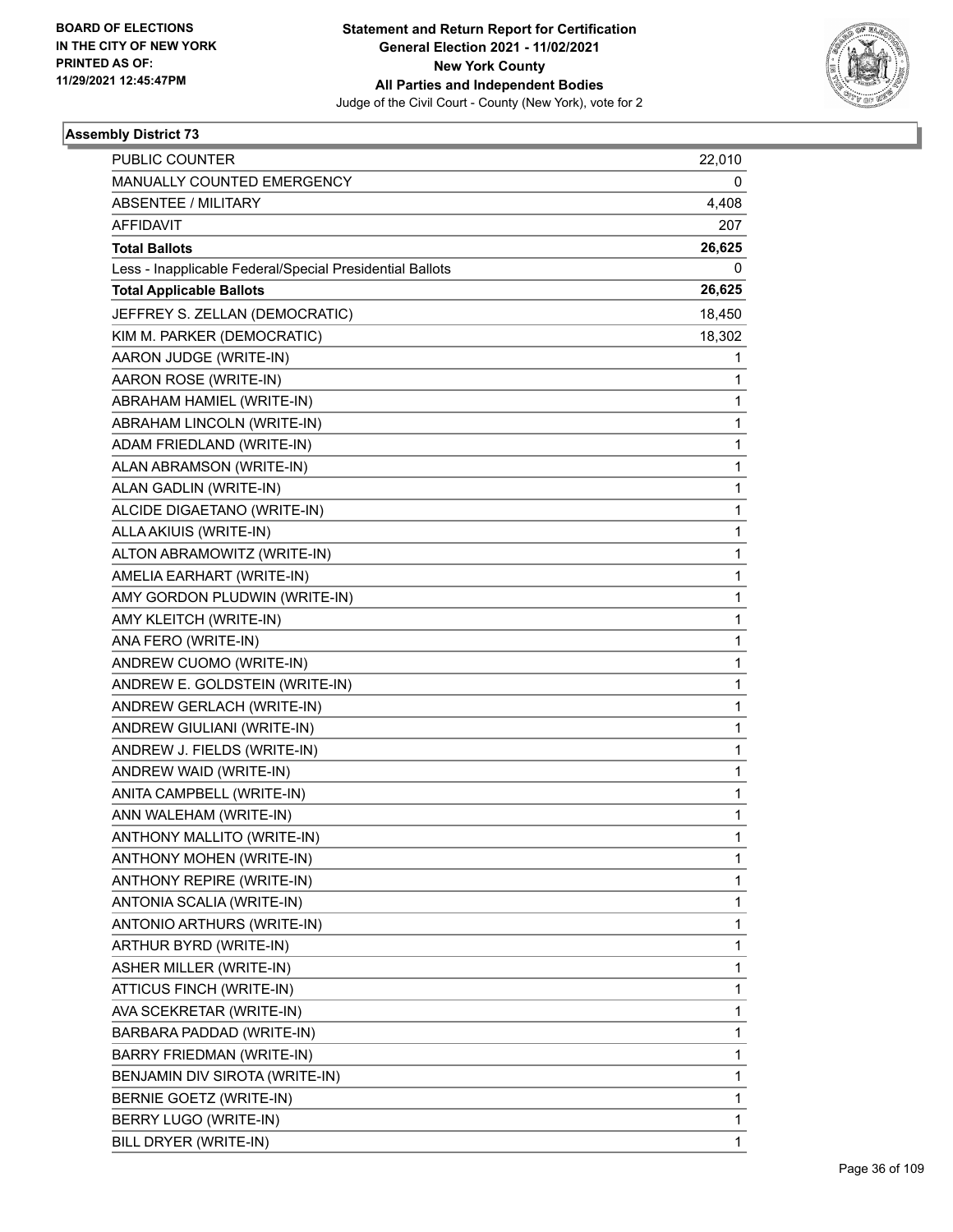

| <b>BLAKE FINTZ (WRITE-IN)</b><br><b>BLAKE HORNICK (WRITE-IN)</b> | $\overline{2}$<br>1 |
|------------------------------------------------------------------|---------------------|
| <b>BO LING (WRITE-IN)</b>                                        | 1                   |
| BREANDAY O'SCEALAI ESQ. (WRITE-IN)                               |                     |
|                                                                  | 1                   |
| <b>BRENDEN LANTRY (WRITE-IN)</b>                                 | 1                   |
| BRENDON SCANLON (WRITE-IN)                                       | 1                   |
| <b>BRIAN EAGON (WRITE-IN)</b><br><b>BRIAN HASKEL (WRITE-IN)</b>  | 1                   |
|                                                                  | 1                   |
| <b>BRIAN WRIGHT (WRITE-IN)</b>                                   | 1                   |
| <b>BRUCE ATKINS (WRITE-IN)</b>                                   | 1                   |
| <b>BULL CONNOR (WRITE-IN)</b>                                    | 1                   |
| CHARLES DONKEY 3RD (WRITE-IN)                                    | 1                   |
| CHARLES KACHERSKI (WRITE-IN)                                     | 1                   |
| CHARLES ORSLAND (WRITE-IN)                                       | 1                   |
| CHARLES UPDIKE (WRITE-IN)                                        | 1                   |
| CHARLES WOLFE (WRITE-IN)                                         | 1                   |
| CHARLIE KURK (WRITE-IN)                                          | 1                   |
| CHESTER A. ARTHUR (WRITE-IN)                                     | 1                   |
| CHRISTINA ANTON (WRITE-IN)                                       | 1                   |
| CINDY KONNER (WRITE-IN)                                          | 1                   |
| CONOR GRADY (WRITE-IN)                                           | 1                   |
| COREY KLUBER (WRITE-IN)                                          | 1                   |
| CORY EVANS (WRITE-IN)                                            | 1                   |
| CRAIG L. BROWN (WRITE-IN)                                        | 1                   |
| CRANSHAWN MELON (WRITE-IN)                                       | 1                   |
| CURLY HOWARD (WRITE-IN)                                          | 1                   |
| CURTIS A. SLIWA (WRITE-IN)                                       | 14                  |
| DAN BROWNELL (WRITE-IN)                                          | 1                   |
| DAN STOLLER (WRITE-IN)                                           | 1                   |
| DANIEL BERNAR (WRITE-IN)                                         | 1                   |
| DANIEL THOMSON (WRITE-IN)                                        | 1                   |
| DANIELLE NICHOLSON (WRITE-IN)                                    | 1                   |
| DANO OFFICER (WRITE-IN)                                          | 1                   |
| DAVE PHILLIPS (WRITE-IN)                                         | 1                   |
| DAVID DELBAUM (WRITE-IN)                                         | 1                   |
| DAVID GARRIDU (WRITE-IN)                                         | 1                   |
| DAVID GODIN (WRITE-IN)                                           | 1                   |
| DAVID SILVERS (WRITE-IN)                                         | 1                   |
| DENNIS KLETJNA (WRITE-IN)                                        | 1                   |
| DENNIS P. RUSH (WRITE-IN)                                        | 1                   |
| DEREK CHAUVIN (WRITE-IN)                                         | 1                   |
| DERRICK ROSE (WRITE-IN)                                          | 1                   |
| DEVIN MACNOW (WRITE-IN)                                          | 1                   |
| DEXTER JETTSTER (WRITE-IN)                                       | 1                   |
| DIANE ROSAMILIA (WRITE-IN)                                       | 2                   |
| DONALD TRUMP (WRITE-IN)                                          | 14                  |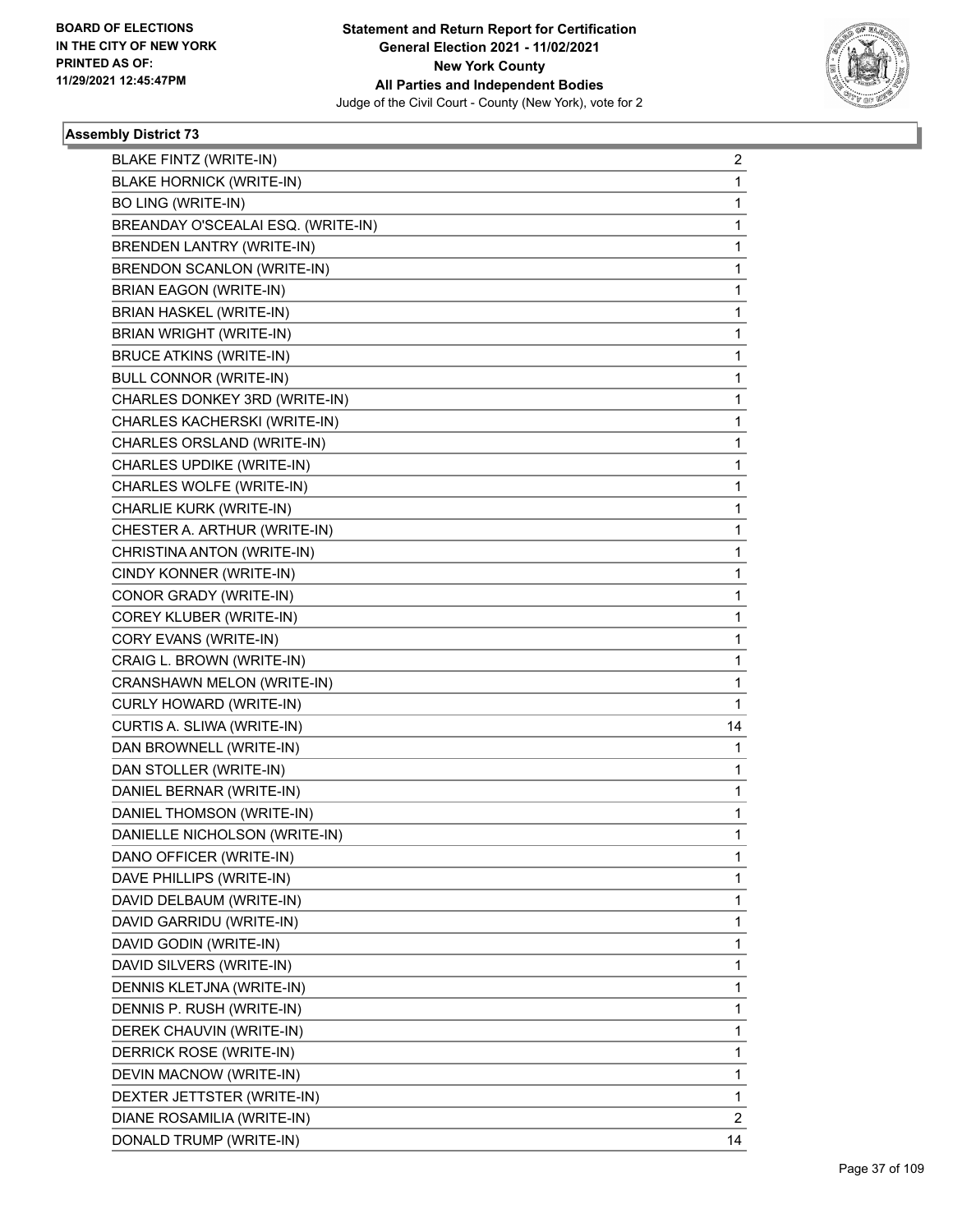

| DONE LAS HORWITZ (WRITE-IN)       | 1            |
|-----------------------------------|--------------|
| DONNA TIRELLA (WRITE-IN)          | $\mathbf{1}$ |
| DOUGLAS FURTH (WRITE-IN)          | 2            |
| ED KOCH (WRITE-IN)                | 1            |
| EDWARD L. SHUGRUE IV (WRITE-IN)   | 1            |
| EDWARD MCLAUGHLIN (WRITE-IN)      | 1            |
| EDWARD MCNALLY (WRITE-IN)         | 1            |
| ELANOR ROSEVELT (WRITE-IN)        | 1            |
| ELIZABETH WRIGHT (WRITE-IN)       | 1            |
| ELON MUSK (WRITE-IN)              | 1            |
| EMILY KITAY (WRITE-IN)            | 1            |
| ERIC ANDERSON (WRITE-IN)          | 1            |
| ERIC ANTON (WRITE-IN)             | 1            |
| ERIC O. COSTELLO (WRITE-IN)       | 1            |
| ERIC ROTHFELD (WRITE-IN)          | 1            |
| ERIC STRYCDA (WRITE-IN)           | 1            |
| ETHAN MARCOVICI (WRITE-IN)        | 1            |
| EVA MOSKOWITZ (WRITE-IN)          | 1            |
| EVE NEWMAN (WRITE-IN)             | 1            |
| EVIN PLUNKETT (WRITE-IN)          | 1            |
| FRANCESCO CUPELLI (WRITE-IN)      | 1            |
| FRANCESS MICKEL (WRITE-IN)        | 1            |
| FRANCIS UZZI (WRITE-IN)           | 1            |
| FRANK MARJA (WRITE-IN)            | 1            |
| FRANK SILVERBERG (WRITE-IN)       | 1            |
| GABRIELLA DAVIDSON (WRITE-IN)     | 1            |
| GAIL R. GREMSE (WRITE-IN)         | 1            |
| GARY S. GUNTHER (WRITE-IN)        | 2            |
| GAVIN WAX (WRITE-IN)              | 1            |
| <b>GEOFFREY BERMAN (WRITE-IN)</b> | 1            |
| <b>GEORGE LIPTON (WRITE-IN)</b>   | 1            |
| GILBERT GOTTFRIED (WRITE-IN)      | $\mathbf{1}$ |
| <b>GLENN FINE (WRITE-IN)</b>      | 1            |
| <b>GRAYSON BROOKS (WRITE-IN)</b>  | 1            |
| <b>GREG PALM (WRITE-IN)</b>       | 1            |
| HADLEY BROOKS (WRITE-IN)          | 1            |
| HALEY SINGLETON (WRITE-IN)        | 1            |
| HARRY KAPLAN (WRITE-IN)           | 1            |
| HARRY NEWMAN (WRITE-IN)           | 1            |
| HCENOR LEVY (WRITE-IN)            | 1            |
| HELEN LUKIEVIES (WRITE-IN)        | 1            |
| HENRY BERGER (WRITE-IN)           | 2            |
| HENRY LOCKWOOD (WRITE-IN)         | 1            |
| HENRY STALLINGS (WRITE-IN)        | 1            |
| HILLARY CLINTON (WRITE-IN)        | 1            |
| HUGE CHAVEZ (WRITE-IN)            | 1            |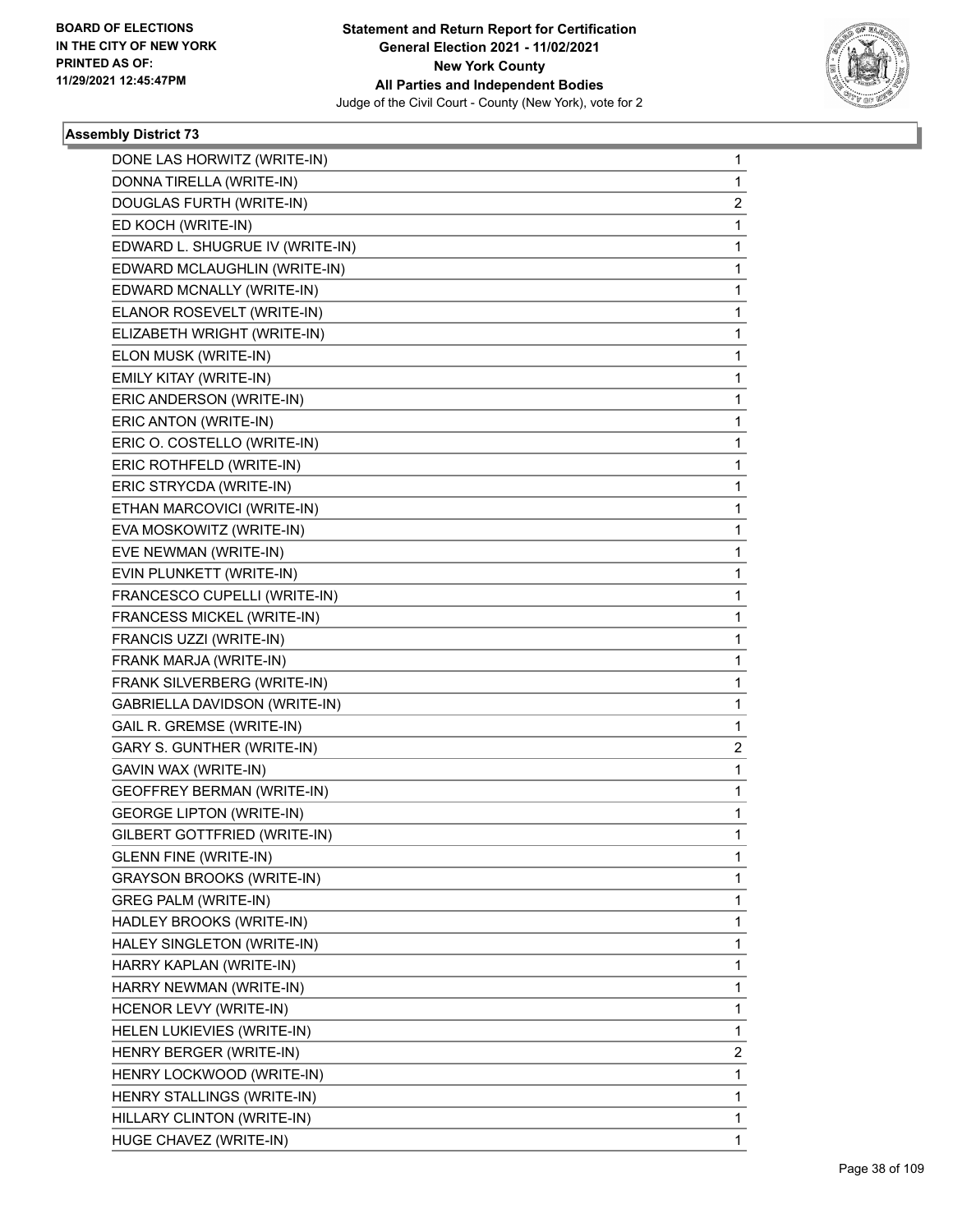

| JAMES BERNARD (WRITE-IN)       | $\mathbf{1}$   |
|--------------------------------|----------------|
| JAMES FINKEL (WRITE-IN)        | $\mathbf{1}$   |
| JAMES L. MILLER (WRITE-IN)     | $\overline{c}$ |
| JAMES MADISON (WRITE-IN)       | $\mathbf 1$    |
| JAMES MONROE (WRITE-IN)        | $\mathbf{1}$   |
| JAMES PAENICK (WRITE-IN)       | $\mathbf{1}$   |
| JAMIE LEE (WRITE-IN)           | 1              |
| JAN OFFICER (WRITE-IN)         | $\mathbf{1}$   |
| JANNA LEVIN (WRITE-IN)         | 1              |
| JARED NAGLEY (WRITE-IN)        | 1              |
| JASMINE MANIA (WRITE-IN)       | $\mathbf{1}$   |
| JASON DUNIETZ (WRITE-IN)       | $\mathbf{1}$   |
| JASON RILEY (WRITE-IN)         | 1              |
| JASON SCHWALBE (WRITE-IN)      | $\mathbf{1}$   |
| JEANINE PIRRO (WRITE-IN)       | 3              |
| JEANNE EMHOFF (WRITE-IN)       | $\mathbf 1$    |
| JEFF HORITZ (WRITE-IN)         | 1              |
| JEFFREY OING (WRITE-IN)        | $\mathbf{1}$   |
| JEFFREY W. PADILLA (WRITE-IN)  | 1              |
| JENNIFER PIRRA (WRITE-IN)      | $\mathbf{1}$   |
| JENNIFER WALLACE (WRITE-IN)    | 1              |
| JEREMY FRIEDMAN (WRITE-IN)     | $\mathbf 1$    |
| JERRY SPRINGER (WRITE-IN)      | $\mathbf{1}$   |
| JIADAI DONG (WRITE-IN)         | $\mathbf{1}$   |
| JOE BORELLI (WRITE-IN)         | 2              |
| JOE FATONE (WRITE-IN)          | $\mathbf{1}$   |
| JOE MANCHIN (WRITE-IN)         | 1              |
| JOE TACOPINA (WRITE-IN)        | $\mathbf 1$    |
| JOE TOTH (WRITE-IN)            | $\mathbf{1}$   |
| JOHN CATSIMATIDIS (WRITE-IN)   | $\mathbf{1}$   |
| JOHN E. HAGER (WRITE-IN)       | $\mathbf 1$    |
| JOHN H. GALBRAITH (WRITE-IN)   | $\mathbf{1}$   |
| JOHN LENNON (WRITE-IN)         | 1              |
| JOHN O. JACOBS (WRITE-IN)      | 1              |
| JOHN OLIVIER (WRITE-IN)        | $\mathbf 1$    |
| JOHN PURRAY MICHAEL (WRITE-IN) | 1              |
| JOHN RENQUIST (WRITE-IN)       | 1              |
| JOHN ROBERTS (WRITE-IN)        | $\mathbf 1$    |
| JOHN WHITE (WRITE-IN)          | 1              |
| JONATHAN FRELLICH (WRITE-IN)   | 1              |
| JONATHAN LIPTON (WRITE-IN)     | $\mathbf 1$    |
| JORDAN SPEEDMAN (WRITE-IN)     | 1              |
| JOSH BRUEGMAN (WRITE-IN)       | 1              |
| JOSH GATTIS (WRITE-IN)         | $\mathbf 1$    |
| JOSH SCHULLEN (WRITE-IN)       | $\mathbf{1}$   |
| JOY SEASONS (WRITE-IN)         | 1              |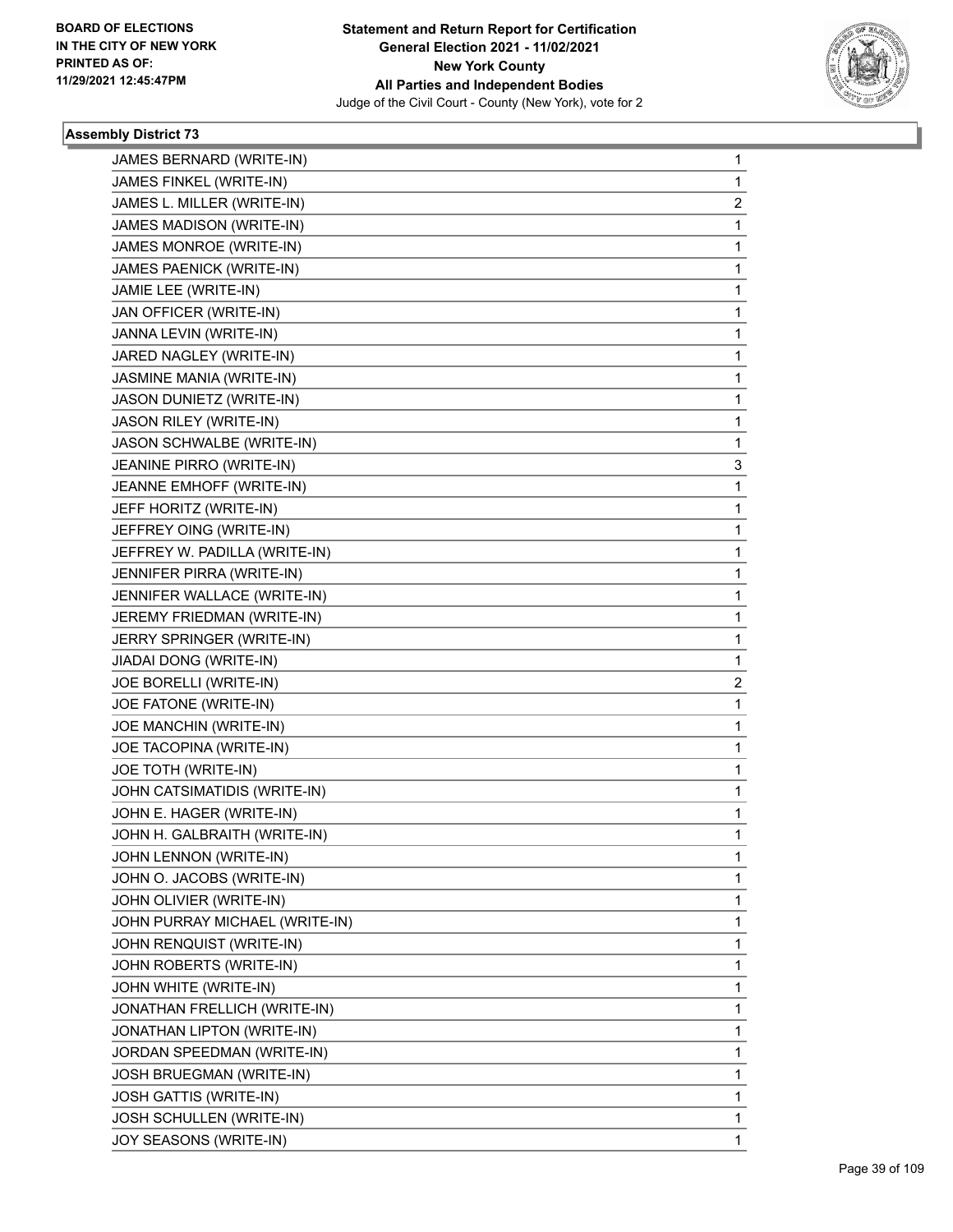

| JUDGE REINHOLD (WRITE-IN)       | $\mathbf{1}$ |
|---------------------------------|--------------|
| JUDITH SHEINDLIN (WRITE-IN)     | 3            |
| JULIA GOODMAN (WRITE-IN)        | 1            |
| JULIE KAREM (WRITE-IN)          | 1            |
| JULIET COOPER (WRITE-IN)        | 1            |
| JUSTIN BLITZ (WRITE-IN)         | 1            |
| KANYE WEST (WRITE-IN)           | $\mathbf{1}$ |
| KARA CHESTER (WRITE-IN)         | 1            |
| KARA DUNKEN (WRITE-IN)          | 1            |
| KARA K. MILLER (WRITE-IN)       | 1            |
| KEARA BERGIN (WRITE-IN)         | 1            |
| KELLY P FARRELL (WRITE-IN)      | 1            |
| KELLY PIPA (WRITE-IN)           | 1            |
| KEMBA WALKER (WRITE-IN)         | 1            |
| KENN KERN (WRITE-IN)            | 1            |
| KENNETH FISHEL (WRITE-IN)       | 1            |
| KENYETTA THOMPSON (WRITE-IN)    | 1            |
| KERRY GITTLE (WRITE-IN)         | 1            |
| <b>KEVIN COURTIS (WRITE-IN)</b> | 1            |
| KEVIN HAMMOND (WRITE-IN)        | $\mathbf{1}$ |
| KEVIN LEE (WRITE-IN)            | 1            |
| KEVIN MATH (WRITE-IN)           | 1            |
| KIM PARKER (WRITE-IN)           | 1            |
| KIMIA SHARIFI (WRITE-IN)        | 1            |
| KRISTEN EDWARDS (WRITE-IN)      | 1            |
| LAMBERT JOLIENNE (WRITE-IN)     | $\mathbf{1}$ |
| LAN LYONS (WRITE-IN)            | 1            |
| LANCE WILSON (WRITE-IN)         | 1            |
| LARRANCE W. EGAN (WRITE-IN)     | 1            |
| LARRY BIRD (WRITE-IN)           | 1            |
| LARRY EISENBERG (WRITE-IN)      | $\mathbf{1}$ |
| LAUREN GOLDMAN (WRITE-IN)       | $\mathbf{1}$ |
| LAUREN STEELE (WRITE-IN)        | 1            |
| LEE SNOW (WRITE-IN)             | 1            |
| LEE SWEDOWSKY (WRITE-IN)        | 1            |
| LESGO BRANDON (WRITE-IN)        | 2            |
| LIAM GOMEZ (WRITE-IN)           | 1            |
| LLOYD HELLER (WRITE-IN)         | 1            |
| LOUISE KELLY (WRITE-IN)         | 1            |
| M. A KTUTS (WRITE-IN)           | 1            |
| MACY HARDMAN (WRITE-IN)         | 1            |
| MANNY ALICANDRO (WRITE-IN)      | 1            |
| MARC CHALPIN (WRITE-IN)         | 1            |
| MARC TREVINO (WRITE-IN)         | 1            |
| MARCO SCHNABL (WRITE-IN)        | $\mathbf{1}$ |
| MARCUS CAMBY (WRITE-IN)         | 1            |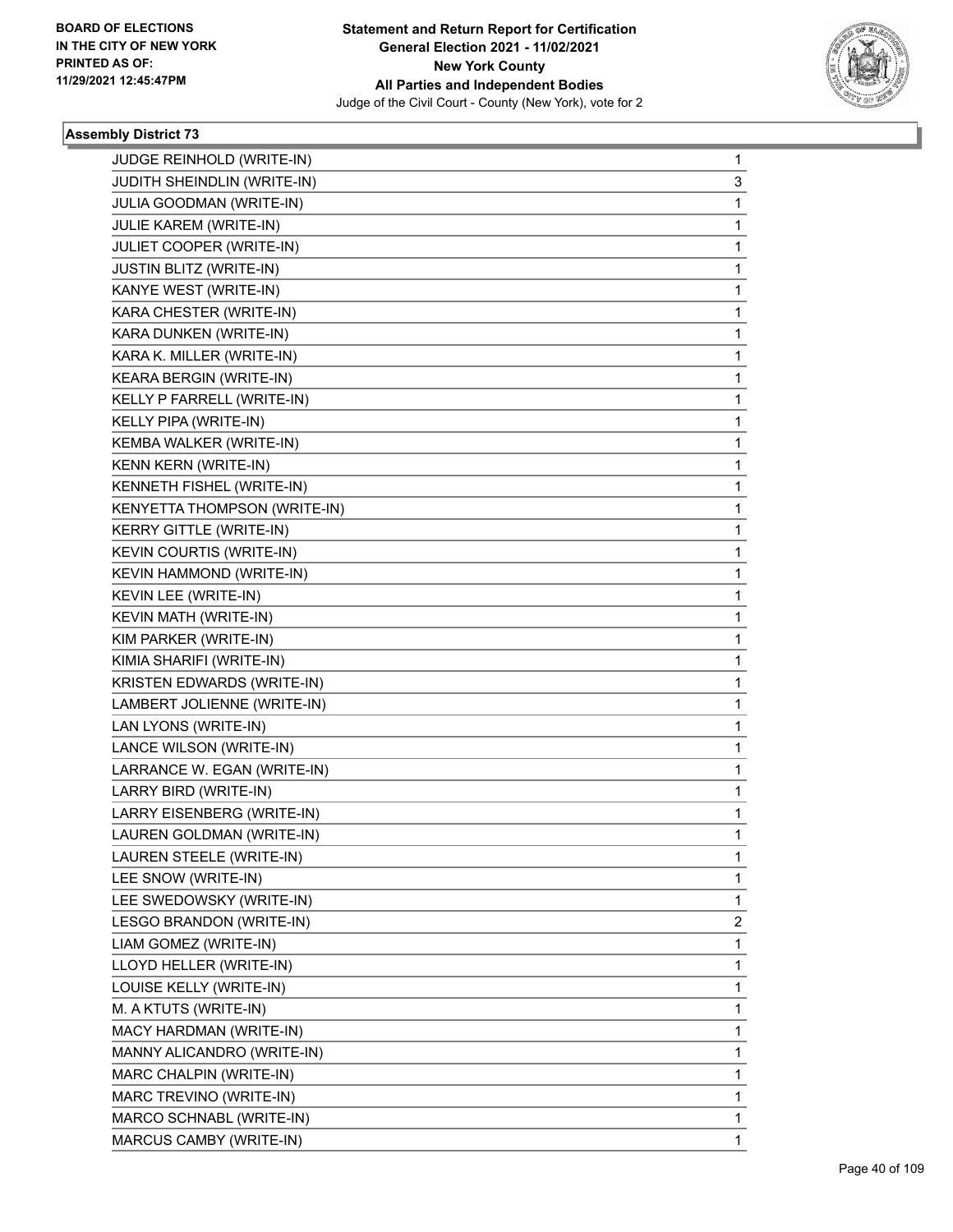

| MARK LISS (WRITE-IN)              | 1            |
|-----------------------------------|--------------|
| MARK SMITH (WRITE-IN)             | 1            |
| MARK ZECTENG (WRITE-IN)           | 1            |
| MARY PAVLOVICH (WRITE-IN)         | 1            |
| MATT TOYER (WRITE-IN)             | 1            |
| MATTHEW BRIEF (WRITE-IN)          | 2            |
| MAUD MORAN (WRITE-IN)             | 1            |
| MAURICE LEFKOST (WRITE-IN)        | 1            |
| MAXWELL ZENNY (WRITE-IN)          | 1            |
| MAY LI (WRITE-IN)                 | 1            |
| MEL PEARSON (WRITE-IN)            | 1            |
| MELISSA DIPIETRO (WRITE-IN)       | 1            |
| MICHAEL BERNSTEIN (WRITE-IN)      | 1            |
| MICHAEL BINIAWEWITZ (WRITE-IN)    | 1            |
| MICHAEL BLOOMBERG (WRITE-IN)      | 5            |
| MICHAEL CAPPERELLI (WRITE-IN)     | 1            |
| MICHAEL ESPOSITO (WRITE-IN)       | 1            |
| MICHAEL LEVITT (WRITE-IN)         | 1            |
| MICHAEL PENCE (WRITE-IN)          | 1            |
| MICHELLE HERING (WRITE-IN)        | 1            |
| MICKAY HUELLER (WRITE-IN)         | 1            |
| MIKE SWEENEY (WRITE-IN)           | 1            |
| MIKHAIL VANYO (WRITE-IN)          | 1            |
| MITCH GARBER (WRITE-IN)           | 1            |
| MITCH MANDELL (WRITE-IN)          | 1            |
| MITT ROMNEY (WRITE-IN)            | 1            |
| MOE HOWARD (WRITE-IN)             | 1            |
| MONICA HOUNSELL (WRITE-IN)        | 1            |
| MURRAY ORBACH (WRITE-IN)          | 1            |
| NATHAN KERN (WRITE-IN)            | 1            |
| NAZMUL HUDA (WRITE-IN)            | 1            |
| NEIL COOPER (WRITE-IN)            | 1            |
| NELSON STERN (WRITE-IN)           | 1            |
| NICHOLAS J. BERTHA III (WRITE-IN) | 2            |
| NICK SABAN (WRITE-IN)             | 1            |
| NICKY GOODMAN (WRITE-IN)          | 1            |
| NICOLAS BALDWIN (WRITE-IN)        | 1            |
| NIKKI HALEY (WRITE-IN)            | 1            |
| NOAH FELDMAN (WRITE-IN)           | 1            |
| PATRICK SINCLAIR (WRITE-IN)       | 1            |
| PAUL MCCARTNEY (WRITE-IN)         | 1            |
| PAUL NIEHAUS (WRITE-IN)           | 1            |
| PAUL SOLOMON (WRITE-IN)           | 1            |
| PENELOPE JENSEN (WRITE-IN)        | 1            |
| PENELOPE PITSTOP (WRITE-IN)       | 1            |
| PETER C. HEIN (WRITE-IN)          | $\mathbf{1}$ |
|                                   |              |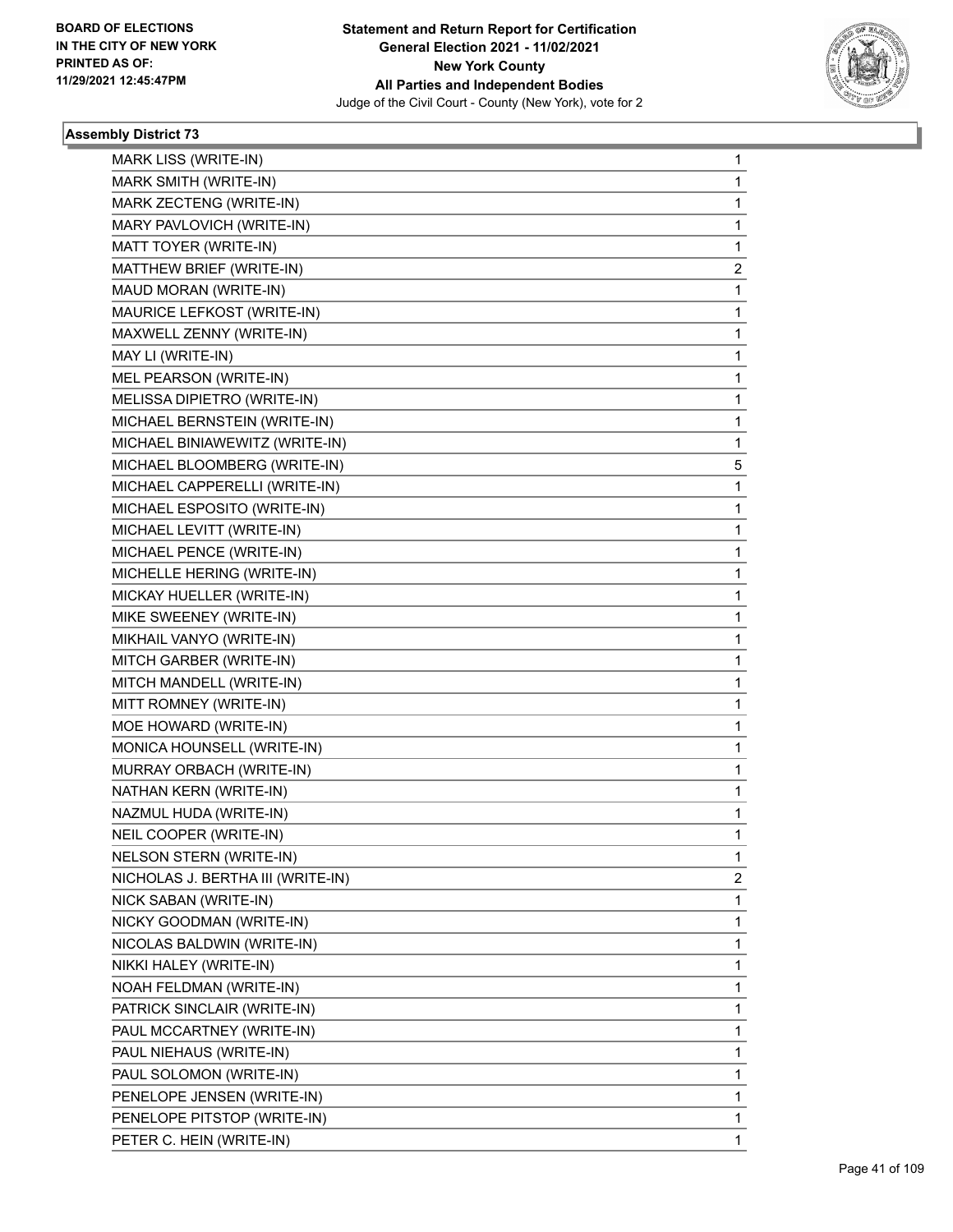

| PETER F. MARTIN (WRITE-IN)   | $\mathbf{1}$   |
|------------------------------|----------------|
| PETER GILMAN (WRITE-IN)      | $\mathbf{1}$   |
| PETER MILLIGAN (WRITE-IN)    | 2              |
| PETER MULKIN (WRITE-IN)      | $\mathbf{1}$   |
| PETER WALLACE (WRITE-IN)     | $\mathbf{1}$   |
| PHIL CAAL (WRITE-IN)         | 1              |
| PHILIP MARTINI (WRITE-IN)    | $\mathbf{1}$   |
| REBECCA GINGOLD (WRITE-IN)   | 1              |
| RENEE BERNSTEIN (WRITE-IN)   | $\mathbf{1}$   |
| REW BROWN (WRITE-IN)         | 1              |
| RICHARD NIXON (WRITE-IN)     | 1              |
| RICHARD ROTHFELD (WRITE-IN)  | 1              |
| RICHARD SOLOMAN (WRITE-IN)   | $\overline{c}$ |
| RICK ELBAUN (WRITE-IN)       | 1              |
| RICK SOLOMON (WRITE-IN)      | 1              |
| ROBERT ANICH (WRITE-IN)      | 1              |
| ROBERT MORGAN (WRITE-IN)     | 1              |
| ROBERT SAVINO (WRITE-IN)     | 1              |
| ROBERT STEIN (WRITE-IN)      | $\mathbf{1}$   |
| ROBIN POULOS (WRITE-IN)      | $\mathbf 1$    |
| RONALD COHEN (WRITE-IN)      | $\mathbf 1$    |
| RONALD D. HARIRI (WRITE-IN)  | 1              |
| RONALD REAGAN (WRITE-IN)     | 1              |
| ROSS BARBOUR (WRITE-IN)      | 1              |
| RUDOLF BESON (WRITE-IN)      | 1              |
| RUDOLPH GIULIANI (WRITE-IN)  | 14             |
| RUDOLPH GUILIANI (WRITE-IN)  | 1              |
| RUDOPLH GUILIANI (WRITE-IN)  | 1              |
| RUDY DERES PEPIAN (WRITE-IN) | 1              |
| RYAN SEACREST (WRITE-IN)     | $\mathbf{1}$   |
| SALLY HINES (WRITE-IN)       | $\mathbf 1$    |
| SAM GRUPSMITH (WRITE-IN)     | $\mathbf{1}$   |
| SAMMICT SHELTIE (WRITE-IN)   | 1              |
| SARA CAVE (WRITE-IN)         | 1              |
| SCOTT BEZSHAR (WRITE-IN)     | 1              |
| SCOTT FINTZ (WRITE-IN)       | 1              |
| SCOTT GREEDER (WRITE-IN)     | 1              |
| SCOTT HOUNSELL (WRITE-IN)    | 1              |
| SEAN HANNITY (WRITE-IN)      | 1              |
| SEBASTIAN GRUSON (WRITE-IN)  | 1              |
| SETH HERBERT (WRITE-IN)      | 1              |
| SETH LEUTER (WRITE-IN)       | 1              |
| SHARON R. KAHN (WRITE-IN)    | 1              |
| SIMCHA SCHONFELD (WRITE-IN)  | 1              |
| SIMPSON JUDGE (WRITE-IN)     | 1              |
| SINA KIAN (WRITE-IN)         | 1              |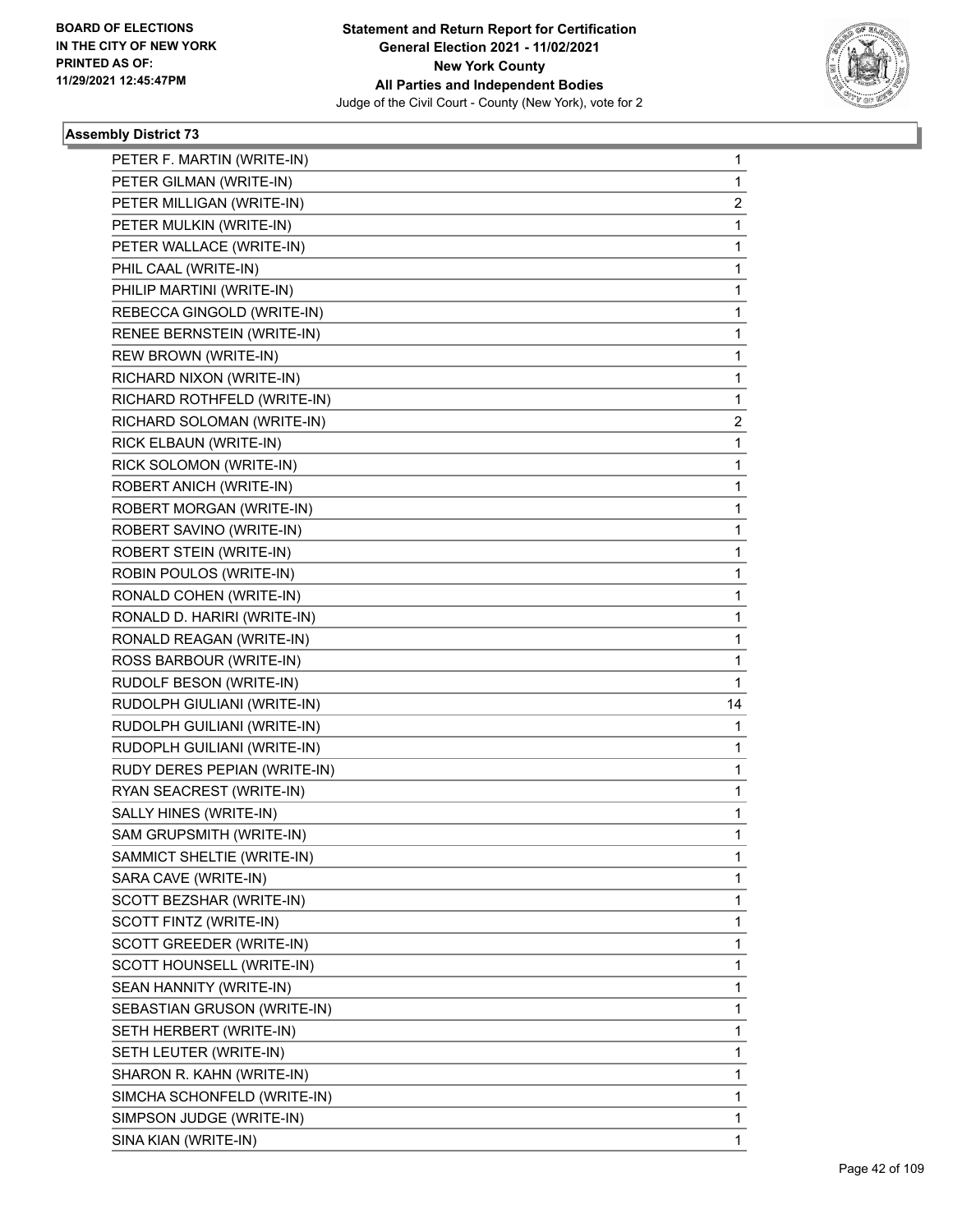

| SNEAD HEARN (WRITE-IN)                    | 1                       |
|-------------------------------------------|-------------------------|
| STEFON DIASS (WRITE-IN)                   | 1                       |
| STEPHANIE YOSHIDA (WRITE-IN)              | 1                       |
| STEPHEN SHEINFIELD (WRITE-IN)             | 1                       |
| STEVE STARK (WRITE-IN)                    | 1                       |
| STEVEN DUBUOFF (WRITE-IN)                 | 1                       |
| STEVEN PINCHASICK (WRITE-IN)              | 1                       |
| STEVEN ROSAMILIA (WRITE-IN)               | 2                       |
| STEWART POMMERANTZ (WRITE-IN)             | 1                       |
| STING RAY (WRITE-IN)                      | $\mathbf 1$             |
| SUSAN BRECHLEY (WRITE-IN)                 | $\overline{\mathbf{c}}$ |
| SUSAN SOLOMAN (WRITE-IN)                  | $\boldsymbol{2}$        |
| SVEN PRUDLO (WRITE-IN)                    | 1                       |
| SYDHEE SOLOMON (WRITE-IN)                 | 1                       |
| TALI FARHADIAN WEINSTEIN (WRITE-IN)       | 1                       |
| TED NUGENT (WRITE-IN)                     | 1                       |
| THOMAS DEWEY (WRITE-IN)                   | 1                       |
| TIFFANY CABAN (WRITE-IN)                  | 1                       |
| TIM DUGGAN (WRITE-IN)                     | 1                       |
| TIMOTHY DOLAN (WRITE-IN)                  | 1                       |
| TIMOTHY GOOCH (WRITE-IN)                  | 1                       |
| TOM DEWEY (WRITE-IN)                      | 4                       |
| TONY ROGERS (WRITE-IN)                    | 1                       |
| UNATTRIBUTABLE WRITE-IN (WRITE-IN)        | 284                     |
| UNCOUNTED WRITE-IN PER STATUTE (WRITE-IN) | 1                       |
| WILLIAM LOVERO (WRITE-IN)                 | 1                       |
| WILLIAM SUNKEL (WRITE-IN)                 | 1                       |
| WILLIAM TOTA (WRITE-IN)                   | 1                       |
| ZACHARY LEVY (WRITE-IN)                   | 1                       |
| ZOE FINTZ (WRITE-IN)                      | 1                       |
| ZUBAIJ HASSAN (WRITE-IN)                  | 1                       |
| <b>Total Votes</b>                        | 37,444                  |
| Unrecorded                                | 15,806                  |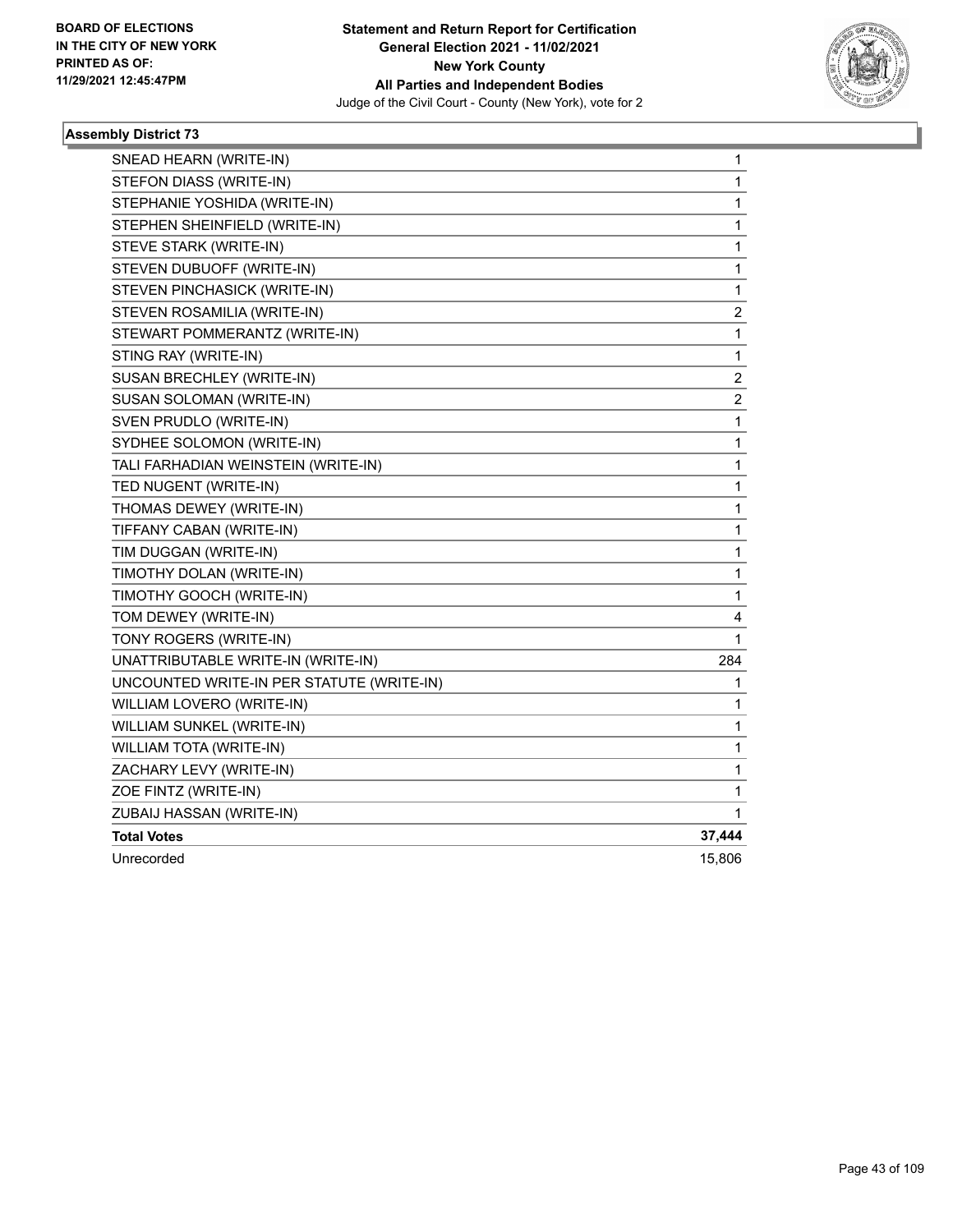

| <b>PUBLIC COUNTER</b>                                    | 19,960         |
|----------------------------------------------------------|----------------|
| MANUALLY COUNTED EMERGENCY                               | 9              |
| <b>ABSENTEE / MILITARY</b>                               | 2,084          |
| <b>AFFIDAVIT</b>                                         | 183            |
| <b>Total Ballots</b>                                     | 22,236         |
| Less - Inapplicable Federal/Special Presidential Ballots | 0              |
| <b>Total Applicable Ballots</b>                          | 22,236         |
| JEFFREY S. ZELLAN (DEMOCRATIC)                           | 14,856         |
| KIM M. PARKER (DEMOCRATIC)                               | 15,540         |
| AARON JUDGE (WRITE-IN)                                   | 2              |
| ADAM RICH (WRITE-IN)                                     | 1              |
| AGGREY DECHINEA (WRITE-IN)                               | 1              |
| AIZHAN MITTELDORF (WRITE-IN)                             | 1              |
| AL GORE (WRITE-IN)                                       | 1              |
| ALBERT EINSTEIN (WRITE-IN)                               | 1              |
| ALEX WRIGHT (WRITE-IN)                                   | 1              |
| ALEX ZHIK (WRITE-IN)                                     | 1              |
| ALEXA ABRAMS (WRITE-IN)                                  | 1              |
| ALI NAJMI (WRITE-IN)                                     | 1              |
| ALICE D. WEINER (WRITE-IN)                               | $\overline{2}$ |
| ALLIE RYAN (WRITE-IN)                                    | 1              |
| ANA RAMREZ (WRITE-IN)                                    | 1              |
| ANDREW GULIANI (WRITE-IN)                                | $\overline{2}$ |
| ANDREW YOUNG (WRITE-IN)                                  | 1              |
| ANGELICA Z. MARTUSCELLO (WRITE-IN)                       | 1              |
| ANNE FALVEY (WRITE-IN)                                   | 1              |
| ANTHONY L. HERBERT (WRITE-IN)                            | 1              |
| ASHLEY BUONAUR (WRITE-IN)                                | 1              |
| AVINOAM LABY (WRITE-IN)                                  | 1              |
| AZRA IBRIC (WRITE-IN)                                    | 1              |
| <b>BARIOSZ GRABINSKI (WRITE-IN)</b>                      | 1              |
| <b>BARRY ELIAS (WRITE-IN)</b>                            | 1              |
| BENNETT ADAMS (WRITE-IN)                                 | 1              |
| <b>BILL STRONG (WRITE-IN)</b>                            | 1              |
| <b>BOB BORKE (WRITE-IN)</b>                              | 1              |
| <b>BOB HENRIT (WRITE-IN)</b>                             | 1              |
| <b>BOB VILLA (WRITE-IN)</b>                              | 1              |
| <b>BOBBY KOLIN (WRITE-IN)</b>                            | 1              |
| <b>BRENDAN LANTRY (WRITE-IN)</b>                         | 1              |
| BRIAN TRAINOR (WRITE-IN)                                 | 1              |
| CALE WALSH (WRITE-IN)                                    | 1              |
| CAROL SMITH (WRITE-IN)                                   | 1              |
| CAROLYN CONABOY (WRITE-IN)                               | 1              |
| CHASE DARNELL (WRITE-IN)                                 | 1              |
| CHRIS CUOMO (WRITE-IN)                                   | 1              |
| CURTIS A. SLIWA (WRITE-IN)                               | $\overline{2}$ |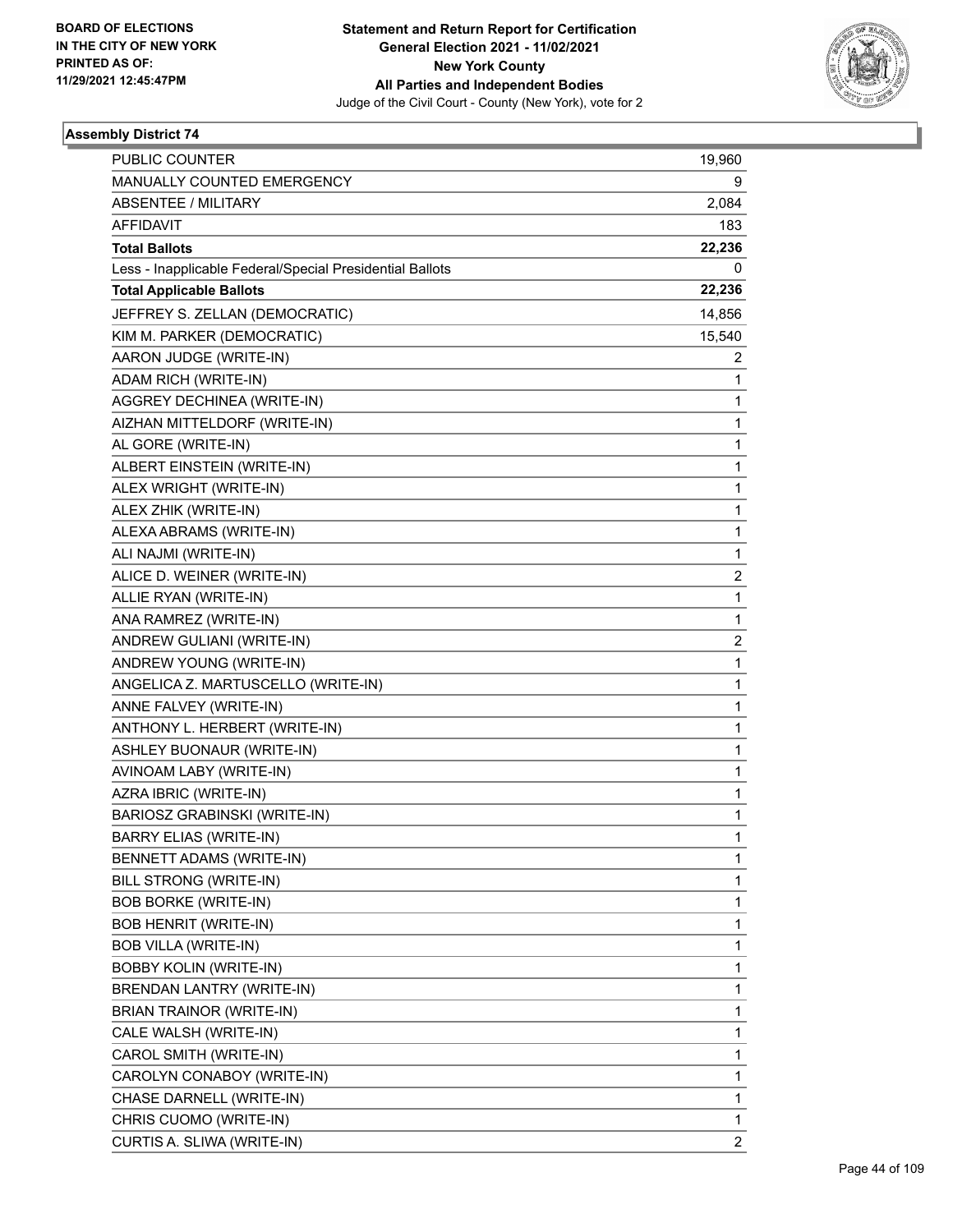

| DANE PACE (WRITE-IN)            | 1 |
|---------------------------------|---|
| DANIEL G. FERNANDEZ (WRITE-IN)  | 1 |
| DANIEL O' CONNELL (WRITE-IN)    | 1 |
| DANIEL YURESKO (WRITE-IN)       | 1 |
| DANIO D'ANJOU-STRAND (WRITE-IN) | 1 |
| DAVID DONAIS (WRITE-IN)         | 1 |
| DAVID WIZDA (WRITE-IN)          | 1 |
| DAVID WRIGHT (WRITE-IN)         | 1 |
| DIANE ELDER (WRITE-IN)          | 1 |
| DONALD TRUMP (WRITE-IN)         | 5 |
| DONALD TRUMP JR. (WRITE-IN)     | 6 |
| DONALD V MURRAY (WRITE-IN)      | 1 |
| DOUGLAS GINSBURG (WRITE-IN)     | 1 |
| DOUGLAS THOMAS (WRITE-IN)       | 1 |
| ELAINE COBAN (WRITE-IN)         | 1 |
| ELI MANNING (WRITE-IN)          | 1 |
| ELIZABETH KAISER (WRITE-IN)     | 1 |
| EMANUEL J. CHOSAK (WRITE-IN)    | 2 |
| EVAN SWARZTRAUAER (WRITE-IN)    | 1 |
| FANNY TOK (WRITE-IN)            | 1 |
| FAYE BEAN (WRITE-IN)            | 1 |
| FERNANDO MATEO (WRITE-IN)       | 1 |
| FRANCES DAVIS (WRITE-IN)        | 1 |
| FRED ROTHSTEIN (WRITE-IN)       | 1 |
| FREDERIC MONTFORT (WRITE-IN)    | 1 |
| <b>GARY WOLFE (WRITE-IN)</b>    | 1 |
| <b>GREG KELLY (WRITE-IN)</b>    | 1 |
| HENRY A. MARTUSCELLO (WRITE-IN) | 1 |
| HENRY PEREZ (WRITE-IN)          | 1 |
| HERSHELL KRUSTOFSKY (WRITE-IN)  | 1 |
| HUA GUOFENG (WRITE-IN)          | 1 |
| <b>ISSAC BEERMAN (WRITE-IN)</b> | 1 |
| JACOB CLINE (WRITE-IN)          | 1 |
| JAMES C. MOSLEY (WRITE-IN)      | 1 |
| JAMES COVINGTON (WRITE-IN)      | 1 |
| JAMES GOLDEN (WRITE-IN)         | 1 |
| JAMES MOSLEY (WRITE-IN)         | 1 |
| JANINE PIRO (WRITE-IN)          | 1 |
| JASON REECE (WRITE-IN)          | 2 |
| JEANINE PIRRO (WRITE-IN)        | 1 |
| JERED HEINRICH (WRITE-IN)       | 1 |
| JEREMY JACKSON (WRITE-IN)       | 1 |
| JERRY NADLER (WRITE-IN)         | 1 |
| JIM MAYZIK (WRITE-IN)           | 1 |
| JIM RODFORD (WRITE-IN)          | 1 |
| JIMMY MCMILLAN (WRITE-IN)       | 1 |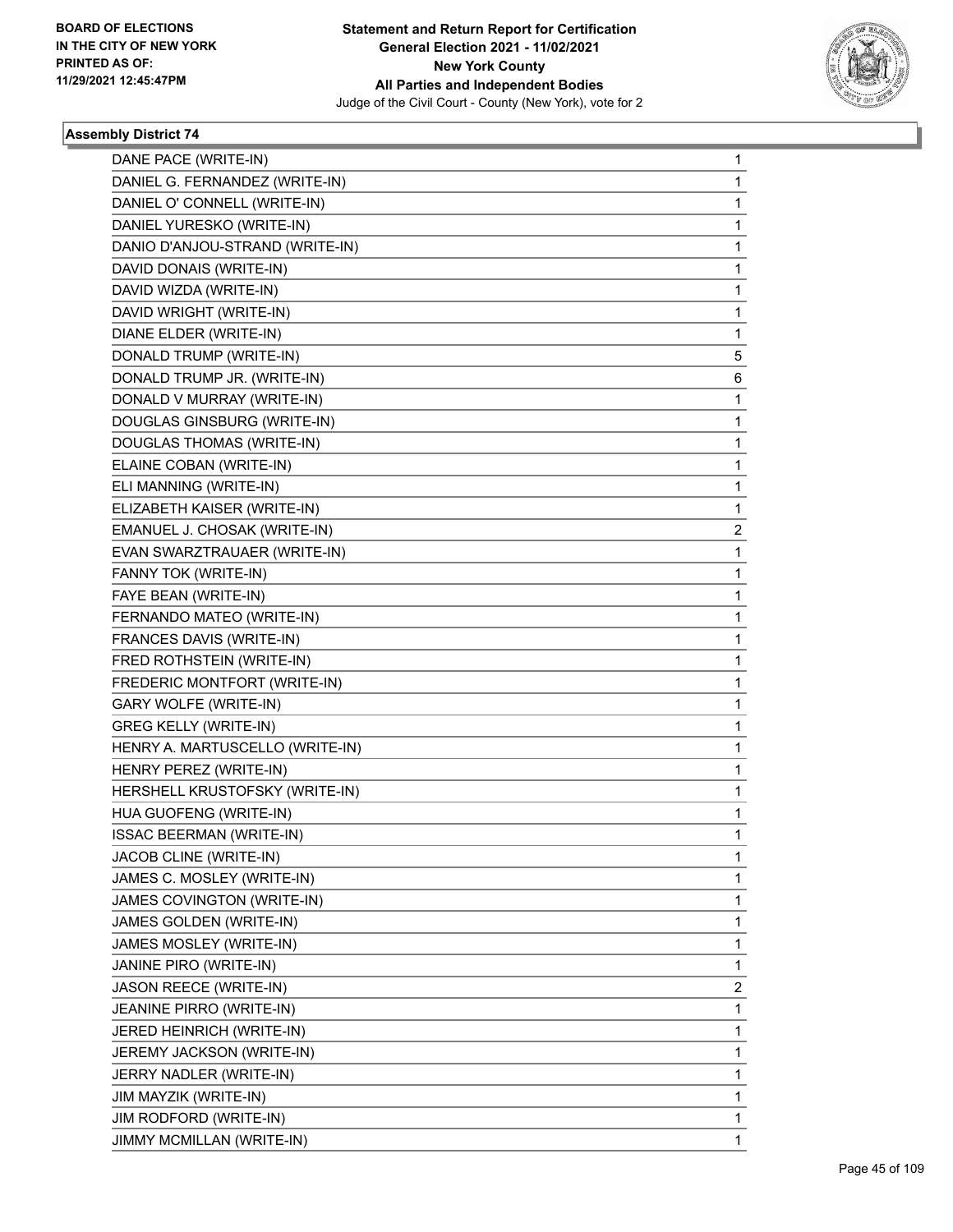

| JOAN M. STOUT (WRITE-IN)            | $\mathbf{1}$ |
|-------------------------------------|--------------|
| JOANNA SACCONE (WRITE-IN)           | 1            |
| JOANNE OLIVO (WRITE-IN)             | 1            |
| JOE BRANDON (WRITE-IN)              | 1            |
| JOE CZERNIANSKI (WRITE-IN)          | 1            |
| JOE HODEL (WRITE-IN)                | 1            |
| JOE KLOWNOSKI (WRITE-IN)            | $\mathbf 1$  |
| JOE TORRE (WRITE-IN)                | 1            |
| JOHN ADAMS (WRITE-IN)               | 1            |
| JOHN BROWN (WRITE-IN)               | 1            |
| JOHN COBAN (WRITE-IN)               | 1            |
| JOHN DILLON (WRITE-IN)              | 1            |
| JOHN KERRY (WRITE-IN)               | $\mathbf 1$  |
| JOHN LYNCH (WRITE-IN)               | 1            |
| JOHN M. HARLAN (WRITE-IN)           | 1            |
| JOHN NAUDUS (WRITE-IN)              | 1            |
| JOHN PATTERSON (WRITE-IN)           | 2            |
| JOHN WALSH (WRITE-IN)               | 1            |
| JOHN Z. WANG (WRITE-IN)             | $\mathbf 1$  |
| JOHNY ROTTEY (WRITE-IN)             | 1            |
| JONATHAN WILCOM (WRITE-IN)          | 1            |
| JORDAN DUECKER (WRITE-IN)           | 1            |
| JOSEPH CHARLES BALOGH (WRITE-IN)    | 1            |
| JOSEPH KIM (WRITE-IN)               | 1            |
| JOSEPH RESMEK (WRITE-IN)            | $\mathbf 1$  |
| JOSEPH STANLEY GOLDBLOOM (WRITE-IN) | 1            |
| <b>JOSH THOMPSON (WRITE-IN)</b>     | 1            |
| JUAN PAGAN (WRITE-IN)               | 1            |
| JUDITH SHEINDLIN (WRITE-IN)         | $\mathbf 1$  |
| JULIAN EDELMAN (WRITE-IN)           | 1            |
| JULIUS RANDLE (WRITE-IN)            | $\mathbf 1$  |
| KANYE WEST (WRITE-IN)               | 1            |
| KENNETH LEITNER (WRITE-IN)          | 3            |
| KENNETH SCHAEFFER (WRITE-IN)        | 1            |
| KEVIN A. QUINN (WRITE-IN)           | 1            |
| KEVIN DURANT (WRITE-IN)             | 1            |
| <b>KEVIN GRATH (WRITE-IN)</b>       | 1            |
| KEVIN J. NELAN (WRITE-IN)           | 1            |
| KEVIN RIZZO (WRITE-IN)              | 1            |
| KIERA GUZZO (WRITE-IN)              | 1            |
| KIM CHAMBERS ME (WRITE-IN)          | 1            |
| KRYSTINA HO (WRITE-IN)              | 1            |
| KYLE WILKINS (WRITE-IN)             | 1            |
| LALL KWATRA (WRITE-IN)              | 1            |
| LATIMA ROBERTS (WRITE-IN)           | 1            |
| LAUREN MARRUS (WRITE-IN)            | $\mathbf{1}$ |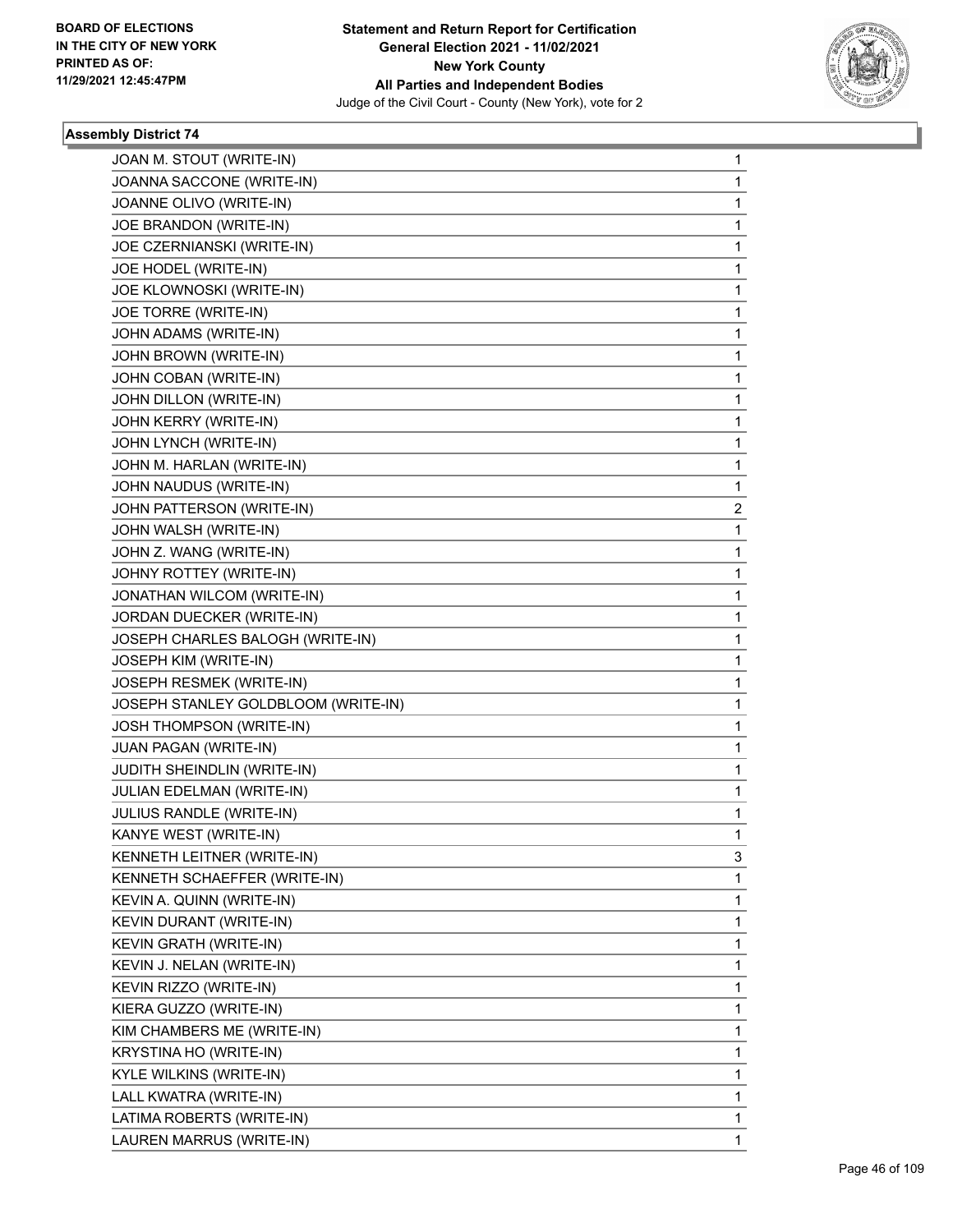

| LESLIE LEITNER (WRITE-IN)       | $\overline{a}$ |
|---------------------------------|----------------|
| LIL NAS X (WRITE-IN)            | $\mathbf{1}$   |
| LINDA MAYER (WRITE-IN)          | $\mathbf 1$    |
| LISA CLEARY (WRITE-IN)          | 1              |
| LISA CRISTIANI (WRITE-IN)       | $\mathbf{1}$   |
| LORENZO LABOY (WRITE-IN)        | 1              |
| LUK K. ANTOSNINI (WRITE-IN)     | 1              |
| MAO ZEDONG (WRITE-IN)           | $\mathbf{1}$   |
| MARIA J. DONOHUE (WRITE-IN)     | $\mathbf 1$    |
| MARK LEVINE (WRITE-IN)          | 1              |
| MARY GLEASON (WRITE-IN)         | $\mathbf{1}$   |
| MATT COLEMAN (WRITE-IN)         | 1              |
| MATTHEW FISCHER (WRITE-IN)      | 1              |
| MATTHRW BALLINGER (WRITE-IN)    | $\mathbf{1}$   |
| MAUD MARON (WRITE-IN)           | $\mathbf 1$    |
| MAUREEN MOFFATT (WRITE-IN)      | 1              |
| MELISSA GINSBERG (WRITE-IN)     | $\mathbf{1}$   |
| MICHAEL BLOOMBERG (WRITE-IN)    | 1              |
| MICHAEL J. O'BRIAN (WRITE-IN)   | 1              |
| MICHAEL JONES (WRITE-IN)        | $\mathbf{1}$   |
| MICHAEL MARRUS (WRITE-IN)       | $\mathbf 1$    |
| MICHAEL NOONAN (WRITE-IN)       | 1              |
| NADINE STROSSON (WRITE-IN)      | $\mathbf{1}$   |
| NATHANIEL BOTWINICK (WRITE-IN)  | 1              |
| NICHOLAS ECKENWILER (WRITE-IN)  | 1              |
| NICK ANTONELLI (WRITE-IN)       | $\mathbf{1}$   |
| NICK BANKOVIC (WRITE-IN)        | 1              |
| NICOLE NOONAN (WRITE-IN)        | 1              |
| OBIANOZO CHOKWUMA (WRITE-IN)    | $\mathbf{1}$   |
| <b>OWEN KLOTEN (WRITE-IN)</b>   | $\mathbf 1$    |
| PATRICK FENNESSEY (WRITE-IN)    | 1              |
| PAUL A. RODRIGUEZ (WRITE-IN)    | $\mathbf{1}$   |
| PAUL BROWN (WRITE-IN)           | 1              |
| PAUL CROTTY (WRITE-IN)          | 1              |
| PAUL DERIENZO (WRITE-IN)        | $\mathbf 1$    |
| PAUL MAURO (WRITE-IN)           | 1              |
| PAUL THOMAS ANDERSON (WRITE-IN) | 1              |
| PAULINE MOORE (WRITE-IN)        | $\mathbf 1$    |
| PENTON LAWLESS (WRITE-IN)       | 1              |
| PERRY MASON (WRITE-IN)          | 1              |
| PETER SULLIVAN (WRITE-IN)       | $\mathbf{1}$   |
| PHILIP A. METVINER (WRITE-IN)   | 1              |
| PHILLIP PIRRIP (WRITE-IN)       | 1              |
| PIERRE BUHLER (WRITE-IN)        | $\mathbf 1$    |
| PIERRE CIRIC (WRITE-IN)         | 1              |
| PJ HUNTER (WRITE-IN)            | 1              |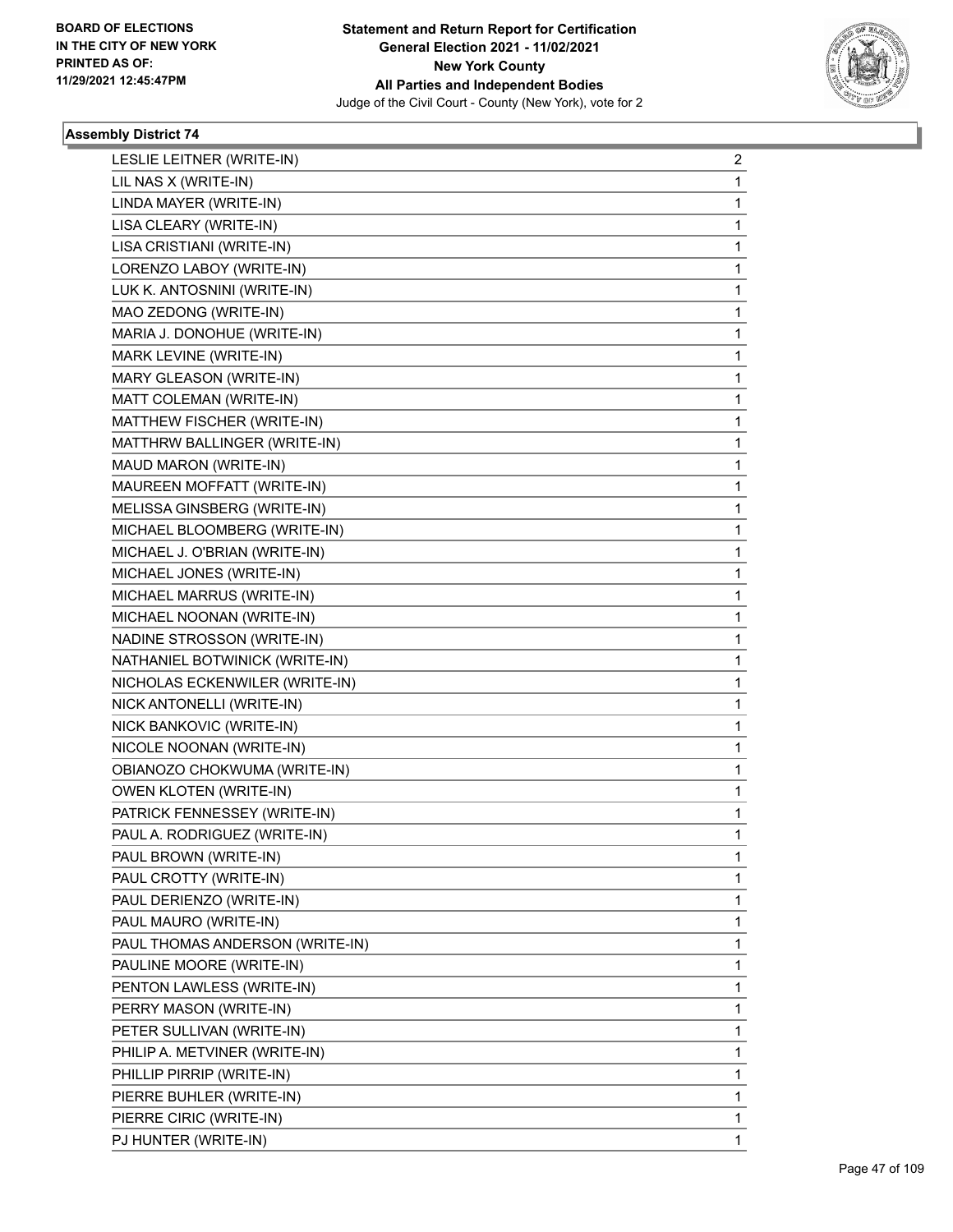

| RAND PAUL (WRITE-IN)                      | $\mathbf{1}$   |
|-------------------------------------------|----------------|
| RANDALL BUSH (WRITE-IN)                   | $\mathbf{1}$   |
| RAY KELLY (WRITE-IN)                      | 2              |
| RICHARD BAXT (WRITE-IN)                   | $\mathbf 1$    |
| RICHARD EPSTEIN (WRITE-IN)                | 1              |
| ROB BOLING (WRITE-IN)                     | 1              |
| ROBERT CURRIE (WRITE-IN)                  | $\mathbf 1$    |
| ROBERT FIORE (WRITE-IN)                   | 1              |
| ROBERT FOX ELDER (WRITE-IN)               | 1              |
| ROBERT KANTOR (WRITE-IN)                  | 1              |
| ROBERT KENNEDY (WRITE-IN)                 | 2              |
| ROBERT PATTERSON (WRITE-IN)               | 1              |
| ROBERTO ROSSI (WRITE-IN)                  | $\mathbf 1$    |
| RONALD REAGAN (WRITE-IN)                  | $\mathbf{1}$   |
| RUDOLPH GIULIANI (WRITE-IN)               | 4              |
| RYAN BASTIAN (WRITE-IN)                   | 2              |
| SANDEEP PURI (WRITE-IN)                   | 2              |
| SARA O'HARA (WRITE-IN)                    | 1              |
| SASHA VARUIGRAS (WRITE-IN)                | $\mathbf 1$    |
| SEAN BUCKLEY (WRITE-IN)                   | $\mathbf{1}$   |
| SEBASTIAN COREYSKI (WRITE-IN)             | 1              |
| SHERMAN HEMSLEY (WRITE-IN)                | $\mathbf 1$    |
| SHERRILYN IFILL (WRITE-IN)                | $\mathbf 1$    |
| SID V. CIAIS (WRITE-IN)                   | 1              |
| SIOBHAN NEVILLE (WRITE-IN)                | $\mathbf 1$    |
| STEVEN HEINRICH (WRITE-IN)                | $\mathbf{1}$   |
| STEVEN KAPLAN (WRITE-IN)                  | 1              |
| STEVEN SIGHT (WRITE-IN)                   | $\mathbf 1$    |
| SUE WATSON (WRITE-IN)                     | $\mathbf{1}$   |
| TED CRUZ (WRITE-IN)                       | 1              |
| TENCH HONEYTALLOW (WRITE-IN)              | $\overline{a}$ |
| TEQUILA SIMPSON (WRITE-IN)                | $\mathbf 1$    |
| THOMAS DAIZELL (WRITE-IN)                 | 1              |
| THOMAS KENNIFF (WRITE-IN)                 | 5              |
| TIM KELLEY (WRITE-IN)                     | 1              |
| TISH JAMES (WRITE-IN)                     | 1              |
| TOM COUGHLIN (WRITE-IN)                   | 1              |
| TORI ASNESS (WRITE-IN)                    | 1              |
| UNATTRIBUTABLE WRITE-IN (WRITE-IN)        | 160            |
| UNCOUNTED WRITE-IN PER STATUTE (WRITE-IN) | 1              |
| VIKRAM SHAH (WRITE-IN)                    | 1              |
| VINCENT MARINELLI (WRITE-IN)              | 1              |
| VITO J DESANTIS (WRITE-IN)                | 1              |
| WES ANDERSON (WRITE-IN)                   | 1              |
| WILL JOHNSON (WRITE-IN)                   | 1              |
| WILLIAM WELD (WRITE-IN)                   | 1              |
|                                           |                |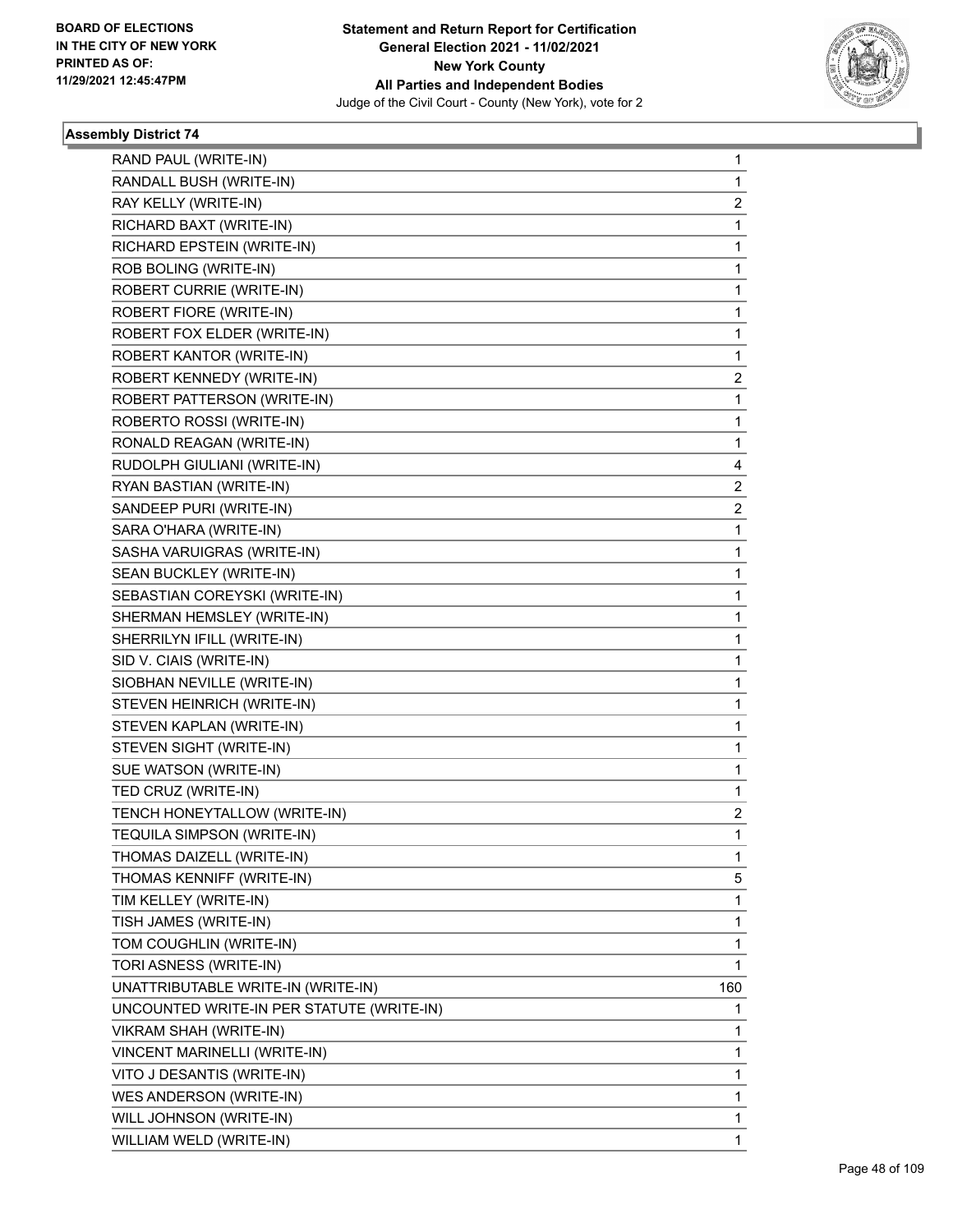

| YELIUDAH BALIT DAN (WRITE-IN) |        |
|-------------------------------|--------|
| <b>Total Votes</b>            | 30.808 |
| Unrecorded                    | 13.664 |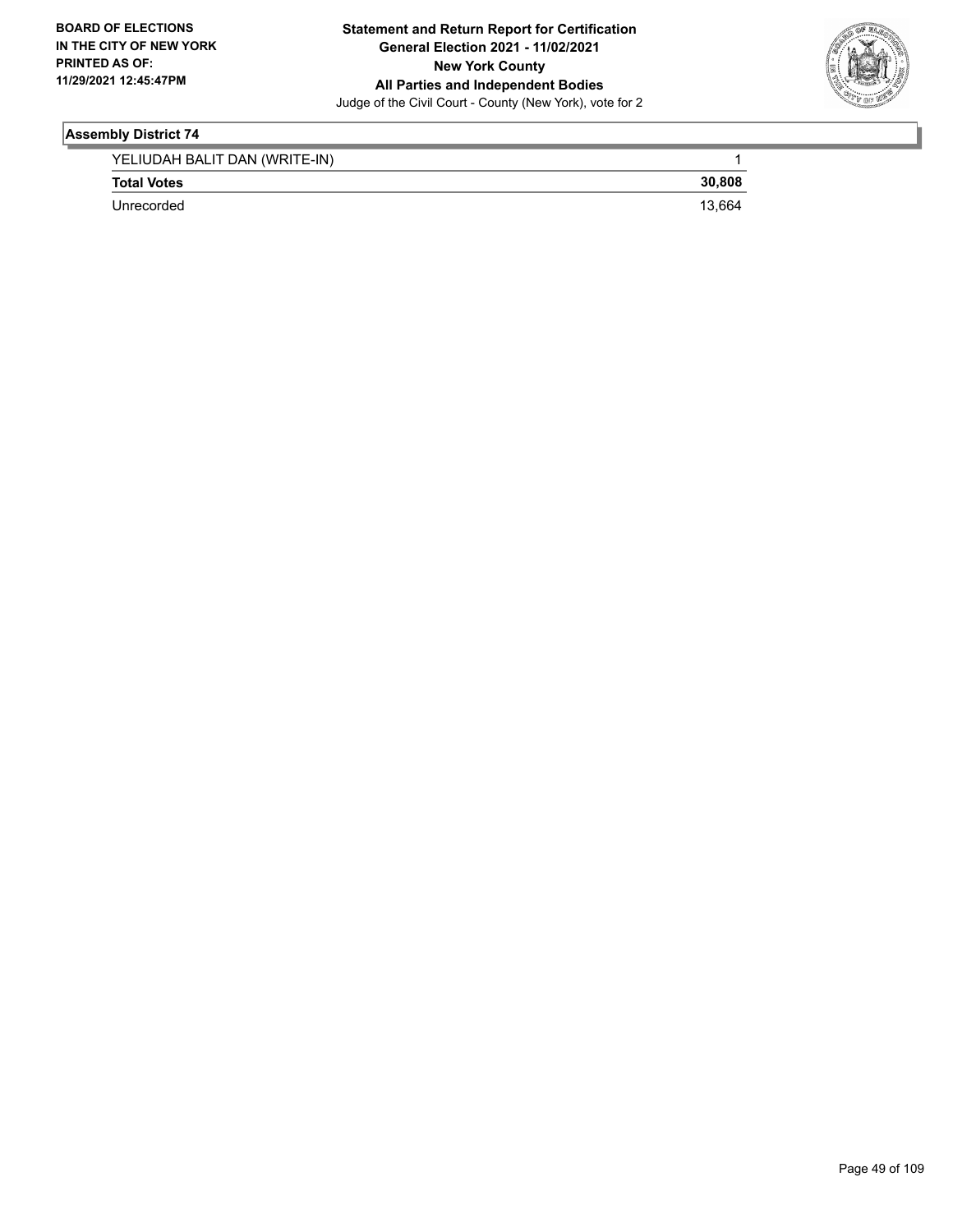

| PUBLIC COUNTER                                           | 21,127         |
|----------------------------------------------------------|----------------|
| MANUALLY COUNTED EMERGENCY                               | 0              |
| <b>ABSENTEE / MILITARY</b>                               | 2,818          |
| AFFIDAVIT                                                | 192            |
| <b>Total Ballots</b>                                     | 24,137         |
| Less - Inapplicable Federal/Special Presidential Ballots | 0              |
| <b>Total Applicable Ballots</b>                          | 24,137         |
| JEFFREY S. ZELLAN (DEMOCRATIC)                           | 17,339         |
| KIM M. PARKER (DEMOCRATIC)                               | 17,818         |
| ACE FREHLEY (WRITE-IN)                                   | 1              |
| ADAM TAUBMAN (WRITE-IN)                                  | 1              |
| ALAN DERSHOWITZ (WRITE-IN)                               | 1              |
| ALBERT SMITH (WRITE-IN)                                  | $\mathbf{1}$   |
| ALEX BERENSON (WRITE-IN)                                 | $\mathbf{1}$   |
| ALEXANDRA SLADE (WRITE-IN)                               | 1              |
| ALICIA HIGGINS (WRITE-IN)                                | 2              |
| ALTHEA LAFORGUE (WRITE-IN)                               | $\mathbf{1}$   |
| ANDREW GIULIANI (WRITE-IN)                               | 1              |
| ANDREW NAPOLITANO (WRITE-IN)                             | $\mathbf{1}$   |
| ANDREW WEBBER (WRITE-IN)                                 | $\mathbf{1}$   |
| ANDREW YANG (WRITE-IN)                                   | 2              |
| ANTHONY G. MARECKI (WRITE-IN)                            | $\mathbf{1}$   |
| ANTHONY THOMAS (WRITE-IN)                                | $\mathbf{1}$   |
| ARTHUR AIDALLA (WRITE-IN)                                | 1              |
| ASHLEY STEIN (WRITE-IN)                                  | $\mathbf{1}$   |
| AUGUSTAS SOL INVICTUS (WRITE-IN)                         | $\mathbf{1}$   |
| <b>BARNEY FIFE (WRITE-IN)</b>                            | 1              |
| <b>BARRY MONTROSE (WRITE-IN)</b>                         | $\mathbf 1$    |
| BEN I SHARAN (WRITE-IN)                                  | $\mathbf{1}$   |
| BERNARD RANDALL BLOCK (WRITE-IN)                         | 1              |
| BILL SMITH (WRITE-IN)                                    | $\mathbf{1}$   |
| <b>BLACK HORNICK (WRITE-IN)</b>                          | $\overline{c}$ |
| BLAKE CARTER (WRITE-IN)                                  | 1              |
| <b>BOB RITCHIE (WRITE-IN)</b>                            | 1              |
| <b>BOB ROSS (WRITE-IN)</b>                               | 1              |
| BRAD HOYLMAN (WRITE-IN)                                  | 1              |
| BRETT JOSEPH (WRITE-IN)                                  | $\mathbf 1$    |
| BRIAN BIGGINS (WRITE-IN)                                 | $\mathbf{1}$   |
| BRIAN CLARK (WRITE-IN)                                   | 1              |
| BRIAN DECHE (WRITE-IN)                                   | $\mathbf{1}$   |
| BRIAN SCOTT HIGGINS (WRITE-IN)                           | $\mathbf 1$    |
| <b>BRUCE WAYNE (WRITE-IN)</b>                            | 1              |
| <b>BUCKEY GOLDSTEIN (WRITE-IN)</b>                       | 2              |
| CAITLIN MADIGAN (WRITE-IN)                               | $\mathbf{1}$   |
| CAROL KAMINSKAS (WRITE-IN)                               | 1              |
| CATHERINE WILSON (WRITE-IN)                              | $\mathbf{1}$   |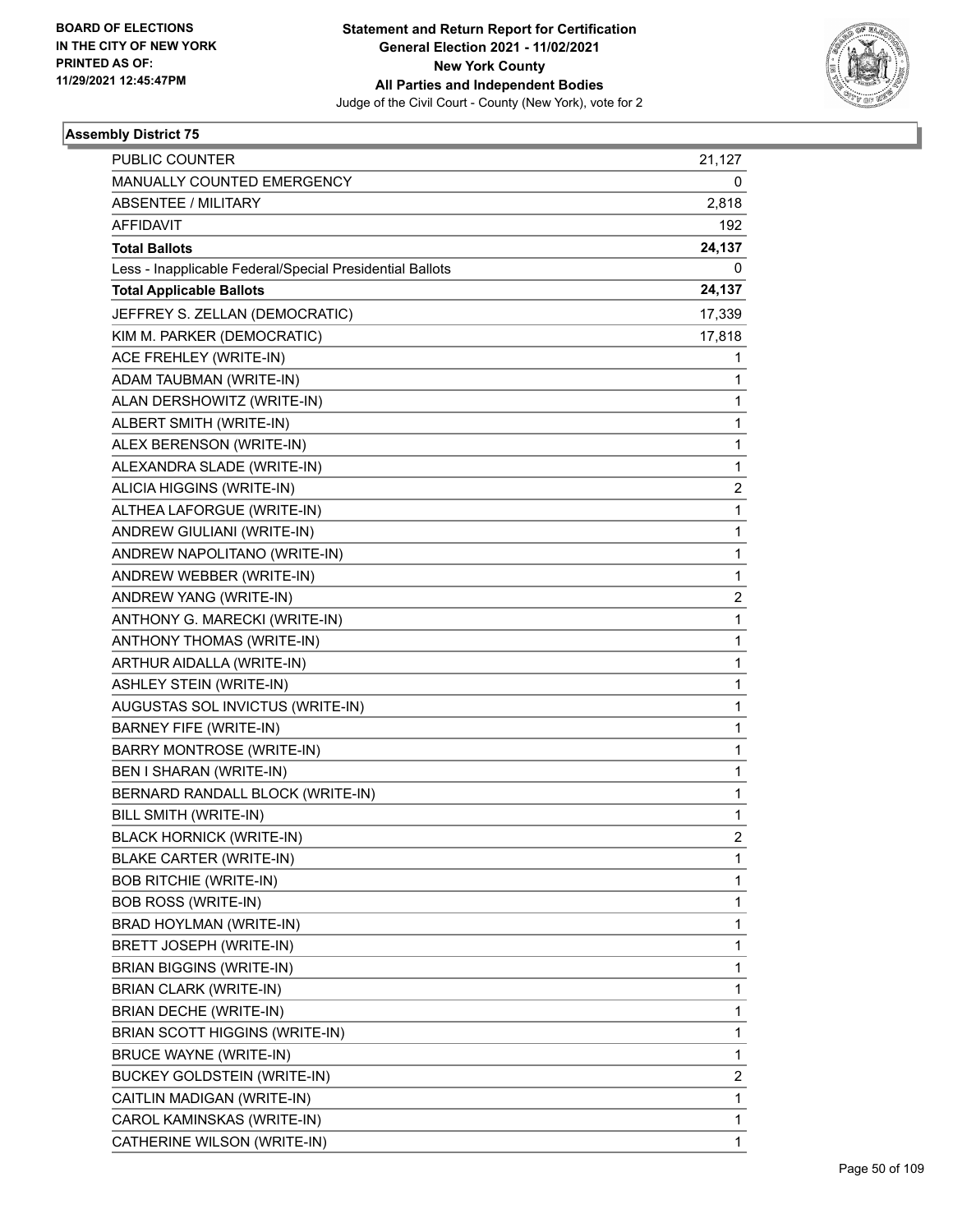

| CHARLES TALISSE (WRITE-IN)         | 1              |
|------------------------------------|----------------|
| CHRISTINE QUINN (WRITE-IN)         | 1              |
| CHRISTOPHER FRANK (WRITE-IN)       | 1              |
| CLINTON D. HANNAH (WRITE-IN)       | 1              |
| COLBY PEROLD (WRITE-IN)            | 1              |
| CONNIE FERNANDEZ (WRITE-IN)        | 1              |
| CONOR TINEN (WRITE-IN)             | 1              |
| COREY JOHNSON (WRITE-IN)           | 1              |
| CURTIS A. SLIWA (WRITE-IN)         | 11             |
| CYNTHIA TIBBS (WRITE-IN)           | 1              |
| DANIEL JONES (WRITE-IN)            | 1              |
| DANIEL ROSENTHAL (WRITE-IN)        | 1              |
| DAPHNE SNYDER (WRITE-IN)           | 1              |
| DARA FISHMAN (WRITE-IN)            | 1              |
| DAVID GRIFFIN (WRITE-IN)           | 1              |
| DAVID MOHR (WRITE-IN)              | 1              |
| DEREK GILCHRIST (WRITE-IN)         | 1              |
| DIMITRIJE M. MITRINOVIC (WRITE-IN) | 1              |
| DONALD TRUMP (WRITE-IN)            | 4              |
| DONALD TRUMP JR. (WRITE-IN)        | 1              |
| ELIOT SPITZER (WRITE-IN)           | 1              |
| ELMER FUDD (WRITE-IN)              | 1              |
| ELTON JOHN (WRITE-IN)              | 1              |
| ERIC ADAMS (WRITE-IN)              | 1              |
| ERIC FONTAINE (WRITE-IN)           | 1              |
| ERWIN LONTOK (WRITE-IN)            | 1              |
| EVAN FORGER (WRITE-IN)             | 1              |
| FRANCES HATCH (WRITE-IN)           | 1              |
| FRANCESCA SLADE (WRITE-IN)         | 1              |
| FRANK FLEMING (WRITE-IN)           | 1              |
| <b>GARY MUND (WRITE-IN)</b>        | 1              |
| <b>GAYLE BREWERS (WRITE-IN)</b>    | 1              |
| <b>GENE SIMMONS (WRITE-IN)</b>     | 1              |
| GENEROSO MARCELINO (WRITE-IN)      | 1              |
| <b>GEORGE MCCORMICK (WRITE-IN)</b> | 1              |
| <b>GEORGE WEAVER (WRITE-IN)</b>    | 1              |
| GERALD B. FASMAN (WRITE-IN)        | 1              |
| <b>GRACIE LACY (WRITE-IN)</b>      | $\overline{c}$ |
| GREG CRAM (WRITE-IN)               | 1              |
| <b>GREG HENSEN (WRITE-IN)</b>      | 1              |
| HANNAH SINENSKY (WRITE-IN)         | 1              |
| HAROLD ABRAMSON (WRITE-IN)         | 1              |
| HOPE ARGURI (WRITE-IN)             | 1              |
| HUGH FREUD (WRITE-IN)              | 1              |
| HUGO BLACK (WRITE-IN)              | 1              |
| IMAN ABDUL (WRITE-IN)              | 1              |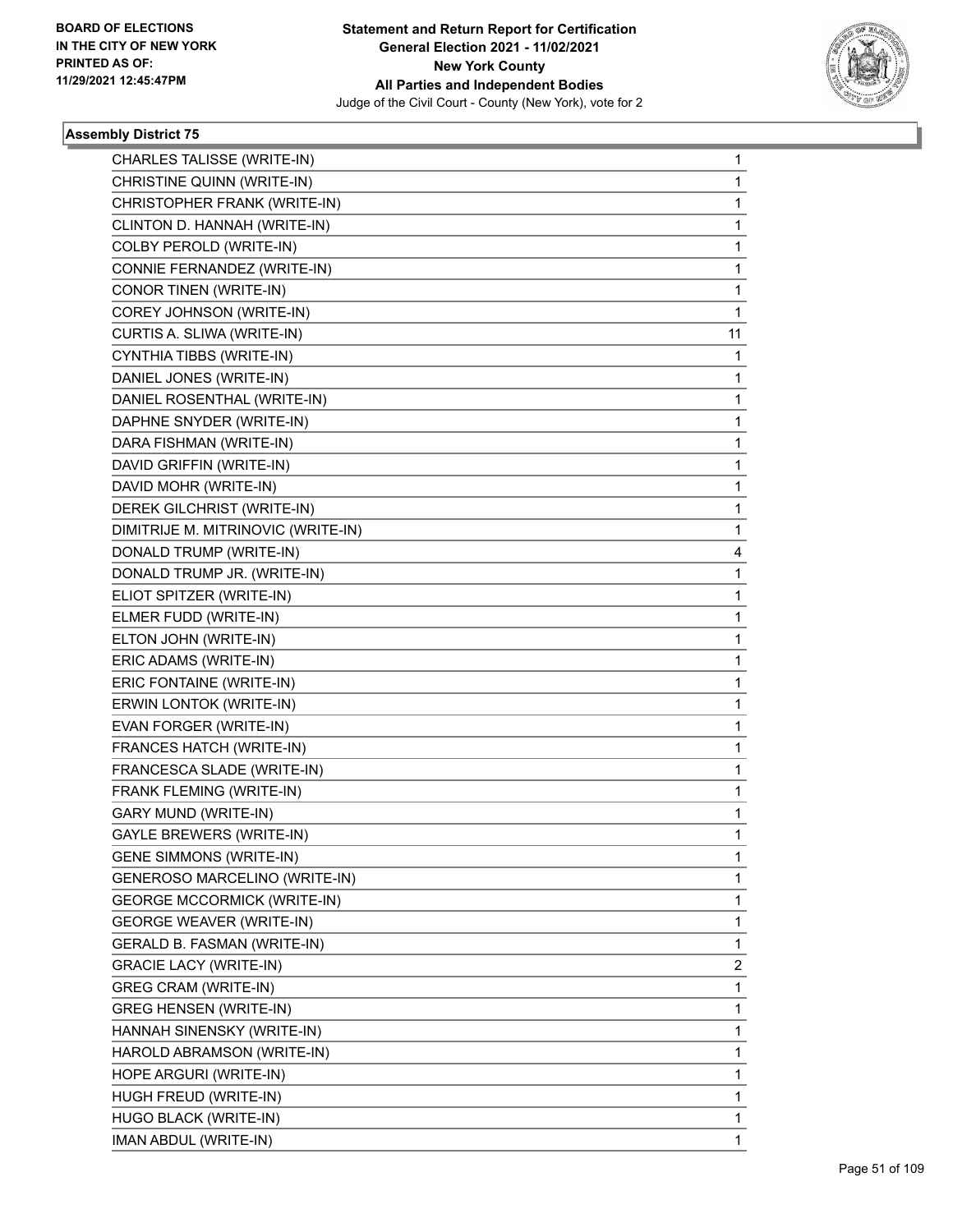

| IRINE SINENSKY (WRITE-IN)            | 1 |
|--------------------------------------|---|
| JACKSON BRANSFIELD (WRITE-IN)        | 1 |
| JAMES CLEARY (WRITE-IN)              | 1 |
| JAMES EDWARD TOPOR (WRITE-IN)        | 2 |
| JAMES H. SOMERS (WRITE-IN)           | 1 |
| JAN PENN (WRITE-IN)                  | 1 |
| JANE PEARL (WRITE-IN)                | 1 |
| JANET DIFORE (WRITE-IN)              | 1 |
| JANET SZEIMAN (WRITE-IN)             | 1 |
| JASON GOODMAN (WRITE-IN)             | 1 |
| JEFFERY KAUFMAN (WRITE-IN)           | 1 |
| JEFFREY SUMMA (WRITE-IN)             | 2 |
| JEREMY DEUTSCH (WRITE-IN)            | 1 |
| JEREMY LEVY (WRITE-IN)               | 1 |
| JEREMY NICHOLS (WRITE-IN)            | 1 |
| JEREMY R. COHEN (WRITE-IN)           | 1 |
| <b>JESSE KEARNEY (WRITE-IN)</b>      | 1 |
| JESSE ROSENTHAL (WRITE-IN)           | 1 |
| JESSICA ENGLE (WRITE-IN)             | 1 |
| JIM GRANIELA (WRITE-IN)              | 1 |
| JOE SORRENTINO (WRITE-IN)            | 1 |
| JOEL MAXMAN (WRITE-IN)               | 1 |
| JOHN A. BOUGIAMAS (WRITE-IN)         | 1 |
| JOHN BAPTIST (WRITE-IN)              | 1 |
| JOHN CARIC (WRITE-IN)                | 1 |
| JOHN J KENNEDY (WRITE-IN)            | 1 |
| JOHN M. FINAN (WRITE-IN)             | 1 |
| JOHN TOBACCO (WRITE-IN)              | 1 |
| JONATHAN DOUSETTE (WRITE-IN)         | 1 |
| JOSE ANTONIO GONZALEZ JR. (WRITE-IN) | 1 |
| JOSEPH A. BORRELLI JR. (WRITE-IN)    | 1 |
| JOSEPH CARACCIO (WRITE-IN)           | 1 |
| JOSEPH MOSCOTT (WRITE-IN)            | 2 |
| JOY NELSON (WRITE-IN)                | 1 |
| JUAN HEALY (WRITE-IN)                | 1 |
| JUDGE REINHOLD (WRITE-IN)            | 1 |
| JUDITH SHEINDLIN (WRITE-IN)          | 3 |
| KATIE LEONARD (WRITE-IN)             | 1 |
| KEITH GARDNER (WRITE-IN)             | 1 |
| KENNETH GORDON (WRITE-IN)            | 1 |
| KIM ALLEN (WRITE-IN)                 | 1 |
| KIM M. PARKER (WRITE-IN)             | 1 |
| LATITIA JAMES (WRITE-IN)             | 1 |
| LISA TANKONS (WRITE-IN)              | 1 |
| LIZA BUSH (WRITE-IN)                 | 1 |
| LUCY MARTINEZ (WRITE-IN)             | 1 |
|                                      |   |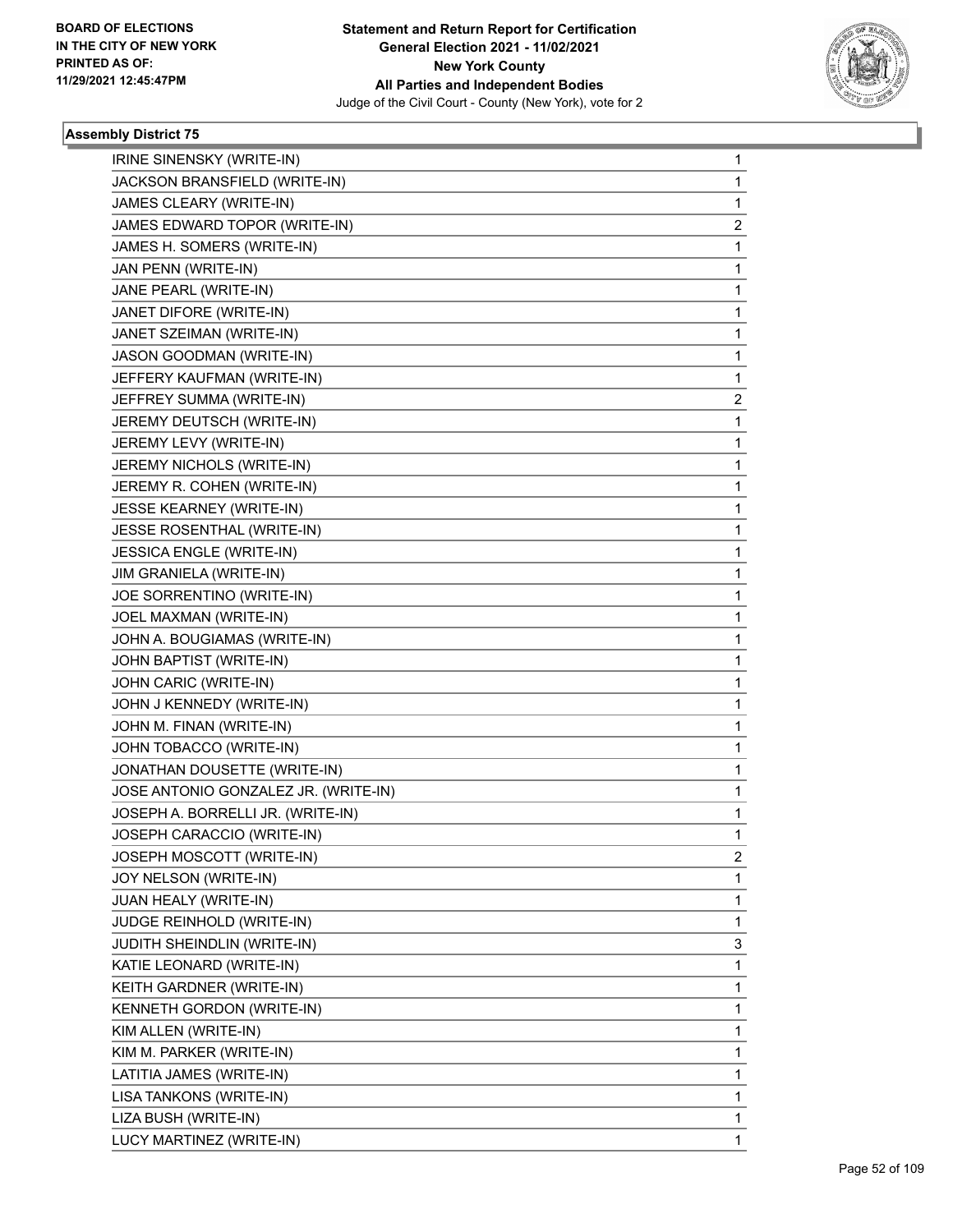

| MALLORY DANAHER (WRITE-IN)        | 1 |
|-----------------------------------|---|
| MARC WEISS (WRITE-IN)             | 1 |
| MARCO PICCALUQE (WRITE-IN)        | 1 |
| MARILYN MILIAN (WRITE-IN)         | 1 |
| MARK AGVIAR (WRITE-IN)            | 1 |
| MARSHALL JAFFE (WRITE-IN)         | 1 |
| MARY SCHWATZ (WRITE-IN)           | 1 |
| MATTHEW HARRIS (WRITE-IN)         | 2 |
| MATTHEW LENOWLES (WRITE-IN)       | 1 |
| MEREDITH HARVATH (WRITE-IN)       | 1 |
| MEREDITH MILLER (WRITE-IN)        | 1 |
| MIA EISNER-GRYNBERG (WRITE-IN)    | 2 |
| MICHAEL ALLEN SCHWARTZ (WRITE-IN) | 1 |
| MICHAEL BECKER (WRITE-IN)         | 1 |
| MICHAEL BLOOMBERG (WRITE-IN)      | 1 |
| MICHAEL DAVIS (WRITE-IN)          | 1 |
| MICHAEL MOSCOTT (WRITE-IN)        | 2 |
| MIKHAIL PATISH (WRITE-IN)         | 2 |
| MONICA DRINANE (WRITE-IN)         | 1 |
| MONICA WELBY (WRITE-IN)           | 1 |
| MOSES SILVERMAN (WRITE-IN)        | 1 |
| MUAD MARON (WRITE-IN)             | 1 |
| NACEY CLARK (WRITE-IN)            | 1 |
| NANCY HAMEDA (WRITE-IN)           | 1 |
| NAOMI JAFFE (WRITE-IN)            | 1 |
| NICHOLAS JOHNSON (WRITE-IN)       | 1 |
| NICK MULLEN (WRITE-IN)            | 1 |
| NICOLE MALLIOTAKIS (WRITE-IN)     | 1 |
| NINA TOTTENBERG (WRITE-IN)        | 1 |
| NORMAN LEVINE (WRITE-IN)          | 1 |
| NORMAN SIEGEL (WRITE-IN)          | 1 |
| OLGA STATZ (WRITE-IN)             | 1 |
| PAT DYSON (WRITE-IN)              | 1 |
| PAUL E. BEARER (WRITE-IN)         | 1 |
| PAUL SAMUELS (WRITE-IN)           | 1 |
| PAUL SIEGERT (WRITE-IN)           | 1 |
| PAUL VANDECSLKE JR. (WRITE-IN)    | 1 |
| PETER SHERIDAN (WRITE-IN)         | 1 |
| PETER WALKER (WRITE-IN)           | 1 |
| PETER WEPRIN (WRITE-IN)           | 1 |
| PHILLIP W. WEISS (WRITE-IN)       | 1 |
| RAND PAUL (WRITE-IN)              | 1 |
| RANDI FRIEDMAN (WRITE-IN)         | 1 |
| REBECCA SHORE (WRITE-IN)          | 1 |
| RENDY BUSH (WRITE-IN)             | 1 |
| RICHARD DELVALLE (WRITE-IN)       | 1 |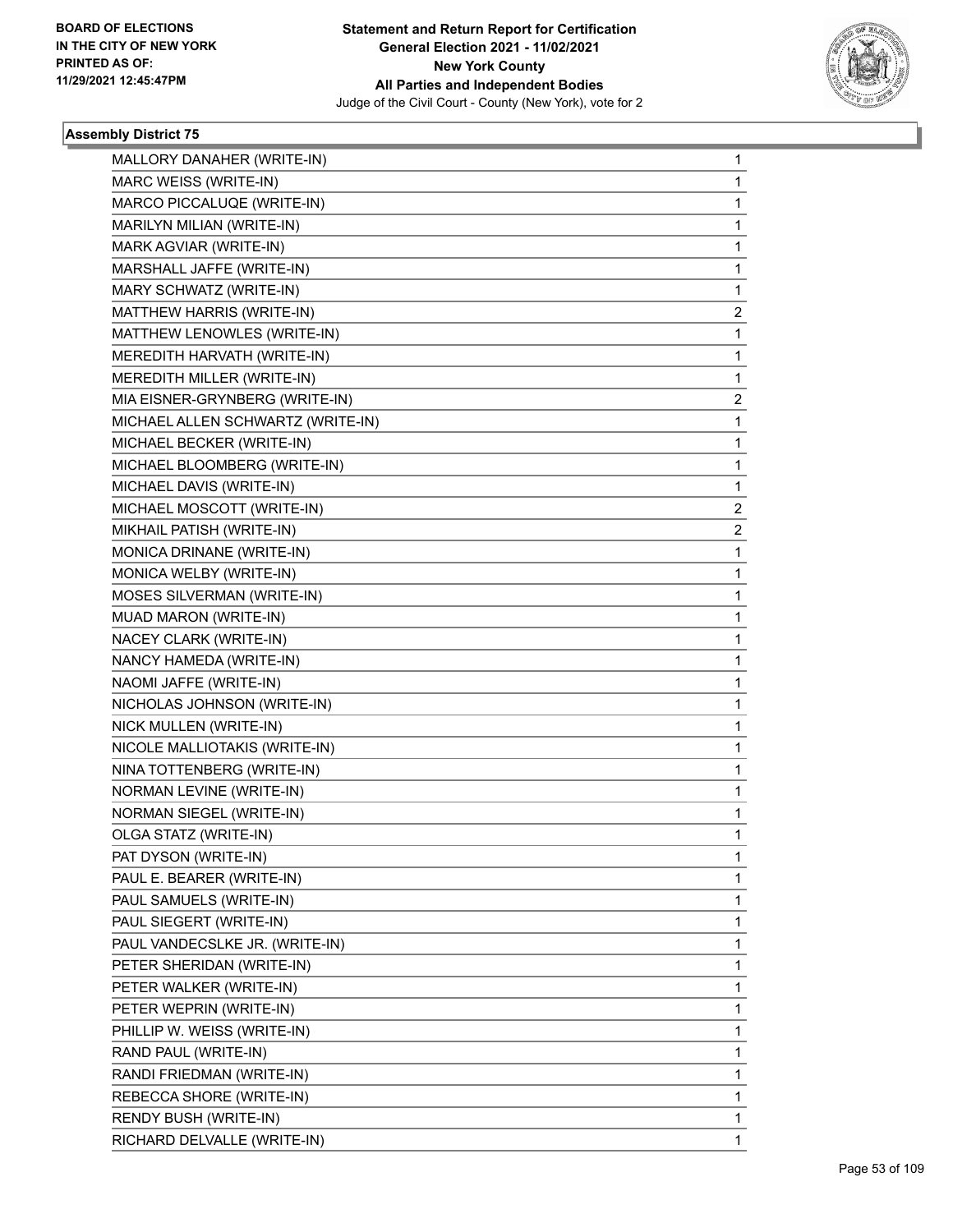

| RICHARD E. STONE (WRITE-IN)         | 1      |
|-------------------------------------|--------|
| RICHARD GELB (WRITE-IN)             | 1      |
| RICHARD SACKETT (WRITE-IN)          | 1      |
| RICHARD SAWICKI (WRITE-IN)          | 1      |
| RITA BOBRY (WRITE-IN)               | 1      |
| ROBERT MORGAN (WRITE-IN)            | 1      |
| ROBYN BRILLIANT (WRITE-IN)          | 1      |
| RUDOLPH GIULIANI (WRITE-IN)         | 4      |
| RUTH B. GINSBURG (WRITE-IN)         | 1      |
| SALVATORE NAMI (WRITE-IN)           | 1      |
| SARAH HARDIMAN (WRITE-IN)           | 1      |
| SARAH WHITHAM (WRITE-IN)            | 1      |
| SCOTT LITENER (WRITE-IN)            | 1      |
| SCOTT PIEVELER (WRITE-IN)           | 1      |
| SEBASTIAN WHITE (WRITE-IN)          | 1      |
| SEDASTIAN SOLOMON (WRITE-IN)        | 1      |
| SHERRI MAXMAN (WRITE-IN)            | 1      |
| STACEY H. PRUSSMAN (WRITE-IN)       | 1      |
| STAVROS HALIKIAS (WRITE-IN)         | 1      |
| STELLA CHAVES (WRITE-IN)            | 1      |
| STEPHEN GORDON (WRITE-IN)           | 1      |
| STEPHEN MACDONALD (WRITE-IN)        | 1      |
| STEVE SMITH (WRITE-IN)              | 1      |
| STEVEN STEINBERG (WRITE-IN)         | 1      |
| TALI FARHADIAN WEINSTEIN (WRITE-IN) | 1      |
| THEODORE TASHOFF (WRITE-IN)         | 1      |
| THOMAS DANAHER (WRITE-IN)           | 1      |
| THOMAS KENNIFF (WRITE-IN)           | 2      |
| THOMAS MUNZER (WRITE-IN)            | 1      |
| TUCKER CARLSON (WRITE-IN)           | 1      |
| TY M. SCANLON (WRITE-IN)            | 1      |
| UNATTRIBUTABLE WRITE-IN (WRITE-IN)  | 247    |
| VALENTINA MORALES (WRITE-IN)        | 1      |
| <b>VICTOR DEDAS (WRITE-IN)</b>      | 1      |
| VINCENT DOLCE (WRITE-IN)            | 1      |
| VINCENT SORDILLO (WRITE-IN)         | 1      |
| VINCENTO GUIDO (WRITE-IN)           | 1      |
| <b>VONMARIE THOMAS (WRITE-IN)</b>   | 1      |
| WILLAIM DOUGLES (WRITE-IN)          | 1      |
| WILLIAM A. PEPITONE (WRITE-IN)      | 1      |
| WILLIAM GIBSON (WRITE-IN)           | 1      |
| WILLIAM L. FARRIS (WRITE-IN)        | 1      |
| WILLIAM MAJOR (WRITE-IN)            | 1      |
| WYATT EARP (WRITE-IN)               | 1      |
| <b>Total Votes</b>                  | 35,653 |
| Unrecorded                          | 12,621 |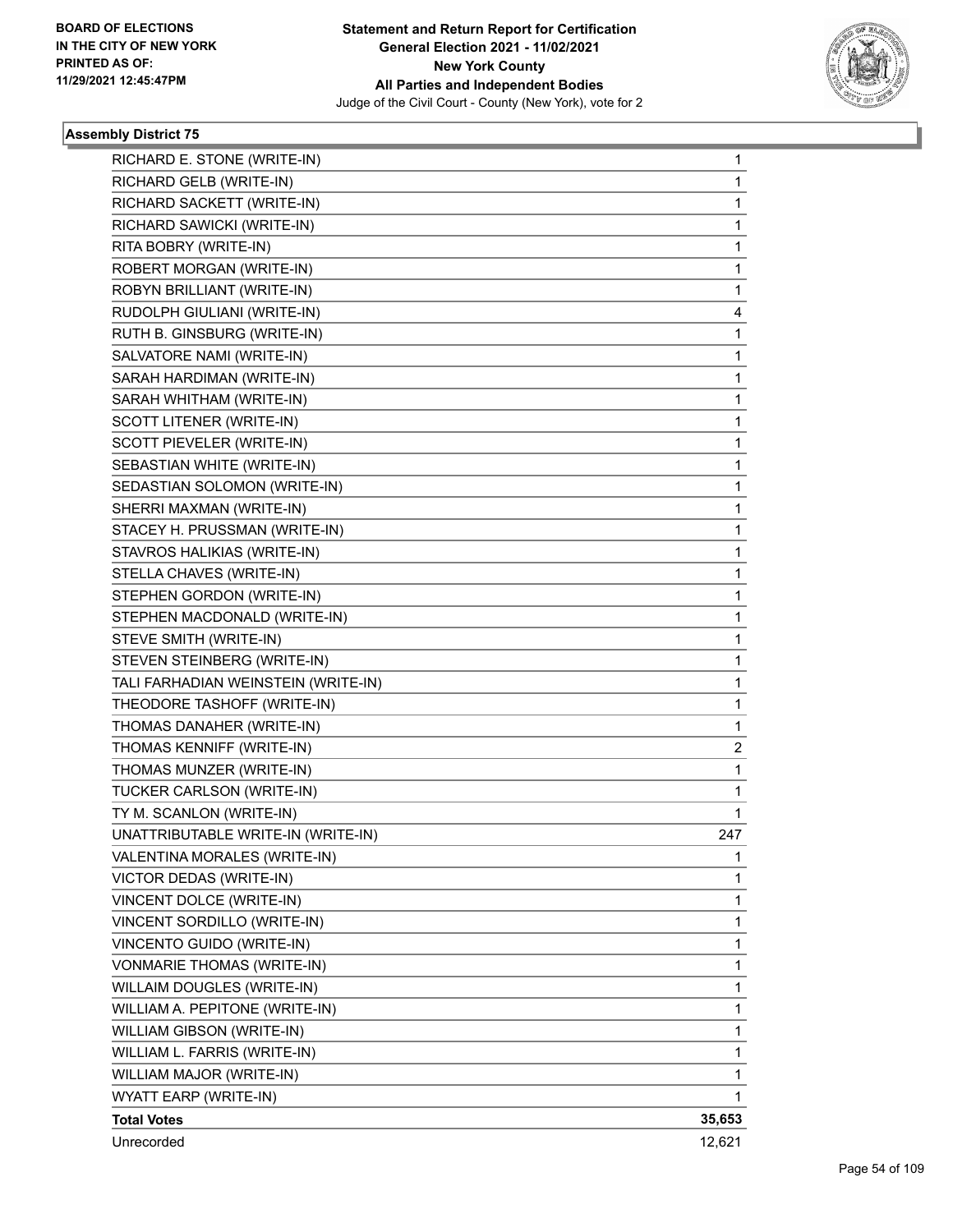

| <b>PUBLIC COUNTER</b>                                    | 23,319       |
|----------------------------------------------------------|--------------|
| MANUALLY COUNTED EMERGENCY                               | 0            |
| <b>ABSENTEE / MILITARY</b>                               | 3,618        |
| <b>AFFIDAVIT</b>                                         | 257          |
| <b>Total Ballots</b>                                     | 27,194       |
| Less - Inapplicable Federal/Special Presidential Ballots | 0            |
| <b>Total Applicable Ballots</b>                          | 27,194       |
| JEFFREY S. ZELLAN (DEMOCRATIC)                           | 19,306       |
| KIM M. PARKER (DEMOCRATIC)                               | 19,687       |
| ABRAHAM LINCOLN (WRITE-IN)                               | 1            |
| ADAM NOVZEN (WRITE-IN)                                   | 1            |
| ADOLPHO PEREIRA (WRITE-IN)                               | 1            |
| ALAN MADEIRA-METZ (WRITE-IN)                             | 1            |
| ALEXANDER RIVERA (WRITE-IN)                              | $\mathbf{1}$ |
| ALEXANDERA ANDERSON (WRITE-IN)                           | $\mathbf{1}$ |
| ALFONSO RAMOS (WRITE-IN)                                 | 1            |
| ALFUEGO COLDEOU (WRITE-IN)                               | 1            |
| ALLAN BAILEY (WRITE-IN)                                  | 1            |
| ALLISON FITZPATRICK (WRITE-IN)                           | 1            |
| AMY C. BARRETT (WRITE-IN)                                | 3            |
| ANDRE DELIBERO (WRITE-IN)                                | $\mathbf{1}$ |
| ANDREA OSGOOD (WRITE-IN)                                 | 1            |
| ANDREW CUOMO (WRITE-IN)                                  | $\mathbf{1}$ |
| ANDREW DONG (WRITE-IN)                                   | $\mathbf{1}$ |
| ANDREW HEATH (WRITE-IN)                                  | 1            |
| ANDREW J. ORENSTEIN (WRITE-IN)                           | $\mathbf{1}$ |
| ANDREW NAPOLITANO (WRITE-IN)                             | $\mathbf{1}$ |
| ANDY SHIPPER (WRITE-IN)                                  | 1            |
| ANN COULTER (WRITE-IN)                                   | 1            |
| ANN PEIREZ (WRITE-IN)                                    | 1            |
| ANNA WHITING (WRITE-IN)                                  | 1            |
| ANNE MCCAUGHEY (WRITE-IN)                                | 1            |
| ANTHONY WEINER (WRITE-IN)                                | 1            |
| ANTHONY ZOGRAROS (WRITE-IN)                              | 1            |
| ANTOINETTE FREEMAN (WRITE-IN)                            | $\mathbf{1}$ |
| ARBEN VULAJ (WRITE-IN)                                   | 1            |
| ARIEL WIND (WRITE-IN)                                    | 1            |
| ARTHUR SCHWARTZ (WRITE-IN)                               | 1            |
| AURORA CASSIRER (WRITE-IN)                               | 1            |
| AYN RAND (WRITE-IN)                                      | 1            |
| BEN KALLOS (WRITE-IN)                                    | $\mathbf{1}$ |
| BEN SHAPIRO (WRITE-IN)                                   | 1            |
| BENJAMIN STEINER (WRITE-IN)                              | 1            |
| BERNIE SANDERS (WRITE-IN)                                | 1            |
| BIFF POCOROBA (WRITE-IN)                                 | 1            |
| BILL COYNE (WRITE-IN)                                    | 1            |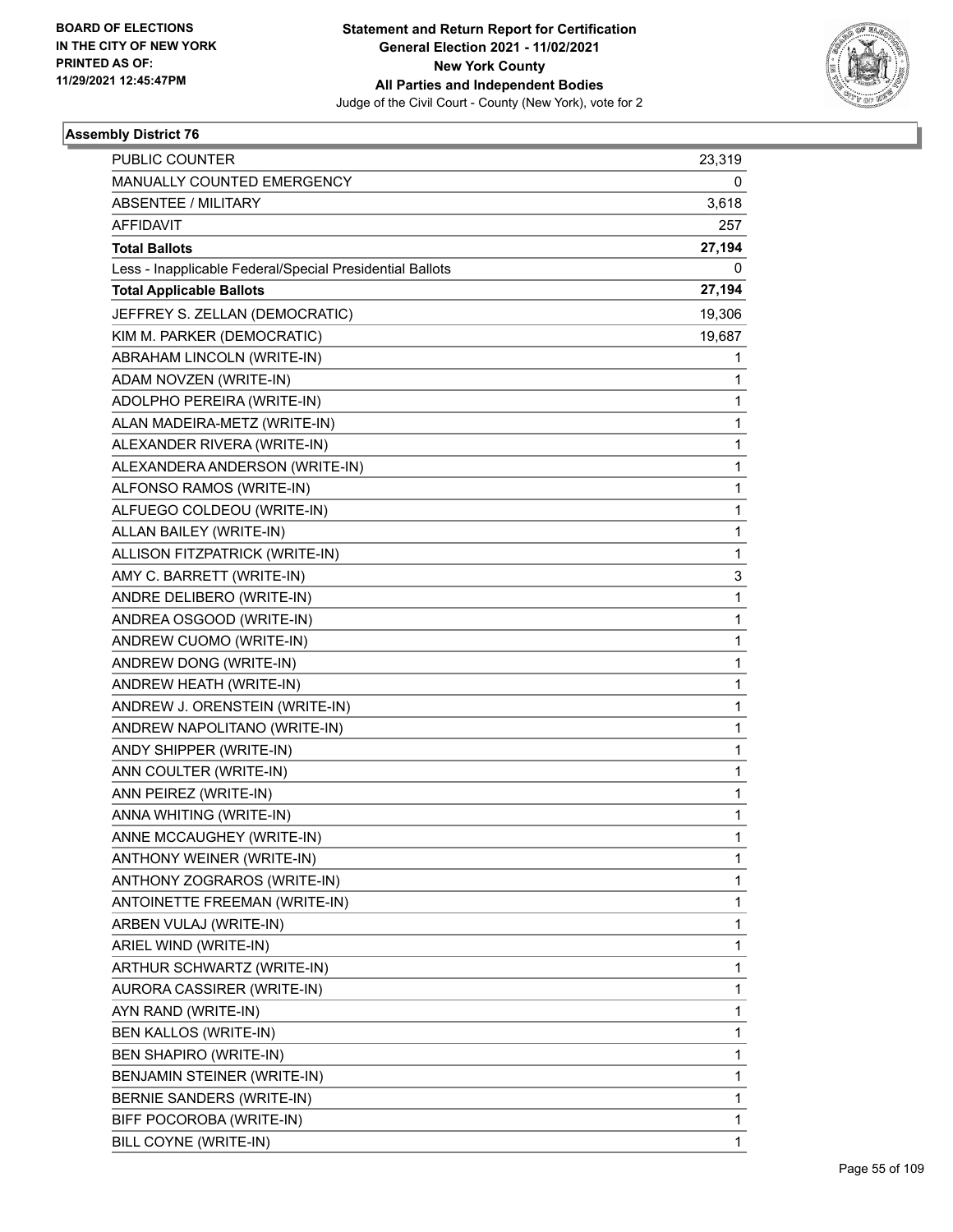

| BILL DE BLASIO (WRITE-IN)                    | 1            |
|----------------------------------------------|--------------|
| BLAIR POWELL (WRITE-IN)                      | $\mathbf{1}$ |
| <b>BO DIETEL (WRITE-IN)</b>                  | 1            |
| <b>BOB SMITH (WRITE-IN)</b>                  | 1            |
| <b>BOB WHITE (WRITE-IN)</b>                  | 1            |
| BRENDAN CARROLL (WRITE-IN)                   | 1            |
| <b>BRENDAN TOBER (WRITE-IN)</b>              | 1            |
| BRYAN PILIGRA (WRITE-IN)                     | $\mathbf 1$  |
| CALVIN COOLIDGE (WRITE-IN)                   | 1            |
| CARL CASTELLAN (WRITE-IN)                    | 1            |
| CASSIE PEREZ (WRITE-IN)                      | 1            |
| CHARLES CONROY (WRITE-IN)                    | 1            |
| CHARLES DUGGAN (WRITE-IN)                    | 1            |
| CHARLES LUCA (WRITE-IN)                      | $\mathbf 1$  |
| CHRISTOPHER MASIAR (WRITE-IN)                | 1            |
| CHRISTOPHER MASON (WRITE-IN)                 | 1            |
| CHRISTOPHER REGAN (WRITE-IN)                 | 1            |
| CONCETTA CASTELLAN (WRITE-IN)                | 1            |
| CONOR COYNE (WRITE-IN)                       | 1            |
| CRAIG M. KESCH (WRITE-IN)                    | $\mathbf{1}$ |
| CURTIS A. SLIWA (WRITE-IN)                   | 10           |
| DAN BAUSO (WRITE-IN)                         | 1            |
| DAN QUART (WRITE-IN)                         | 1            |
| DANIEL ALIA (WRITE-IN)                       | 1            |
| DANIEL FELDMAN (WRITE-IN)                    | 1            |
| DAVE PORTNOY (WRITE-IN)                      | 1            |
| DAVID FEEN (WRITE-IN)                        | 1            |
| DAVID FRANK (WRITE-IN)                       | 1            |
| DAVID FRIEDMAN (WRITE-IN)                    | 1            |
| DAVID HAMBURGER (WRITE-IN)                   | 1            |
| DAVID ROBBINS (WRITE-IN)                     | 1            |
| DAVID ROSENBAUM (WRITE-IN)                   | $\mathbf{1}$ |
| DAVID WANDER (WRITE-IN)                      | 1            |
| DEBRA GRVENBRZA (WRITE-IN)                   | 1            |
| DEBRA KAMERMAN (WRITE-IN)                    | 1            |
| DENNIS SEKALOFF (WRITE-IN)                   | 1            |
| DEVIN BALKIND (WRITE-IN)                     | 1            |
| DIANNE DINARDO (WRITE-IN)                    | 1            |
| DOMINIC DOMENICO (WRITE-IN)                  | 1            |
| DONALD G. MCKEMA (WRITE-IN)                  | 1            |
| DONALD TRUMP (WRITE-IN)                      | 10           |
| DONALD TRUMP JR. (WRITE-IN)                  | 3            |
| DONNA CANALE (WRITE-IN)                      | 1            |
| DONNA FUREY (WRITE-IN)                       | 2            |
| DR. DEVI ELIZABETH NAMPIAPARAMPIL (WRITE-IN) | 1            |
| ED BRANIFF (WRITE-IN)                        | 1            |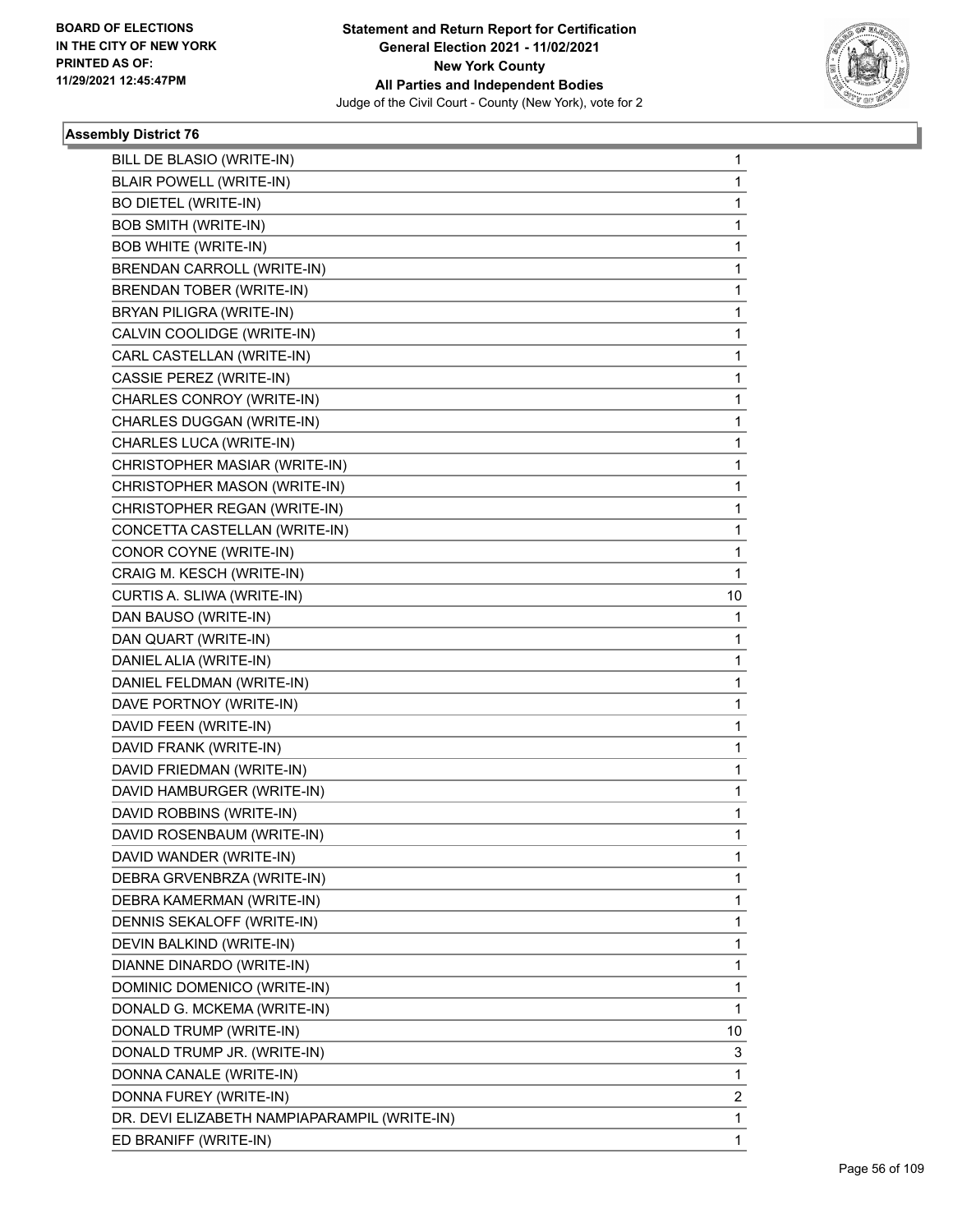

| ED HARTZOG (WRITE-IN)               | 1 |
|-------------------------------------|---|
| ED ORY (WRITE-IN)                   | 1 |
| EDGAR FITZSIMONS IV (WRITE-IN)      | 1 |
| EDUARDO RODRIGUEZ (WRITE-IN)        | 1 |
| EILEEN DOVER (WRITE-IN)             | 1 |
| ELIANA KWARTLER (WRITE-IN)          | 1 |
| ELIAS MALLARD (WRITE-IN)            | 1 |
| ELIYANA KAPLOUR (WRITE-IN)          | 1 |
| ELIZABETH CROTTY (WRITE-IN)         | 1 |
| ELIZABETH WOOD (WRITE-IN)           | 1 |
| ELLEN SAKANY (WRITE-IN)             | 1 |
| ELLIOT DAVIS (WRITE-IN)             | 1 |
| EMILE ZOLA (WRITE-IN)               | 1 |
| EMILY DAVIS (WRITE-IN)              | 1 |
| ERIC BOULTON (WRITE-IN)             | 1 |
| ERIC KRETEL (WRITE-IN)              | 1 |
| ERIC TRUMP (WRITE-IN)               | 2 |
| EVAN JAFFE (WRITE-IN)               | 1 |
| FELIX BIEDERMAN (WRITE-IN)          | 1 |
| FRANK L. GOLLBER (WRITE-IN)         | 1 |
| FRANK SILLER (WRITE-IN)             | 1 |
| FREDDIE MERCURY (WRITE-IN)          | 1 |
| <b>GAIL SAUNDERS (WRITE-IN)</b>     | 1 |
| GAVIN WAX (WRITE-IN)                | 3 |
| <b>GENERAL MCCRYSTAL (WRITE-IN)</b> | 1 |
| <b>GEORGE BUSH (WRITE-IN)</b>       | 1 |
| <b>GEORGE K. HART (WRITE-IN)</b>    | 1 |
| <b>GEORGE WASHINGTON (WRITE-IN)</b> | 1 |
| GERALD G. PAUL (WRITE-IN)           | 1 |
| GIDEON MILLER (WRITE-IN)            | 1 |
| <b>GLENN GRIDLINBER (WRITE-IN)</b>  | 1 |
| <b>GLENN GUCCIARDO (WRITE-IN)</b>   | 3 |
| <b>GRANT ENGEL (WRITE-IN)</b>       | 1 |
| <b>GREG GUTFELD (WRITE-IN)</b>      | 1 |
| <b>GREG PASCHAL (WRITE-IN)</b>      | 1 |
| <b>GREGORY SOUMAS (WRITE-IN)</b>    | 1 |
| HANNAH MILLER (WRITE-IN)            | 2 |
| HARLAN LEVY (WRITE-IN)              | 1 |
| HARVEY BELLOVIN (WRITE-IN)          | 1 |
| HAYWARD SMITH (WRITE-IN)            | 1 |
| HENRY FORCIER (WRITE-IN)            | 1 |
| HEYWOOD JABLAMI (WRITE-IN)          | 1 |
| HILLEL BUECHLER (WRITE-IN)          | 1 |
| HOWARD R. BIRNBACK (WRITE-IN)       | 1 |
| HOWARD STERN (WRITE-IN)             | 1 |
| ISABELLE BAR-LEV (WRITE-IN)         | 1 |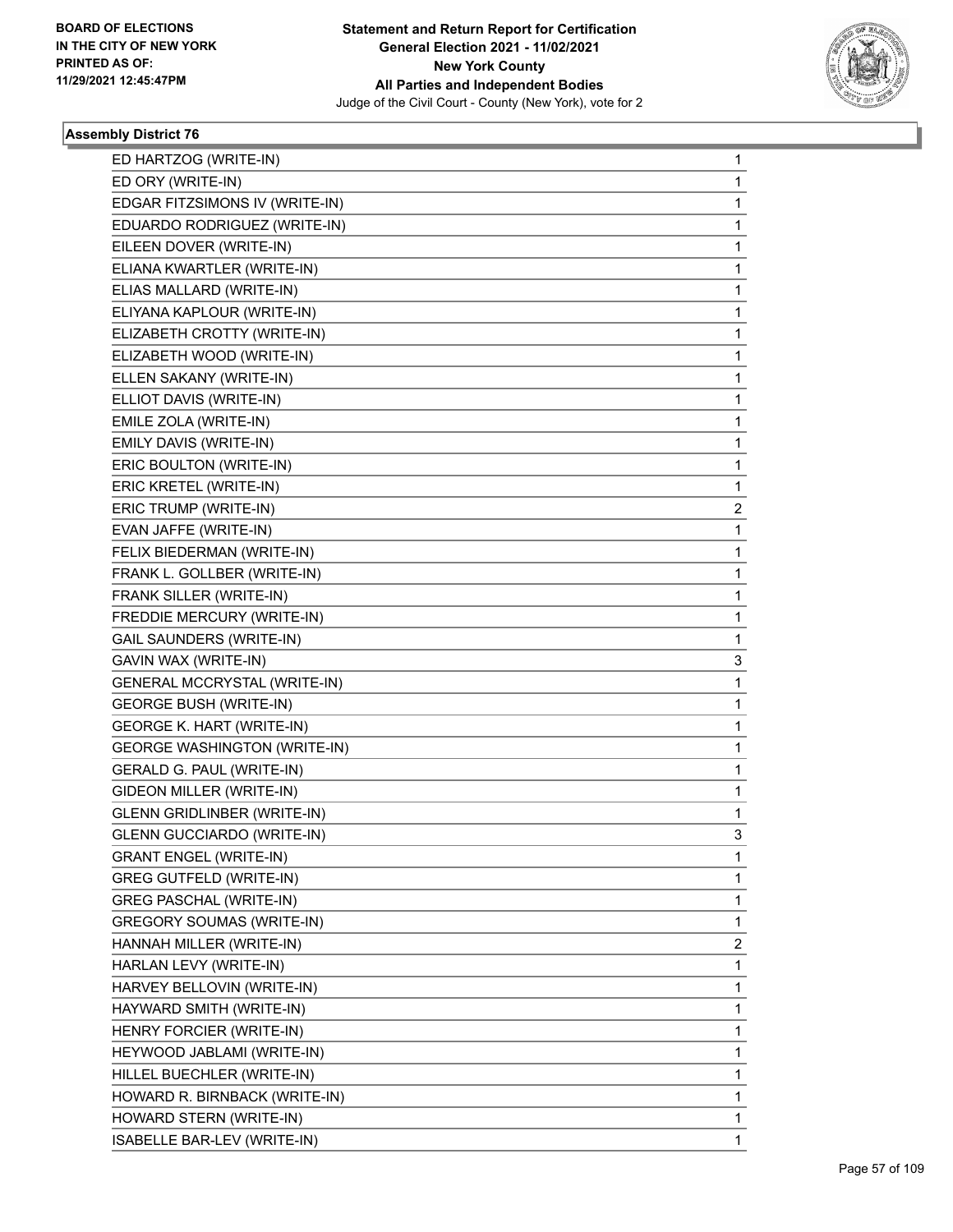

| IVANKA TRUMP (WRITE-IN)        | 1            |
|--------------------------------|--------------|
| J. SEKULOW (WRITE-IN)          | $\mathbf{1}$ |
| JACK DENNEHY (WRITE-IN)        | 1            |
| JAMES BOEHEIM (WRITE-IN)       | 1            |
| JAMES F. SMITH (WRITE-IN)      | 1            |
| JAMES NORTON (WRITE-IN)        | 1            |
| JANI HALMBERG (WRITE-IN)       | 1            |
| JASON FEINGERTZ (WRITE-IN)     | 1            |
| JASON LOVE (WRITE-IN)          | 1            |
| JASON SHORR TRAGER (WRITE-IN)  | 1            |
| JASON STIMLER (WRITE-IN)       | 1            |
| JASON TRYER (WRITE-IN)         | 1            |
| JAYSON TRAXLER (WRITE-IN)      | 1            |
| JEAN FUKO (WRITE-IN)           | 1            |
| JEANINE PIRRO (WRITE-IN)       | 3            |
| JEFFERSON ROWLEY (WRITE-IN)    | 1            |
| JEFFREY BURACK (WRITE-IN)      | 1            |
| JEMA TALIA (WRITE-IN)          | 1            |
| JENNIFER FRANKOLA (WRITE-IN)   | 1            |
| JERRY LEVY (WRITE-IN)          | 1            |
| JERRY LEWIS (WRITE-IN)         | 1            |
| JESSE WATERS (WRITE-IN)        | 1            |
| JESSICA ANN WALLACE (WRITE-IN) | 1            |
| JIM BEAM (WRITE-IN)            | 1            |
| JODIE WHITING (WRITE-IN)       | 1            |
| JOE BIDEN (WRITE-IN)           | 1            |
| JOHN ADAMS (WRITE-IN)          | 1            |
| JOHN CATSIMATIDIS (WRITE-IN)   | 1            |
| JOHN CHAMBERS ESQ. (WRITE-IN)  | 1            |
| JOHN F. MCHUGH (WRITE-IN)      | 1            |
| JOHN HELER-IAN (WRITE-IN)      | 1            |
| JOHN PATRICK MURPHY (WRITE-IN) | $\mathbf{1}$ |
| JOHN WARDEN (WRITE-IN)         | 2            |
| JOHNATHAN BEHRIAS (WRITE-IN)   | 1            |
| JOHNNY SINS (WRITE-IN)         | 1            |
| JOHNNY WALKER (WRITE-IN)       | 1            |
| JONATHAN GANZARSKI (WRITE-IN)  | 1            |
| JONATHAN HADAD (WRITE-IN)      | 1            |
| JONATHAN LEVINE (WRITE-IN)     | 1            |
| JONATHAN TURLEY (WRITE-IN)     | 1            |
| JOSE A. FERNANDEZ (WRITE-IN)   | 1            |
| JOSE PRUD HOMME (WRITE-IN)     | 1            |
| JOSEPH P. PIAZZA (WRITE-IN)    | 2            |
| JOSH KRAVITZ (WRITE-IN)        | 2            |
| JOSH LUMSDEN (WRITE-IN)        | 1            |
| JUDITH SHEINDLIN (WRITE-IN)    | 3            |
|                                |              |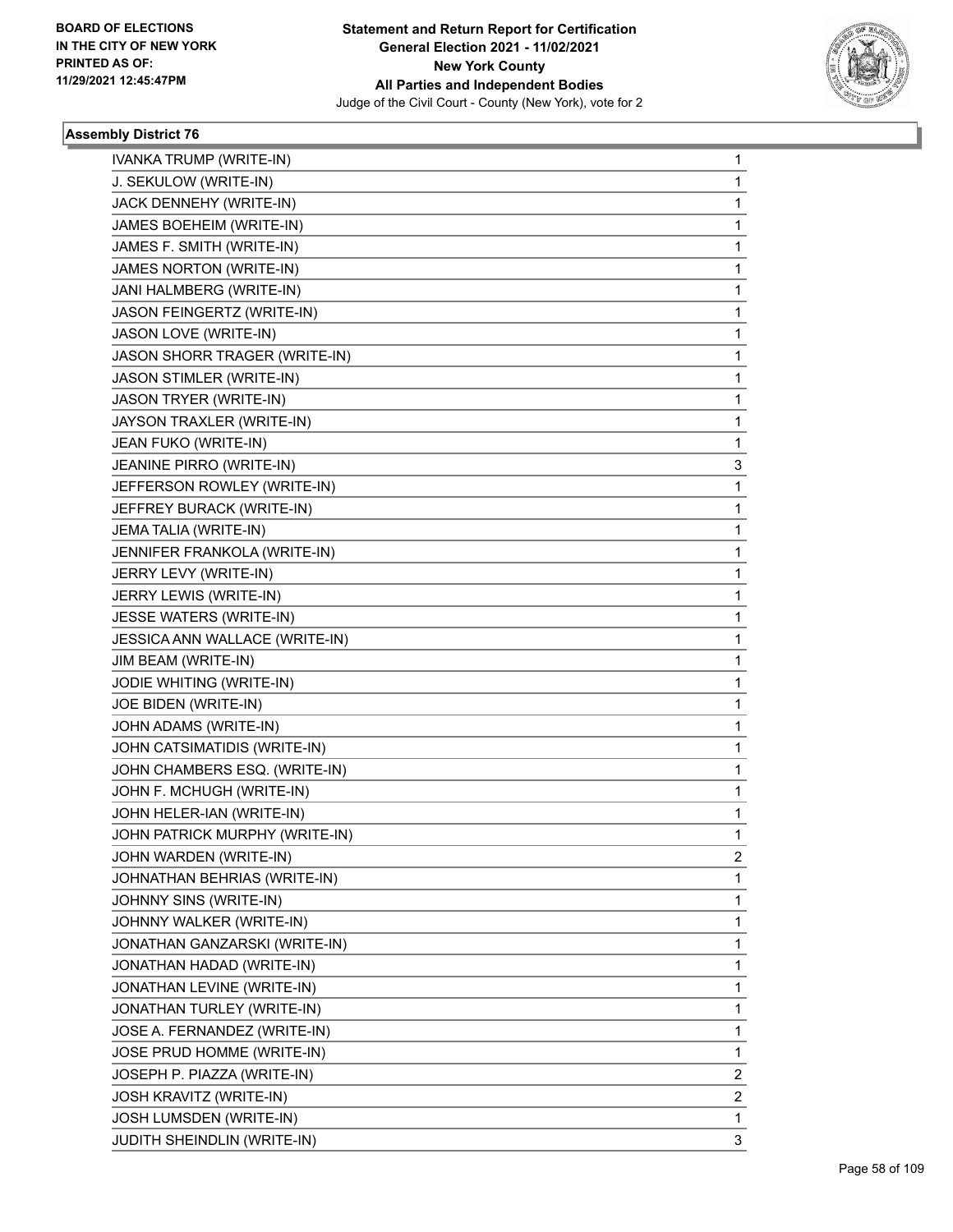

| JULIUS RANDLE (WRITE-IN)             | 1 |
|--------------------------------------|---|
| JUSTIN KELTON (WRITE-IN)             | 1 |
| KAREN PERILMAN (WRITE-IN)            | 1 |
| KARYN KORNFELD (WRITE-IN)            | 1 |
| KEITH MOON (WRITE-IN)                | 1 |
| KELLY GARDNER (WRITE-IN)             | 1 |
| KENNETH MOLTNER (WRITE-IN)           | 1 |
| KENNETH STAR (WRITE-IN)              | 1 |
| KEVIN CHAN (WRITE-IN)                | 1 |
| KEVIN HANRATTY (WRITE-IN)            | 1 |
| KEVIN MULLEN (WRITE-IN)              | 1 |
| KIERAN FENICHEL (WRITE-IN)           | 1 |
| KIERAN MCCORMACK (WRITE-IN)          | 1 |
| KIM LANE (WRITE-IN)                  | 1 |
| KIMBERLY GUIFOYLE (WRITE-IN)         | 1 |
| KOBI BUECHLER (WRITE-IN)             | 1 |
| LAWRENCE E. FABIAN (WRITE-IN)        | 1 |
| LAWRENCE KAMERMAN (WRITE-IN)         | 1 |
| LEE ZELDIN (WRITE-IN)                | 1 |
| LEO TERRELL (WRITE-IN)               | 1 |
| LEONARD REENIN (WRITE-IN)            | 1 |
| LINDA GINSBERG (WRITE-IN)            | 1 |
| LIZ CROTTY (WRITE-IN)                | 1 |
| LORRIE KLOSSNER (WRITE-IN)           | 1 |
| LOUIS PULIAFITO (WRITE-IN)           | 1 |
| LOUIS T. CORNACCHIA III (WRITE-IN)   | 2 |
| MALAN PROTASS (WRITE-IN)             | 1 |
| MARGUERITE EPSTEIN-MARTIN (WRITE-IN) | 1 |
| MARION AMORE (WRITE-IN)              | 1 |
| MARK CHLAPOWSKI (WRITE-IN)           | 1 |
| MARK FUSCO (WRITE-IN)                | 1 |
| MARK LEVINE (WRITE-IN)               | 1 |
| MARK P. DALY (WRITE-IN)              | 1 |
| MARSHAL GARLAND (WRITE-IN)           | 1 |
| MARY ANN DALY (WRITE-IN)             | 1 |
| MARY ELLEN CRONLY (WRITE-IN)         | 1 |
| MARY MOYLAN (WRITE-IN)               | 1 |
| MATT HOWER (WRITE-IN)                | 1 |
| MATTHEW GRIECO (WRITE-IN)            | 2 |
| MATTHEW MARCUS (WRITE-IN)            | 1 |
| MATTHEW MURPHY (WRITE-IN)            | 1 |
| MATTHEW OTTE (WRITE-IN)              | 1 |
| MATTHEW VACARRO (WRITE-IN)           | 1 |
| MAUREEN A. DALY (WRITE-IN)           | 1 |
| MAX GRUNTER (WRITE-IN)               | 1 |
| MELL BROOKS (WRITE-IN)               | 1 |
|                                      |   |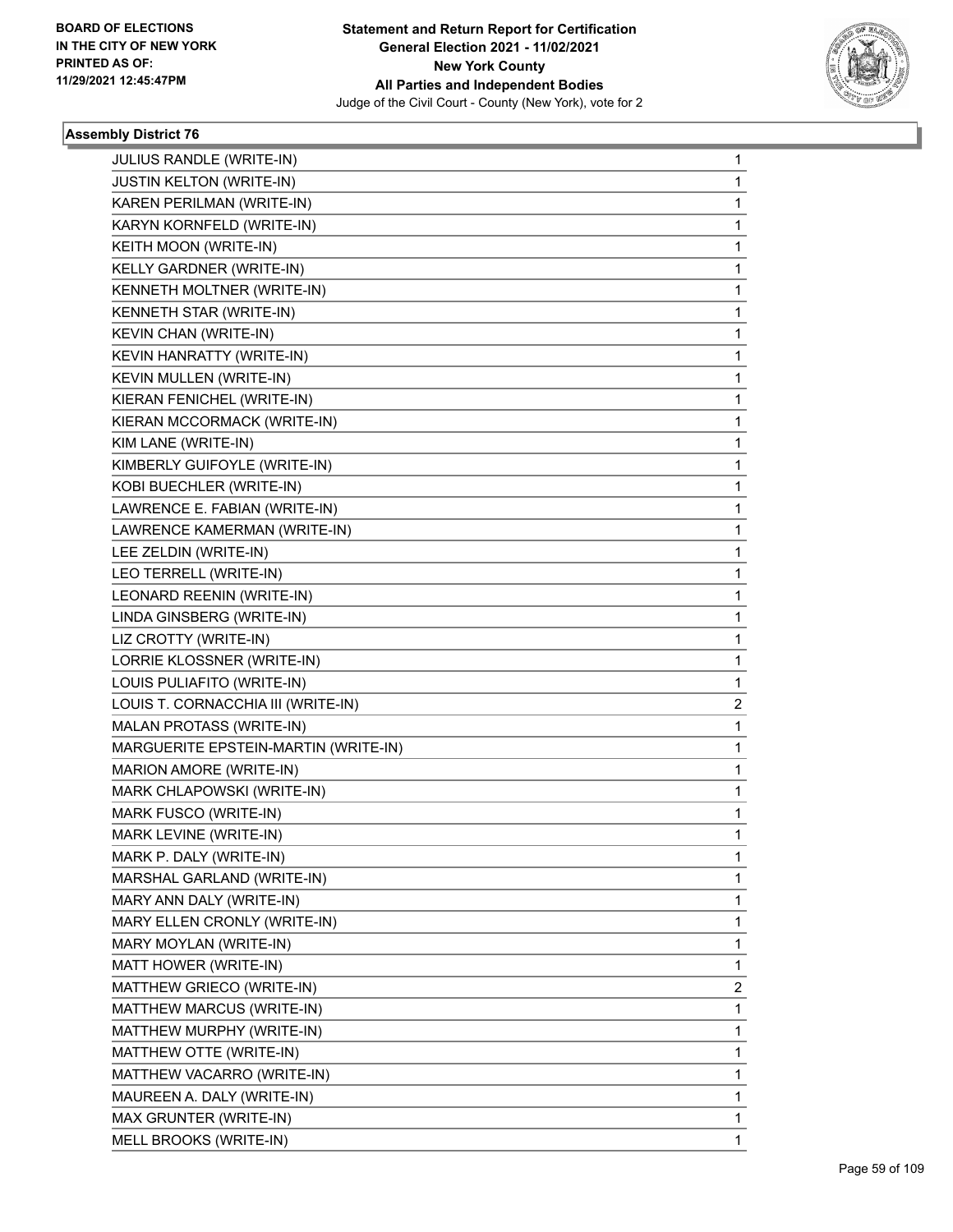

| MICHAEL BLOOM (WRITE-IN)            | 1                       |
|-------------------------------------|-------------------------|
| MICHAEL BLOOMBERG (WRITE-IN)        | 3                       |
| MICHAEL HAYES (WRITE-IN)            | $\mathbf{1}$            |
| MICHAEL LAUFER (WRITE-IN)           | 1                       |
| MICHAEL MUKASEY (WRITE-IN)          | 1                       |
| MICHAEL PETRALIA (WRITE-IN)         | $\overline{\mathbf{c}}$ |
| MICHAEL SEEHAN (WRITE-IN)           | 1                       |
| MICHAEL WEISBERG (WRITE-IN)         | 1                       |
| MILTON FRIEDMAN (WRITE-IN)          | 1                       |
| MITCH KREMAT (WRITE-IN)             | 1                       |
| MORRIE I. KLEINBART (WRITE-IN)      | 1                       |
| MURRAY SCHAETMAN (WRITE-IN)         | 1                       |
| NAINA SIDUMA (WRITE-IN)             | 1                       |
| NANCY CLIFFORD GUCKER (WRITE-IN)    | 1                       |
| NANCY HOUGHTON (WRITE-IN)           | 1                       |
| NATASHA REILLY (WRITE-IN)           | 1                       |
| NATE EDWARDS (WRITE-IN)             | 1                       |
| NEIL GORSUCH (WRITE-IN)             | 1                       |
| NICHOLAS BROWN (WRITE-IN)           | 1                       |
| NICHOLAS LONG (WRITE-IN)            | 1                       |
| NICHOLAS VEST (WRITE-IN)            | 1                       |
| NICK VIEST (WRITE-IN)               | 1                       |
| NIKOLAOS SPIRIS (WRITE-IN)          | 1                       |
| NOAH NUNBERG (WRITE-IN)             | 1                       |
| NOAM CHOMSKY (WRITE-IN)             | 1                       |
| NOVELL WILLIAMS (WRITE-IN)          | 1                       |
| PAGE BONDOR (WRITE-IN)              | $\overline{c}$          |
| PAGE JUDGE (WRITE-IN)               | 1                       |
| PATRICK FEMNESSEY (WRITE-IN)        | 1                       |
| PATRICK PIRUZZI (WRITE-IN)          | 1                       |
| PAUL LUCIDO (WRITE-IN)              | 1                       |
| PAUL MEISSNER (WRITE-IN)            | 1                       |
| PAUL NIEHAUS (WRITE-IN)             | $\overline{c}$          |
| PAUL SEARY (WRITE-IN)               | 1                       |
| PENELOPE VON FLOOFINGTON (WRITE-IN) | 1                       |
| PERRY MASON (WRITE-IN)              | 1                       |
| PETER STOREY (WRITE-IN)             | 1                       |
| PHIL PHILLIPS (WRITE-IN)            | 1                       |
| PHILIP PASCHAL (WRITE-IN)           | 1                       |
| PHILIP WASBERG (WRITE-IN)           | 1                       |
| RAY KELLY (WRITE-IN)                | 1                       |
| REED GARETTO (WRITE-IN)             | 1                       |
| REGINALD DWIGHT (WRITE-IN)          | 1                       |
| RICH LATHER (WRITE-IN)              | 1                       |
| RICHARD BERNSTEIN (WRITE-IN)        | 1                       |
| RICHARD GALLO (WRITE-IN)            | 1                       |
|                                     |                         |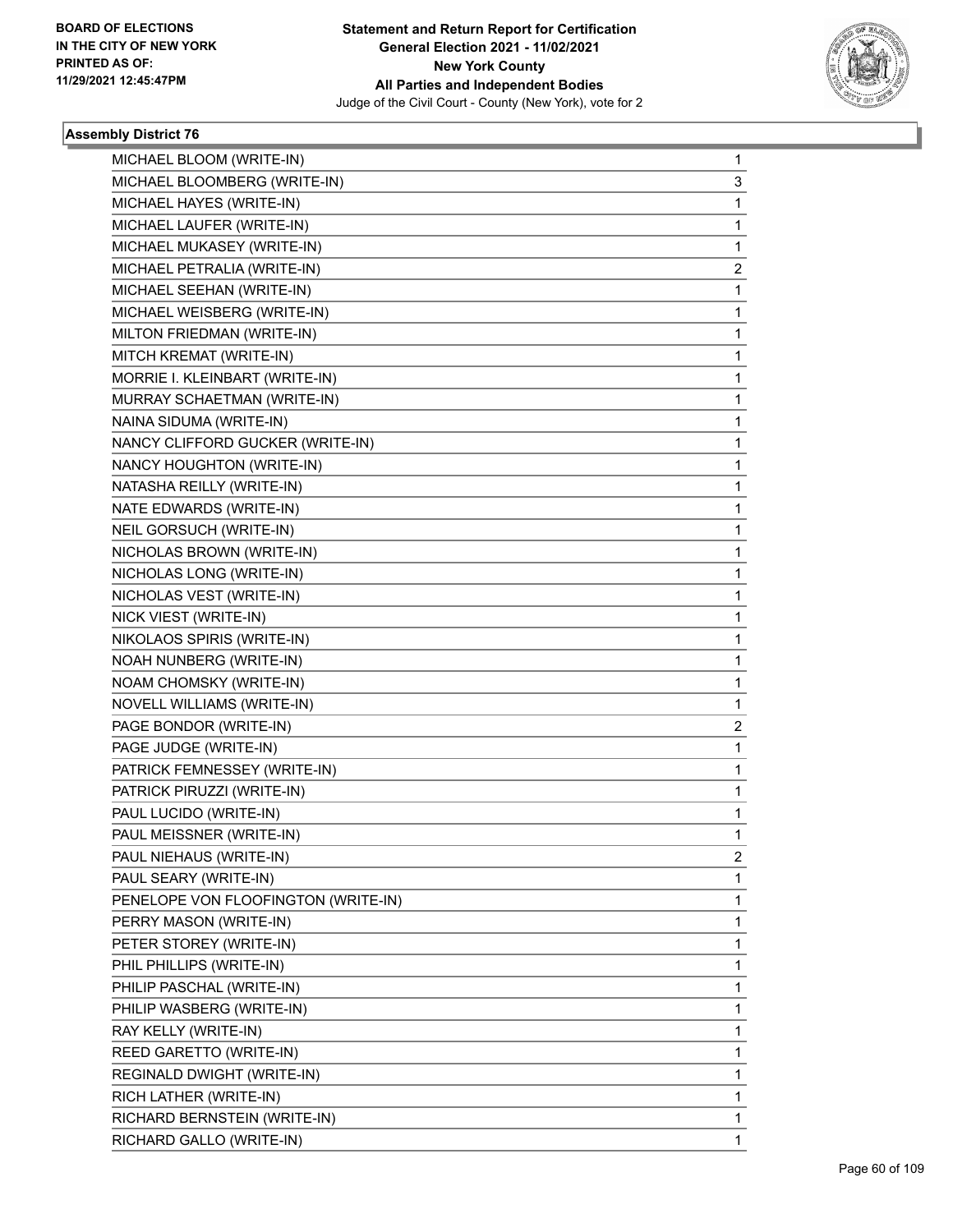

| RICHARD WILLIAMS (WRITE-IN)               | 1   |
|-------------------------------------------|-----|
| RICK SUAREZ (WRITE-IN)                    | 1   |
| RJ BARRETT (WRITE-IN)                     | 1   |
| ROB GEORGES (WRITE-IN)                    | 1   |
| ROBERT APPLEBY (WRITE-IN)                 | 1   |
| ROBERT GORGE (WRITE-IN)                   | 1   |
| ROBERT KELLEHER (WRITE-IN)                | 1   |
| ROBERT MORGAN (WRITE-IN)                  | 1   |
| ROBERT VELSI (WRITE-IN)                   | 1   |
| ROBIN COWAN (WRITE-IN)                    | 1   |
| ROGER HAWKINS (WRITE-IN)                  | 1   |
| RONALD KUBY, ESQ. (WRITE-IN)              | 1   |
| RONALD REAGAN (WRITE-IN)                  | 1   |
| RUDOLPH GIULIANI (WRITE-IN)               | 14  |
| RUDY GIULIANI (WRITE-IN)                  | 1   |
| SAMANTHA SHEVINS (WRITE-IN)               | 1   |
| SANDRA WILSON (WRITE-IN)                  | 1   |
| SARAH SHORE (WRITE-IN)                    | 1   |
| SARAH STEINER (WRITE-IN)                  | 2   |
| SCOTT WERNICK (WRITE-IN)                  | 1   |
| SEAN MORAN (WRITE-IN)                     | 1   |
| SEYMOUR BUTTS (WRITE-IN)                  | 1   |
| SHANEQUE WRIGHT (WRITE-IN)                | 1   |
| SHANI FRUCHET (WRITE-IN)                  | 1   |
| SLEIBOLEY STORA (WRITE-IN)                | 1   |
| SOPHIE SMOLEN (WRITE-IN)                  | 1   |
| STANLEY NEUSTADTER (WRITE-IN)             | 1   |
| STEPHEN BONIBERGER (WRITE-IN)             | 1   |
| STEPHEN HOUGHTON (WRITE-IN)               | 1   |
| STEPHEN PISCHL (WRITE-IN)                 | 1   |
| STEVE GUGLIEMI (WRITE-IN)                 | 1   |
| STEVEN CUSHNER (WRITE-IN)                 | 1   |
| STEVEN KELTS (WRITE-IN)                   | 1   |
| STEVEN STEURM (WRITE-IN)                  | 1   |
| SUBCOMMANDTE MARCOS (WRITE-IN)            | 1   |
| TESS MYERS (WRITE-IN)                     | 1   |
| THOMAS KENNIFF (WRITE-IN)                 | 1   |
| THOMAS SANKARD (WRITE-IN)                 | 1   |
| THURQOOD MARSHALL (WRITE-IN)              | 1   |
| TINA SCHNEIDER (WRITE-IN)                 | 1   |
| TREVOR WORRELL (WRITE-IN)                 | 1   |
| TUCKER CARLSON (WRITE-IN)                 | 1   |
| UNATTRIBUTABLE WRITE-IN (WRITE-IN)        | 268 |
| UNCOUNTED WRITE-IN PER STATUTE (WRITE-IN) | 5   |
| VALERIE MASON (WRITE-IN)                  | 1   |
| VINCENT TORNG (WRITE-IN)                  | 1   |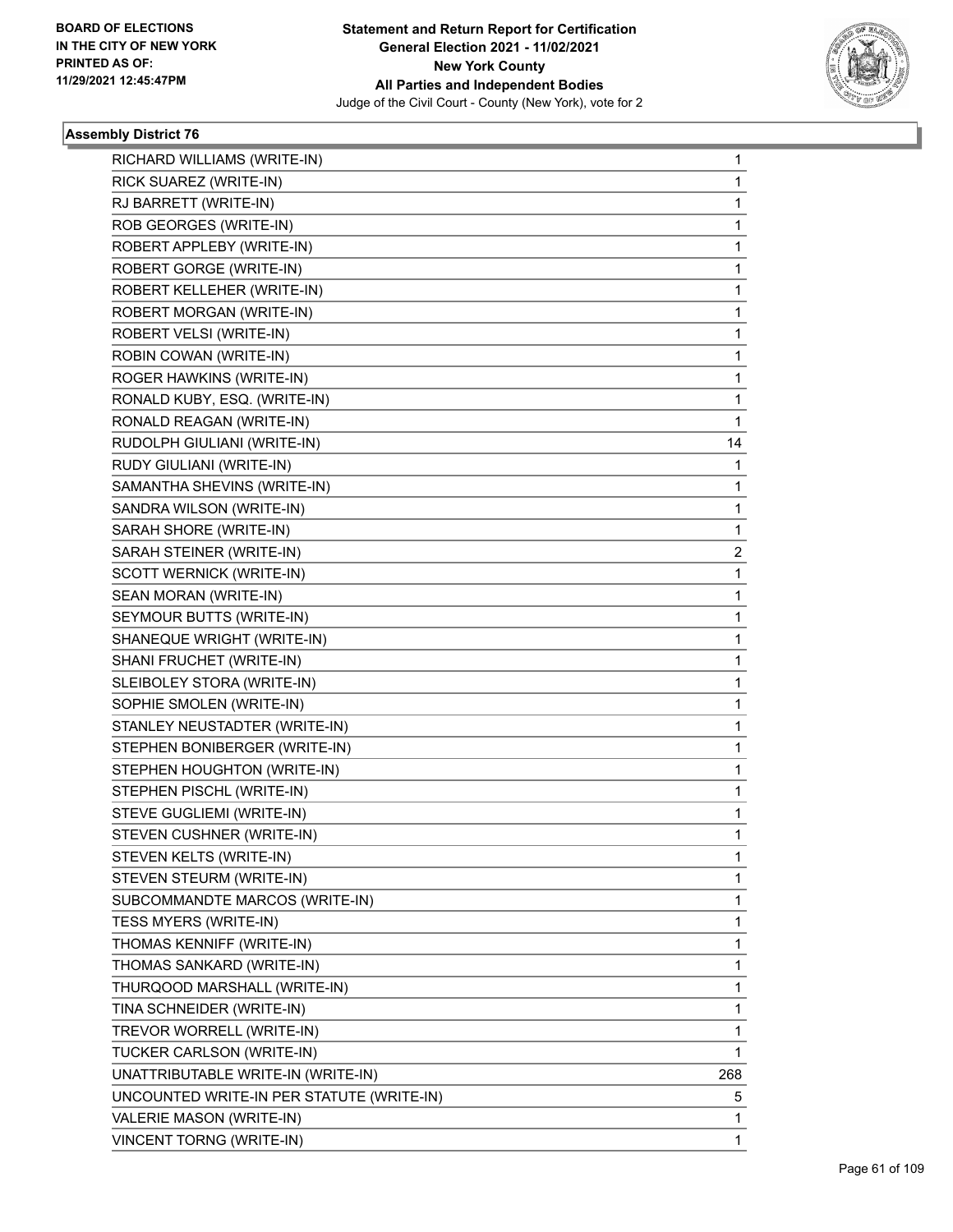

| <b>VIRGINIA PIKE (WRITE-IN)</b> |        |
|---------------------------------|--------|
| WILLIAM A. PEPITONE (WRITE-IN)  |        |
| WILLIAM DAHILL (WRITE-IN)       |        |
| WILLIAM HALPERN (WRITE-IN)      |        |
| WILLIAM ROSTANS (WRITE-IN)      |        |
| WINSTON JUNG (WRITE-IN)         |        |
| WYLIE STECKLOW (WRITE-IN)       |        |
| XECHIL VELAQUEZ (WRITE-IN)      |        |
| YORAM SILAGY (WRITE-IN)         |        |
| <b>Total Votes</b>              | 39,643 |
| Unrecorded                      | 14.745 |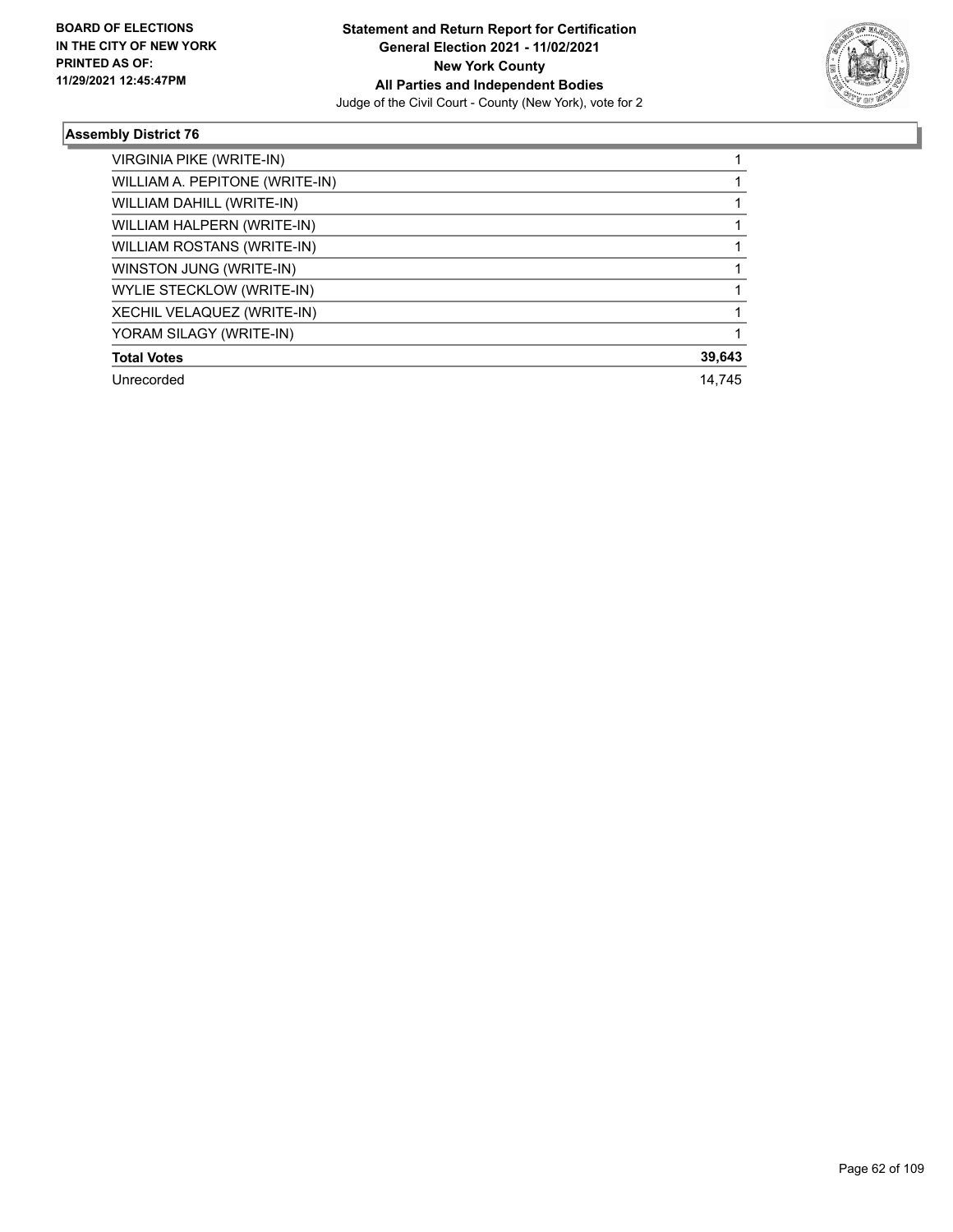

| PUBLIC COUNTER                                           | 246,037      |
|----------------------------------------------------------|--------------|
| MANUALLY COUNTED EMERGENCY                               | 12           |
| <b>ABSENTEE / MILITARY</b>                               | 31,068       |
| <b>AFFIDAVIT</b>                                         | 2,100        |
| <b>Total Ballots</b>                                     | 279,217      |
| Less - Inapplicable Federal/Special Presidential Ballots | 0            |
| <b>Total Applicable Ballots</b>                          | 279,217      |
| JEFFREY S. ZELLAN (DEMOCRATIC)                           | 190,319      |
| KIM M. PARKER (DEMOCRATIC)                               | 199,326      |
| AARON BURR (WRITE-IN)                                    | 1            |
| AARON DAVID FRISHBERG (WRITE-IN)                         | 1            |
| AARON GANAWAY (WRITE-IN)                                 | 1            |
| AARON JUDGE (WRITE-IN)                                   | 5            |
| AARON ROSE (WRITE-IN)                                    | 1            |
| ABRAHAM HAMIEL (WRITE-IN)                                | 1            |
| ABRAHAM LINCOLN (WRITE-IN)                               | 4            |
| ABRAHAM SINNREICH (WRITE-IN)                             | 1            |
| ABRAM BLAN (WRITE-IN)                                    | 1            |
| ACE FREHLEY (WRITE-IN)                                   | $\mathbf{1}$ |
| ADAM BROOSKI (WRITE-IN)                                  | 1            |
| ADAM FRIEDLAND (WRITE-IN)                                | 1            |
| ADAM HAMILTON (WRITE-IN)                                 | 1            |
| ADAM HERBST (WRITE-IN)                                   | 1            |
| ADAM ILBORDG (WRITE-IN)                                  | 1            |
| ADAM NOVZEN (WRITE-IN)                                   | $\mathbf{1}$ |
| ADAM POLLOCK (WRITE-IN)                                  | 1            |
| ADAM RESNICK (WRITE-IN)                                  | 1            |
| ADAM RICH (WRITE-IN)                                     | 1            |
| ADAM S. MOORE (WRITE-IN)                                 | 1            |
| ADAM TAUBMAN (WRITE-IN)                                  | 1            |
| ADAM VELAZQUEZ (WRITE-IN)                                | 2            |
| ADAM YOLMAN (WRITE-IN)                                   | 1            |
| ADENA ABRAMSON (WRITE-IN)                                | 1            |
| ADI BOTA (WRITE-IN)                                      | 1            |
| ADOLPHO PEREIRA (WRITE-IN)                               | 1            |
| ADRIANA STECYK (WRITE-IN)                                | 1            |
| AGGREY DECHINEA (WRITE-IN)                               | 1            |
| AIZHAN MITTELDORF (WRITE-IN)                             | 1            |
| AL CAPA (WRITE-IN)                                       | 1            |
| AL GORE (WRITE-IN)                                       | 1            |
| AL SHARPTON (WRITE-IN)                                   | 2            |
| AL SMITH (WRITE-IN)                                      | 1            |
| ALAN ABRAMSON (WRITE-IN)                                 | 1            |
| ALAN DAVIS (WRITE-IN)                                    | 1            |
| ALAN DERSHOWITZ (WRITE-IN)                               | 1            |
| ALAN FLACKS (WRITE-IN)                                   | 2            |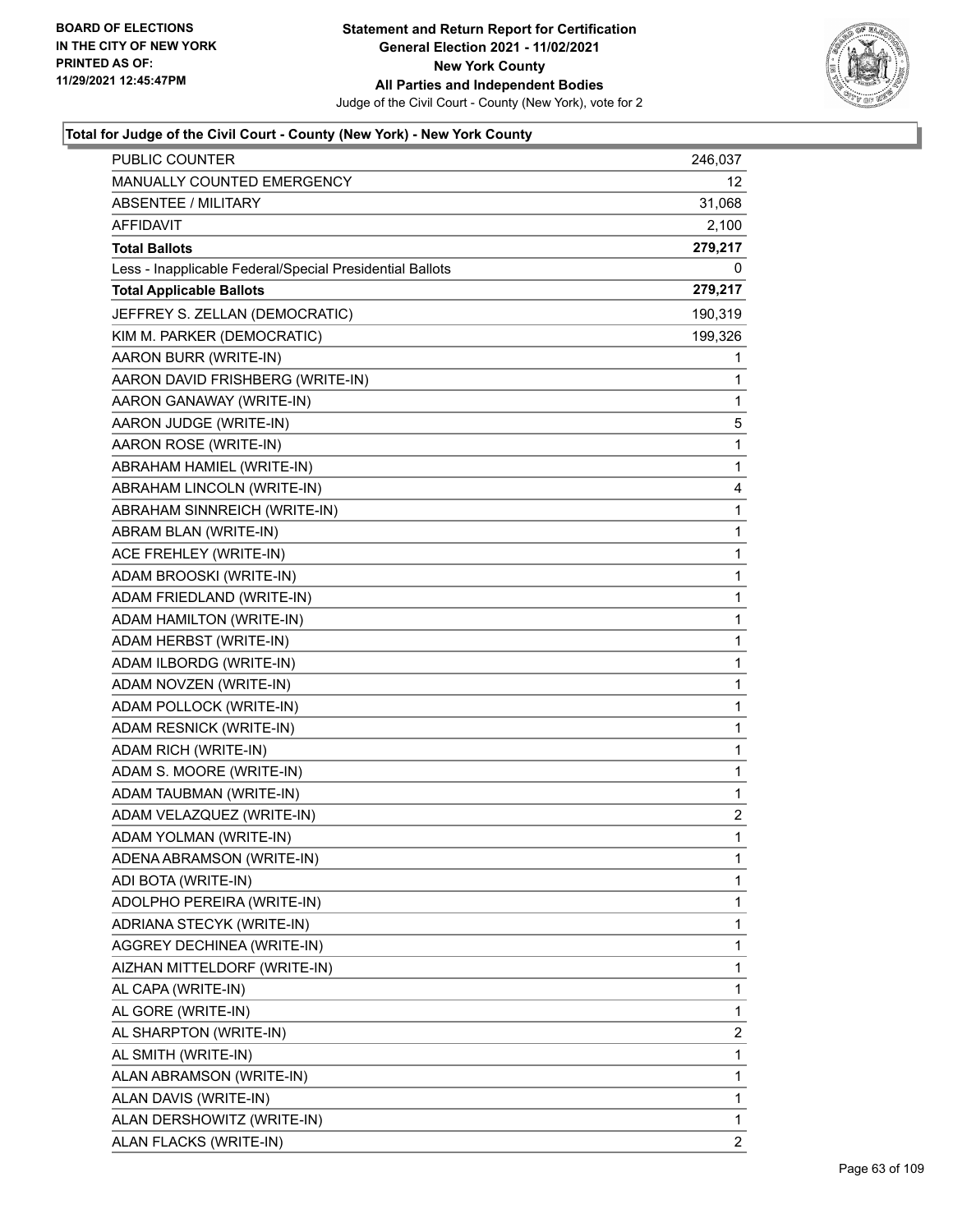

| ALAN GADLIN (WRITE-IN)         | $\mathbf{1}$   |
|--------------------------------|----------------|
| ALAN HALPARIN (WRITE-IN)       | 1              |
| ALAN MADEIRA-METZ (WRITE-IN)   | 1              |
| ALBERT ANETEAU (WRITE-IN)      | 1              |
| ALBERT EINSTEIN (WRITE-IN)     | 1              |
| ALBERT SMITH (WRITE-IN)        | 1              |
| ALCIDE DIGAETANO (WRITE-IN)    | $\mathbf{1}$   |
| ALEX AZNAVOUDIAN (WRITE-IN)    | 1              |
| ALEX BERENSON (WRITE-IN)       | 1              |
| ALEX FRANCO (WRITE-IN)         | 1              |
| ALEX KENT (WRITE-IN)           | 1              |
| ALEX LENHART (WRITE-IN)        | 1              |
| ALEX WHITAKER (WRITE-IN)       | $\mathbf{1}$   |
| ALEX WRIGHT (WRITE-IN)         | 1              |
| ALEX ZHIK (WRITE-IN)           | 1              |
| ALEXA ABRAMS (WRITE-IN)        | 1              |
| ALEXANDER FIRESTONE (WRITE-IN) | 1              |
| ALEXANDER HIRT (WRITE-IN)      | 1              |
| ALEXANDER LUBENSKY (WRITE-IN)  | $\mathbf{1}$   |
| ALEXANDER RIVERA (WRITE-IN)    | 1              |
| ALEXANDER SCHLOW (WRITE-IN)    | 1              |
| ALEXANDERA ANDERSON (WRITE-IN) | 1              |
| ALEXANDRA SLADE (WRITE-IN)     | 1              |
| ALFONSO RAMOS (WRITE-IN)       | 1              |
| ALFRED E. NEUMAN (WRITE-IN)    | $\overline{a}$ |
| ALFUEGO COLDEOU (WRITE-IN)     | 1              |
| ALI CANTY (WRITE-IN)           | 1              |
| ALI NAJMI (WRITE-IN)           | 1              |
| ALICE BOOTH (WRITE-IN)         | 1              |
| ALICE D. WEINER (WRITE-IN)     | 2              |
| ALICE PIFER (WRITE-IN)         | 1              |
| ALICIA HIGGINS (WRITE-IN)      | $\overline{2}$ |
| ALLA AKIUIS (WRITE-IN)         | 1              |
| ALLAN BAILEY (WRITE-IN)        | 1              |
| ALLIE RYAN (WRITE-IN)          | 1              |
| ALLISON FITZPATRICK (WRITE-IN) | 1              |
| ALMA ABRAMS (WRITE-IN)         | 1              |
| ALTHEA LAFORGUE (WRITE-IN)     | 1              |
| ALTON ABRAMOWITZ (WRITE-IN)    | 1              |
| ALTON H. MADDOX JR. (WRITE-IN) | 1              |
| ALVIN L. BRAGG JR. (WRITE-IN)  | 1              |
| AMANDA KANANGE (WRITE-IN)      | 1              |
| AMANDA PARSELS (WRITE-IN)      | $\overline{2}$ |
| AMARIE MILLER (WRITE-IN)       | 1              |
| AMBER A. LEE FROST (WRITE-IN)  | 1              |
| AMELIA EARHART (WRITE-IN)      | 1.             |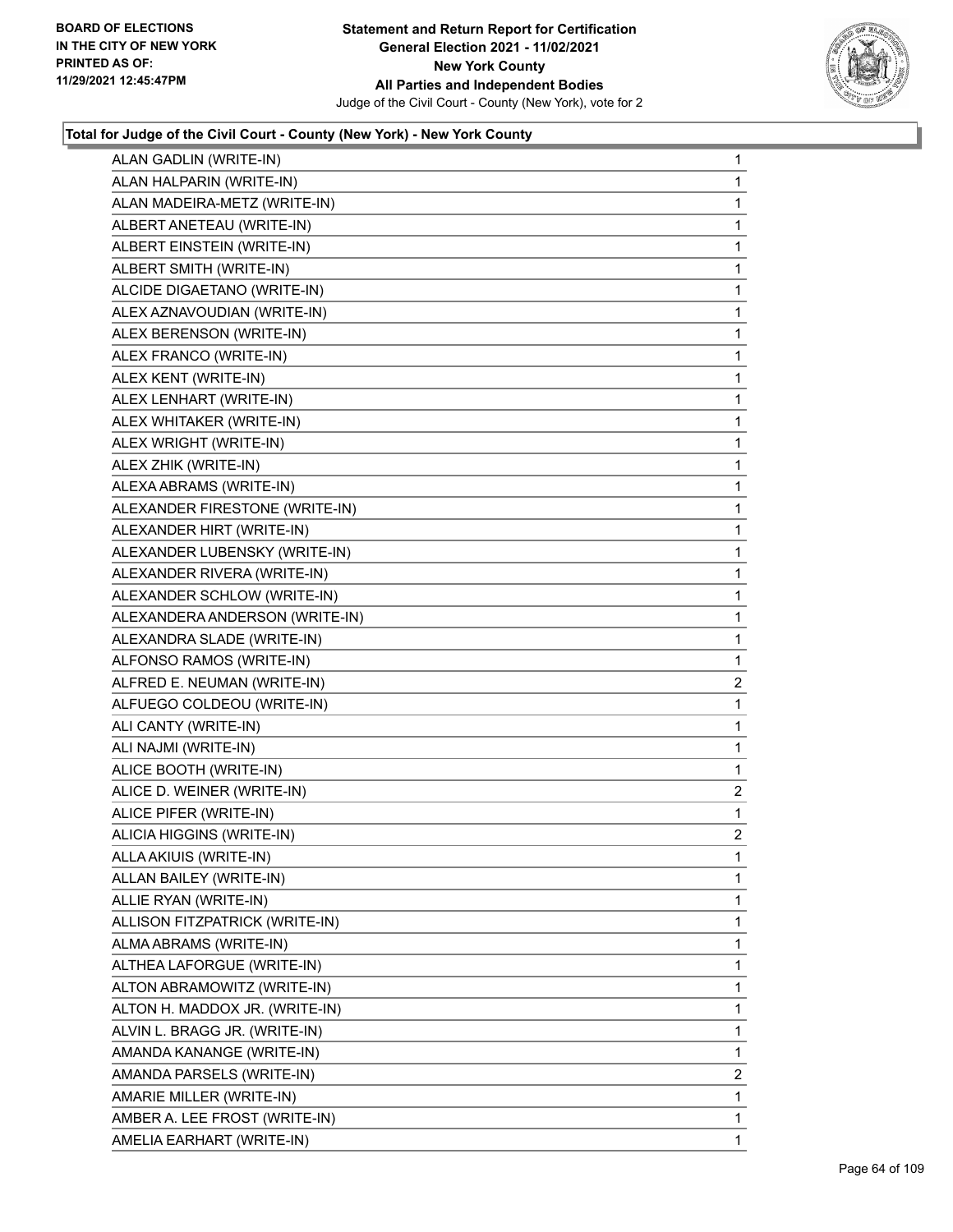

| AMELIA PYONEAHN (WRITE-IN)       | $\mathbf{1}$   |
|----------------------------------|----------------|
| AMY C. BARRETT (WRITE-IN)        | 6              |
| AMY COLTEN (WRITE-IN)            | 1              |
| AMY GORDON PLUDWIN (WRITE-IN)    | $\mathbf{1}$   |
| AMY KLEITCH (WRITE-IN)           | 1              |
| AMY PRESS (WRITE-IN)             | 1              |
| ANA FERO (WRITE-IN)              | 1              |
| ANA RAMREZ (WRITE-IN)            | $\mathbf{1}$   |
| ANDER R. LONGANDERFER (WRITE-IN) | 1              |
| ANDRE DELIBERO (WRITE-IN)        | $\mathbf{1}$   |
| ANDREA CASTIMATIDIS (WRITE-IN)   | 1              |
| ANDREA OSGOOD (WRITE-IN)         | 1              |
| ANDREA PSORAS (WRITE-IN)         | 1              |
| ANDREA TERSIGINI (WRITE-IN)      | $\mathbf{1}$   |
| ANDREAS MELTGER (WRITE-IN)       | 1              |
| ANDREAS SPIKER (WRITE-IN)        | $\overline{c}$ |
| ANDREW AMEND (WRITE-IN)          | 1              |
| ANDREW AUCHINS LOSS (WRITE-IN)   | $\mathbf{1}$   |
| ANDREW CUOMO (WRITE-IN)          | 6              |
| ANDREW D. GOODMAN (WRITE-IN)     | $\mathbf{1}$   |
| ANDREW DARCY (WRITE-IN)          | 1              |
| ANDREW DONG (WRITE-IN)           | $\mathbf{1}$   |
| ANDREW E. GOLDSTEIN (WRITE-IN)   | 1              |
| ANDREW G. CELLI JR. (WRITE-IN)   | 1              |
| ANDREW GERLACH (WRITE-IN)        | 1              |
| ANDREW GIULIANI (WRITE-IN)       | 3              |
| ANDREW GREENWARD (WRITE-IN)      | 1              |
| ANDREW GULIANI (WRITE-IN)        | $\overline{c}$ |
| ANDREW HEATH (WRITE-IN)          | 1              |
| ANDREW J. FIELDS (WRITE-IN)      | $\mathbf{1}$   |
| ANDREW J. ORENSTEIN (WRITE-IN)   | 1              |
| ANDREW MUCHMORE (WRITE-IN)       | 1              |
| ANDREW N. WOODARD (WRITE-IN)     | 1              |
| ANDREW NAPOLITANO (WRITE-IN)     | $\overline{2}$ |
| ANDREW NOWAK (WRITE-IN)          | 1              |
| ANDREW TILEN (WRITE-IN)          | 1              |
| ANDREW WAID (WRITE-IN)           | 1              |
| ANDREW WEBBER (WRITE-IN)         | 1              |
| ANDREW YANG (WRITE-IN)           | 4              |
| ANDREW YOUNG (WRITE-IN)          | 2              |
| ANDY MEI (WRITE-IN)              | 1              |
| ANDY SHIPPER (WRITE-IN)          | 1              |
| ANGEL POWEL (WRITE-IN)           | 1              |
| ANGELA DAVIS (WRITE-IN)          | 1              |
| ANGELA LIPSMAN (WRITE-IN)        | 2              |
| ANGELICA LAGARES (WRITE-IN)      | 1              |
|                                  |                |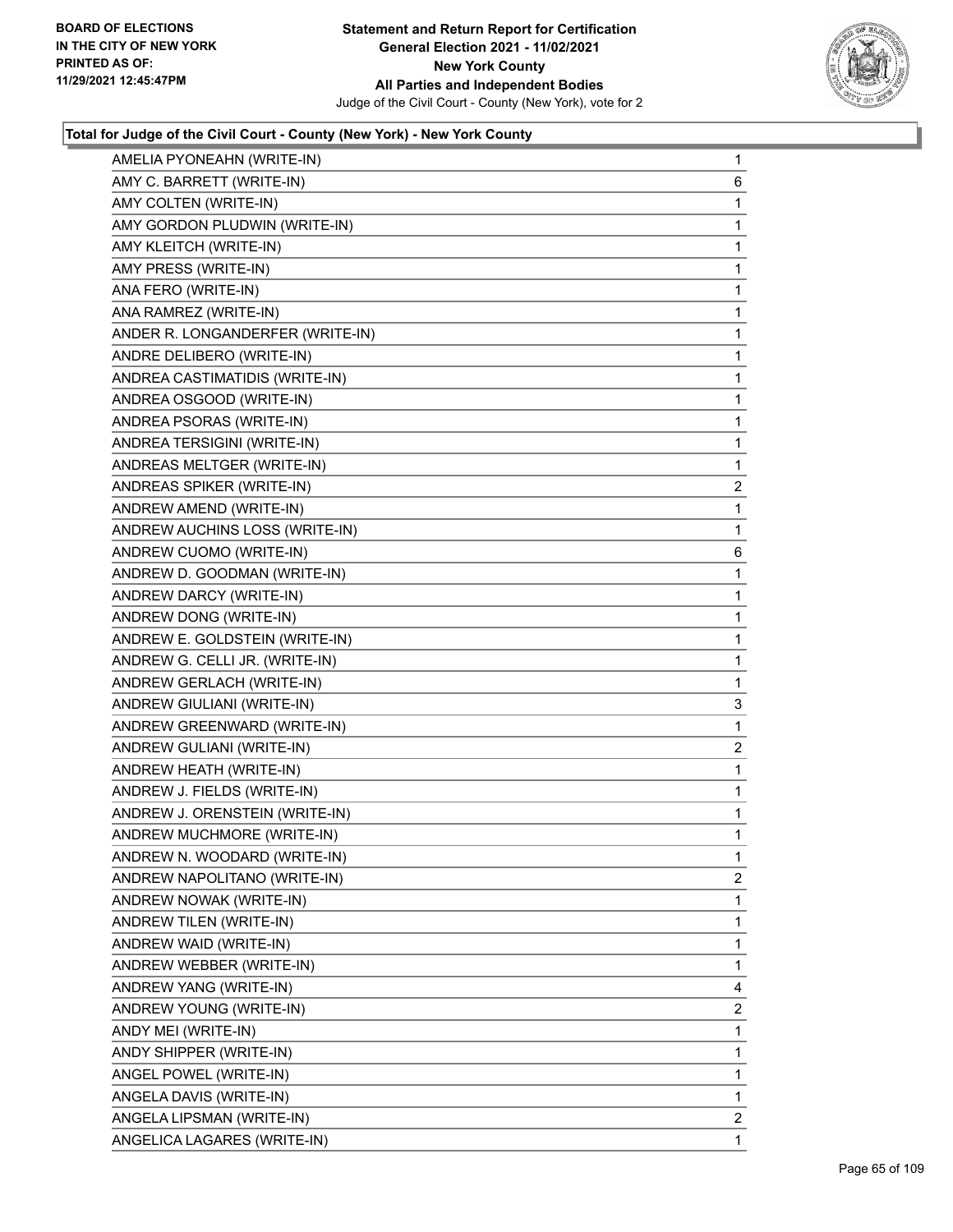

| ANGELICA Z. MARTUSCELLO (WRITE-IN) | $\mathbf{1}$   |
|------------------------------------|----------------|
| ANITA CAMPBELL (WRITE-IN)          | 1              |
| ANITA SUNHU (WRITE-IN)             | 1              |
| ANJALI SHARMA (WRITE-IN)           | 1              |
| ANN COULTER (WRITE-IN)             | 2              |
| ANN HANKINS (WRITE-IN)             | 1              |
| ANN HILL (WRITE-IN)                | 1              |
| ANN NEWMAN (WRITE-IN)              | 1              |
| ANN PEIREZ (WRITE-IN)              | 1              |
| ANN PRUNTY (WRITE-IN)              | $\mathbf 1$    |
| ANN WALEHAM (WRITE-IN)             | 1              |
| ANNA WHITING (WRITE-IN)            | 1              |
| ANNE FALVEY (WRITE-IN)             | 1              |
| ANNE MCCAUGHEY (WRITE-IN)          | 1              |
| ANTHONY CROWELL (WRITE-IN)         | 1              |
| ANTHONY G. MARECKI (WRITE-IN)      | $\mathbf 1$    |
| ANTHONY HOPKINS (WRITE-IN)         | 1              |
| ANTHONY L. HERBERT (WRITE-IN)      | 2              |
| ANTHONY MALLITO (WRITE-IN)         | 1              |
| ANTHONY MOHEN (WRITE-IN)           | 1              |
| ANTHONY REPIRE (WRITE-IN)          | 1              |
| ANTHONY THOMAS (WRITE-IN)          | $\mathbf 1$    |
| ANTHONY VALINI (WRITE-IN)          | 1              |
| ANTHONY WEINER (WRITE-IN)          | 2              |
| ANTHONY WILLIAM WHITE (WRITE-IN)   | 1              |
| ANTHONY ZOGRAROS (WRITE-IN)        | 1              |
| ANTOINETTE COSTANZO (WRITE-IN)     | 1              |
| ANTOINETTE FREEMAN (WRITE-IN)      | $\mathbf 1$    |
| ANTONIA SCALIA (WRITE-IN)          | 1              |
| ANTONIN SCALIA (WRITE-IN)          | 1              |
| ANTONIO ARTHURS (WRITE-IN)         | 1              |
| ANTONIO MARTINEZ (WRITE-IN)        | 1              |
| ARBEN VULAJ (WRITE-IN)             | 1              |
| ARIEL D. RODRIGUEZ (WRITE-IN)      | 1              |
| ARIEL KOHANE (WRITE-IN)            | 1              |
| ARIEL WIND (WRITE-IN)              | 1              |
| ARTHUR AIDALLA (WRITE-IN)          | 1              |
| ARTHUR BLOCK, ESQ. (WRITE-IN)      | 1              |
| ARTHUR BYRD (WRITE-IN)             | 1              |
| ARTHUR CHU (WRITE-IN)              | 1              |
| ARTHUR SCHWARTZ (WRITE-IN)         | 1              |
| ASHER JOHNSON (WRITE-IN)           | $\overline{2}$ |
| ASHER MILLER (WRITE-IN)            | 1              |
| ASHLEY BUONAUR (WRITE-IN)          | 1              |
| ASHLEY STEIN (WRITE-IN)            | 1              |
| ASSATA SHAKUR (WRITE-IN)           | 1              |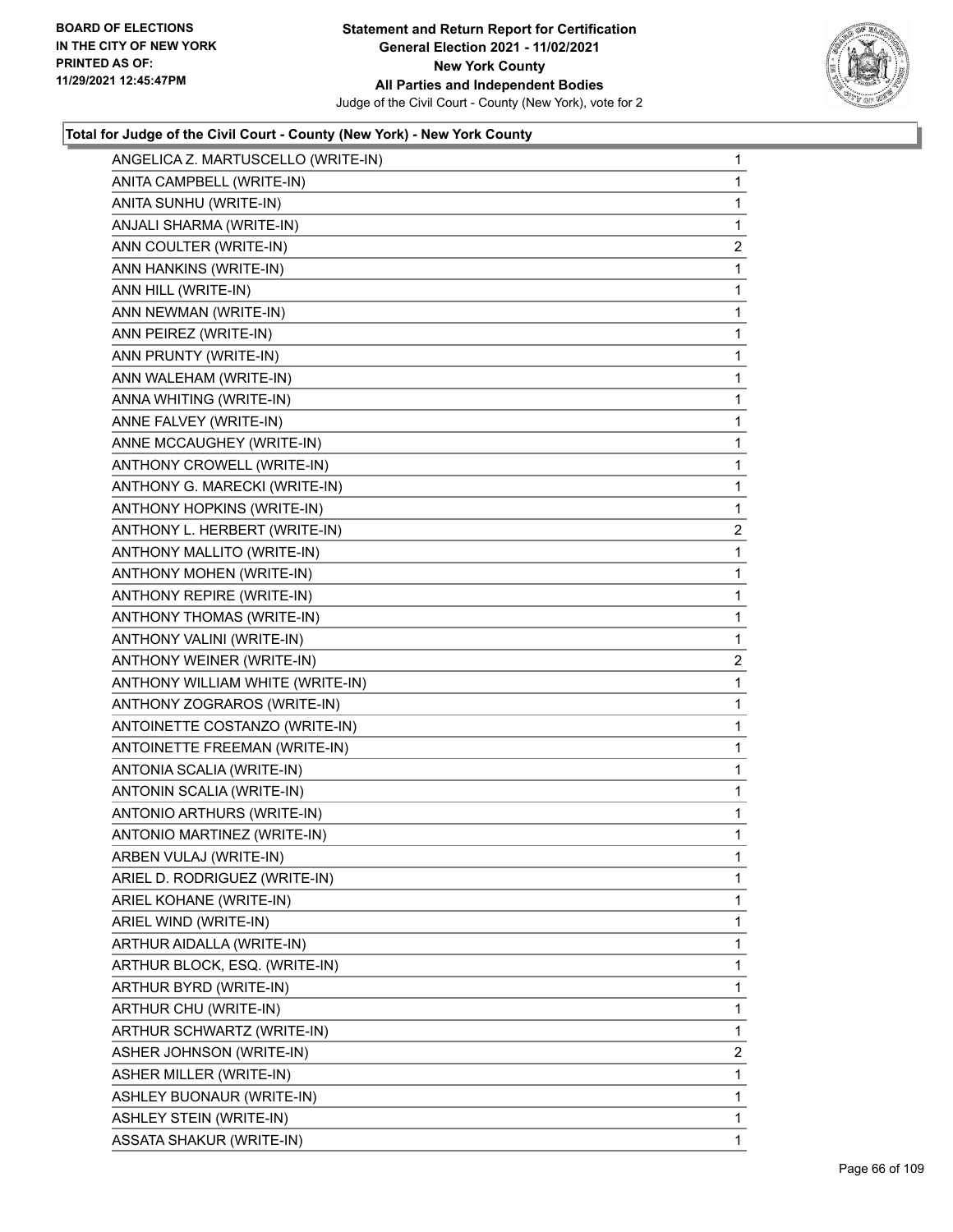

| ATTICUS FINCH (WRITE-IN)               | 1              |
|----------------------------------------|----------------|
| ATTILIO DAROS (WRITE-IN)               | 1              |
| AUDREY STONE (WRITE-IN)                | 1              |
| AUGUSTAS SOL INVICTUS (WRITE-IN)       | 1              |
| AURORA CASSIRER (WRITE-IN)             | 1              |
| AVA SCEKRETAR (WRITE-IN)               | 1              |
| AVI ZOLLMAN (WRITE-IN)                 | 1              |
| AVINASH G. SAMUDRALA (WRITE-IN)        | 1              |
| AVINOAM LABY (WRITE-IN)                | 1              |
| AVRUM TILMAN (WRITE-IN)                | 1              |
| AYELET MEHLMAN (WRITE-IN)              | 1              |
| AYN RAND (WRITE-IN)                    | 2              |
| AZRA IBRIC (WRITE-IN)                  | 1              |
| AZURE GARDNER (WRITE-IN)               | 1              |
| BARACK OBAMA (WRITE-IN)                | $\overline{2}$ |
| BARBARA PADDAD (WRITE-IN)              | 1              |
| <b>BARBRA BARTON (WRITE-IN)</b>        | 1              |
| BARIOSZ GRABINSKI (WRITE-IN)           | 1              |
| <b>BARNEY FIFE (WRITE-IN)</b>          | 1              |
| <b>BARRY BERKE (WRITE-IN)</b>          | 1              |
| <b>BARRY ELIAS (WRITE-IN)</b>          | 1              |
| BARRY FRIEDMAN (WRITE-IN)              | 1              |
| BARRY LEIWANT (WRITE-IN)               | 1              |
| <b>BARRY MONTROSE (WRITE-IN)</b>       | 1              |
| <b>BARRY SCHECK (WRITE-IN)</b>         | 1              |
| BASIMA HAFIZ (WRITE-IN)                | 1              |
| <b>BEN CARSON (WRITE-IN)</b>           | 1              |
| BEN I SHARAN (WRITE-IN)                | 1              |
| BEN KALLOS (WRITE-IN)                  | 1              |
| BEN SHAPIRO (WRITE-IN)                 | 1              |
| BEN SOKOLY (WRITE-IN)                  | 1              |
| BEN YEE (WRITE-IN)                     | 1              |
| BENJAMIN DIV SIROTA (WRITE-IN)         | 1              |
| BENJAMIN DUCOFF (WRITE-IN)             | 1              |
| BENJAMIN E. ROSENBERG, ESQ. (WRITE-IN) | 1              |
| BENJAMIN FRANKLIN (WRITE-IN)           | 1              |
| BENJAMIN LESCZYNSKI (WRITE-IN)         | 1              |
| BENJAMIN MALIC SCHEIKMAN (WRITE-IN)    | 1              |
| BENJAMIN STEINER (WRITE-IN)            | 1              |
| <b>BENJAMIN TRACY (WRITE-IN)</b>       | 1              |
| BENNETT ADAMS (WRITE-IN)               | 1              |
| BENNY PROFANE (WRITE-IN)               | 1              |
| BERNARD EYTH (WRITE-IN)                | 1              |
| BERNARD RANDALL BLOCK (WRITE-IN)       | 1              |
| BERNIE GOETZ (WRITE-IN)                | 1              |
| BERNIE SANDERS (WRITE-IN)              | 7              |
|                                        |                |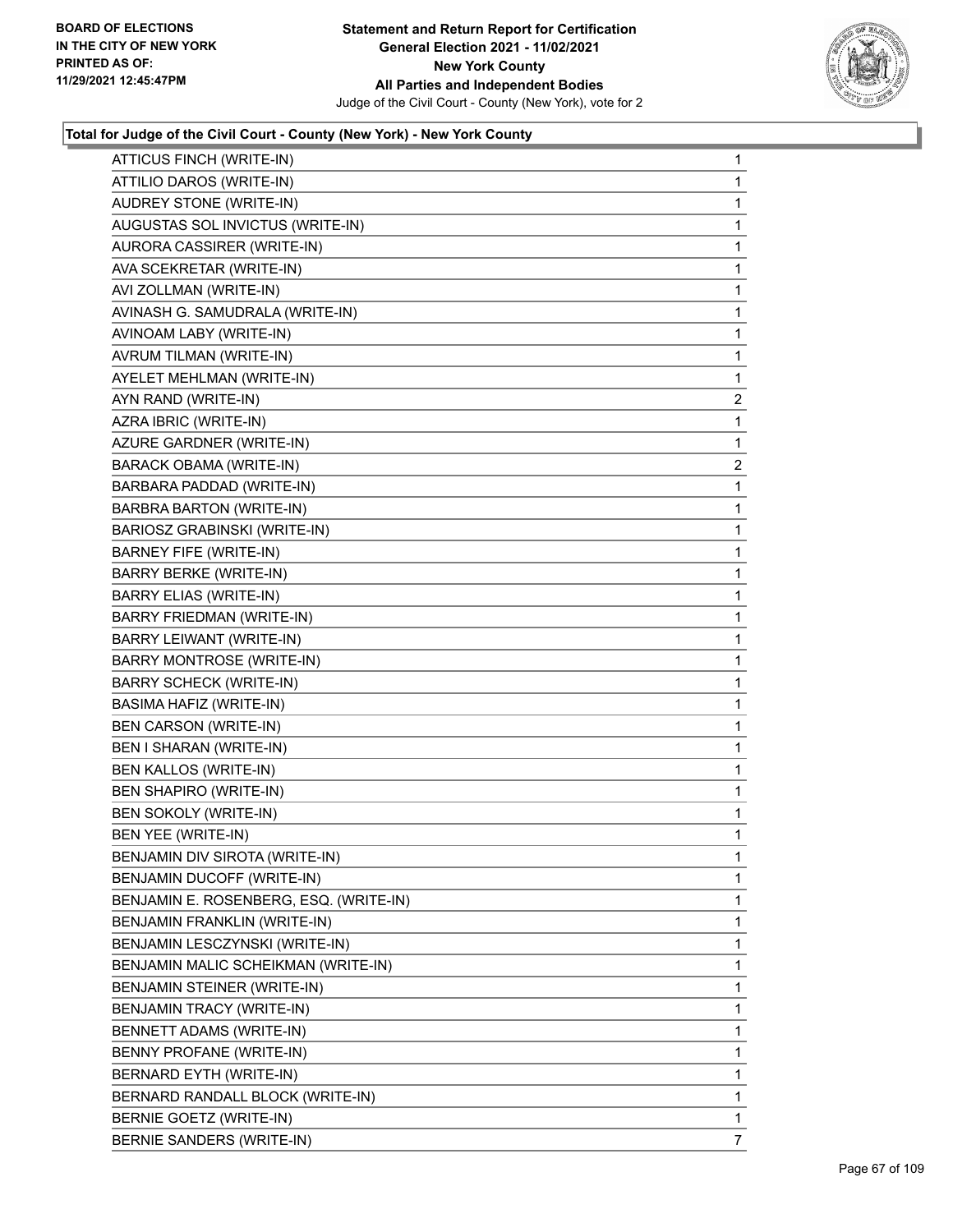

| BERRY LUGO (WRITE-IN)              | 1              |
|------------------------------------|----------------|
| BETTY DANE LITMAN, ESQ. (WRITE-IN) | 1              |
| BETTY LUGO (WRITE-IN)              | $\overline{c}$ |
| BIFF POCOROBA (WRITE-IN)           | 1              |
| <b>BILL BRATTON (WRITE-IN)</b>     | 1              |
| BILL CLINTON (WRITE-IN)            | 1              |
| BILL COSBY (WRITE-IN)              | 1              |
| BILL COYNE (WRITE-IN)              | 1              |
| BILL DE BLASIO (WRITE-IN)          | 5              |
| BILL DRYER (WRITE-IN)              | 1              |
| BILL GOODMAN (WRITE-IN)            | 1              |
| BILL KATCHER (WRITE-IN)            | 1              |
| BILL MURAWSKI (WRITE-IN)           | 1              |
| BILL PEPITONE (WRITE-IN)           | 1              |
| BILL SENFERT (WRITE-IN)            | 1              |
| BILL SMITH (WRITE-IN)              | 1              |
| BILL STRONG (WRITE-IN)             | 1              |
| BILLY KATKER (WRITE-IN)            | 1              |
| <b>BLACK HORNICK (WRITE-IN)</b>    | $\overline{2}$ |
| <b>BLAIR POWELL (WRITE-IN)</b>     | 1              |
| BLAKE CARTER (WRITE-IN)            | 1              |
| <b>BLAKE FINTZ (WRITE-IN)</b>      | $\overline{c}$ |
| <b>BLAKE HORNICK (WRITE-IN)</b>    | 1              |
| <b>BO DIETEL (WRITE-IN)</b>        | 1              |
| <b>BO LING (WRITE-IN)</b>          | 1              |
| <b>BOB BORKE (WRITE-IN)</b>        | 1              |
| BOB DAVIDSON (WRITE-IN)            | 1              |
| <b>BOB HENRIT (WRITE-IN)</b>       | 1              |
| <b>BOB HOBBITON (WRITE-IN)</b>     | 1              |
| <b>BOB RITCHIE (WRITE-IN)</b>      | 1              |
| <b>BOB ROSS (WRITE-IN)</b>         | 1              |
| <b>BOB SMITH (WRITE-IN)</b>        | 1              |
| <b>BOB VILLA (WRITE-IN)</b>        | 1              |
| <b>BOB WHITE (WRITE-IN)</b>        | 1              |
| <b>BOBBY KOLIN (WRITE-IN)</b>      | 1              |
| BORIS PALANT (WRITE-IN)            | 1              |
| BORRA DEEZ (WRITE-IN)              | 1              |
| <b>BRACE BOLDEN (WRITE-IN)</b>     | 1              |
| BRAD HOYLMAN (WRITE-IN)            | 1              |
| BRANDON CRAWFORD (WRITE-IN)        | 1              |
| BRANDON HILL (WRITE-IN)            | 1              |
| BRANDON PARLEY (WRITE-IN)          | 1              |
| BREANDAY O'SCEALAI ESQ. (WRITE-IN) | 1              |
| BRENDAN CARROLL (WRITE-IN)         | 1              |
| BRENDAN DREW (WRITE-IN)            | 1              |
| BRENDAN LANTRY (WRITE-IN)          | 2              |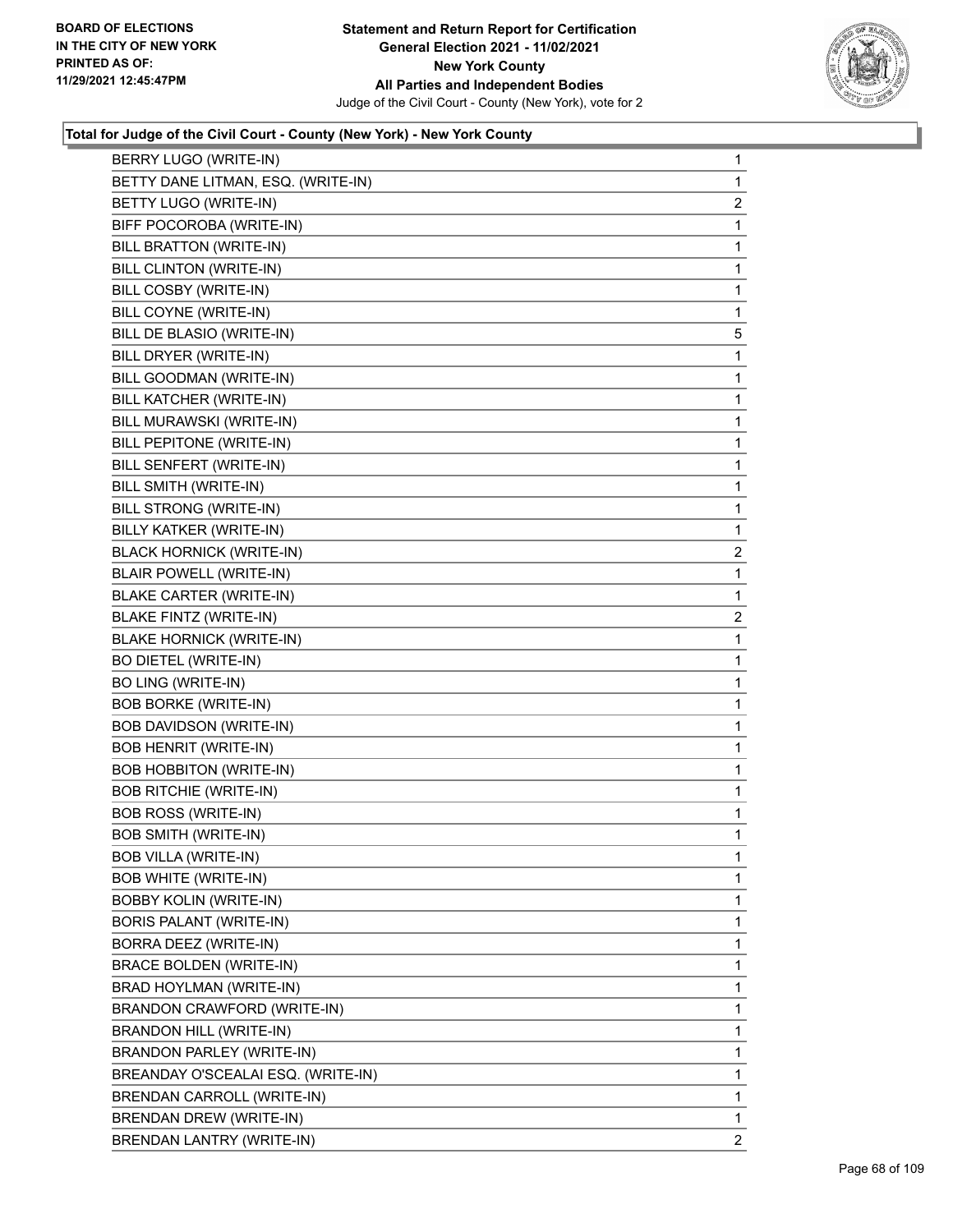

| <b>BRENDAN TOBER (WRITE-IN)</b>    | 1              |
|------------------------------------|----------------|
| <b>BRENDEN LANTRY (WRITE-IN)</b>   | 1              |
| BRENDON LANDRY (WRITE-IN)          | 1              |
| BRENDON SCANLON (WRITE-IN)         | $\mathbf 1$    |
| BRETT CATTANI (WRITE-IN)           | 1              |
| BRETT CAVANOUGH (WRITE-IN)         | 1              |
| BRETT JOSEPH (WRITE-IN)            | 1              |
| <b>BRIAN BIGGINS (WRITE-IN)</b>    | 1              |
| <b>BRIAN CLARK (WRITE-IN)</b>      | 1              |
| BRIAN DALY (WRITE-IN)              | $\mathbf 1$    |
| BRIAN DECHE (WRITE-IN)             | 1              |
| <b>BRIAN EAGON (WRITE-IN)</b>      | 1              |
| <b>BRIAN HASKEL (WRITE-IN)</b>     | 1              |
| <b>BRIAN PRENO (WRITE-IN)</b>      | 1              |
| BRIAN QUILTER (WRITE-IN)           | 1              |
| BRIAN SCOTT HIGGINS (WRITE-IN)     | $\mathbf 1$    |
| <b>BRIAN TRAINOR (WRITE-IN)</b>    | 1              |
| <b>BRIAN WRIGHT (WRITE-IN)</b>     | 1              |
| <b>BRITNEY SPEARS (WRITE-IN)</b>   | $\mathbf{1}$   |
| <b>BRUCE ATKINS (WRITE-IN)</b>     | 1              |
| <b>BRUCE DICCO (WRITE-IN)</b>      | 1              |
| <b>BRUCE GREEN (WRITE-IN)</b>      | $\mathbf 1$    |
| <b>BRUCE JENNER (WRITE-IN)</b>     | 1              |
| <b>BRUCE SMITH (WRITE-IN)</b>      | 1              |
| <b>BRUCE WAYNE (WRITE-IN)</b>      | 1              |
| BRYAN BERGE (WRITE-IN)             | 1              |
| BRYAN PILIGRA (WRITE-IN)           | 1              |
| BRYANT B. PINEDA (WRITE-IN)        | $\mathbf 1$    |
| BTZALEL HIRSHHORN (WRITE-IN)       | 1              |
| <b>BUBA SMITH (WRITE-IN)</b>       | 1              |
| <b>BUCKEY GOLDSTEIN (WRITE-IN)</b> | $\overline{2}$ |
| <b>BUDDY MENTON (WRITE-IN)</b>     | 1              |
| BUKAYO SAKA (WRITE-IN)             | 1              |
| <b>BULL CONNOR (WRITE-IN)</b>      | 1              |
| <b>BUSTER POSEY (WRITE-IN)</b>     | 1              |
| CAITLIN MADIGAN (WRITE-IN)         | 1              |
| CALE WALSH (WRITE-IN)              | 1              |
| CALVIN COOLIDGE (WRITE-IN)         | 1              |
| CAMILE PAGLIA (WRITE-IN)           | 1              |
| CANDICE OWENS (WRITE-IN)           | 3              |
| CARA DAVID (WRITE-IN)              | 1              |
| CARL CASTELLAN (WRITE-IN)          | 1              |
| CARL FORBES JR. (WRITE-IN)         | 1              |
| CARL SCHMITT (WRITE-IN)            | 1              |
| CARLOS RODRIGUEZ (WRITE-IN)        | 1              |
| CARLTON WALTON (WRITE-IN)          | 1              |
|                                    |                |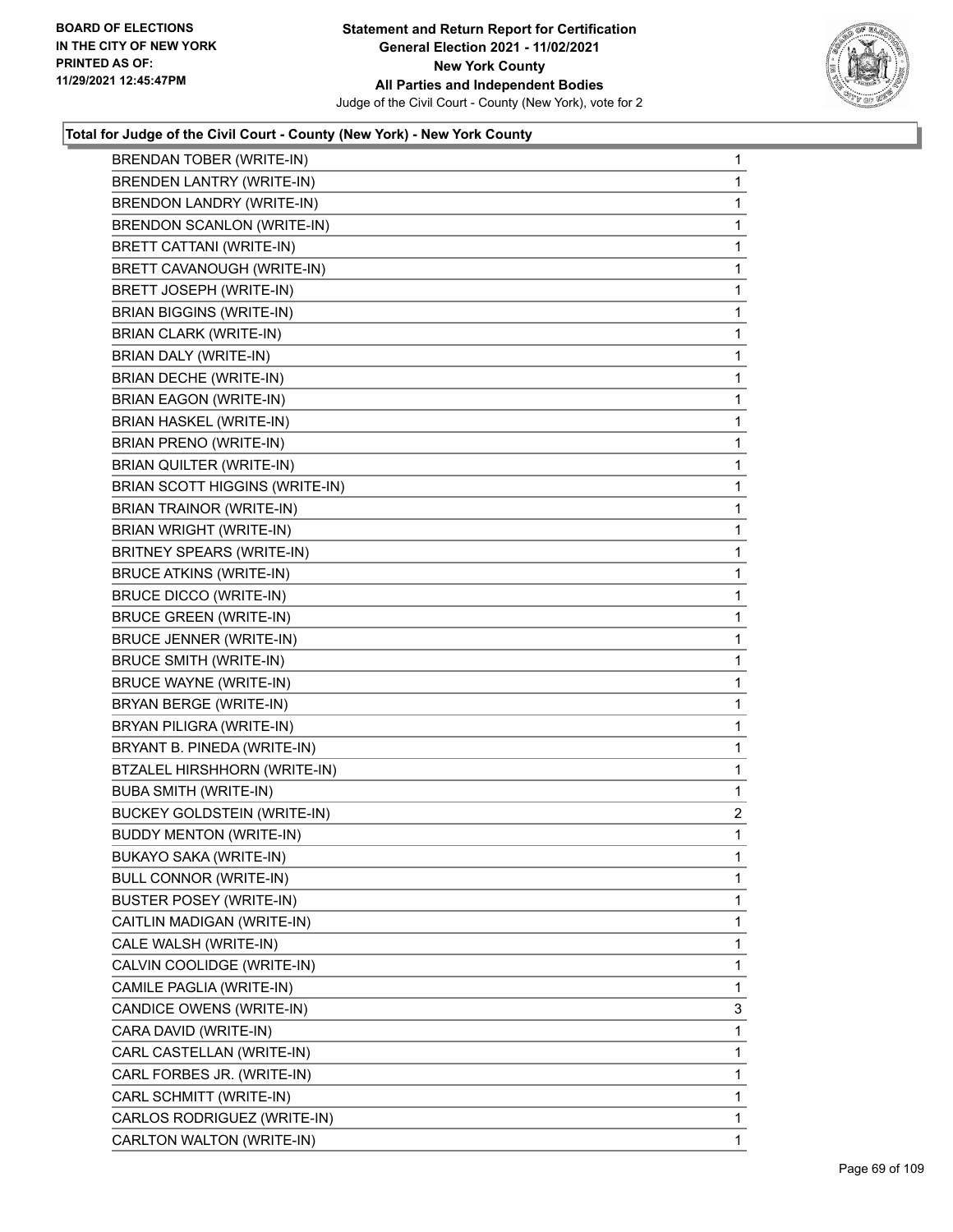

| CAROL KAMINSKAS (WRITE-IN)     | $\mathbf{1}$ |
|--------------------------------|--------------|
| CAROL SMITH (WRITE-IN)         | 1            |
| CAROLE CONDON (WRITE-IN)       | 1            |
| CAROLINA BAYO (WRITE-IN)       | 1            |
| CAROLINE HASTINGS (WRITE-IN)   | 1            |
| CAROLYN CONABOY (WRITE-IN)     | 1            |
| CASEY ROCHE (WRITE-IN)         | 1            |
| CASSIE PEREZ (WRITE-IN)        | 1            |
| CATHERINE BLACK (WRITE-IN)     | 1            |
| CATHERINE WILSON (WRITE-IN)    | 1            |
| CATHY GRED (WRITE-IN)          | 1            |
| CATHY MARINO-THOMAS (WRITE-IN) | 1            |
| CHAD ROSENTHAL (WRITE-IN)      | 1            |
| CHARLES BECK (WRITE-IN)        | 1            |
| CHARLES BRONES (WRITE-IN)      | 1            |
| CHARLES CONROY (WRITE-IN)      | 1            |
| CHARLES COTENOFF (WRITE-IN)    | 1            |
| CHARLES DONKEY 3RD (WRITE-IN)  | 1            |
| CHARLES DUGGAN (WRITE-IN)      | 1            |
| CHARLES GROSS (WRITE-IN)       | 1            |
| CHARLES KACHERSKI (WRITE-IN)   | 1            |
| CHARLES LUCA (WRITE-IN)        | 1            |
| CHARLES ORSLAND (WRITE-IN)     | 1            |
| CHARLES TALISSE (WRITE-IN)     | 1            |
| CHARLES UPDIKE (WRITE-IN)      | 1            |
| CHARLES WOLFE (WRITE-IN)       | 1            |
| CHARLIE KURK (WRITE-IN)        | 1            |
| CHASE DARNELL (WRITE-IN)       | 1            |
| CHESTER A. ARTHUR (WRITE-IN)   | $\mathbf{1}$ |
| CHIANSAN MA (WRITE-IN)         | 1            |
| CHIP BARRON JR. (WRITE-IN)     | 1            |
| CHRIS BOOTH GLEN (WRITE-IN)    | 1            |
| CHRIS COLBERTON (WRITE-IN)     | 1            |
| CHRIS CUOMO (WRITE-IN)         | 1            |
| CHRIS FOSTER (WRITE-IN)        | 1            |
| CHRIS JOHANSEN (WRITE-IN)      | 1            |
| CHRIS LABARBERA (WRITE-IN)     | 1            |
| CHRIS LEUNG (WRITE-IN)         | 1            |
| CHRIS YERRSHO (WRITE-IN)       | 1            |
| CHRISTIAN MATTHEW (WRITE-IN)   | 1            |
| CHRISTINA ANTON (WRITE-IN)     | 1            |
| CHRISTINE JAPELY (WRITE-IN)    | 1            |
| CHRISTINE QUINN (WRITE-IN)     | 1            |
| CHRISTINE TESSITORE (WRITE-IN) | 1            |
| CHRISTOPHER FRANK (WRITE-IN)   | 1            |
| CHRISTOPHER MASIAR (WRITE-IN)  | 1            |
|                                |              |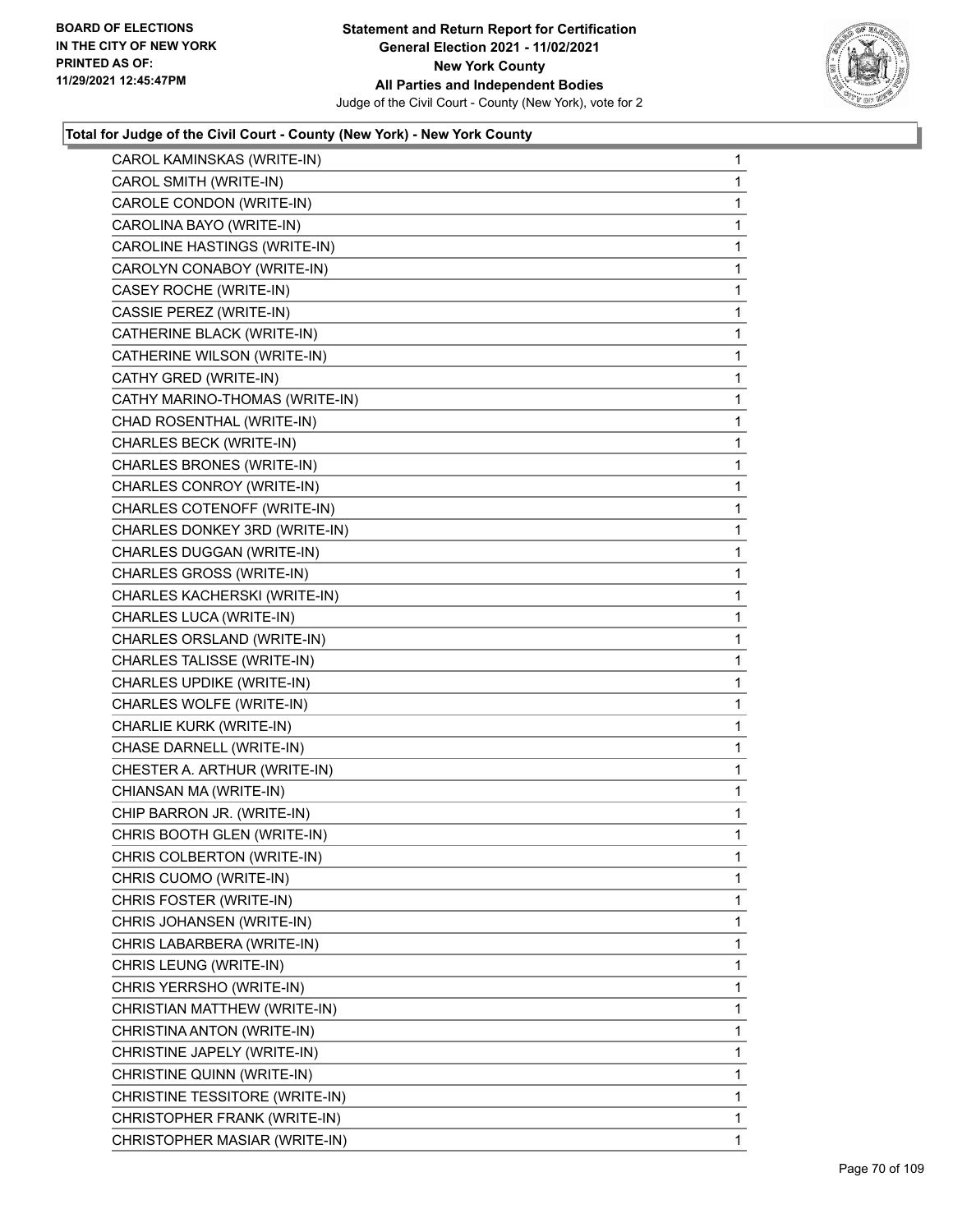

| CHRISTOPHER MASON (WRITE-IN)        | $\mathbf{1}$ |
|-------------------------------------|--------------|
| CHRISTOPHER PRIOR (WRITE-IN)        | $\mathbf{1}$ |
| CHRISTOPHER REGAN (WRITE-IN)        | 1            |
| CHRISTOPHER WAICRUI JUNG (WRITE-IN) | $\mathbf{1}$ |
| CHRYSTYNA BEDRIT (WRITE-IN)         | 1            |
| CHUCK PEREY (WRITE-IN)              | 1            |
| CINDY ESPINOSA (WRITE-IN)           | $\mathbf{1}$ |
| CINDY KONNER (WRITE-IN)             | $\mathbf{1}$ |
| CLARENCE DARROW (WRITE-IN)          | 1            |
| CLARENCE THOMAS (WRITE-IN)          | 4            |
| CLARK KENT (WRITE-IN)               | $\mathbf{1}$ |
| CLINTON D. HANNAH (WRITE-IN)        | 1            |
| CLYDE WOO (WRITE-IN)                | $\mathbf{1}$ |
| COLBY PEROLD (WRITE-IN)             | $\mathbf{1}$ |
| COLIN HENDRIY (WRITE-IN)            | 1            |
| COLIN QUINN (WRITE-IN)              | $\mathbf{1}$ |
| COLLIN WOODS (WRITE-IN)             | $\mathbf{1}$ |
| CONCETTA CASTELLAN (WRITE-IN)       | 1            |
| CONNIE FERNANDEZ (WRITE-IN)         | $\mathbf{1}$ |
| CONOR COYNE (WRITE-IN)              | $\mathbf{1}$ |
| CONOR GRADY (WRITE-IN)              | 1            |
| CONOR TINEN (WRITE-IN)              | $\mathbf{1}$ |
| COREY JOHNSON (WRITE-IN)            | $\mathbf{1}$ |
| COREY KLUBER (WRITE-IN)             | 1            |
| CORI WESTON (WRITE-IN)              | $\mathbf{1}$ |
| CORINNE M. BEREZUK (WRITE-IN)       | $\mathbf{1}$ |
| CORY EVANS (WRITE-IN)               | 1            |
| CRAIG L. BROWN (WRITE-IN)           | $\mathbf{1}$ |
| CRAIG M. KESCH (WRITE-IN)           | $\mathbf{1}$ |
| CRAIG STURGIS (WRITE-IN)            | 1            |
| CRANSHAWN MELON (WRITE-IN)          | $\mathbf{1}$ |
| CRISTIAN CASTRO (WRITE-IN)          | 1            |
| <b>CURLY HOWARD (WRITE-IN)</b>      | 1            |
| CURTIS A. SLIWA (WRITE-IN)          | 62           |
| CYNTHIA TIBBS (WRITE-IN)            | 1            |
| CYRUS VANCE JR. (WRITE-IN)          | 1            |
| DABY BENJAMIN CARRERAS (WRITE-IN)   | 2            |
| DABY BENJAMINE CARRERAS (WRITE-IN)  | 1            |
| DAMON LYON (WRITE-IN)               | 1            |
| DAN BAUSO (WRITE-IN)                | 1            |
| DAN BROWNELL (WRITE-IN)             | 1            |
| DAN HUNTER (WRITE-IN)               | 1            |
| DAN MITCHELL (WRITE-IN)             | 1            |
| DAN QUART (WRITE-IN)                | 1            |
| DAN STOLLER (WRITE-IN)              | 1            |
| DANA ROWE (WRITE-IN)                | 1            |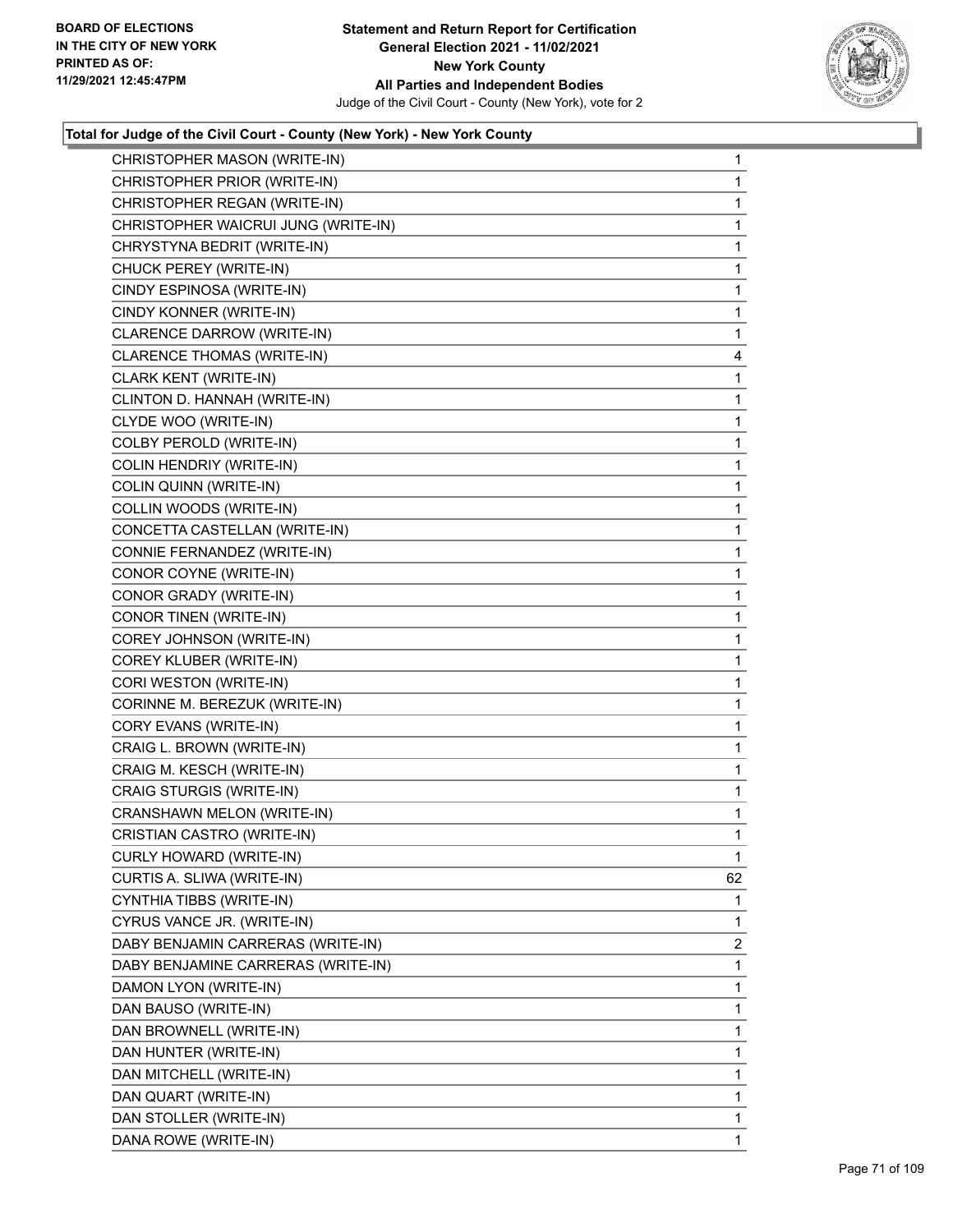

| DANE PACE (WRITE-IN)            | $\mathbf{1}$ |
|---------------------------------|--------------|
| DANI SCHWARTZ (WRITE-IN)        | 1            |
| DANIEL ALIA (WRITE-IN)          | 1            |
| DANIEL ALIBERTE (WRITE-IN)      | 1            |
| DANIEL BERNAR (WRITE-IN)        | 1            |
| DANIEL CLARK (WRITE-IN)         | 1            |
| DANIEL DALY (WRITE-IN)          | 1            |
| DANIEL FELDMAN (WRITE-IN)       | 1            |
| DANIEL G. FERNANDEZ (WRITE-IN)  | 1            |
| DANIEL GRACE (WRITE-IN)         | 1            |
| DANIEL JONES (WRITE-IN)         | 3            |
| DANIEL LEE (WRITE-IN)           | 1            |
| DANIEL LIPSMAN (WRITE-IN)       | 1            |
| DANIEL MOYUIHAN (WRITE-IN)      | 1            |
| DANIEL MULLIGAN (WRITE-IN)      | 1            |
| DANIEL O' CONNELL (WRITE-IN)    | 1            |
| DANIEL PRENSKY (WRITE-IN)       | 1            |
| DANIEL ROSENTHAL (WRITE-IN)     | 1            |
| DANIEL THOMSON (WRITE-IN)       | 1            |
| DANIEL WHALEN (WRITE-IN)        | 1            |
| DANIEL YURESKO (WRITE-IN)       | 1            |
| DANIELLE CHATTIN (WRITE-IN)     | 1            |
| DANIELLE JACKSON (WRITE-IN)     | 1            |
| DANIELLE NICHOLSON (WRITE-IN)   | 1            |
| DANIO D'ANJOU-STRAND (WRITE-IN) | 1            |
| DANNY MATH (WRITE-IN)           | 1            |
| DANO OFFICER (WRITE-IN)         | 1            |
| DANOLD TRUMP (WRITE-IN)         | 1            |
| DANTE GRIFFIN (WRITE-IN)        | 1            |
| DAPHNE SNYDER (WRITE-IN)        | 1            |
| DARA FISHMAN (WRITE-IN)         | 1            |
| DASHA DANG (WRITE-IN)           | 1            |
| DAVE COLON (WRITE-IN)           | 1            |
| DAVE CRENSHAW (WRITE-IN)        | 1            |
| DAVE NUZZO (WRITE-IN)           | 1            |
| DAVE PHILLIPS (WRITE-IN)        | 1            |
| DAVE PORTNOY (WRITE-IN)         | 1            |
| DAVID ASMAN (WRITE-IN)          | 1            |
| DAVID BRAL (WRITE-IN)           | 1            |
| DAVID CUMMINGS (WRITE-IN)       | 1            |
| DAVID DANIEL (WRITE-IN)         | 2            |
| DAVID DELBAUM (WRITE-IN)        | 1            |
| DAVID DONAIS (WRITE-IN)         | 1            |
| DAVID FEEN (WRITE-IN)           | 1            |
| DAVID FRANK (WRITE-IN)          | 1            |
| DAVID FRIEDMAN (WRITE-IN)       | 3            |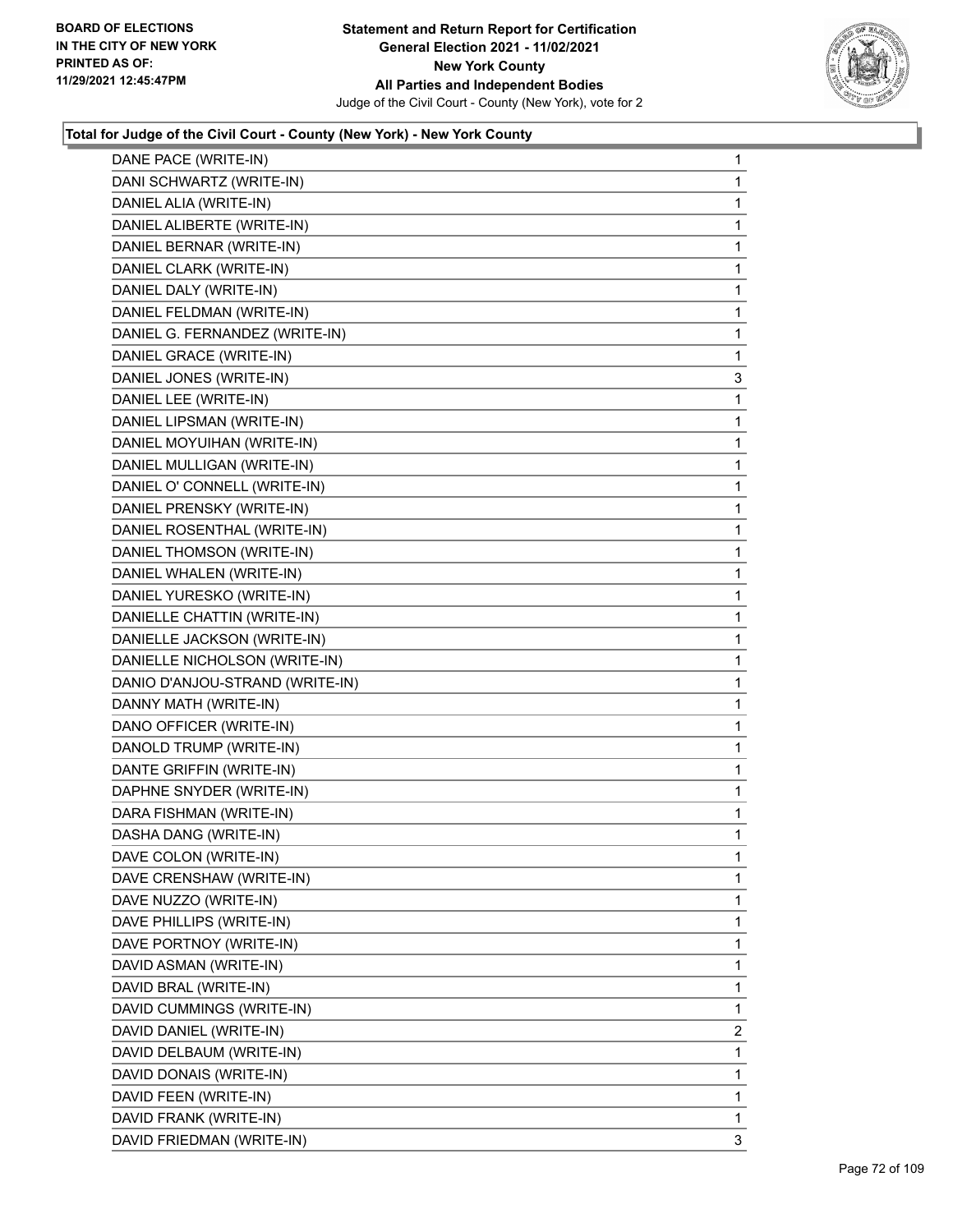

| DAVID GARRIDU (WRITE-IN)       | 1              |
|--------------------------------|----------------|
| DAVID GLAVIN (WRITE-IN)        | 1              |
| DAVID GODIN (WRITE-IN)         | 1              |
| DAVID GOLD (WRITE-IN)          | 1              |
| DAVID GORVITZ (WRITE-IN)       | 1              |
| DAVID GRIFFIN (WRITE-IN)       | 1              |
| DAVID HAMBURGER (WRITE-IN)     | 1              |
| DAVID HURSKAY (WRITE-IN)       | 1              |
| DAVID L. COHEN (WRITE-IN)      | 1              |
| DAVID LEFER (WRITE-IN)         | 1              |
| DAVID M. MORRIS (WRITE-IN)     | 1              |
| DAVID MOHR (WRITE-IN)          | 1              |
| DAVID NIDUS (WRITE-IN)         | 1              |
| DAVID P. SCHAFFER (WRITE-IN)   | 1              |
| DAVID PEREZ (WRITE-IN)         | 1              |
| DAVID RATH (WRITE-IN)          | 1              |
| DAVID ROBBINS (WRITE-IN)       | 1              |
| DAVID ROSENBAUM (WRITE-IN)     | 1              |
| DAVID SACK (WRITE-IN)          | $\overline{2}$ |
| DAVID SEATON (WRITE-IN)        | 1              |
| DAVID SILVERS (WRITE-IN)       | 1              |
| DAVID SIMONETTI (WRITE-IN)     | 1              |
| DAVID TOLCHIN (WRITE-IN)       | 1              |
| DAVID WANDER (WRITE-IN)        | 1              |
| DAVID WANG (WRITE-IN)          | 1              |
| DAVID WIZDA (WRITE-IN)         | 1              |
| DAVID WRIGHT (WRITE-IN)        | 1              |
| DAVID ZINSTEIN (WRITE-IN)      | 1              |
| DAVIS WILLIAMS (WRITE-IN)      | 1              |
| DAYAN GOLDMAN (WRITE-IN)       | 1              |
| DAYAN LAMPEL (WRITE-IN)        | 1              |
| DEBORAH A. KONOPKO (WRITE-IN)  | 1              |
| DEBORAH BETH MEDOWS (WRITE-IN) | 2              |
| DEBRA GRVENBRZA (WRITE-IN)     | 1              |
| DEBRA KAMERMAN (WRITE-IN)      | 1              |
| DENNIS BOYLE (WRITE-IN)        | 1              |
| DENNIS J. RECCA (WRITE-IN)     | 1              |
| DENNIS KLETJNA (WRITE-IN)      | 1              |
| DENNIS KLUESENER (WRITE-IN)    | 1              |
| DENNIS P. RUSH (WRITE-IN)      | 1              |
| DENNIS SEKALOFF (WRITE-IN)     | 1              |
| DEREK ANDREW CHIN (WRITE-IN)   | 1              |
| DEREK CHAUVIN (WRITE-IN)       | 1              |
| DEREK GILCHRIST (WRITE-IN)     | 1              |
| DEREK JETER (WRITE-IN)         | 1              |
| DERRICK ROSE (WRITE-IN)        | 1              |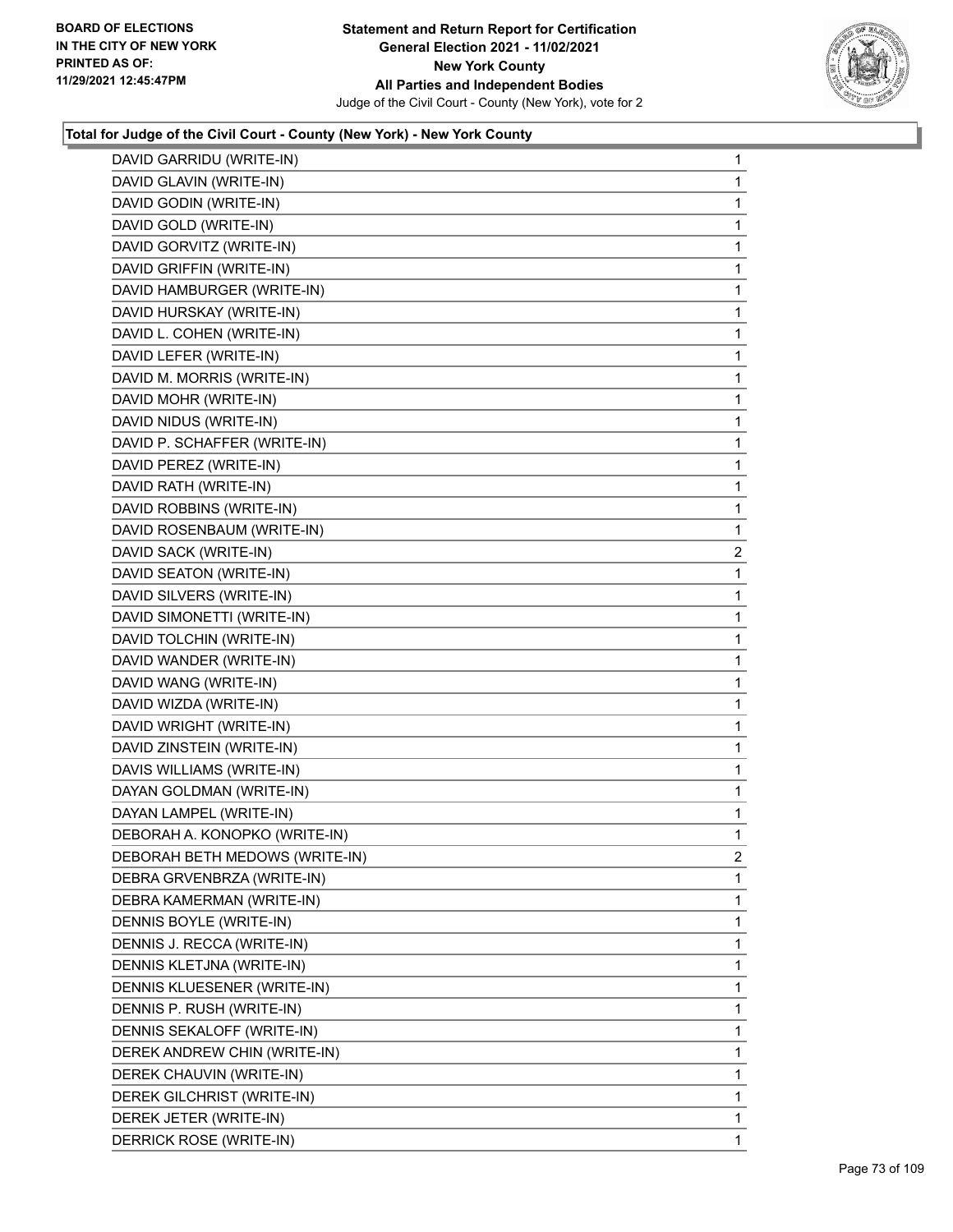

| DESMOND MCBOWAN (WRITE-IN)                   | $\mathbf 1$    |
|----------------------------------------------|----------------|
| DEVIAN DANIELS (WRITE-IN)                    | 1              |
| DEVIKA BALLARAM (WRITE-IN)                   | 1              |
| DEVIN BALKIND (WRITE-IN)                     | $\overline{a}$ |
| DEVIN DEALS (WRITE-IN)                       | 1              |
| DEVIN KLEIN (WRITE-IN)                       | 1              |
| DEVIN MACNOW (WRITE-IN)                      | 1              |
| DEXTER JETTSTER (WRITE-IN)                   | 1              |
| DIABOLUS OFNER (WRITE-IN)                    | 1              |
| DIANE ELDER (WRITE-IN)                       | 1              |
| DIANE ROSAMILIA (WRITE-IN)                   | $\overline{2}$ |
| DIANNE DINARDO (WRITE-IN)                    | 1              |
| DIMITRIJE M. MITRINOVIC (WRITE-IN)           | 1              |
| DOMINIC DOMENICO (WRITE-IN)                  | 1              |
| DON MACLEAD (WRITE-IN)                       | 1              |
| DONALD COHEN (WRITE-IN)                      | 1              |
| DONALD G. MCKEMA (WRITE-IN)                  | 1              |
| DONALD REBOZO (WRITE-IN)                     | 1              |
| DONALD SMITH (WRITE-IN)                      | 1              |
| DONALD TRUMP (WRITE-IN)                      | 71             |
| DONALD TRUMP JR. (WRITE-IN)                  | 16             |
| DONALD V MURRAY (WRITE-IN)                   | 1              |
| DONE LAS HORWITZ (WRITE-IN)                  | 1              |
| DONNA CANALE (WRITE-IN)                      | 1              |
| DONNA DUNNIGEN (WRITE-IN)                    | 1              |
| DONNA FUREY (WRITE-IN)                       | $\overline{2}$ |
| DONNA TIRELLA (WRITE-IN)                     | 1              |
| DOROTHY MADUBUKO (WRITE-IN)                  | 1              |
| DOT TAYLOR (WRITE-IN)                        | 1              |
| DOUGLAS FURTH (WRITE-IN)                     | $\overline{a}$ |
| DOUGLAS GINSBURG (WRITE-IN)                  | 1              |
| DOUGLAS THOMAS (WRITE-IN)                    | 1              |
| DR. DEVI ELIZABETH NAMPIAPARAMPIL (WRITE-IN) | 2              |
| DREW PHILOGENE (WRITE-IN)                    | 1              |
| DYLAN F ADAMS (WRITE-IN)                     | 1              |
| EARL WARREN (WRITE-IN)                       | 1              |
| EBEN MOGLER (WRITE-IN)                       | 1              |
| ED BRANIFF (WRITE-IN)                        | 1              |
| ED GAFFNEY (WRITE-IN)                        | 1              |
| ED GOLDMAN (WRITE-IN)                        | 1              |
| ED HARTZOG (WRITE-IN)                        | 1              |
| ED KOCH (WRITE-IN)                           | 3              |
| ED ORY (WRITE-IN)                            | 1              |
| EDGAR FITZSIMONS IV (WRITE-IN)               | 1              |
| EDMUND J. BURNS (WRITE-IN)                   | 1              |
| EDUARDO DOMINGUEZ (WRITE-IN)                 | 1.             |
|                                              |                |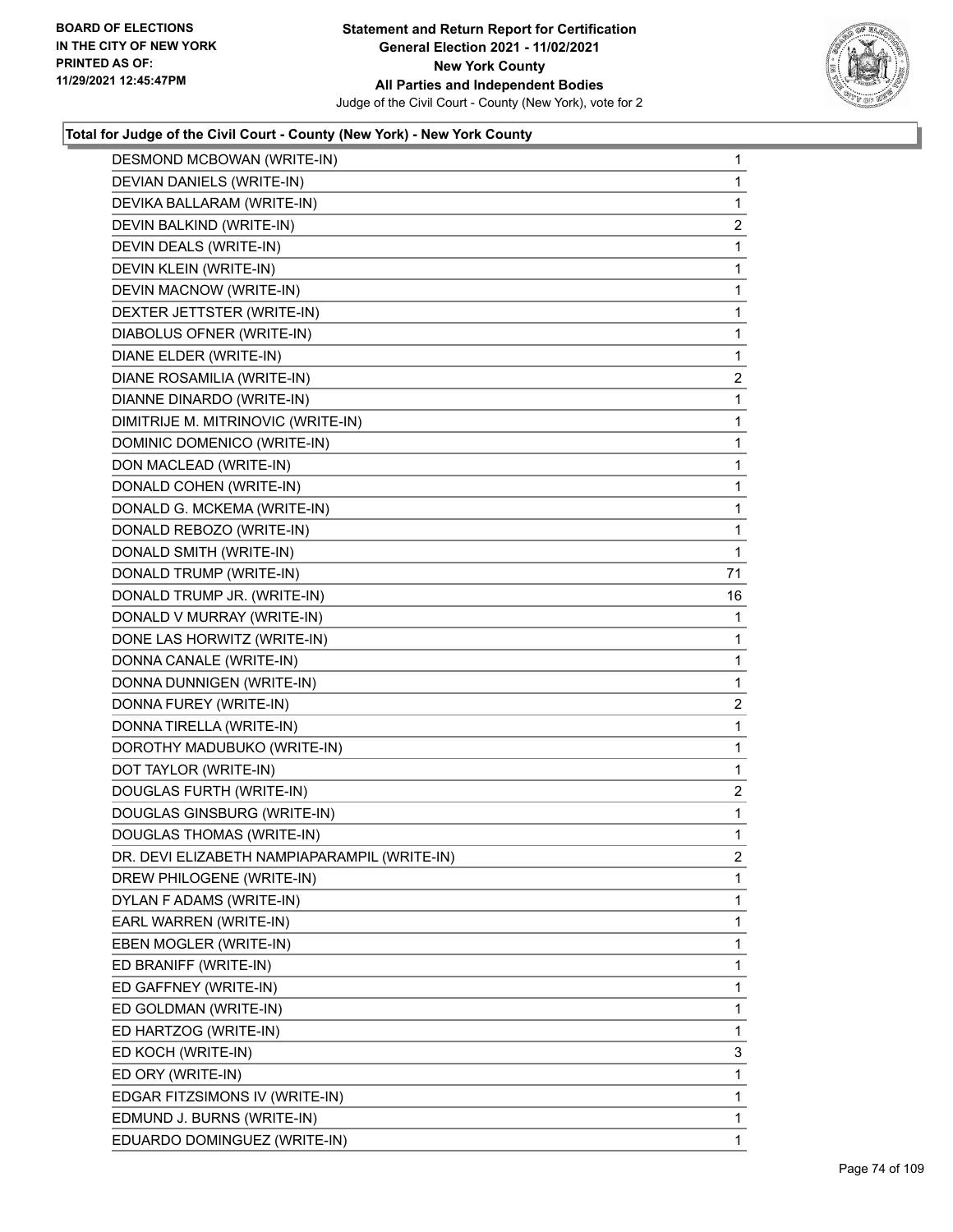

| EDUARDO RODRIGUEZ (WRITE-IN)      | 1              |
|-----------------------------------|----------------|
| EDWARD GRAMLING (WRITE-IN)        | 1              |
| EDWARD L. POWERS, ESQ. (WRITE-IN) | 1              |
| EDWARD L. SHUGRUE IV (WRITE-IN)   | 1              |
| EDWARD MCLAUGHLIN (WRITE-IN)      | 1              |
| EDWARD MCNALLY (WRITE-IN)         | 1              |
| EDWARD WEISS (WRITE-IN)           | 1              |
| EDWARD WIPPER (WRITE-IN)          | 1              |
| EDWIN CHEMERINSKY (WRITE-IN)      | 1              |
| EDWIN DE LA CRUZ (WRITE-IN)       | 1              |
| EILEEN DOVER (WRITE-IN)           | 1              |
| ELAINE COBAN (WRITE-IN)           | $\mathbf{1}$   |
| ELANA SINENSKY (WRITE-IN)         | $\overline{2}$ |
| ELANOR ROSEVELT (WRITE-IN)        | 1              |
| ELEANOR FRIEDMAN (WRITE-IN)       | 1              |
| ELI MANNING (WRITE-IN)            | 1              |
| ELI SCHWATZ (WRITE-IN)            | 1              |
| ELIANA KWARTLER (WRITE-IN)        | 1              |
| ELIAS MALLARD (WRITE-IN)          | 1              |
| ELIOT SPITZER (WRITE-IN)          | 1              |
| ELIYANA KAPLOUR (WRITE-IN)        | $\overline{2}$ |
| ELIZA ORLINS (WRITE-IN)           | $\overline{2}$ |
| ELIZABETH BARNETT (WRITE-IN)      | 1              |
| ELIZABETH CROTTY (WRITE-IN)       | 1              |
| ELIZABETH EILANDER (WRITE-IN)     | 1              |
| ELIZABETH FISCHER (WRITE-IN)      | 1              |
| ELIZABETH KAISER (WRITE-IN)       | 1              |
| ELIZABETH RICH (WRITE-IN)         | 1              |
| ELIZABETH STEIN (WRITE-IN)        | 1              |
| ELIZABETH WARREN (WRITE-IN)       | $\mathbf{1}$   |
| ELIZABETH WOOD (WRITE-IN)         | $\mathbf 1$    |
| ELIZABETH WRIGHT (WRITE-IN)       | 1              |
| ELLA WICKHAM (WRITE-IN)           | 1              |
| ELLEN SAKANY (WRITE-IN)           | 1              |
| ELLIOT DAVIS (WRITE-IN)           | 1              |
| ELMER FUDD (WRITE-IN)             | 1              |
| ELOISE KAEHIRY (WRITE-IN)         | 1              |
| ELON MUSK (WRITE-IN)              | $\overline{c}$ |
| ELSA HAMPTON (WRITE-IN)           | 1              |
| ELTON JOHN (WRITE-IN)             | 1              |
| EMANUEL J. CHOSAK (WRITE-IN)      | $\overline{c}$ |
| EMILE ZOLA (WRITE-IN)             | 1              |
| EMILIA CHOMAY (WRITE-IN)          | 1              |
| EMILIO ESTELLA (WRITE-IN)         | 1              |
| EMILY BROOKS (WRITE-IN)           | 1              |
| EMILY DAVIS (WRITE-IN)            | 1              |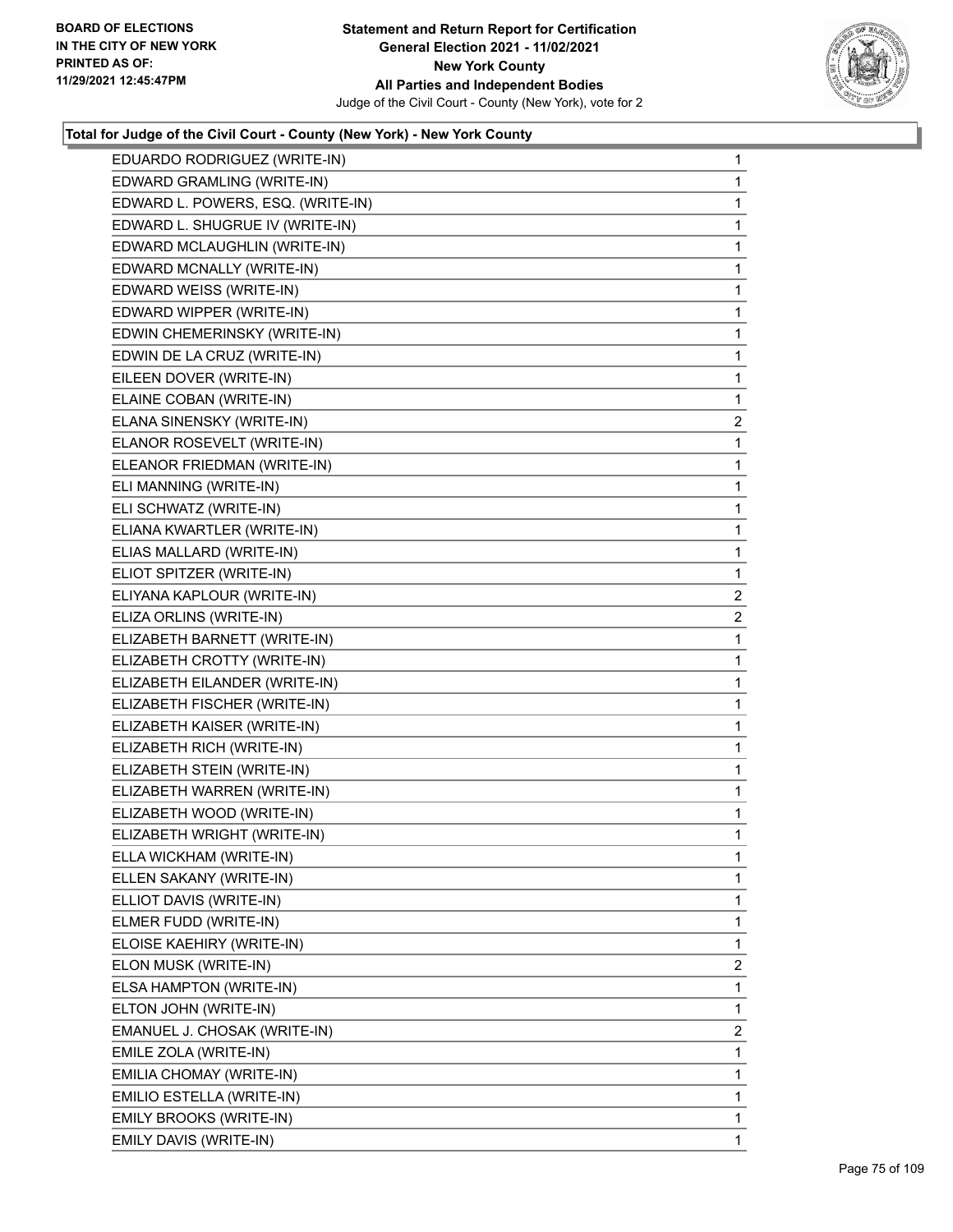

| EMILY KITAY (WRITE-IN)             | 1            |
|------------------------------------|--------------|
| EMILY PUNDER WILLIAMS (WRITE-IN)   | 1            |
| EMILY RODRIGUEZ (WRITE-IN)         | 1            |
| EMMA GOODMAN (WRITE-IN)            | 1            |
| ERIC ADAMS (WRITE-IN)              | 2            |
| ERIC ANDERSON (WRITE-IN)           | 1            |
| ERIC ANTON (WRITE-IN)              | 1            |
| ERIC BOULTON (WRITE-IN)            | 1            |
| ERIC FEINSTEIN (WRITE-IN)          | 1            |
| ERIC FONTAINE (WRITE-IN)           | $\mathbf{1}$ |
| ERIC KRETEL (WRITE-IN)             | 1            |
| ERIC L. HARTLINE (WRITE-IN)        | 1            |
| ERIC O. COSTELLO (WRITE-IN)        | 1            |
| ERIC ROBEL (WRITE-IN)              | 1            |
| ERIC ROTHFELD (WRITE-IN)           | 1            |
| ERIC STRYCDA (WRITE-IN)            | $\mathbf{1}$ |
| ERIC THOMPSON (WRITE-IN)           | 1            |
| ERIC TRUMP (WRITE-IN)              | 5            |
| ERIC WOOLEY (WRITE-IN)             | 1            |
| ERIK COLER (WRITE-IN)              | 1            |
| ERIN REAGAN (WRITE-IN)             | 1            |
| ERWIN LONTOK (WRITE-IN)            | $\mathbf{1}$ |
| ETHAN FEINSTEIN (WRITE-IN)         | 1            |
| ETHAN GOLDSTEIN (WRITE-IN)         | 1            |
| ETHAN LEIBBORITZ (WRITE-IN)        | 1            |
| ETHAN MARCOVICI (WRITE-IN)         | 1            |
| ETHAN V. FINNERAN, ESQ. (WRITE-IN) | 1            |
| EUGENE D. CONWAY (WRITE-IN)        | 1            |
| EUGENE RUFFOLO (WRITE-IN)          | 1            |
| EUGENE SOLT (WRITE-IN)             | 1            |
| EUGENE V. DEBBS (WRITE-IN)         | 1            |
| EVA MOSKOWITZ (WRITE-IN)           | 1            |
| EVAN FORGER (WRITE-IN)             | 1            |
| EVAN GEOFFREY (WRITE-IN)           | 1            |
| EVAN JAFFE (WRITE-IN)              | 1            |
| EVAN SWARZTRAUAER (WRITE-IN)       | 1            |
| EVE NEWMAN (WRITE-IN)              | 1            |
| EVE PREMIPER (WRITE-IN)            | 1            |
| EVELYN DEROBERTIS (WRITE-IN)       | 1            |
| EVIN PLUNKETT (WRITE-IN)           | 1            |
| EZRA SUSS (WRITE-IN)               | 1            |
| FALSAL ALAM (WRITE-IN)             | 1            |
| FANNY TOK (WRITE-IN)               | 1            |
| FAYE BEAN (WRITE-IN)               | 1            |
| FAYE LUBINOFF (WRITE-IN)           | 1            |
| FELIX B. DIAZ (WRITE-IN)           | 1            |
|                                    |              |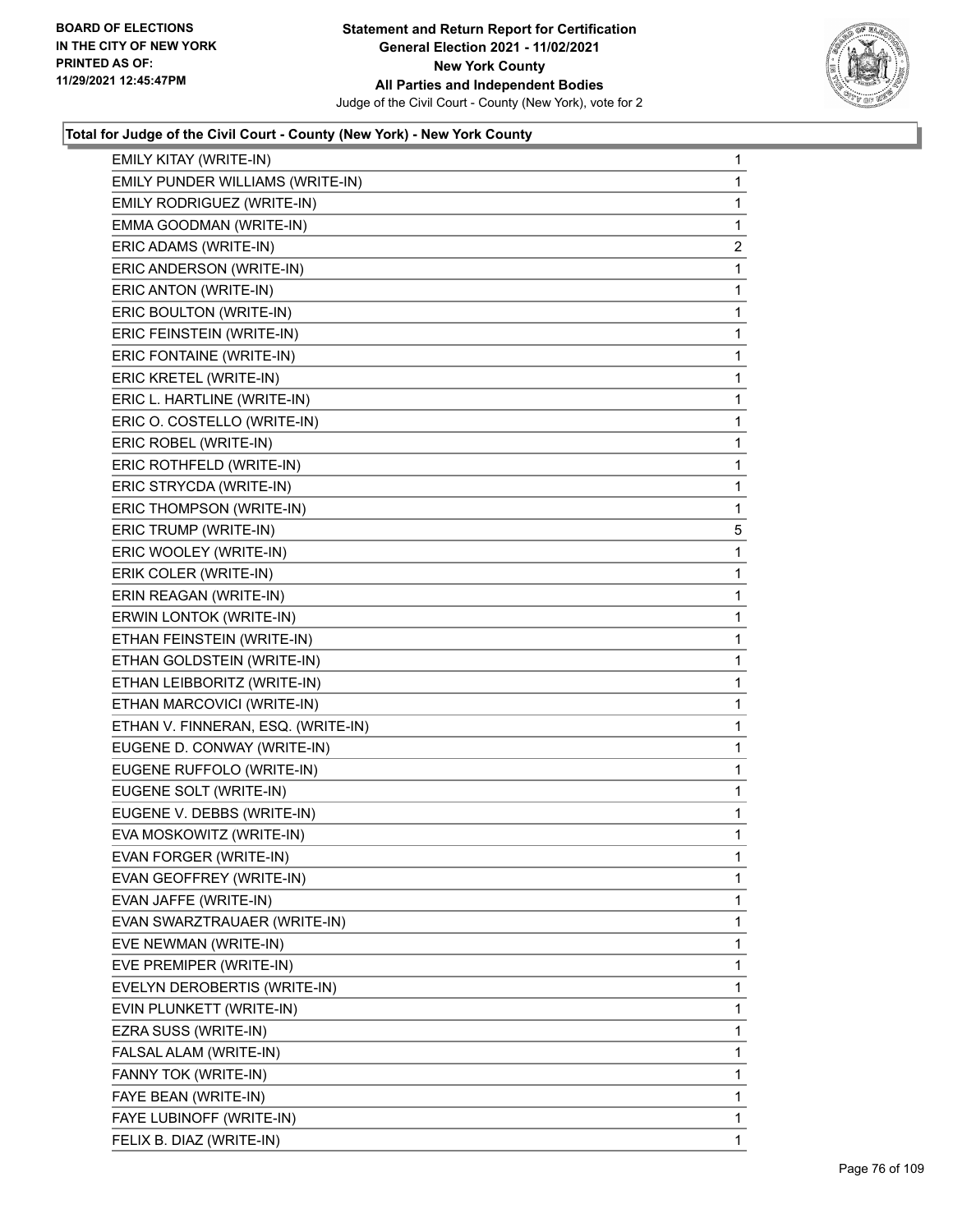

| FELIX BIEDERMAN (WRITE-IN)      | 1              |
|---------------------------------|----------------|
| FERNANDO MATEO (WRITE-IN)       | $\overline{c}$ |
| FLAVIUS HARPANSEL (WRITE-IN)    | 1              |
| FRANCES DAVIS (WRITE-IN)        | 1              |
| FRANCES HATCH (WRITE-IN)        | $\mathbf{1}$   |
| FRANCES RIVERS (WRITE-IN)       | 1              |
| FRANCESCA SLADE (WRITE-IN)      | 1              |
| FRANCESCO CUPELLI (WRITE-IN)    | $\mathbf{1}$   |
| FRANCESS MICKEL (WRITE-IN)      | 1              |
| FRANCINE COHEN (WRITE-IN)       | 1              |
| FRANCIS MENTON (WRITE-IN)       | 3              |
| FRANCIS O'SULLIVAN (WRITE-IN)   | 1              |
| FRANCIS UZZI (WRITE-IN)         | 1              |
| FRANK FLEMING (WRITE-IN)        | $\mathbf{1}$   |
| FRANK L. GOLLBER (WRITE-IN)     | $\mathbf{1}$   |
| FRANK MARJA (WRITE-IN)          | 1              |
| FRANK SILLER (WRITE-IN)         | $\mathbf{1}$   |
| FRANK SILVERBERG (WRITE-IN)     | 1              |
| FRED ROTHSTEIN (WRITE-IN)       | 1              |
| FREDDIE MERCURY (WRITE-IN)      | 2              |
| FREDDY JACOBS (WRITE-IN)        | 1              |
| FREDERIC MONTFORT (WRITE-IN)    | 1              |
| FREDERICK C. APPEL (WRITE-IN)   | $\mathbf{1}$   |
| GABOR RONA, ESQ. (WRITE-IN)     | 1              |
| GABRIELLA DAVIDSON (WRITE-IN)   | 1              |
| <b>GAIL HERIOT (WRITE-IN)</b>   | $\mathbf{1}$   |
| GAIL R. GREMSE (WRITE-IN)       | 1              |
| <b>GAIL SAUNDERS (WRITE-IN)</b> | 1              |
| GAIL WRIGHT SUMANS (WRITE-IN)   | $\mathbf{1}$   |
| <b>GALE BREWER (WRITE-IN)</b>   | 1              |
| <b>GARY BEUCHLER (WRITE-IN)</b> | 1              |
| <b>GARY HERMAN (WRITE-IN)</b>   | 1              |
| <b>GARY HILL (WRITE-IN)</b>     | 1              |
| GARY KOAS (WRITE-IN)            | 1.             |
| GARY MUND (WRITE-IN)            | 1              |
| GARY S. GUNTHER (WRITE-IN)      | $\overline{2}$ |
| GARY WOLFE (WRITE-IN)           | 1              |
| GAVIN WAX (WRITE-IN)            | 4              |
| GAYLE BREWERS (WRITE-IN)        | 1              |
| <b>GENE CONWAY (WRITE-IN)</b>   | 1              |
| <b>GENE SIMMONS (WRITE-IN)</b>  | 1              |
| GENERAL MCCRYSTAL (WRITE-IN)    | 1              |
| GENEROSO MARCELINO (WRITE-IN)   | 1              |
| GEOFFREY BERMAN (WRITE-IN)      | 1              |
| <b>GEOFFREY KOLE (WRITE-IN)</b> | 1              |
| <b>GEORGE BATA (WRITE-IN)</b>   | 1.             |
|                                 |                |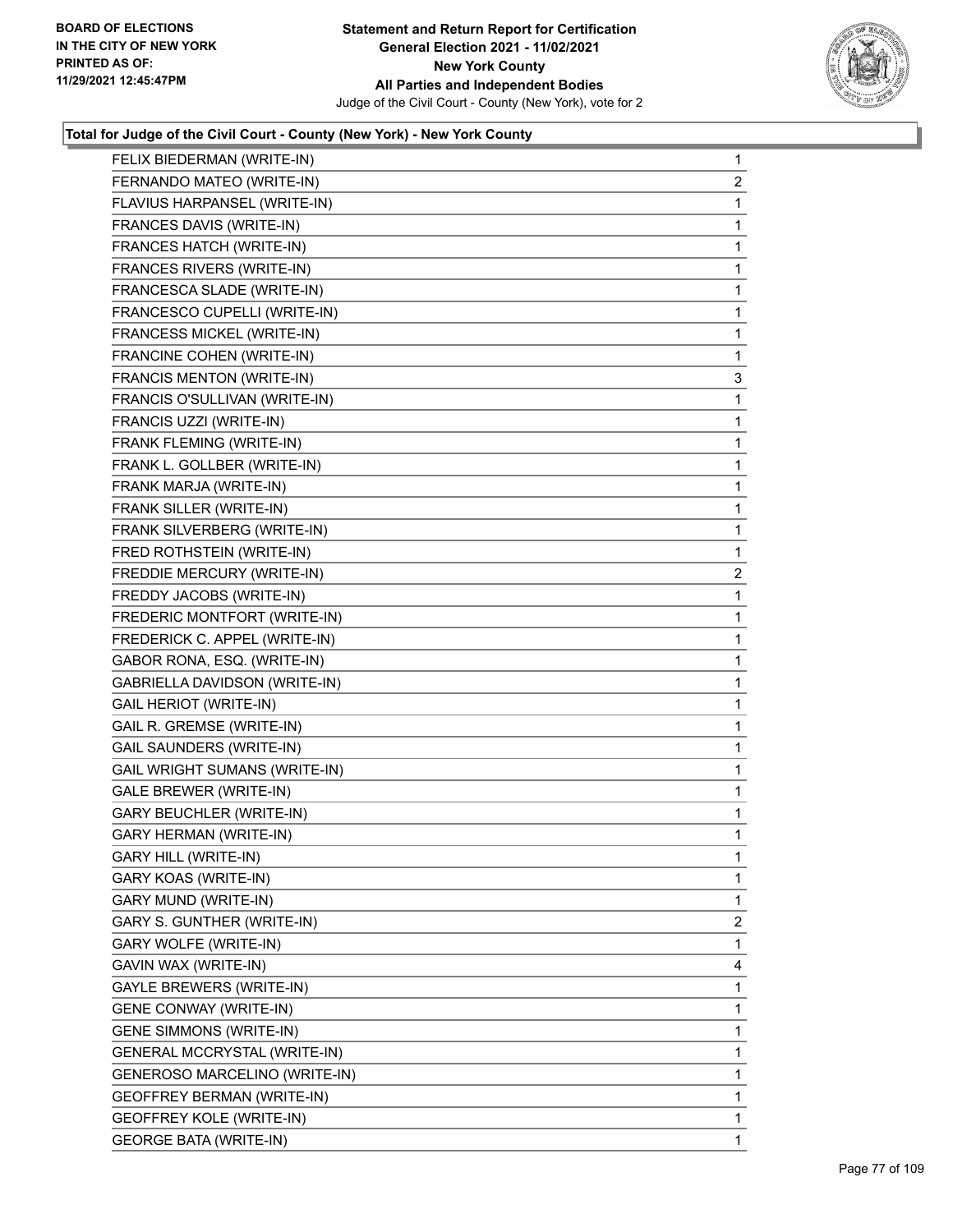

| <b>GEORGE BUSH (WRITE-IN)</b><br><b>GEORGE K. HART (WRITE-IN)</b><br>1<br><b>GEORGE LIPTON (WRITE-IN)</b><br>$\mathbf{1}$<br><b>GEORGE MARC SANTANA (WRITE-IN)</b><br>1<br><b>GEORGE MCCORMICK (WRITE-IN)</b><br><b>GEORGE PATAKI (WRITE-IN)</b><br><b>GEORGE SCHNEIDERMAN (WRITE-IN)</b><br><b>GEORGE SHULMAN (WRITE-IN)</b><br>1<br><b>GEORGE STAMBCULIS (WRITE-IN)</b><br>$\mathbf{1}$<br><b>GEORGE WASHINGTON (WRITE-IN)</b><br>1<br><b>GEORGE WEAVER (WRITE-IN)</b><br>1<br><b>GEORGES DANTON (WRITE-IN)</b><br>$\mathbf{1}$<br>GERALD B. FASMAN (WRITE-IN)<br>1<br><b>GERALD G. PAUL (WRITE-IN)</b><br>1<br>GIA ISA KEIJZER (WRITE-IN)<br>$\mathbf{1}$<br>GIACOMB DIMATLIA (WRITE-IN)<br>1<br>GIDEON MILLER (WRITE-IN)<br>1<br>GILBERT GOTTFRIED (WRITE-IN)<br>$\mathbf{1}$<br>GINGER LEE (WRITE-IN)<br>1<br><b>GLADYS DELVALLE PICKET (WRITE-IN)</b><br>1<br><b>GLENN FINE (WRITE-IN)</b><br>$\mathbf{1}$<br><b>GLENN GRIDLINBER (WRITE-IN)</b><br>1<br><b>GLENN GUCCIARDO (WRITE-IN)</b><br>GLORIA BANASCO (WRITE-IN)<br><b>GORDON LIPSKY (WRITE-IN)</b><br>1<br><b>GRACIE LACY (WRITE-IN)</b><br><b>GRANT E. ROSEN (WRITE-IN)</b><br>$\mathbf{1}$<br><b>GRANT ENGEL (WRITE-IN)</b><br>1<br><b>GRAYSON BROOKS (WRITE-IN)</b><br><b>GREG CRAM (WRITE-IN)</b><br><b>GREG GUTFELD (WRITE-IN)</b><br>$\mathbf{1}$<br><b>GREG HENDRICK (WRITE-IN)</b><br><b>GREG HENSEN (WRITE-IN)</b><br><b>GREG KELLY (WRITE-IN)</b><br>1<br>1<br>GREG PALM (WRITE-IN)<br><b>GREG PASCHAL (WRITE-IN)</b><br>1<br><b>GREGG ROTH (WRITE-IN)</b><br>1<br>1<br>GREGORY DE ROSSO (WRITE-IN)<br>GREGORY LEHMAN (WRITE-IN)<br>1<br><b>GREGORY SOUMAS (WRITE-IN)</b><br>1<br>1<br>HADLEY BROOKS (WRITE-IN)<br>HALEY SINGLETON (WRITE-IN)<br>1<br>HANNAH MILLER (WRITE-IN)<br>HANNAH SCHONFELD (WRITE-IN)<br>HANNAH SINENSKY (WRITE-IN)<br>1 | <b>GEORGE BRETHERTON (WRITE-IN)</b> | $\mathbf{1}$   |
|--------------------------------------------------------------------------------------------------------------------------------------------------------------------------------------------------------------------------------------------------------------------------------------------------------------------------------------------------------------------------------------------------------------------------------------------------------------------------------------------------------------------------------------------------------------------------------------------------------------------------------------------------------------------------------------------------------------------------------------------------------------------------------------------------------------------------------------------------------------------------------------------------------------------------------------------------------------------------------------------------------------------------------------------------------------------------------------------------------------------------------------------------------------------------------------------------------------------------------------------------------------------------------------------------------------------------------------------------------------------------------------------------------------------------------------------------------------------------------------------------------------------------------------------------------------------------------------------------------------------------------------------------------------------------------------------------------------------------------------------------------------------------------------------------------------------------|-------------------------------------|----------------|
|                                                                                                                                                                                                                                                                                                                                                                                                                                                                                                                                                                                                                                                                                                                                                                                                                                                                                                                                                                                                                                                                                                                                                                                                                                                                                                                                                                                                                                                                                                                                                                                                                                                                                                                                                                                                                          |                                     | 1              |
|                                                                                                                                                                                                                                                                                                                                                                                                                                                                                                                                                                                                                                                                                                                                                                                                                                                                                                                                                                                                                                                                                                                                                                                                                                                                                                                                                                                                                                                                                                                                                                                                                                                                                                                                                                                                                          |                                     |                |
|                                                                                                                                                                                                                                                                                                                                                                                                                                                                                                                                                                                                                                                                                                                                                                                                                                                                                                                                                                                                                                                                                                                                                                                                                                                                                                                                                                                                                                                                                                                                                                                                                                                                                                                                                                                                                          |                                     |                |
|                                                                                                                                                                                                                                                                                                                                                                                                                                                                                                                                                                                                                                                                                                                                                                                                                                                                                                                                                                                                                                                                                                                                                                                                                                                                                                                                                                                                                                                                                                                                                                                                                                                                                                                                                                                                                          |                                     |                |
|                                                                                                                                                                                                                                                                                                                                                                                                                                                                                                                                                                                                                                                                                                                                                                                                                                                                                                                                                                                                                                                                                                                                                                                                                                                                                                                                                                                                                                                                                                                                                                                                                                                                                                                                                                                                                          |                                     | $\mathbf{1}$   |
|                                                                                                                                                                                                                                                                                                                                                                                                                                                                                                                                                                                                                                                                                                                                                                                                                                                                                                                                                                                                                                                                                                                                                                                                                                                                                                                                                                                                                                                                                                                                                                                                                                                                                                                                                                                                                          |                                     | $\overline{c}$ |
|                                                                                                                                                                                                                                                                                                                                                                                                                                                                                                                                                                                                                                                                                                                                                                                                                                                                                                                                                                                                                                                                                                                                                                                                                                                                                                                                                                                                                                                                                                                                                                                                                                                                                                                                                                                                                          |                                     | 1              |
|                                                                                                                                                                                                                                                                                                                                                                                                                                                                                                                                                                                                                                                                                                                                                                                                                                                                                                                                                                                                                                                                                                                                                                                                                                                                                                                                                                                                                                                                                                                                                                                                                                                                                                                                                                                                                          |                                     |                |
|                                                                                                                                                                                                                                                                                                                                                                                                                                                                                                                                                                                                                                                                                                                                                                                                                                                                                                                                                                                                                                                                                                                                                                                                                                                                                                                                                                                                                                                                                                                                                                                                                                                                                                                                                                                                                          |                                     |                |
|                                                                                                                                                                                                                                                                                                                                                                                                                                                                                                                                                                                                                                                                                                                                                                                                                                                                                                                                                                                                                                                                                                                                                                                                                                                                                                                                                                                                                                                                                                                                                                                                                                                                                                                                                                                                                          |                                     |                |
|                                                                                                                                                                                                                                                                                                                                                                                                                                                                                                                                                                                                                                                                                                                                                                                                                                                                                                                                                                                                                                                                                                                                                                                                                                                                                                                                                                                                                                                                                                                                                                                                                                                                                                                                                                                                                          |                                     |                |
|                                                                                                                                                                                                                                                                                                                                                                                                                                                                                                                                                                                                                                                                                                                                                                                                                                                                                                                                                                                                                                                                                                                                                                                                                                                                                                                                                                                                                                                                                                                                                                                                                                                                                                                                                                                                                          |                                     |                |
|                                                                                                                                                                                                                                                                                                                                                                                                                                                                                                                                                                                                                                                                                                                                                                                                                                                                                                                                                                                                                                                                                                                                                                                                                                                                                                                                                                                                                                                                                                                                                                                                                                                                                                                                                                                                                          |                                     |                |
|                                                                                                                                                                                                                                                                                                                                                                                                                                                                                                                                                                                                                                                                                                                                                                                                                                                                                                                                                                                                                                                                                                                                                                                                                                                                                                                                                                                                                                                                                                                                                                                                                                                                                                                                                                                                                          |                                     |                |
|                                                                                                                                                                                                                                                                                                                                                                                                                                                                                                                                                                                                                                                                                                                                                                                                                                                                                                                                                                                                                                                                                                                                                                                                                                                                                                                                                                                                                                                                                                                                                                                                                                                                                                                                                                                                                          |                                     |                |
|                                                                                                                                                                                                                                                                                                                                                                                                                                                                                                                                                                                                                                                                                                                                                                                                                                                                                                                                                                                                                                                                                                                                                                                                                                                                                                                                                                                                                                                                                                                                                                                                                                                                                                                                                                                                                          |                                     |                |
|                                                                                                                                                                                                                                                                                                                                                                                                                                                                                                                                                                                                                                                                                                                                                                                                                                                                                                                                                                                                                                                                                                                                                                                                                                                                                                                                                                                                                                                                                                                                                                                                                                                                                                                                                                                                                          |                                     |                |
|                                                                                                                                                                                                                                                                                                                                                                                                                                                                                                                                                                                                                                                                                                                                                                                                                                                                                                                                                                                                                                                                                                                                                                                                                                                                                                                                                                                                                                                                                                                                                                                                                                                                                                                                                                                                                          |                                     |                |
|                                                                                                                                                                                                                                                                                                                                                                                                                                                                                                                                                                                                                                                                                                                                                                                                                                                                                                                                                                                                                                                                                                                                                                                                                                                                                                                                                                                                                                                                                                                                                                                                                                                                                                                                                                                                                          |                                     |                |
|                                                                                                                                                                                                                                                                                                                                                                                                                                                                                                                                                                                                                                                                                                                                                                                                                                                                                                                                                                                                                                                                                                                                                                                                                                                                                                                                                                                                                                                                                                                                                                                                                                                                                                                                                                                                                          |                                     |                |
|                                                                                                                                                                                                                                                                                                                                                                                                                                                                                                                                                                                                                                                                                                                                                                                                                                                                                                                                                                                                                                                                                                                                                                                                                                                                                                                                                                                                                                                                                                                                                                                                                                                                                                                                                                                                                          |                                     |                |
|                                                                                                                                                                                                                                                                                                                                                                                                                                                                                                                                                                                                                                                                                                                                                                                                                                                                                                                                                                                                                                                                                                                                                                                                                                                                                                                                                                                                                                                                                                                                                                                                                                                                                                                                                                                                                          |                                     |                |
|                                                                                                                                                                                                                                                                                                                                                                                                                                                                                                                                                                                                                                                                                                                                                                                                                                                                                                                                                                                                                                                                                                                                                                                                                                                                                                                                                                                                                                                                                                                                                                                                                                                                                                                                                                                                                          |                                     | 4              |
|                                                                                                                                                                                                                                                                                                                                                                                                                                                                                                                                                                                                                                                                                                                                                                                                                                                                                                                                                                                                                                                                                                                                                                                                                                                                                                                                                                                                                                                                                                                                                                                                                                                                                                                                                                                                                          |                                     | $\mathbf{1}$   |
|                                                                                                                                                                                                                                                                                                                                                                                                                                                                                                                                                                                                                                                                                                                                                                                                                                                                                                                                                                                                                                                                                                                                                                                                                                                                                                                                                                                                                                                                                                                                                                                                                                                                                                                                                                                                                          |                                     |                |
|                                                                                                                                                                                                                                                                                                                                                                                                                                                                                                                                                                                                                                                                                                                                                                                                                                                                                                                                                                                                                                                                                                                                                                                                                                                                                                                                                                                                                                                                                                                                                                                                                                                                                                                                                                                                                          |                                     | $\overline{2}$ |
|                                                                                                                                                                                                                                                                                                                                                                                                                                                                                                                                                                                                                                                                                                                                                                                                                                                                                                                                                                                                                                                                                                                                                                                                                                                                                                                                                                                                                                                                                                                                                                                                                                                                                                                                                                                                                          |                                     |                |
|                                                                                                                                                                                                                                                                                                                                                                                                                                                                                                                                                                                                                                                                                                                                                                                                                                                                                                                                                                                                                                                                                                                                                                                                                                                                                                                                                                                                                                                                                                                                                                                                                                                                                                                                                                                                                          |                                     |                |
|                                                                                                                                                                                                                                                                                                                                                                                                                                                                                                                                                                                                                                                                                                                                                                                                                                                                                                                                                                                                                                                                                                                                                                                                                                                                                                                                                                                                                                                                                                                                                                                                                                                                                                                                                                                                                          |                                     | $\mathbf{1}$   |
|                                                                                                                                                                                                                                                                                                                                                                                                                                                                                                                                                                                                                                                                                                                                                                                                                                                                                                                                                                                                                                                                                                                                                                                                                                                                                                                                                                                                                                                                                                                                                                                                                                                                                                                                                                                                                          |                                     | 1              |
|                                                                                                                                                                                                                                                                                                                                                                                                                                                                                                                                                                                                                                                                                                                                                                                                                                                                                                                                                                                                                                                                                                                                                                                                                                                                                                                                                                                                                                                                                                                                                                                                                                                                                                                                                                                                                          |                                     | $\overline{2}$ |
|                                                                                                                                                                                                                                                                                                                                                                                                                                                                                                                                                                                                                                                                                                                                                                                                                                                                                                                                                                                                                                                                                                                                                                                                                                                                                                                                                                                                                                                                                                                                                                                                                                                                                                                                                                                                                          |                                     |                |
|                                                                                                                                                                                                                                                                                                                                                                                                                                                                                                                                                                                                                                                                                                                                                                                                                                                                                                                                                                                                                                                                                                                                                                                                                                                                                                                                                                                                                                                                                                                                                                                                                                                                                                                                                                                                                          |                                     | 1              |
|                                                                                                                                                                                                                                                                                                                                                                                                                                                                                                                                                                                                                                                                                                                                                                                                                                                                                                                                                                                                                                                                                                                                                                                                                                                                                                                                                                                                                                                                                                                                                                                                                                                                                                                                                                                                                          |                                     |                |
|                                                                                                                                                                                                                                                                                                                                                                                                                                                                                                                                                                                                                                                                                                                                                                                                                                                                                                                                                                                                                                                                                                                                                                                                                                                                                                                                                                                                                                                                                                                                                                                                                                                                                                                                                                                                                          |                                     |                |
|                                                                                                                                                                                                                                                                                                                                                                                                                                                                                                                                                                                                                                                                                                                                                                                                                                                                                                                                                                                                                                                                                                                                                                                                                                                                                                                                                                                                                                                                                                                                                                                                                                                                                                                                                                                                                          |                                     |                |
|                                                                                                                                                                                                                                                                                                                                                                                                                                                                                                                                                                                                                                                                                                                                                                                                                                                                                                                                                                                                                                                                                                                                                                                                                                                                                                                                                                                                                                                                                                                                                                                                                                                                                                                                                                                                                          |                                     |                |
|                                                                                                                                                                                                                                                                                                                                                                                                                                                                                                                                                                                                                                                                                                                                                                                                                                                                                                                                                                                                                                                                                                                                                                                                                                                                                                                                                                                                                                                                                                                                                                                                                                                                                                                                                                                                                          |                                     |                |
|                                                                                                                                                                                                                                                                                                                                                                                                                                                                                                                                                                                                                                                                                                                                                                                                                                                                                                                                                                                                                                                                                                                                                                                                                                                                                                                                                                                                                                                                                                                                                                                                                                                                                                                                                                                                                          |                                     |                |
|                                                                                                                                                                                                                                                                                                                                                                                                                                                                                                                                                                                                                                                                                                                                                                                                                                                                                                                                                                                                                                                                                                                                                                                                                                                                                                                                                                                                                                                                                                                                                                                                                                                                                                                                                                                                                          |                                     |                |
|                                                                                                                                                                                                                                                                                                                                                                                                                                                                                                                                                                                                                                                                                                                                                                                                                                                                                                                                                                                                                                                                                                                                                                                                                                                                                                                                                                                                                                                                                                                                                                                                                                                                                                                                                                                                                          |                                     |                |
|                                                                                                                                                                                                                                                                                                                                                                                                                                                                                                                                                                                                                                                                                                                                                                                                                                                                                                                                                                                                                                                                                                                                                                                                                                                                                                                                                                                                                                                                                                                                                                                                                                                                                                                                                                                                                          |                                     |                |
|                                                                                                                                                                                                                                                                                                                                                                                                                                                                                                                                                                                                                                                                                                                                                                                                                                                                                                                                                                                                                                                                                                                                                                                                                                                                                                                                                                                                                                                                                                                                                                                                                                                                                                                                                                                                                          |                                     |                |
|                                                                                                                                                                                                                                                                                                                                                                                                                                                                                                                                                                                                                                                                                                                                                                                                                                                                                                                                                                                                                                                                                                                                                                                                                                                                                                                                                                                                                                                                                                                                                                                                                                                                                                                                                                                                                          |                                     | $\overline{2}$ |
|                                                                                                                                                                                                                                                                                                                                                                                                                                                                                                                                                                                                                                                                                                                                                                                                                                                                                                                                                                                                                                                                                                                                                                                                                                                                                                                                                                                                                                                                                                                                                                                                                                                                                                                                                                                                                          |                                     | 1              |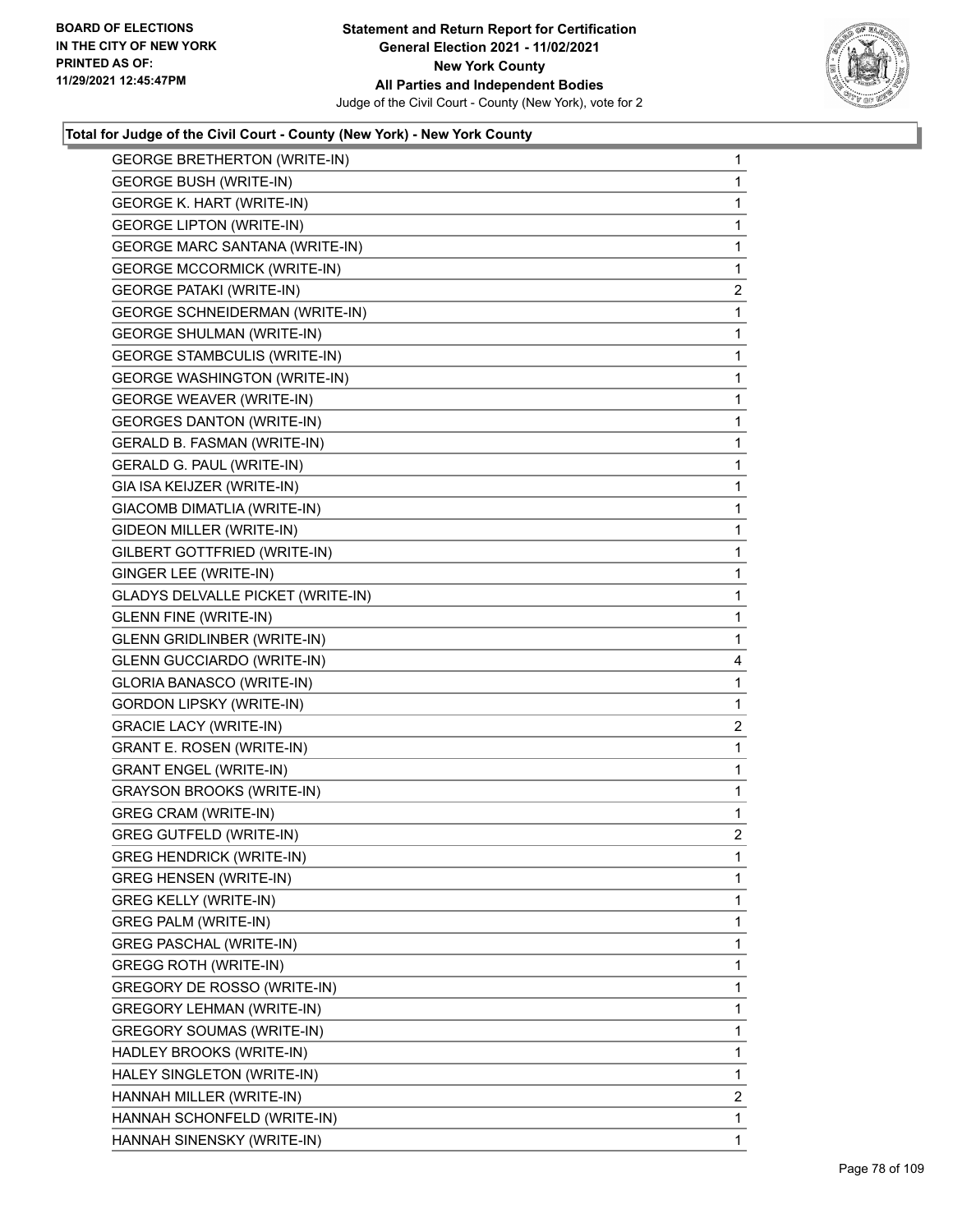

| HARLAN LEVY (WRITE-IN)           | $\mathbf 1$ |
|----------------------------------|-------------|
| HAROLD ABRAMSON (WRITE-IN)       | 1           |
| HAROLD FORSYTHE (WRITE-IN)       | 1           |
| HARRIET TUBMAN (WRITE-IN)        | 1           |
| HARRY KAPLAN (WRITE-IN)          | 1           |
| HARRY NEWMAN (WRITE-IN)          | 1           |
| HARVEY BELLOVIN (WRITE-IN)       | 1           |
| HARVEY STEIN (WRITE-IN)          | 1           |
| HASA A. KINGO (WRITE-IN)         | 1           |
| HASON PIKER (WRITE-IN)           | 1           |
| HAYWARD SMITH (WRITE-IN)         | 1           |
| HCENOR LEVY (WRITE-IN)           | 1           |
| HEATHER DALY (WRITE-IN)          | 1           |
| HEATHER LYNN DALY (WRITE-IN)     | 1           |
| HELEN LUKIEVIES (WRITE-IN)       | 1           |
| HELEN OWY HAI (WRITE-IN)         | 1           |
| HENRY A. MARTUSCELLO (WRITE-IN)  | 1           |
| HENRY BERGER (WRITE-IN)          | 2           |
| HENRY FORCIER (WRITE-IN)         | 1           |
| HENRY LOCKWOOD (WRITE-IN)        | 1           |
| HENRY PEREZ (WRITE-IN)           | 1           |
| HENRY STALLINGS (WRITE-IN)       | 1           |
| HERSCHEL WALKER (WRITE-IN)       | 1           |
| HERSHELL KRUSTOFSKY (WRITE-IN)   | 1           |
| HEYWOOD JABLAMI (WRITE-IN)       | 1           |
| HILLARY CLINTON (WRITE-IN)       | 3           |
| HILLEL BUECHLER (WRITE-IN)       | 1           |
| HILLEL GROSS (WRITE-IN)          | 1           |
| HO CHI MIN (WRITE-IN)            | 1           |
| HON. KENITH HOLDER (WRITE-IN)    | 1           |
| HON. SUZANNE J. ADAMS (WRITE-IN) | 1           |
| HONG MA (WRITE-IN)               | 1           |
| HOPE ARGURI (WRITE-IN)           | 1           |
| HOWARD MALATZKY (WRITE-IN)       | 1           |
| HOWARD R. BIRNBACK (WRITE-IN)    | 1           |
| HOWARD STERN (WRITE-IN)          | 1           |
| HOYT BANGS (WRITE-IN)            | 2           |
| HUA GUOFENG (WRITE-IN)           | 1           |
| HUGE CHAVEZ (WRITE-IN)           | 1           |
| HUGH FREUD (WRITE-IN)            | 1           |
| HUGO BLACK (WRITE-IN)            | 1           |
| HUGO JIMENEZ (WRITE-IN)          | 2           |
| HUSSAM ERHAYEL (WRITE-IN)        | 1           |
| IAN J. GUTHOFF (WRITE-IN)        | 1           |
| IAN JOHNSTONE (WRITE-IN)         | 1           |
| IAN WALSH REILLY (WRITE-IN)      | 1           |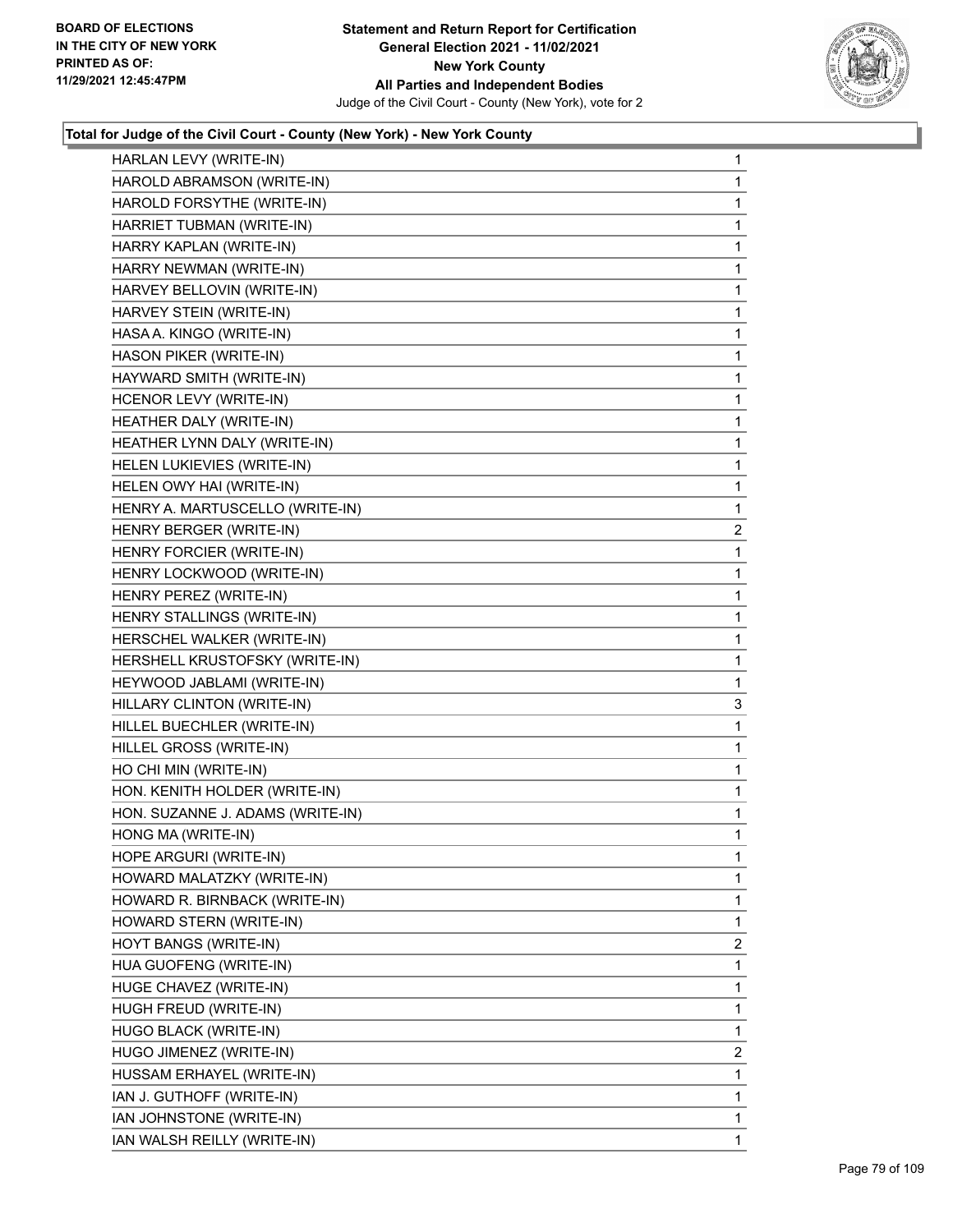

| IAN ZIATKIN (WRITE-IN)                 | 1            |
|----------------------------------------|--------------|
| IDA B. WELLS (WRITE-IN)                | 1            |
| IERRA SULLIVAN (WRITE-IN)              | 1            |
| IGORE J. WILLIAMS (WRITE-IN)           | 1            |
| IMAN ABDUL (WRITE-IN)                  | 1            |
| IMMANUEL KANT (WRITE-IN)               | 1            |
| IRINE SINENSKY (WRITE-IN)              | 1            |
| IRIS SPRINGER (WRITE-IN)               | 1            |
| <b>ISAAC HUDIS (WRITE-IN)</b>          | 1            |
| ISABELLA SIMONETTI (WRITE-IN)          | 1            |
| ISABELLE BAR-LEV (WRITE-IN)            | 1            |
| ISAIAH BROWN (WRITE-IN)                | 1            |
| ISHMAEL BONILLA (WRITE-IN)             | 1            |
| <b>ISSAC BEERMAN (WRITE-IN)</b>        | 1            |
| IVAN PEREZ (WRITE-IN)                  | 1            |
| IVANKA TRUMP (WRITE-IN)                | 5            |
| J. SEKULOW (WRITE-IN)                  | 1            |
| JACK CONDON (WRITE-IN)                 | 1            |
| JACK DENNEHY (WRITE-IN)                | 1            |
| JACK PACE (WRITE-IN)                   | 1            |
| JACKIE SEITZ (WRITE-IN)                | 1            |
| JACKSON BRANSFIELD (WRITE-IN)          | 1            |
| JACOB BENJAMIN (WRITE-IN)              | $\mathbf{1}$ |
| JACOB CLINE (WRITE-IN)                 | 1            |
| JACOB J. SCHINDELHEIM, ESQ. (WRITE-IN) | 1            |
| JACOB JORGENS (WRITE-IN)               | 1            |
| JACQUELINE HOROWITZ (WRITE-IN)         | 1            |
| JACQUELINE VAN MOER (WRITE-IN)         | 1            |
| JADA PINKETT SMITH (WRITE-IN)          | 1            |
| JAMES BAIONE (WRITE-IN)                | 1            |
| JAMES BERNARD (WRITE-IN)               | 1            |
| JAMES BOEHEIM (WRITE-IN)               | 1            |
| JAMES BOND (WRITE-IN)                  | 1            |
| JAMES C. MOSLEY (WRITE-IN)             | 1            |
| JAMES CLEARY (WRITE-IN)                | 1            |
| JAMES COVINGTON (WRITE-IN)             | 1            |
| JAMES EDWARD TOPOR (WRITE-IN)          | 2            |
| JAMES F. SMITH (WRITE-IN)              | 1            |
| JAMES FINKEL (WRITE-IN)                | 1            |
| JAMES GOLDEN (WRITE-IN)                | 1            |
| JAMES H. SOMERS (WRITE-IN)             | 1            |
| JAMES HOWANA KUNSTLER (WRITE-IN)       | 1            |
| JAMES KAINEN (WRITE-IN)                | 1            |
| JAMES L. MILLER (WRITE-IN)             | 2            |
| JAMES MADISON (WRITE-IN)               | 1            |
| JAMES MCBOWAN (WRITE-IN)               | 1            |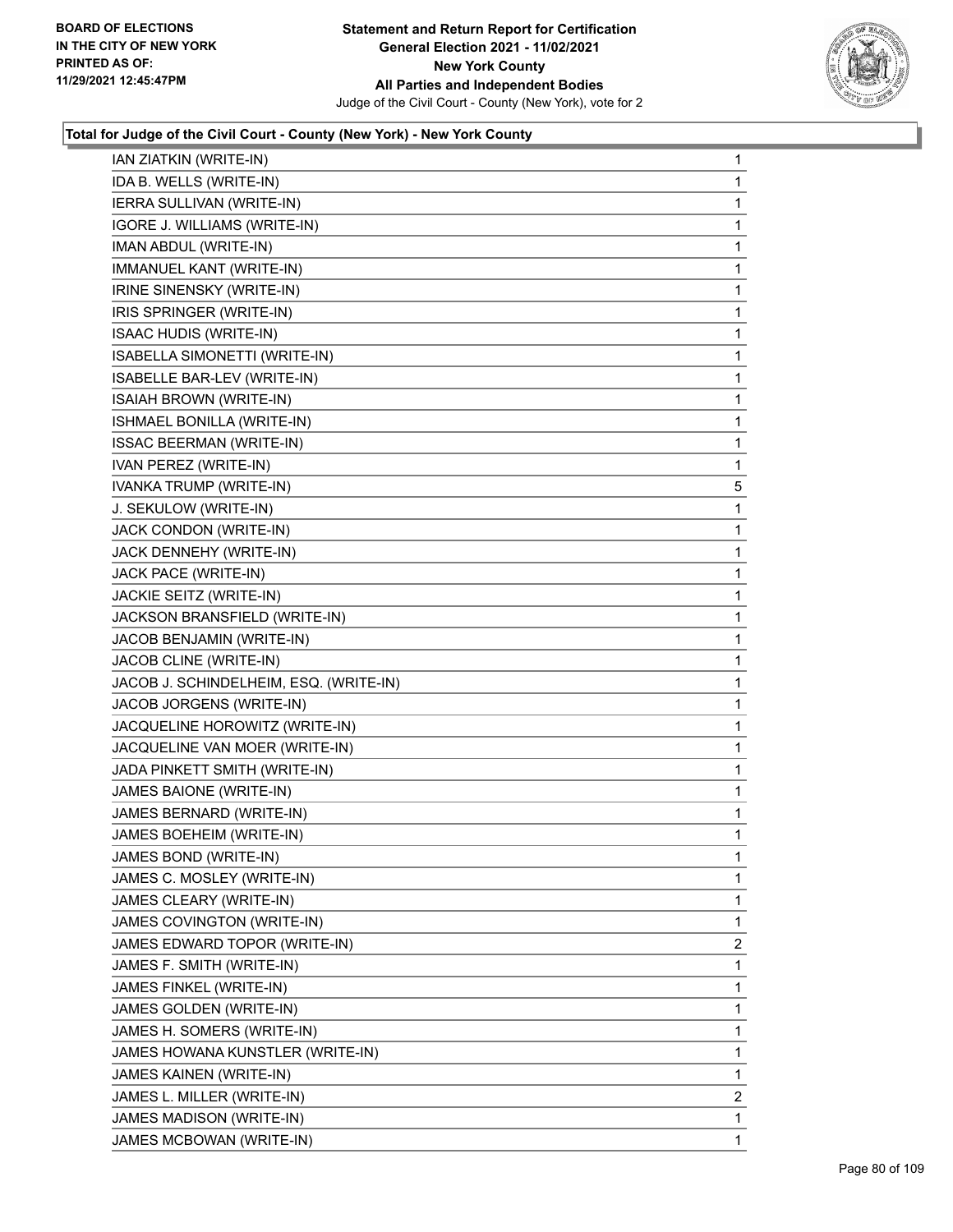

| JAMES MONROE (WRITE-IN)              | 1              |
|--------------------------------------|----------------|
| JAMES MOSLEY (WRITE-IN)              | 1              |
| JAMES NORTON (WRITE-IN)              | 1              |
| JAMES NULLY (WRITE-IN)               | 1              |
| JAMES PAENICK (WRITE-IN)             | 1              |
| JAMES S. ROMANO (WRITE-IN)           | 1              |
| JAMES SZENDE (WRITE-IN)              | 1              |
| JAMES T. KIRK (WRITE-IN)             | 1              |
| JAMES TENNENBAUM (WRITE-IN)          | 1              |
| JAMIE LEE (WRITE-IN)                 | 1              |
| JAN OFFICER (WRITE-IN)               | 1              |
| JAN PENN (WRITE-IN)                  | 1              |
| JANE PEARL (WRITE-IN)                | 1              |
| JANE R. CONSIDINE (WRITE-IN)         | 1              |
| JANE ZHANG (WRITE-IN)                | 1              |
| JANET DIFORE (WRITE-IN)              | 1              |
| JANET SZEIMAN (WRITE-IN)             | 1              |
| JANI HALMBERG (WRITE-IN)             | 1              |
| JANICE GOODMAN, ESQ. (WRITE-IN)      | 1              |
| JANINE PIRO (WRITE-IN)               | 1              |
| JANNA LEVIN (WRITE-IN)               | 1              |
| JARED NAGLEY (WRITE-IN)              | 1              |
| JARIEL ESTRELLA (WRITE-IN)           | 1              |
| JASMINE MANIA (WRITE-IN)             | 1              |
| JASON BECKERMAN (WRITE-IN)           | 1              |
| JASON DUNIETZ (WRITE-IN)             | 1              |
| JASON FEINGERTZ (WRITE-IN)           | 1              |
| JASON GOODMAN (WRITE-IN)             | 1              |
| JASON LOVE (WRITE-IN)                | 1              |
| JASON REECE (WRITE-IN)               | $\overline{c}$ |
| JASON RILEY (WRITE-IN)               | 1              |
| JASON SCHWALBE (WRITE-IN)            | 1              |
| <b>JASON SHORR TRAGER (WRITE-IN)</b> | 1              |
| JASON STIMLER (WRITE-IN)             | 1              |
| JASON TRYER (WRITE-IN)               | 1              |
| JASON ZEMSKY (WRITE-IN)              | 1              |
| JAWANNA SANDERS (WRITE-IN)           | 1              |
| JAY LEVINE (WRITE-IN)                | 1              |
| JAYNE KIM (WRITE-IN)                 | 1              |
| JAYSON TRAXLER (WRITE-IN)            | 1              |
| JEAN FUKO (WRITE-IN)                 | 1              |
| JEAN MABY (WRITE-IN)                 | 1              |
| JEANINE PIRRO (WRITE-IN)             | 10             |
| JEANNE EMHOFF (WRITE-IN)             | 1              |
| JEANNE RUBSAM KANE (WRITE-IN)        | 1              |
| JEB BUSH (WRITE-IN)                  | 1              |
|                                      |                |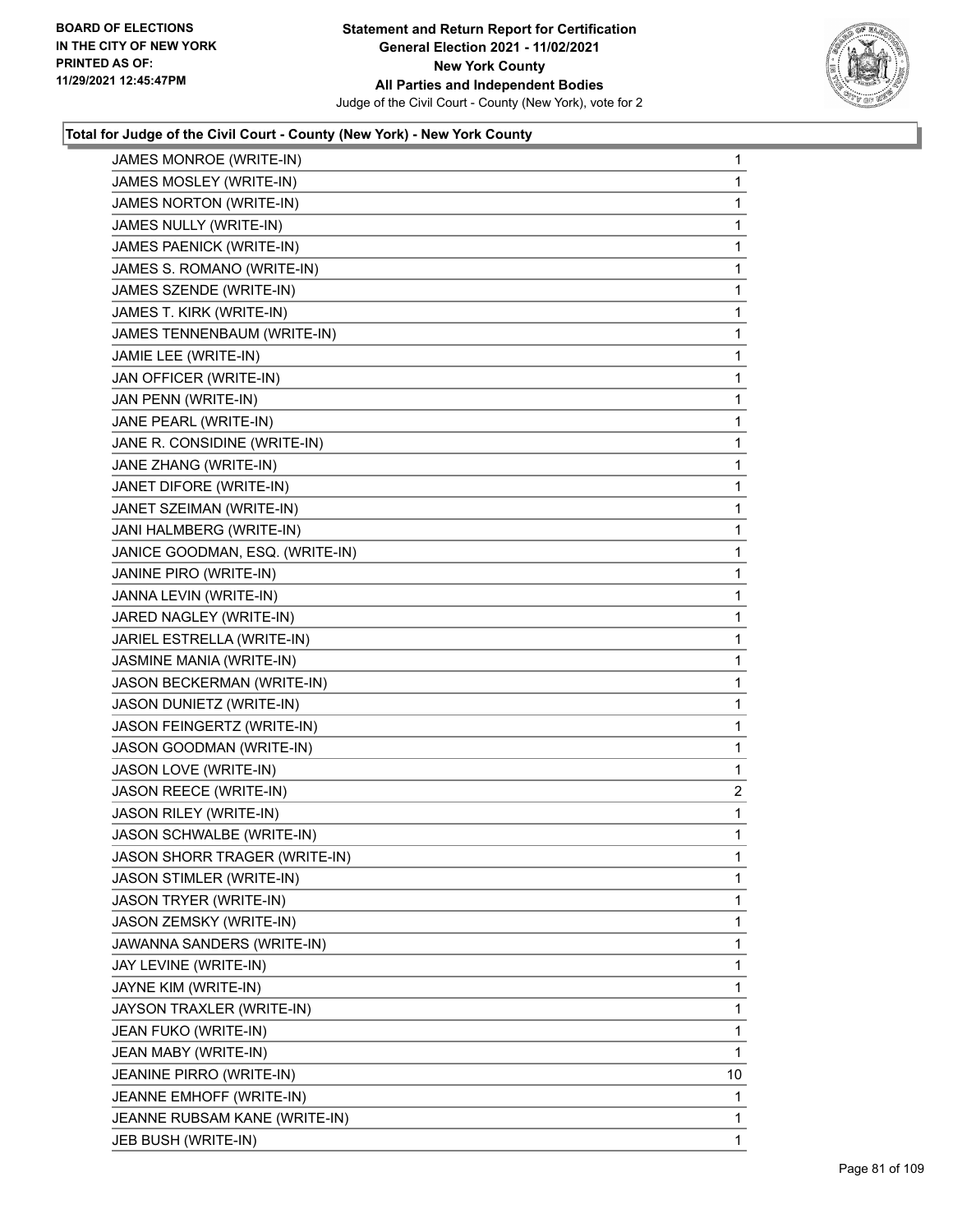

| JEFF HORITZ (WRITE-IN)             | 1              |
|------------------------------------|----------------|
| JEFF SMITH (WRITE-IN)              | 1              |
| JEFF TEPPER (WRITE-IN)             | 1              |
| JEFFERSON ROWLEY (WRITE-IN)        | $\overline{2}$ |
| JEFFERY KAUFMAN (WRITE-IN)         | 1              |
| JEFFREY BERGER (WRITE-IN)          | 1              |
| JEFFREY BURACK (WRITE-IN)          | 1              |
| JEFFREY HORN (WRITE-IN)            | 1              |
| JEFFREY LICHTMAN (WRITE-IN)        | 1              |
| JEFFREY MARTIN KIMELMAN (WRITE-IN) | 1              |
| JEFFREY MECKLER (WRITE-IN)         | 1              |
| JEFFREY OING (WRITE-IN)            | $\mathbf{1}$   |
| JEFFREY PRIORE (WRITE-IN)          | 1              |
| JEFFREY SUMMA (WRITE-IN)           | 2              |
| JEFFREY W. PADILLA (WRITE-IN)      | 1              |
| JEFRY GARCIA (WRITE-IN)            | 1              |
| JEMA TALIA (WRITE-IN)              | 1              |
| JENNIFER FRANKOLA (WRITE-IN)       | $\mathbf{1}$   |
| JENNIFER MATTHEW (WRITE-IN)        | 1              |
| JENNIFER PIRRA (WRITE-IN)          | 1              |
| JENNIFER PRINGLE (WRITE-IN)        | 1              |
| JENNIFER R. COWAN (WRITE-IN)       | 1              |
| JENNIFER SALERNO (WRITE-IN)        | 1              |
| JENNIFER WALLACE (WRITE-IN)        | $\mathbf{1}$   |
| JERALD SADDLE (WRITE-IN)           | 1              |
| JERED HEINRICH (WRITE-IN)          | 1              |
| JEREMY DEUTSCH (WRITE-IN)          | 1              |
| JEREMY FRIEDMAN (WRITE-IN)         | 1              |
| JEREMY JACKSON (WRITE-IN)          | 1              |
| JEREMY LEVY (WRITE-IN)             | $\mathbf{1}$   |
| JEREMY NICHOLS (WRITE-IN)          | 1              |
| JEREMY R. COHEN (WRITE-IN)         | 1              |
| JEREMY RICHARDSON (WRITE-IN)       | 1              |
| JEREMY SCHIFFRES (WRITE-IN)        | 1              |
| JEROME JUNGSTER (WRITE-IN)         | 1              |
| JEROME SAVINO (WRITE-IN)           | 1              |
| JERRY LEVY (WRITE-IN)              | 1              |
| JERRY LEWIS (WRITE-IN)             | 1              |
| JERRY NADLER (WRITE-IN)            | 1              |
| JERRY SPRINGER (WRITE-IN)          | 1              |
| <b>JESSE BARTON (WRITE-IN)</b>     | 1              |
| <b>JESSE KEARNEY (WRITE-IN)</b>    | 1              |
| JESSE ROSENTHAL (WRITE-IN)         | 1              |
| JESSE WATERS (WRITE-IN)            | 2              |
| JESSICA ANN WALLACE (WRITE-IN)     | 1              |
| JESSICA ENGLE (WRITE-IN)           | 1              |
|                                    |                |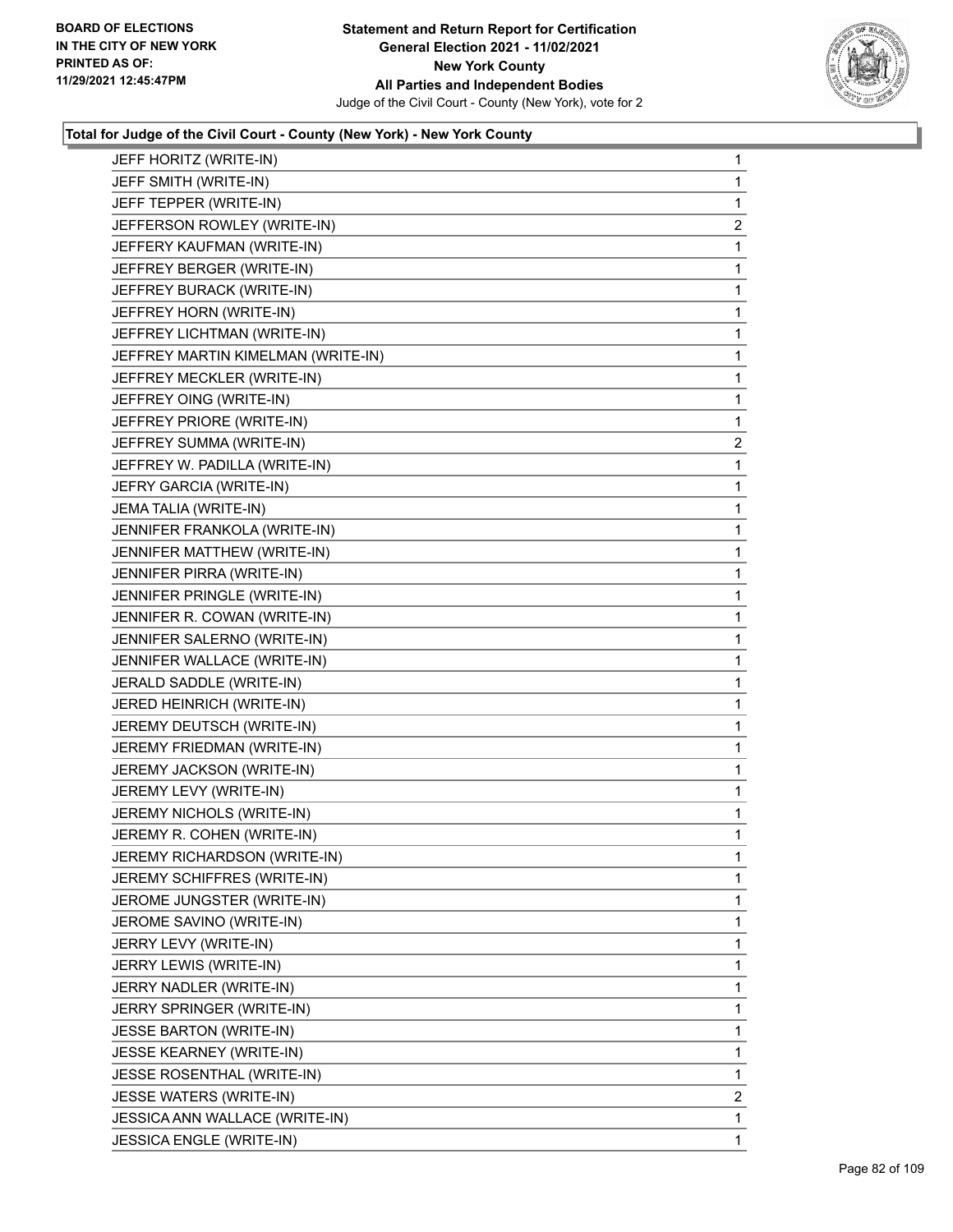

| JESUS CABREJA (WRITE-IN)       | 1                       |
|--------------------------------|-------------------------|
| JIADAI DONG (WRITE-IN)         | 1                       |
| JILL GRECO (WRITE-IN)          | 1                       |
| JIM BEAM (WRITE-IN)            | 1                       |
| JIM DANGLE (WRITE-IN)          | 1                       |
| JIM GRANIELA (WRITE-IN)        | 1                       |
| JIM MAYZIK (WRITE-IN)          | 1                       |
| JIM PYNN (WRITE-IN)            | 1                       |
| JIM RODFORD (WRITE-IN)         | 1                       |
| <b>JIM STICK (WRITE-IN)</b>    | 1                       |
| JIMMY MCMILLAN (WRITE-IN)      | $\overline{\mathbf{c}}$ |
| JO LUPEA (WRITE-IN)            | 1                       |
| JOACHIN SILBER (WRITE-IN)      | 1                       |
| JOAN M. KENNEY (WRITE-IN)      | 1                       |
| JOAN M. STOUT (WRITE-IN)       | 1                       |
| JOANN ARIOLA (WRITE-IN)        | 1                       |
| JOANNA SACCONE (WRITE-IN)      | 1                       |
| JOANNE OLIVO (WRITE-IN)        | 1                       |
| JODIE WHITING (WRITE-IN)       | 1                       |
| JOE BIDEN (WRITE-IN)           | 3                       |
| JOE BORELLI (WRITE-IN)         | $\overline{c}$          |
| JOE BRANDON (WRITE-IN)         | 1                       |
| JOE CZERNIANSKI (WRITE-IN)     | 1                       |
| JOE FAMULARO (WRITE-IN)        | 1                       |
| JOE FATONE (WRITE-IN)          | 1                       |
| JOE HODEL (WRITE-IN)           | 1                       |
| JOE KLOWNOSKI (WRITE-IN)       | 1                       |
| JOE MANCHIN (WRITE-IN)         | 1                       |
| JOE NIEVES (WRITE-IN)          | 1                       |
| JOE PEPITONE (WRITE-IN)        | 1                       |
| JOE SORRENTINO (WRITE-IN)      | 1                       |
| JOE TACOPINA (WRITE-IN)        | 1                       |
| JOE TORRE (WRITE-IN)           | 1                       |
| JOE TOTH (WRITE-IN)            | 1                       |
| JOE VIOLA (WRITE-IN)           | 1                       |
| JOEL KLEIN (WRITE-IN)          | 1                       |
| JOEL MAXMAN (WRITE-IN)         | 1                       |
| JOEY GALLO (WRITE-IN)          | 1                       |
| JOHN A. BOUGIAMAS (WRITE-IN)   | 1                       |
| JOHN A. TABACCO JR. (WRITE-IN) | $\overline{2}$          |
| JOHN ADAMS (WRITE-IN)          | $\overline{2}$          |
| JOHN BACHELOR (WRITE-IN)       | 1                       |
| JOHN BAPTIST (WRITE-IN)        | 1                       |
| JOHN BROOKS (WRITE-IN)         | 1                       |
| JOHN BROWN (WRITE-IN)          | $\overline{2}$          |
| JOHN C. LEVY (WRITE-IN)        | 1                       |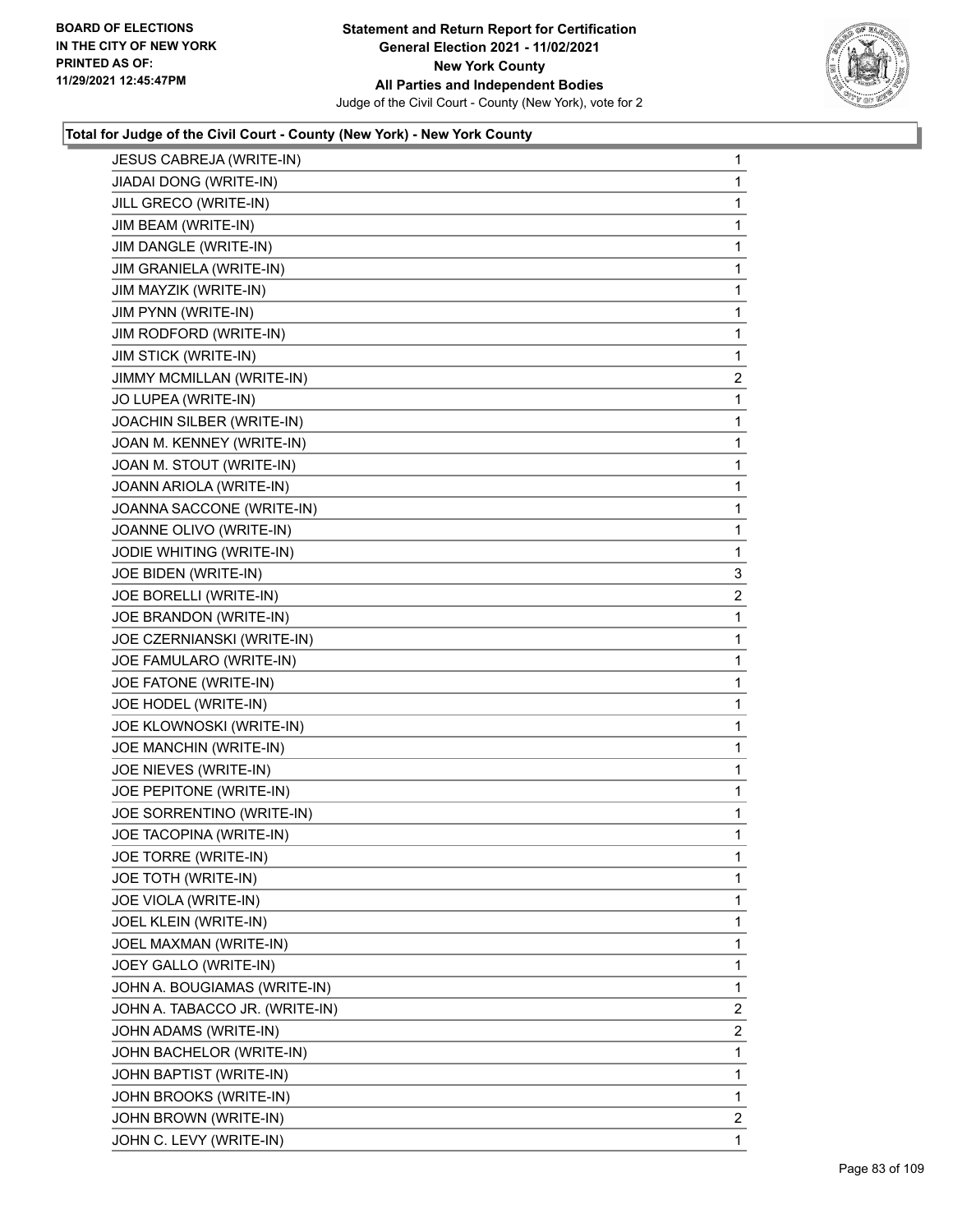

| JOHN CARIC (WRITE-IN)          | $\mathbf 1$ |
|--------------------------------|-------------|
| JOHN CATSIMATIDIS (WRITE-IN)   | 2           |
| JOHN CHAMBERS ESQ. (WRITE-IN)  | 1           |
| JOHN COBAN (WRITE-IN)          | 1           |
| JOHN DILLON (WRITE-IN)         | 1           |
| JOHN E. HAGER (WRITE-IN)       | 1           |
| JOHN ERIK MEYERS (WRITE-IN)    | 1           |
| JOHN F. MCHUGH (WRITE-IN)      | 1           |
| JOHN FALOON (WRITE-IN)         | 1           |
| JOHN FLACK (WRITE-IN)          | 1           |
| JOHN GALT (WRITE-IN)           | 1           |
| JOHN GRECO (WRITE-IN)          | 1           |
| JOHN H. GALBRAITH (WRITE-IN)   | 1           |
| JOHN HELER-IAN (WRITE-IN)      | 1           |
| JOHN HERMAN (WRITE-IN)         | 1           |
| JOHN HUBER (WRITE-IN)          | 1           |
| JOHN HUMLER (WRITE-IN)         | 1           |
| JOHN J KENNEDY (WRITE-IN)      | 1           |
| JOHN JAY (WRITE-IN)            | 1           |
| JOHN JOSEPH CONWAY (WRITE-IN)  | 1           |
| JOHN KAEMNY (WRITE-IN)         | 1           |
| JOHN KERRY (WRITE-IN)          | 1           |
| JOHN LENNON (WRITE-IN)         | 2           |
| JOHN LINDSEY (WRITE-IN)        | 1           |
| JOHN LYNCH (WRITE-IN)          | 1           |
| JOHN M. FINAN (WRITE-IN)       | 1           |
| JOHN M. HARLAN (WRITE-IN)      | 1           |
| JOHN MARSHALL (WRITE-IN)       | 1           |
| JOHN MCCORMICK (WRITE-IN)      | 1           |
| JOHN MIRAS (WRITE-IN)          | 1           |
| JOHN MURAWSKI (WRITE-IN)       | 1           |
| JOHN NAUDUS (WRITE-IN)         | 1           |
| JOHN NEWCASTLE (WRITE-IN)      | 1           |
| JOHN O. JACOBS (WRITE-IN)      | 1           |
| JOHN OLIVIER (WRITE-IN)        | 1           |
| JOHN P. HASTINGS (WRITE-IN)    | 1           |
| JOHN PATRICK MURPHY (WRITE-IN) | 1           |
| JOHN PATTERSON (WRITE-IN)      | 2           |
| JOHN PAUL GETTY III (WRITE-IN) | 1           |
| JOHN PURRAY MICHAEL (WRITE-IN) | 1           |
| JOHN PUTNUN (WRITE-IN)         | 1           |
| JOHN RENQUIST (WRITE-IN)       | 1           |
| JOHN ROBERTS (WRITE-IN)        | 2           |
| JOHN SHEEN (WRITE-IN)          | 1           |
| JOHN T. REDDICK (WRITE-IN)     | 1           |
| JOHN TOBACCO (WRITE-IN)        | 1           |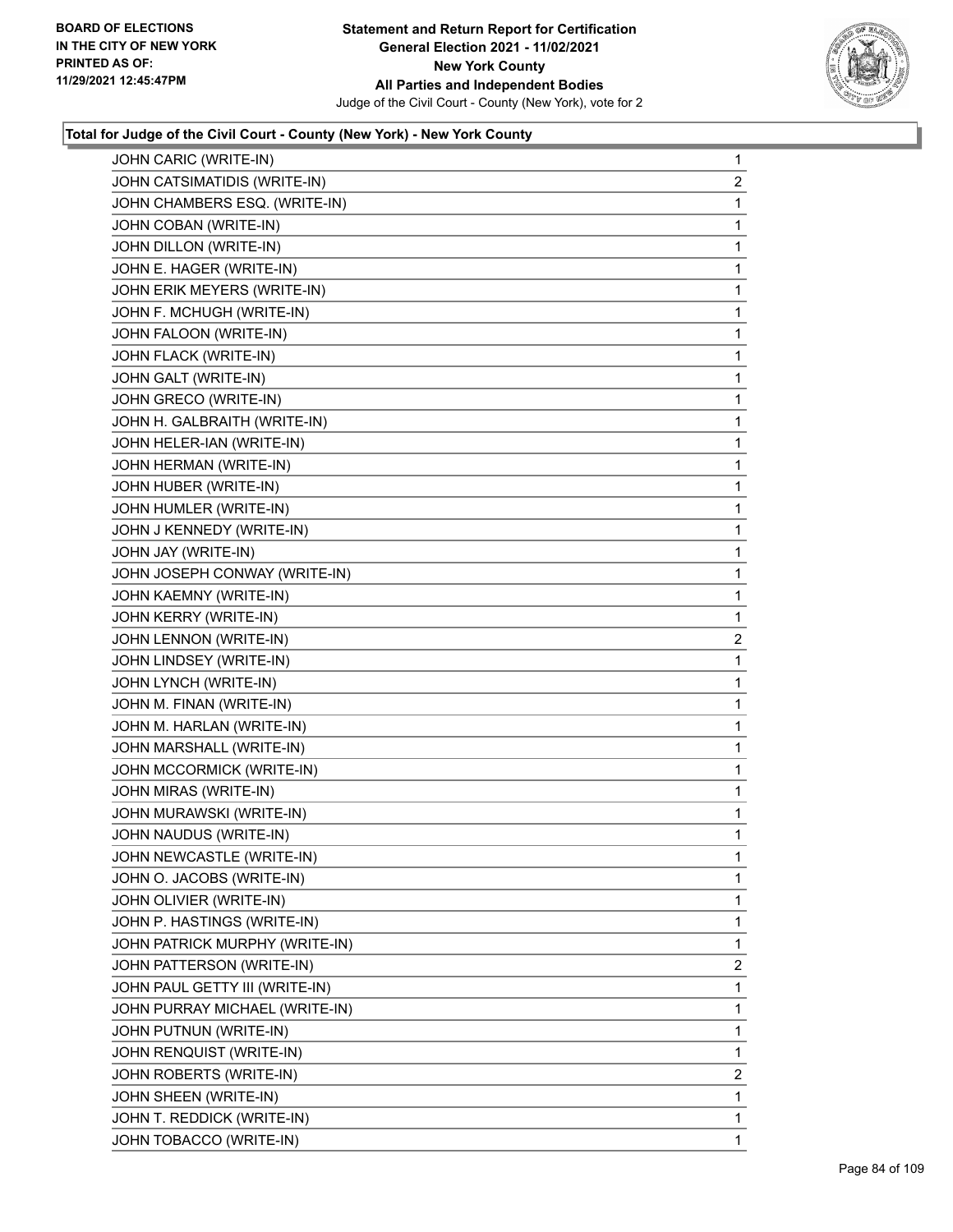

| JOHN VIRUET (WRITE-IN)               | 1              |
|--------------------------------------|----------------|
| JOHN WAGNER (WRITE-IN)               | 1              |
| JOHN WALSH (WRITE-IN)                | 1              |
| JOHN WANG (WRITE-IN)                 | 1              |
| JOHN WARDEN (WRITE-IN)               | 2              |
| JOHN WHITE (WRITE-IN)                | 1              |
| JOHN Z. WANG (WRITE-IN)              | $\overline{2}$ |
| JOHNATHAN BEHRIAS (WRITE-IN)         | 1              |
| JOHNNY SINS (WRITE-IN)               | 1              |
| JOHNNY WALKER (WRITE-IN)             | 1              |
| JOHN-PAUL BARNABA (WRITE-IN)         | 1              |
| JOHNY ROTTEY (WRITE-IN)              | 1              |
| JON MAXMAN (WRITE-IN)                | 1              |
| JON STEWART (WRITE-IN)               | 1              |
| JON STOUBLELY (WRITE-IN)             | 1              |
| JONATHAN AAXER (WRITE-IN)            | 1              |
| JONATHAN DOUSETTE (WRITE-IN)         | 1              |
| JONATHAN FRELLICH (WRITE-IN)         | 1              |
| JONATHAN GANZARSKI (WRITE-IN)        | 1              |
| JONATHAN GOLDIN (WRITE-IN)           | 1              |
| JONATHAN HADAD (WRITE-IN)            | 1              |
| JONATHAN LANE (WRITE-IN)             | 1              |
| JONATHAN LEVINE (WRITE-IN)           | 1              |
| JONATHAN LIPTON (WRITE-IN)           | 1              |
| JONATHAN TAROL (WRITE-IN)            | 1              |
| JONATHAN TURLEY (WRITE-IN)           | 1              |
| JONATHAN W. DREXLER (WRITE-IN)       | 1              |
| JONATHAN WILCOM (WRITE-IN)           | 1              |
| JORDAN DUECKER (WRITE-IN)            | 1              |
| JORDAN SPEEDMAN (WRITE-IN)           | 1              |
| JORDI ARBOLEDA (WRITE-IN)            | 1              |
| JORGE LOPEZ QUINTANA (WRITE-IN)      | 1              |
| JORGE PASADA (WRITE-IN)              | 1              |
| JOSE A. FERNANDEZ (WRITE-IN)         | 1              |
| JOSE ANTONIO GONZALEZ JR. (WRITE-IN) | 1              |
| JOSE DOMINGO ROSA (WRITE-IN)         | 1              |
| JOSE PRUD HOMME (WRITE-IN)           | 1              |
| <b>JOSE SIMMS (WRITE-IN)</b>         | 1              |
| JOSEPH A. BORRELLI JR. (WRITE-IN)    | 1              |
| JOSEPH AINBINDER (WRITE-IN)          | 1              |
| JOSEPH BIDEN (WRITE-IN)              | 1              |
| JOSEPH CARACCIO (WRITE-IN)           | 1              |
| JOSEPH CHARLES BALOGH (WRITE-IN)     | 1              |
| JOSEPH DUNNIGEN (WRITE-IN)           | 1              |
| JOSEPH KASPER (WRITE-IN)             | 1              |
| JOSEPH KIM (WRITE-IN)                | 1              |
|                                      |                |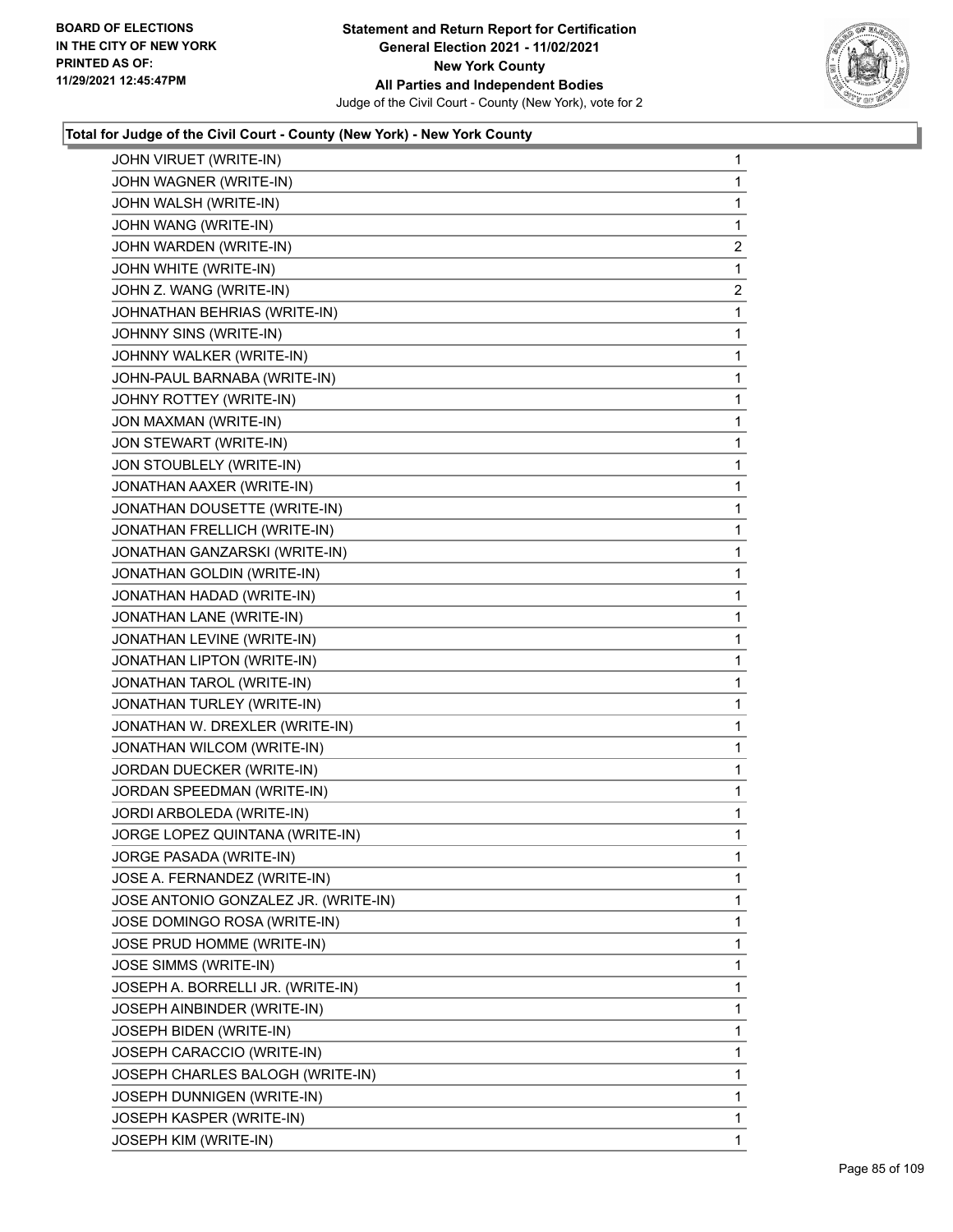

| JOSEPH MOSCOTT (WRITE-IN)           | $\overline{2}$ |
|-------------------------------------|----------------|
| JOSEPH P. PIAZZA (WRITE-IN)         | $\overline{2}$ |
| JOSEPH RESMEK (WRITE-IN)            | 1              |
| JOSEPH SANTAGATA (WRITE-IN)         | 1              |
| JOSEPH SELCH (WRITE-IN)             | 1              |
| JOSEPH STANLEY GOLDBLOOM (WRITE-IN) | 1              |
| JOSEPH TUCHMAN (WRITE-IN)           | 1              |
| JOSEPH VOGEL (WRITE-IN)             | 1              |
| JOSEPHINE SPARS (WRITE-IN)          | 1              |
| JOSH BRUEGMAN (WRITE-IN)            | 1              |
| JOSH ELIZENBERG (WRITE-IN)          | 1              |
| JOSH GATTIS (WRITE-IN)              | 1              |
| JOSH KRAVITZ (WRITE-IN)             | $\overline{a}$ |
| JOSH LUMSDEN (WRITE-IN)             | 1              |
| JOSH SCHULLEN (WRITE-IN)            | 1              |
| JOSH THOMPSON (WRITE-IN)            | 1              |
| <b>JOSHUA BUTNICK (WRITE-IN)</b>    | 1              |
| JOSHUA LOST (WRITE-IN)              | 1              |
| JOSHUA PHILLIPS (WRITE-IN)          | 1              |
| JOY NELSON (WRITE-IN)               | 1              |
| JOY SEASONS (WRITE-IN)              | 1              |
| JUAN HEALY (WRITE-IN)               | 1              |
| JUAN PAGAN (WRITE-IN)               | 1              |
| JUDGE JEANINE (WRITE-IN)            | 1              |
| JUDGE REINHOLD (WRITE-IN)           | $\overline{2}$ |
| JUDI DAVIS (WRITE-IN)               | 1              |
| JUDITH SHEINDLIN (WRITE-IN)         | 16             |
| JULIA GOODMAN (WRITE-IN)            | 1              |
| JULIAN EDELMAN (WRITE-IN)           | 1              |
| JULIAN LEF (WRITE-IN)               | 1              |
| JULIANA PEREZ CALLE (WRITE-IN)      | 1              |
| JULIE KAREM (WRITE-IN)              | 1              |
| JULIE KATE (WRITE-IN)               | 1              |
| JULIE MCLEMORE ESTES (WRITE-IN)     | 1              |
| JULIE TERSIGNI (WRITE-IN)           | $\overline{2}$ |
| JULIET COOPER (WRITE-IN)            | 1              |
| <b>JULIO SABALA (WRITE-IN)</b>      | 1              |
| JULIUS RANDLE (WRITE-IN)            | 2              |
| JUNE ANN CAUGHEY (WRITE-IN)         | 1              |
| <b>JUSTIN BLITZ (WRITE-IN)</b>      | 1              |
| <b>JUSTIN COHEN (WRITE-IN)</b>      | 1              |
| <b>JUSTIN KELTON (WRITE-IN)</b>     | 1              |
| KADAR A. HARRIS (WRITE-IN)          | 1              |
| KANYE WEST (WRITE-IN)               | 6              |
| KARA CHESTER (WRITE-IN)             | 1              |
| KARA DUNKEN (WRITE-IN)              | $\mathbf{1}$   |
|                                     |                |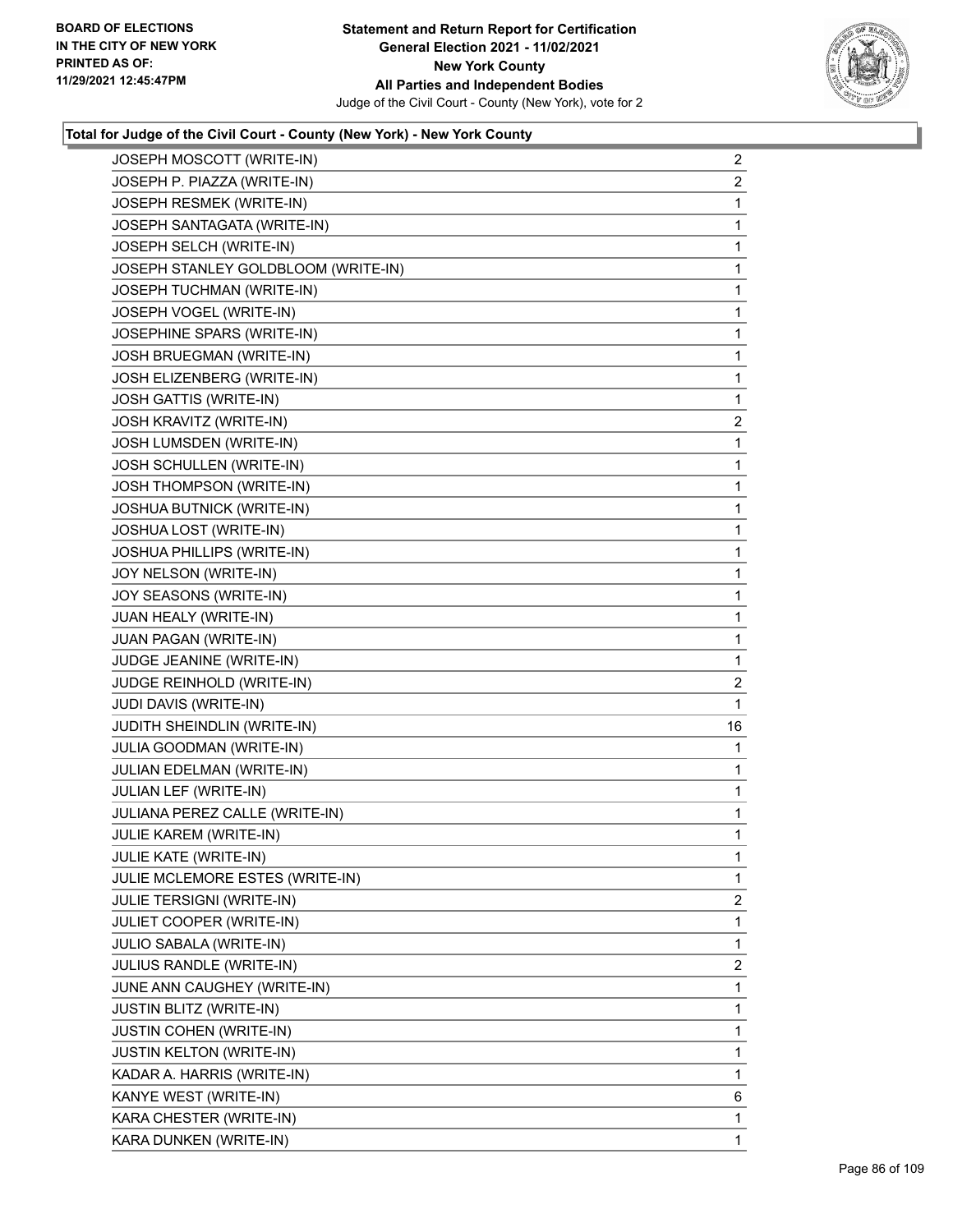

| KARA K. MILLER (WRITE-IN)      | 1              |
|--------------------------------|----------------|
| KAREN BURNSTEIN (WRITE-IN)     | 1              |
| KAREN PERILMAN (WRITE-IN)      | 1              |
| KAREN S. FRIEMAN (WRITE-IN)    | 1              |
| KAREN SMITH (WRITE-IN)         | 1              |
| KAREN SUSS (WRITE-IN)          | 1              |
| KARL MARX (WRITE-IN)           | 1              |
| KARYN KORNFELD (WRITE-IN)      | 1              |
| KASHA ROHAN (WRITE-IN)         | 1              |
| KASIA DONOHUE (WRITE-IN)       | 1              |
| KATE PAEK (WRITE-IN)           | 1              |
| KATE TSYKIN (WRITE-IN)         | 1              |
| KATHLEEN M. HARDY (WRITE-IN)   | 1              |
| KATHLYNE PURRINI (WRITE-IN)    | 1              |
| KATHRINE HAYWARD (WRITE-IN)    | 1              |
| KATHRYN DIMATLIA (WRITE-IN)    | 1              |
| KATHRYN E. FREED (WRITE-IN)    | 1              |
| KATHRYN HARRIS (WRITE-IN)      | $\overline{c}$ |
| KATHY HOCHUL (WRITE-IN)        | 1              |
| KATHY MURRAY (WRITE-IN)        | 1              |
| KATIE LEONARD (WRITE-IN)       | 1              |
| KAYLA FONSECA (WRITE-IN)       | 1              |
| KEARA BERGIN (WRITE-IN)        | 1              |
| KEEGAN DREW (WRITE-IN)         | 1              |
| KEITH GARDNER (WRITE-IN)       | 1              |
| KEITH MOON (WRITE-IN)          | 1              |
| KELLY CASTLE (WRITE-IN)        | 1              |
| KELLY GARDNER (WRITE-IN)       | 1              |
| KELLY P FARRELL (WRITE-IN)     | 1              |
| KELLY PIPA (WRITE-IN)          | 1              |
| KEMBA WALKER (WRITE-IN)        | $\overline{a}$ |
| <b>KEN HICKS (WRITE-IN)</b>    | 1              |
| <b>KENN KERN (WRITE-IN)</b>    | 1              |
| KENNETH FISHEL (WRITE-IN)      | 1              |
| KENNETH GORDON (WRITE-IN)      | 1              |
| KENNETH LEITNER (WRITE-IN)     | 3              |
| KENNETH MOLTNER (WRITE-IN)     | 1              |
| KENNETH SCHAEFFER (WRITE-IN)   | $\overline{2}$ |
| KENNETH STAR (WRITE-IN)        | 1              |
| KENNETH VANDEKIETS (WRITE-IN)  | 1              |
| KENNY WIND (WRITE-IN)          | 1              |
| KENYETTA THOMPSON (WRITE-IN)   | 1              |
| KERRY GITTLE (WRITE-IN)        | 1              |
| <b>KERRY GOTLIB (WRITE-IN)</b> | 1              |
| KERRY MAEKILLOP (WRITE-IN)     | 1              |
| KEVIN A. QUINN (WRITE-IN)      | $\mathbf{1}$   |
|                                |                |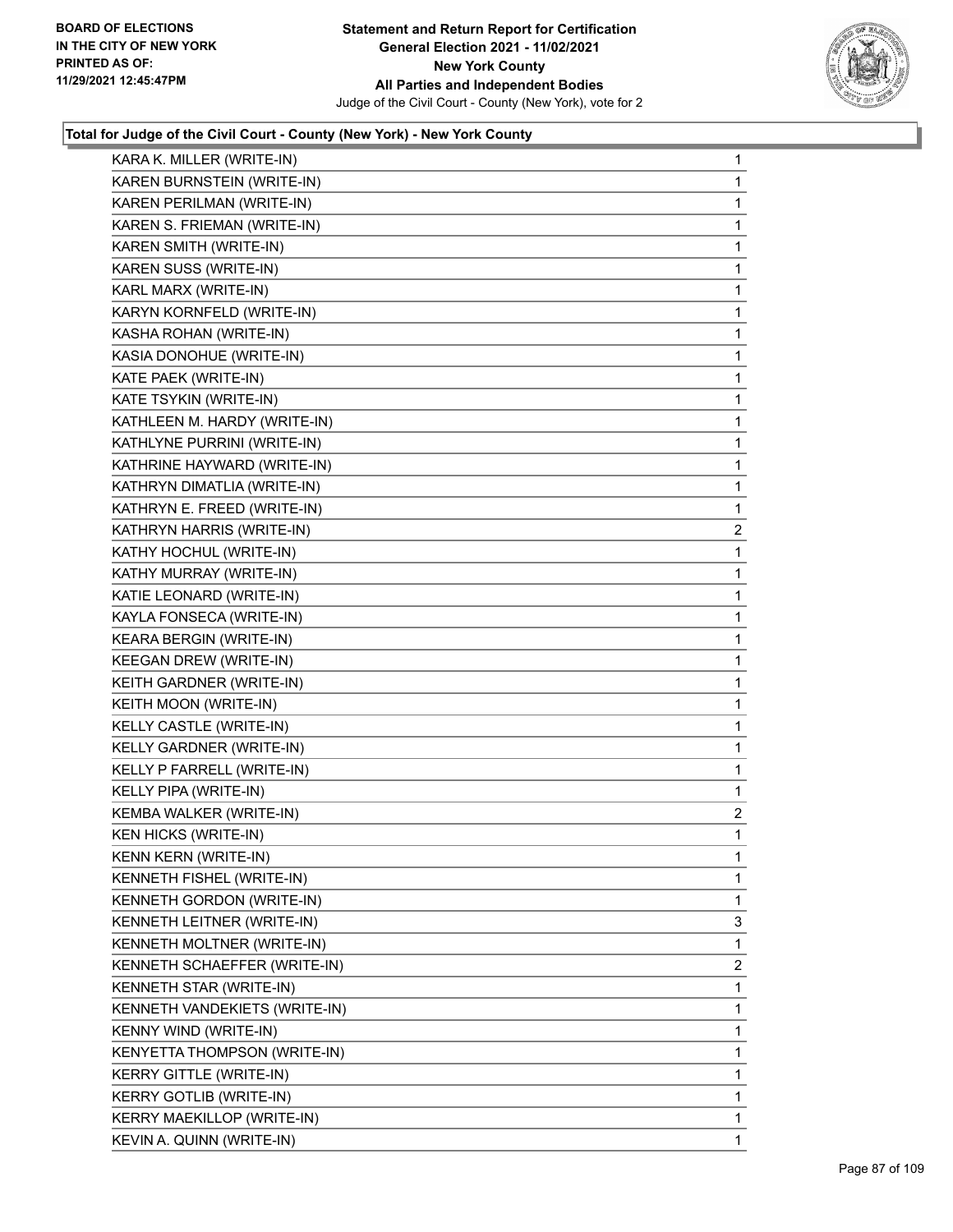

| KEVIN CASTEL (WRITE-IN)            | 1                       |
|------------------------------------|-------------------------|
| KEVIN CHAN (WRITE-IN)              | 1                       |
| KEVIN COURTIS (WRITE-IN)           | 1                       |
| KEVIN DURANT (WRITE-IN)            | 1                       |
| KEVIN GRATH (WRITE-IN)             | 1                       |
| KEVIN HAMMOND (WRITE-IN)           | 1                       |
| KEVIN HANRATTY (WRITE-IN)          | $\overline{2}$          |
| KEVIN J. NELAN (WRITE-IN)          | 1                       |
| KEVIN KLEPPER (WRITE-IN)           | 3                       |
| KEVIN KOPLIN (WRITE-IN)            | 1                       |
| KEVIN LEE (WRITE-IN)               | 1                       |
| KEVIN MATH (WRITE-IN)              | $\overline{2}$          |
| KEVIN MULLEN (WRITE-IN)            | 1                       |
| KEVIN R. GARVEY (WRITE-IN)         | 1                       |
| KEVIN RIZZO (WRITE-IN)             | 1                       |
| KEVIN ROARKE (WRITE-IN)            | 1                       |
| KIERA GUZZO (WRITE-IN)             | $\overline{\mathbf{c}}$ |
| KIERAN FENICHEL (WRITE-IN)         | 1                       |
| KIERAN MCCORMACK (WRITE-IN)        | 1                       |
| KIM ALLEN (WRITE-IN)               | 1                       |
| KIM CHAMBERS ME (WRITE-IN)         | 1                       |
| KIM CORD (WRITE-IN)                | 1                       |
| KIM LANE (WRITE-IN)                | 1                       |
|                                    |                         |
| KIM M. PARKER (WRITE-IN)           | 1                       |
| KIM PARKER (WRITE-IN)              | 1                       |
| KIM SMITH (WRITE-IN)               | $\overline{c}$          |
| KIMBERLY GUIFOYLE (WRITE-IN)       | 1                       |
| KIMIA SHARIFI (WRITE-IN)           | 1                       |
| KOBI BUECHLER (WRITE-IN)           | 1                       |
| KREGAN DEAN (WRITE-IN)             | 1                       |
| KRISTA REED (WRITE-IN)             | 1                       |
| KRISTEN EDWARDS (WRITE-IN)         | 1                       |
| KRISTEN PERSINES (WRITE-IN)        | 1                       |
| KRISTOPHER ALBERT KELLY (WRITE-IN) | 1                       |
| KRYSTINA HO (WRITE-IN)             | 1                       |
| KYLE WILKINS (WRITE-IN)            | 1                       |
| LALL KWATRA (WRITE-IN)             | 1                       |
| LAMBERT JOLIENNE (WRITE-IN)        | 1                       |
| LAN LYONS (WRITE-IN)               | 1                       |
| LANCE WILSON (WRITE-IN)            | 1                       |
| LARRANCE W. EGAN (WRITE-IN)        | 1                       |
| LARRY BIRD (WRITE-IN)              | 1                       |
| LARRY EISENBERG (WRITE-IN)         | 1                       |
| LARRY PROFETA (WRITE-IN)           | 1                       |
| LARRY SHARP (WRITE-IN)             | 1                       |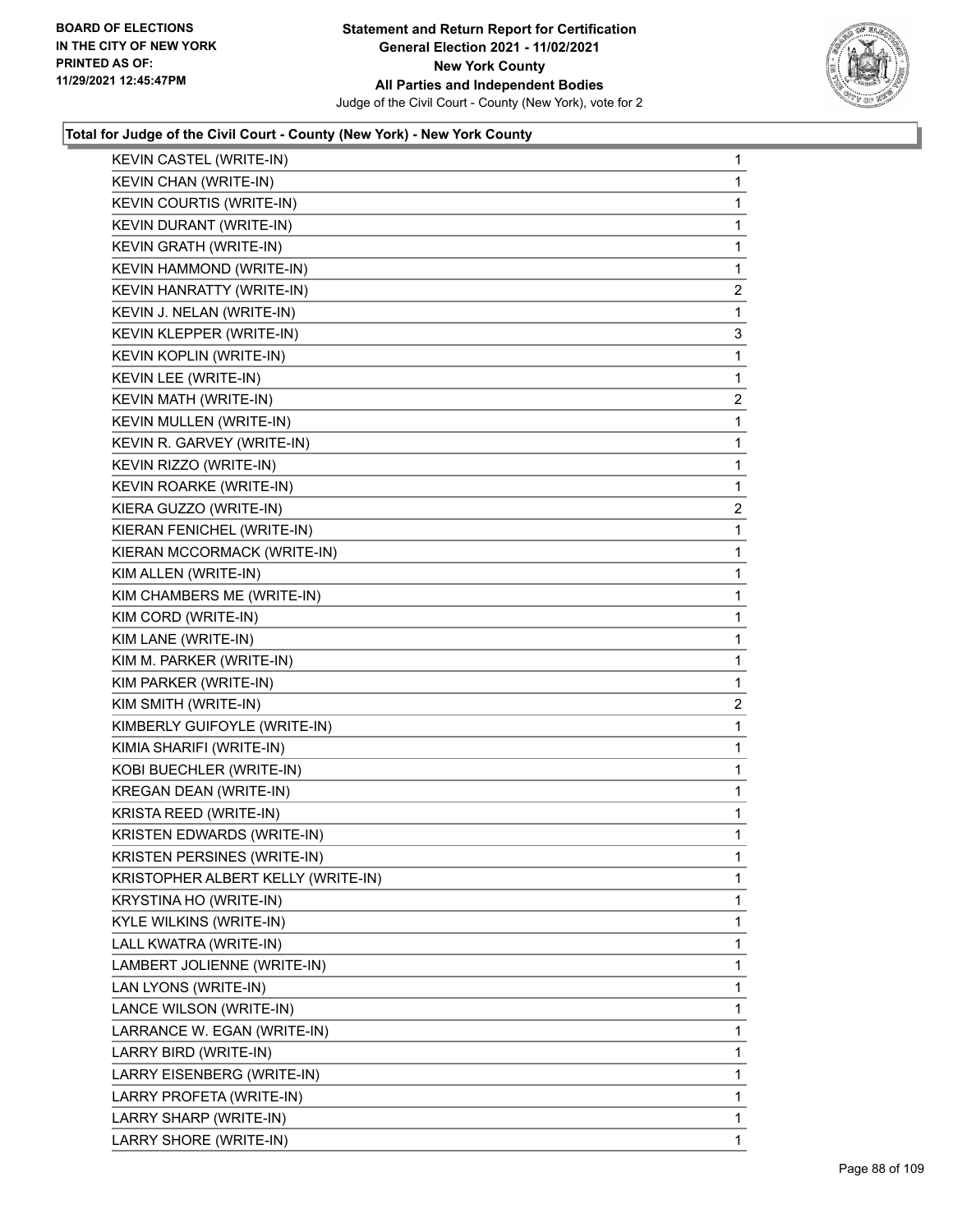

| LATCTIA JAMES (WRITE-IN)      | 1              |
|-------------------------------|----------------|
| LATIMA ROBERTS (WRITE-IN)     | 1              |
| LATITIA JAMES (WRITE-IN)      | 1              |
| LAURA BROWNE (WRITE-IN)       | 1              |
| LAUREN FARBER (WRITE-IN)      | 1              |
| LAUREN GOHESMAN (WRITE-IN)    | 1              |
| LAUREN GOLDMAN (WRITE-IN)     | 1              |
| LAUREN HENDRIX (WRITE-IN)     | 1              |
| LAUREN JONES (WRITE-IN)       | 1              |
| LAUREN LEVY (WRITE-IN)        | 1              |
| LAUREN MARRUS (WRITE-IN)      | 1              |
| LAUREN STEELE (WRITE-IN)      | 1              |
| LAVERNE DECKER (WRITE-IN)     | $\overline{2}$ |
| LAWRENCE E. FABIAN (WRITE-IN) | 1              |
| LAWRENCE FOX (WRITE-IN)       | 1              |
| LAWRENCE KAMERMAN (WRITE-IN)  | 1              |
| LAWRENCE LESSING (WRITE-IN)   | 1              |
| LE ISIAN (WRITE-IN)           | 1              |
| LEATHA J. STURGES (WRITE-IN)  | 1              |
| LEE ESTES (WRITE-IN)          | 1              |
| LEE SNOW (WRITE-IN)           | 1              |
| LEE SPIELMANN (WRITE-IN)      | 1              |
| LEE SWEDOWSKY (WRITE-IN)      | 1              |
| LEE ZELDIN (WRITE-IN)         | $\overline{2}$ |
| LEENA CHARLTON (WRITE-IN)     | 1              |
| LEIGH BISHOP (WRITE-IN)       | 1              |
| LEN GUTMAN (WRITE-IN)         | 1              |
| LEN SLEDGESKI (WRITE-IN)      | 1              |
| LENA DURHAM (WRITE-IN)        | 1              |
| LENHA JAMES (WRITE-IN)        | 1              |
| LEO TERRELL (WRITE-IN)        | 1              |
| LEON TROTSKY (WRITE-IN)       | 1              |
| LEONARD NOISETTE (WRITE-IN)   | 1              |
| LEONARD REENIN (WRITE-IN)     | 1              |
| LEONARDO DIVINCI (WRITE-IN)   | 1              |
| LEORA BOTWICK (WRITE-IN)      | 1              |
| LESGO BRANDON (WRITE-IN)      | $\overline{2}$ |
| LESLIE DECKOFF (WRITE-IN)     | 1              |
| LESLIE LEITNER (WRITE-IN)     | 2              |
| LEWIS C. TAISHOFF (WRITE-IN)  | 1              |
| LIAM FROST (WRITE-IN)         | 1              |
| LIAM GARCIA (WRITE-IN)        | 1              |
| LIAM GOMEZ (WRITE-IN)         | 1              |
| LIEL LIEBOVITZ (WRITE-IN)     | 1              |
| LIL NAS X (WRITE-IN)          | 1              |
| LILIANA GOLDWYN (WRITE-IN)    | 1              |
|                               |                |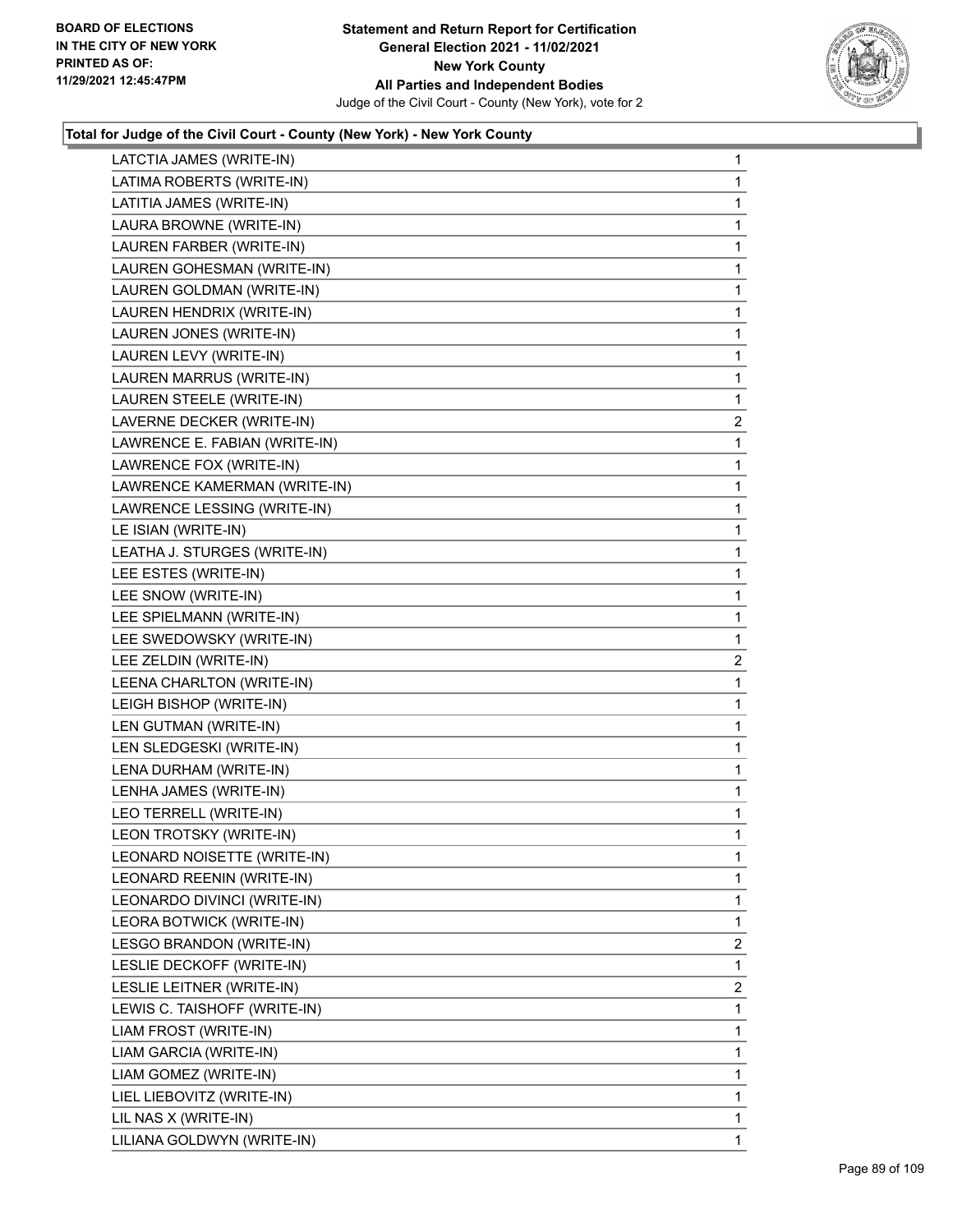

| LILLIAN PEPITONE (WRITE-IN)        | $\mathbf{1}$ |
|------------------------------------|--------------|
| LINDA GINSBERG (WRITE-IN)          | 1            |
| LINDA H. ROSEN (WRITE-IN)          | 1            |
| LINDA LE COMTE (WRITE-IN)          | 1            |
| LINDA MAYER (WRITE-IN)             | 1            |
| LINDA SARSOUR (WRITE-IN)           | $\mathbf{1}$ |
| LINDA SCHOFF (WRITE-IN)            | 1            |
| LINDRAY BROCKNIGHT (WRITE-IN)      | 1            |
| LINDSAY GRAHAM (WRITE-IN)          | 1            |
| LISA ASCHKENASY (WRITE-IN)         | 1            |
| LISA CLEARY (WRITE-IN)             | 1            |
| LISA CRISTIANI (WRITE-IN)          | 1            |
| LISA DE ROSA (WRITE-IN)            | 1            |
| LISA LEATH (WRITE-IN)              | 1            |
| LISA TANKONS (WRITE-IN)            | 1            |
| LIZ CHENEY (WRITE-IN)              | 1            |
| LIZ CROTTY (WRITE-IN)              | 1            |
| LIZ FRANZYK (WRITE-IN)             | 1            |
| LIZA BUSH (WRITE-IN)               | 1            |
| LLOYD HELLER (WRITE-IN)            | 1            |
| LORENZO LABOY (WRITE-IN)           | 1            |
| LORETTA BUSCH (WRITE-IN)           | 1            |
| LORI LESSER (WRITE-IN)             | 1            |
| LORRIE KLOSSNER (WRITE-IN)         | 1            |
| LOUIS PULIAFITO (WRITE-IN)         | 3            |
| LOUIS ROSAS (WRITE-IN)             | 1            |
| LOUIS T. CORNACCHIA III (WRITE-IN) | 2            |
| LOUISE KELLY (WRITE-IN)            | 1            |
| LUCAS LARSON (WRITE-IN)            | 1            |
| LUCINDA CARDINAL (WRITE-IN)        | $\mathbf{1}$ |
| LUCY MARTINEZ (WRITE-IN)           | 1            |
| LUIS MARCANO (WRITE-IN)            | 1            |
| LUIS REMAN (WRITE-IN)              | 1            |
| LUIS TEJADA (WRITE-IN)             | 1            |
| LUK K. ANTOSNINI (WRITE-IN)        | 1            |
| LULU FRIESDAT (WRITE-IN)           | 1            |
| M. A KTUTS (WRITE-IN)              | 1            |
| MACK SCHLEFER (WRITE-IN)           | 1            |
| MACY HARDMAN (WRITE-IN)            | 1            |
| MAGNUS LANSING (WRITE-IN)          | 1            |
| MALAN PROTASS (WRITE-IN)           | 1            |
| MALLORY DANAHER (WRITE-IN)         | 1            |
| MANDY PATANKIN (WRITE-IN)          | 1            |
| MANNY ALICANDRO (WRITE-IN)         | 1            |
| MAO TSE-TUNG (WRITE-IN)            | 1            |
| MAO ZEDONG (WRITE-IN)              | 1.           |
|                                    |              |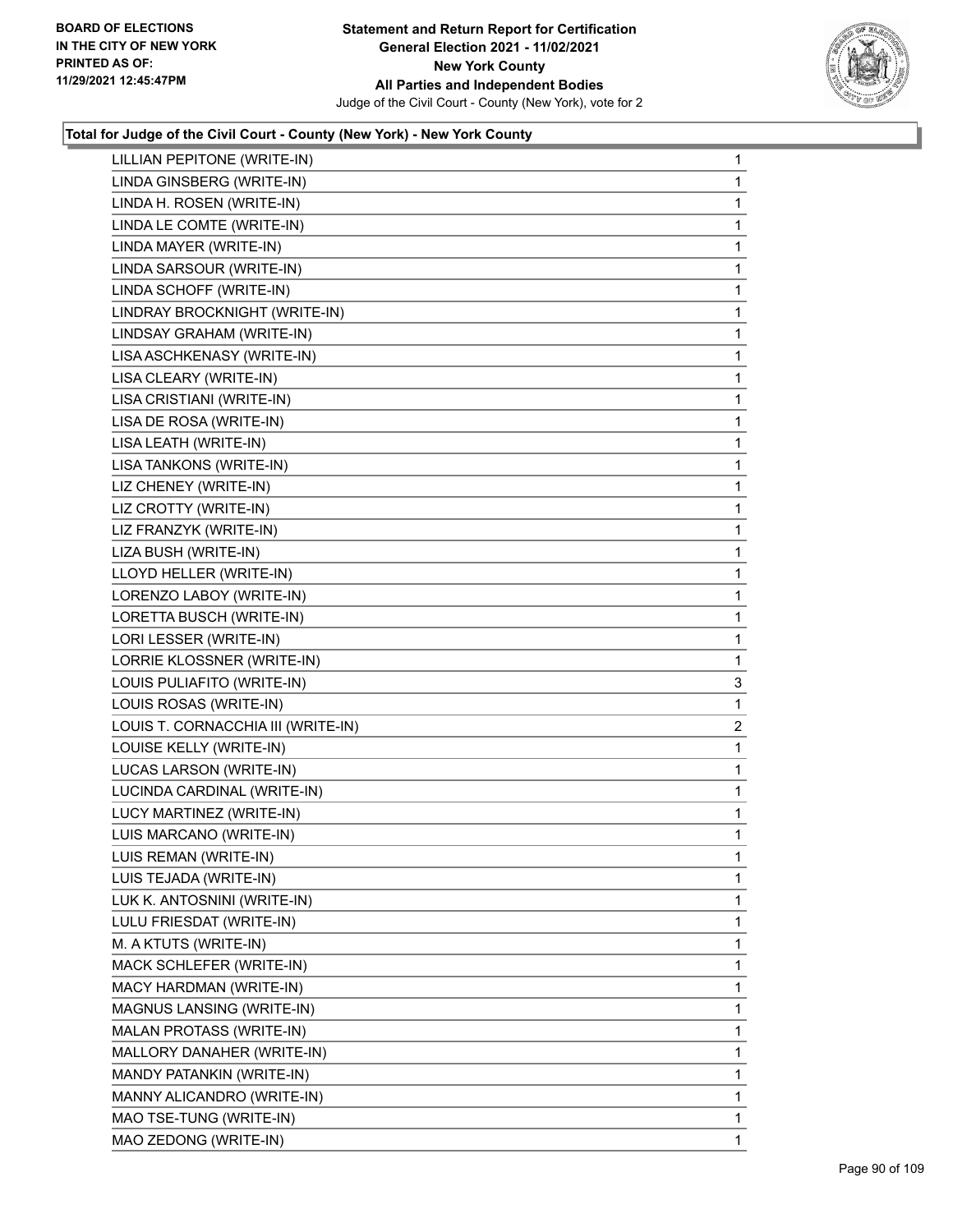

| MARC CHALPIN (WRITE-IN)              | $\mathbf{1}$   |
|--------------------------------------|----------------|
| MARC KREPNICK (WRITE-IN)             | 1              |
| MARC PIPARO (WRITE-IN)               | 1              |
| MARC TREVINO (WRITE-IN)              | 1              |
| MARC WEISS (WRITE-IN)                | 1              |
| MARCIA HAMSON (WRITE-IN)             | 1              |
| MARCO A. HERNANDEZ (WRITE-IN)        | $\overline{a}$ |
| MARCO CAPSOUTO (WRITE-IN)            | 1              |
| MARCO PICCALUQE (WRITE-IN)           | 1              |
| MARCO SCHNABL (WRITE-IN)             | $\mathbf 1$    |
| MARCUS CAMBY (WRITE-IN)              | 1              |
| MARCUS TULLIS CICERO (WRITE-IN)      | 1              |
| MARE FLEIDNER (WRITE-IN)             | 1              |
| MARGARET A. PUI YEE CHAN (WRITE-IN)  | 1              |
| MARGARET MITHKNE (WRITE-IN)          | 1              |
| MARGHERITA RACANELL (WRITE-IN)       | $\overline{c}$ |
| MARGUERITE EPSTEIN-MARTIN (WRITE-IN) | 1              |
| MARIA DANZILO (WRITE-IN)             | 1              |
| MARIA J. DONOHUE (WRITE-IN)          | 1              |
| MARIA KARPOV (WRITE-IN)              | 1              |
| MARIA KUCER (WRITE-IN)               | 1              |
| MARIA LOPEZ GARCIA (WRITE-IN)        | $\mathbf 1$    |
| MARIA ORDONEZ (WRITE-IN)             | 1              |
| MARIA SVART (WRITE-IN)               | 1              |
| MARIA VALENCIA (WRITE-IN)            | 1              |
| MARILYN MILIAN (WRITE-IN)            | 1              |
| MARIO CUOMO (WRITE-IN)               | $\overline{2}$ |
| MARION AMORE (WRITE-IN)              | $\mathbf 1$    |
| MARK AGVIAR (WRITE-IN)               | 1              |
| MARK BASICAS (WRITE-IN)              | 1              |
| MARK CHLAPOWSKI (WRITE-IN)           | 1              |
| MARK D. LEVINE (WRITE-IN)            | 1              |
| MARK DILLER (WRITE-IN)               | 1              |
| MARK ELLIS (WRITE-IN)                | 1              |
| MARK FUSCO (WRITE-IN)                | 1              |
| MARK GJANAJ (WRITE-IN)               | 1              |
| MARK LEBOW (WRITE-IN)                | 1              |
| MARK LEVINE (WRITE-IN)               | 2              |
| MARK LISS (WRITE-IN)                 | 1              |
| MARK MENTING (WRITE-IN)              | 1              |
| MARK P. DALY (WRITE-IN)              | 1              |
| MARK POLYARON (WRITE-IN)             | 1              |
| MARK SMITH (WRITE-IN)                | 1              |
| MARK TOBAK (WRITE-IN)                | 1              |
| MARK WHITE (WRITE-IN)                | 1              |
| MARK ZECTENG (WRITE-IN)              | 1              |
|                                      |                |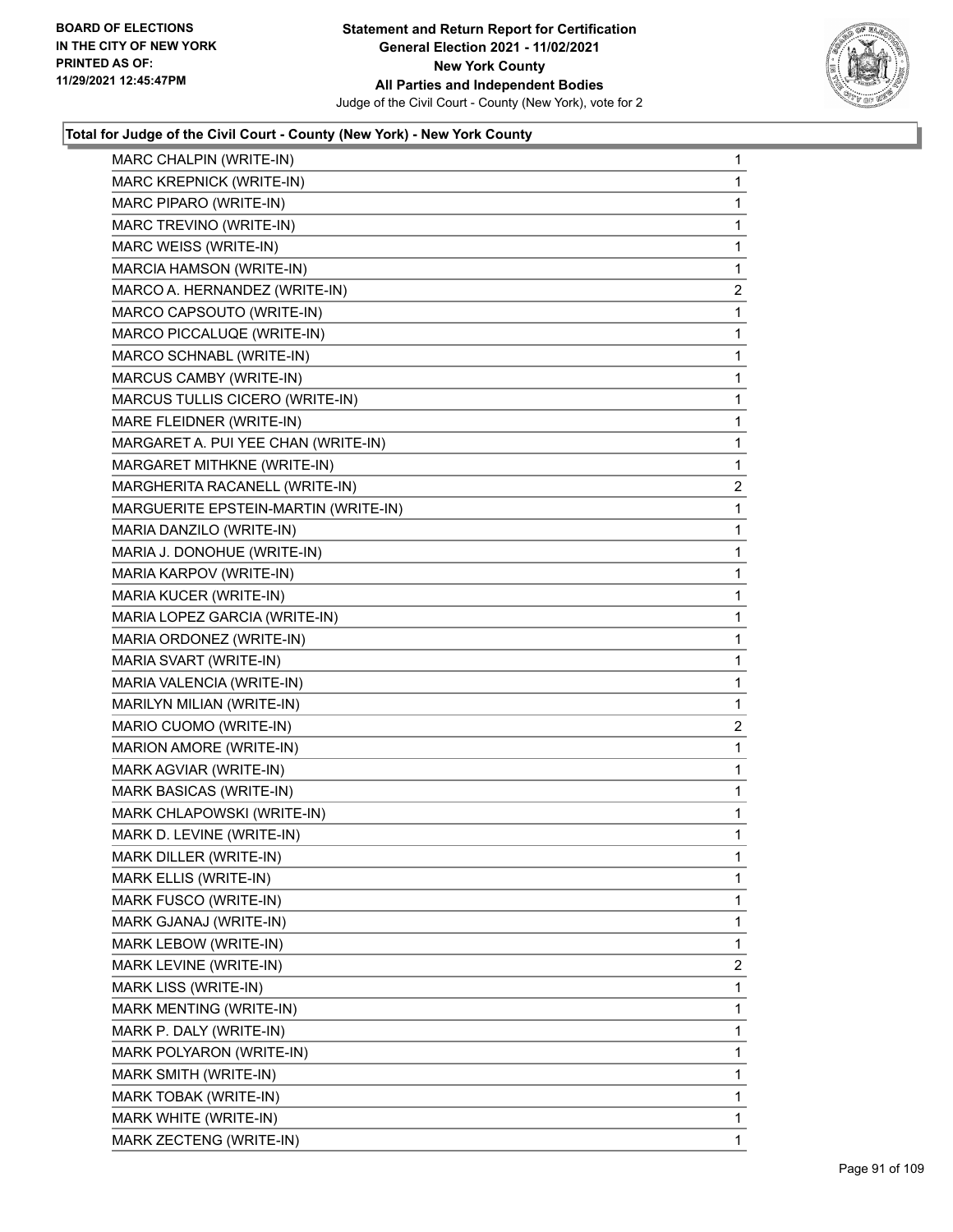

| MARNIE BRISKIN (WRITE-IN)     | $\mathbf{1}$   |
|-------------------------------|----------------|
| MARSHAL GARLAND (WRITE-IN)    | 1              |
| MARSHALL JAFFE (WRITE-IN)     | 1              |
| MARTIN RICHMAN (WRITE-IN)     | 1              |
| MARY ANN DALY (WRITE-IN)      | 1              |
| MARY ELLEN CRONLY (WRITE-IN)  | $\mathbf{1}$   |
| MARY GLEASON (WRITE-IN)       | 1              |
| MARY MOYLAN (WRITE-IN)        | 1              |
| MARY PAVLOVICH (WRITE-IN)     | 1              |
| MARY SCHWATZ (WRITE-IN)       | 1              |
| MATHEW KATE (WRITE-IN)        | 1              |
| MATT COLEMAN (WRITE-IN)       | $\mathbf{1}$   |
| MATT HOWER (WRITE-IN)         | 1              |
| MATT NEVOLA (WRITE-IN)        | 1              |
| MATT TOYER (WRITE-IN)         | 1              |
| MATTHEW BOLTON (WRITE-IN)     | 1              |
| MATTHEW BRIEF (WRITE-IN)      | $\overline{2}$ |
| MATTHEW COSTA (WRITE-IN)      | 1              |
| MATTHEW FISCHER (WRITE-IN)    | 1              |
| MATTHEW GRIECO (WRITE-IN)     | $\overline{2}$ |
| MATTHEW HARRIS (WRITE-IN)     | $\overline{2}$ |
| MATTHEW LENOWLES (WRITE-IN)   | $\mathbf 1$    |
| MATTHEW MARCUS (WRITE-IN)     | 1              |
| MATTHEW MURPHY (WRITE-IN)     | $\mathbf{1}$   |
| MATTHEW OTTE (WRITE-IN)       | 1              |
| MATTHEW PINTEA (WRITE-IN)     | 1              |
| MATTHEW ROCKWOOD (WRITE-IN)   | 1              |
| MATTHEW STAS (WRITE-IN)       | 1              |
| MATTHEW TIEBER (WRITE-IN)     | 1              |
| MATTHEW VACARRO (WRITE-IN)    | $\mathbf{1}$   |
| MATTHEW WEILEN (WRITE-IN)     | 1              |
| MATTHRW BALLINGER (WRITE-IN)  | 1              |
| MAUD MARON (WRITE-IN)         | 3              |
| MAUD MORAN (WRITE-IN)         | 1              |
| MAUREEN A. DALY (WRITE-IN)    | 1              |
| MAUREEN FLANNBROY (WRITE-IN)  | 1              |
| MAUREEN MOFFATT (WRITE-IN)    | 1              |
| MAURICE LEFKOST (WRITE-IN)    | 1              |
| MAX GRUNTER (WRITE-IN)        | 1              |
| MAX R. SARINSKY (WRITE-IN)    | 1              |
| MAX ROSE (WRITE-IN)           | 1              |
| MAXWELL BAUERNEBEL (WRITE-IN) | 3              |
| MAXWELL ZENNY (WRITE-IN)      | 1              |
| MAY LI (WRITE-IN)             | 1              |
| MAYA ANETEAU (WRITE-IN)       | 1              |
| MAYA WILEY (WRITE-IN)         | 1              |
|                               |                |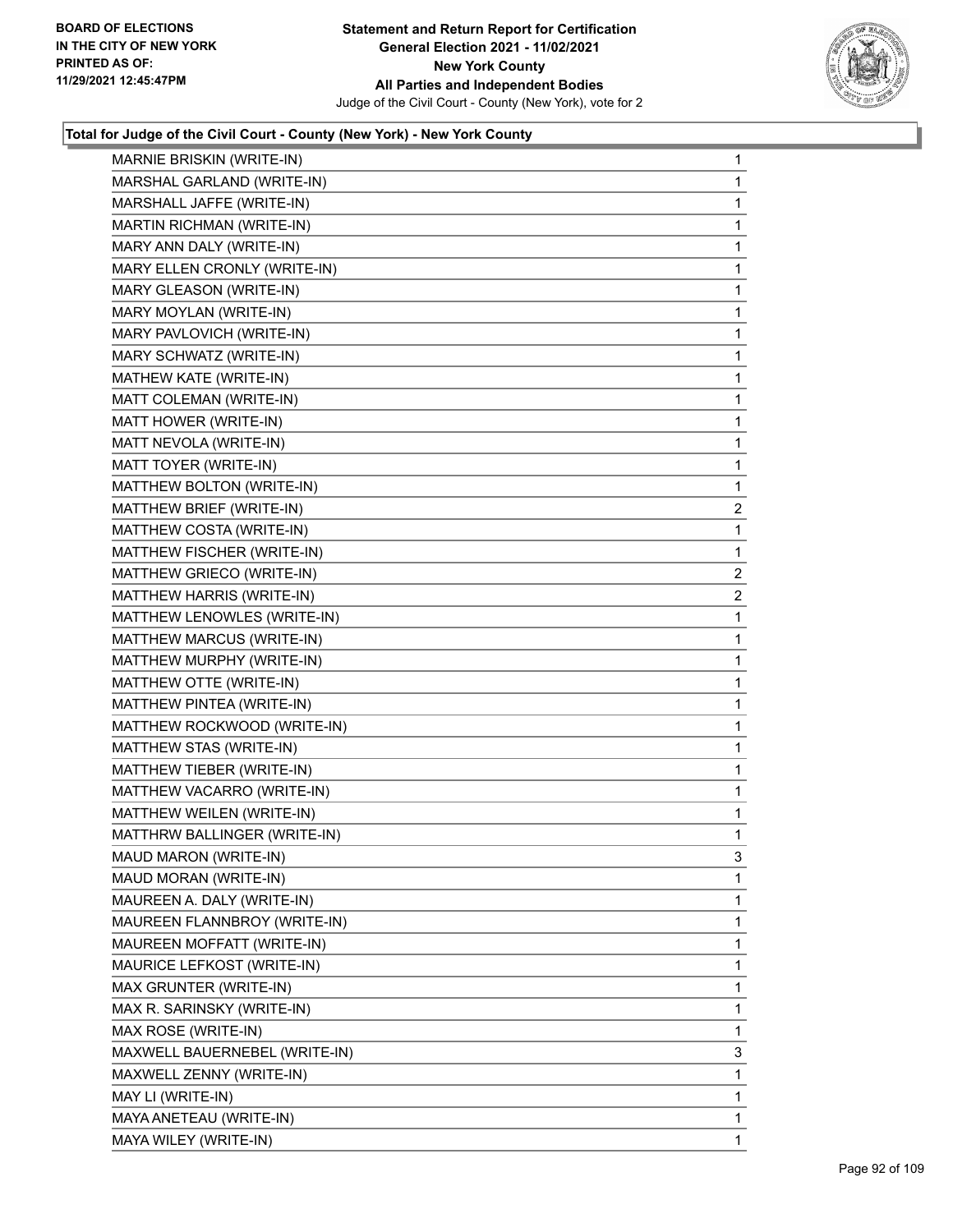

| MEL PEARSON (WRITE-IN)                 | $\mathbf{1}$   |
|----------------------------------------|----------------|
| MELISSA DIAZ (WRITE-IN)                | $\mathbf{1}$   |
| MELISSA DIPIETRO (WRITE-IN)            | $\mathbf{1}$   |
| MELISSA GINSBERG (WRITE-IN)            | 1              |
| MELISSA KESSLER (WRITE-IN)             | $\mathbf 1$    |
| MELL BROOKS (WRITE-IN)                 | $\mathbf{1}$   |
| MEREDITH HARVATH (WRITE-IN)            | 1              |
| MEREDITH MILLER (WRITE-IN)             | $\mathbf{1}$   |
| MIA EISNER-GRYNBERG (WRITE-IN)         | $\overline{2}$ |
| MICHAEL ALLEN SCHWARTZ (WRITE-IN)      | 1              |
| MICHAEL BECKER (WRITE-IN)              | $\mathbf{1}$   |
| MICHAEL BERNSTEIN (WRITE-IN)           | $\mathbf{1}$   |
| MICHAEL BINIAWEWITZ (WRITE-IN)         | 1              |
| MICHAEL BLOOM (WRITE-IN)               | $\mathbf{1}$   |
| MICHAEL BLOOMBERG (WRITE-IN)           | 20             |
| MICHAEL BOYD (WRITE-IN)                | 1              |
| MICHAEL BRANDINI (WRITE-IN)            | 1              |
| MICHAEL BURGER SPANAKUPOLIS (WRITE-IN) | $\mathbf{1}$   |
| MICHAEL CAPPERELLI (WRITE-IN)          | 1              |
| MICHAEL CRONIN (WRITE-IN)              | $\mathbf{1}$   |
| MICHAEL DANBY (WRITE-IN)               | $\mathbf{1}$   |
| MICHAEL DATTOMA (WRITE-IN)             | 1              |
| MICHAEL DAVIS (WRITE-IN)               | 1              |
| MICHAEL DOPPELT (WRITE-IN)             | $\mathbf{1}$   |
| MICHAEL E. LEWYN (WRITE-IN)            | 1              |
| MICHAEL ESPOSITO (WRITE-IN)            | $\mathbf{1}$   |
| MICHAEL FLEISCHMAN (WRITE-IN)          | 1              |
| MICHAEL HAYES (WRITE-IN)               | 1              |
| MICHAEL HUGHES, ESQ. (WRITE-IN)        | 1              |
| MICHAEL J. GREENBERG (WRITE-IN)        | $\mathbf{1}$   |
| MICHAEL J. O'BRIAN (WRITE-IN)          | $\mathbf 1$    |
| MICHAEL JACKSON (WRITE-IN)             | $\mathbf{1}$   |
| MICHAEL JONES (WRITE-IN)               | 1              |
| MICHAEL LABUSKES (WRITE-IN)            | 1              |
| MICHAEL LAUFER (WRITE-IN)              | $\mathbf{1}$   |
| MICHAEL LEVITT (WRITE-IN)              | 1              |
| MICHAEL MALICE (WRITE-IN)              | 1              |
| MICHAEL MARRUS (WRITE-IN)              | $\mathbf{1}$   |
| MICHAEL MARTIN (WRITE-IN)              | 1              |
| MICHAEL MCDONALD (WRITE-IN)            | 1              |
| MICHAEL MEEHAN (WRITE-IN)              | $\mathbf{1}$   |
| MICHAEL MOSCOTT (WRITE-IN)             | 2              |
| MICHAEL MUKASEY (WRITE-IN)             | 1              |
| MICHAEL NOONAN (WRITE-IN)              | $\mathbf{1}$   |
| MICHAEL PENCE (WRITE-IN)               | $\mathbf{1}$   |
| MICHAEL PETRALIA (WRITE-IN)            | $\mathbf{2}$   |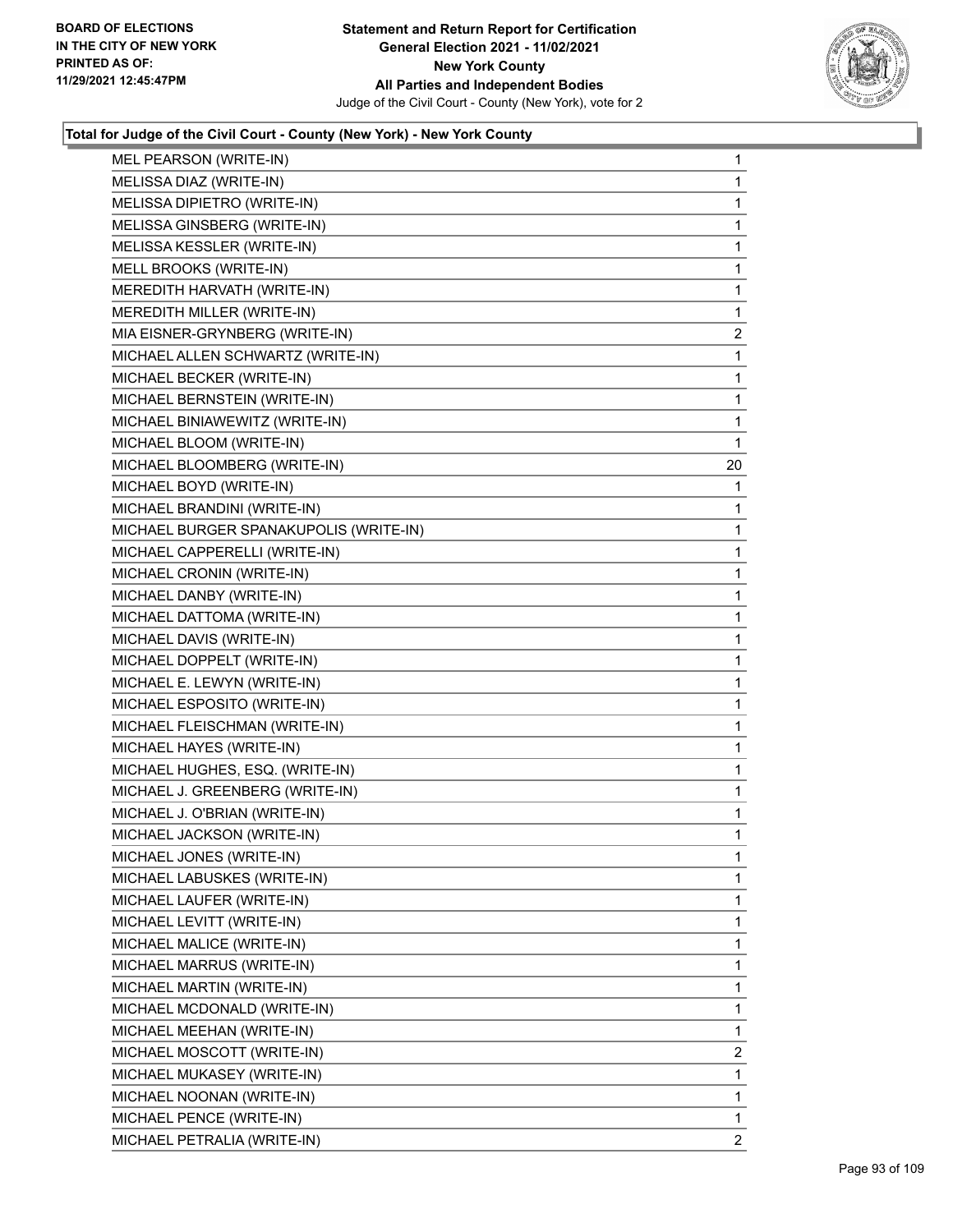

| MICHAEL POMPEO (WRITE-IN)      | 1              |
|--------------------------------|----------------|
| MICHAEL R. PENCE (WRITE-IN)    | 1              |
| MICHAEL SCHEIDER (WRITE-IN)    | 1              |
| MICHAEL SCHUMEISTER (WRITE-IN) | 1              |
| MICHAEL SEEHAN (WRITE-IN)      | 1              |
| MICHAEL TAPIA (WRITE-IN)       | 1              |
| MICHAEL WEINSTEIN (WRITE-IN)   | 1              |
| MICHAEL WEISBERG (WRITE-IN)    | 1              |
| MICHAELA S. PHIPPS (WRITE-IN)  | 1              |
| MICHELLE GALUEZ (WRITE-IN)     | 1              |
| MICHELLE GELERNT (WRITE-IN)    | 1              |
| MICHELLE GRANT (WRITE-IN)      | 1              |
| MICHELLE HERING (WRITE-IN)     | 1              |
| MICHELLE HERZOG (WRITE-IN)     | 1              |
| MICHELLE HOLNAN (WRITE-IN)     | 1              |
| MICHELLE NOONAN (WRITE-IN)     | 1              |
| MICHELLE TONG (WRITE-IN)       | 1              |
| MICHELLE WEBER (WRITE-IN)      | 1              |
| MICHSEN MUKSSEY (WRITE-IN)     | 1              |
| MICKAY HUELLER (WRITE-IN)      | 1              |
| MIKE NICHOLS (WRITE-IN)        | 1              |
| MIKE PENCE (WRITE-IN)          | 3              |
| MIKE ROBERTS (WRITE-IN)        | 1              |
| MIKE SWEENEY (WRITE-IN)        | 1              |
| MIKE TAUBE (WRITE-IN)          | 1              |
| MIKE TYSON (WRITE-IN)          | 1              |
| MIKE VICARI (WRITE-IN)         | 1              |
| MIKHAIL PATISH (WRITE-IN)      | $\overline{a}$ |
| MIKHAIL VANYO (WRITE-IN)       | 1              |
| MILAGROS RODRIGUEZ (WRITE-IN)  | 1              |
| MILES WELLSER (WRITE-IN)       | 1              |
| MILTON FRIEDMAN (WRITE-IN)     | $\mathbf{1}$   |
| MIRIAM CALLAHOUN (WRITE-IN)    | 1              |
| MIRIANA LISANTI (WRITE-IN)     | 1              |
| MITCH GARBER (WRITE-IN)        | 1              |
| MITCH KREMAT (WRITE-IN)        | 1              |
| MITCH MANDELL (WRITE-IN)       | 1              |
| MITCH ZUCKERMAN (WRITE-IN)     | 1              |
| MITT ROMNEY (WRITE-IN)         | 3              |
| MOE HOWARD (WRITE-IN)          | 1              |
| MOLLY FALLAS (WRITE-IN)        | 1              |
| MONA REED (WRITE-IN)           | 1              |
| MONICA DRINANE (WRITE-IN)      | 1              |
| MONICA HOUNSELL (WRITE-IN)     | 1              |
| MONICA LINDSAY (WRITE-IN)      | 1              |
| MONICA WELBY (WRITE-IN)        | 1              |
|                                |                |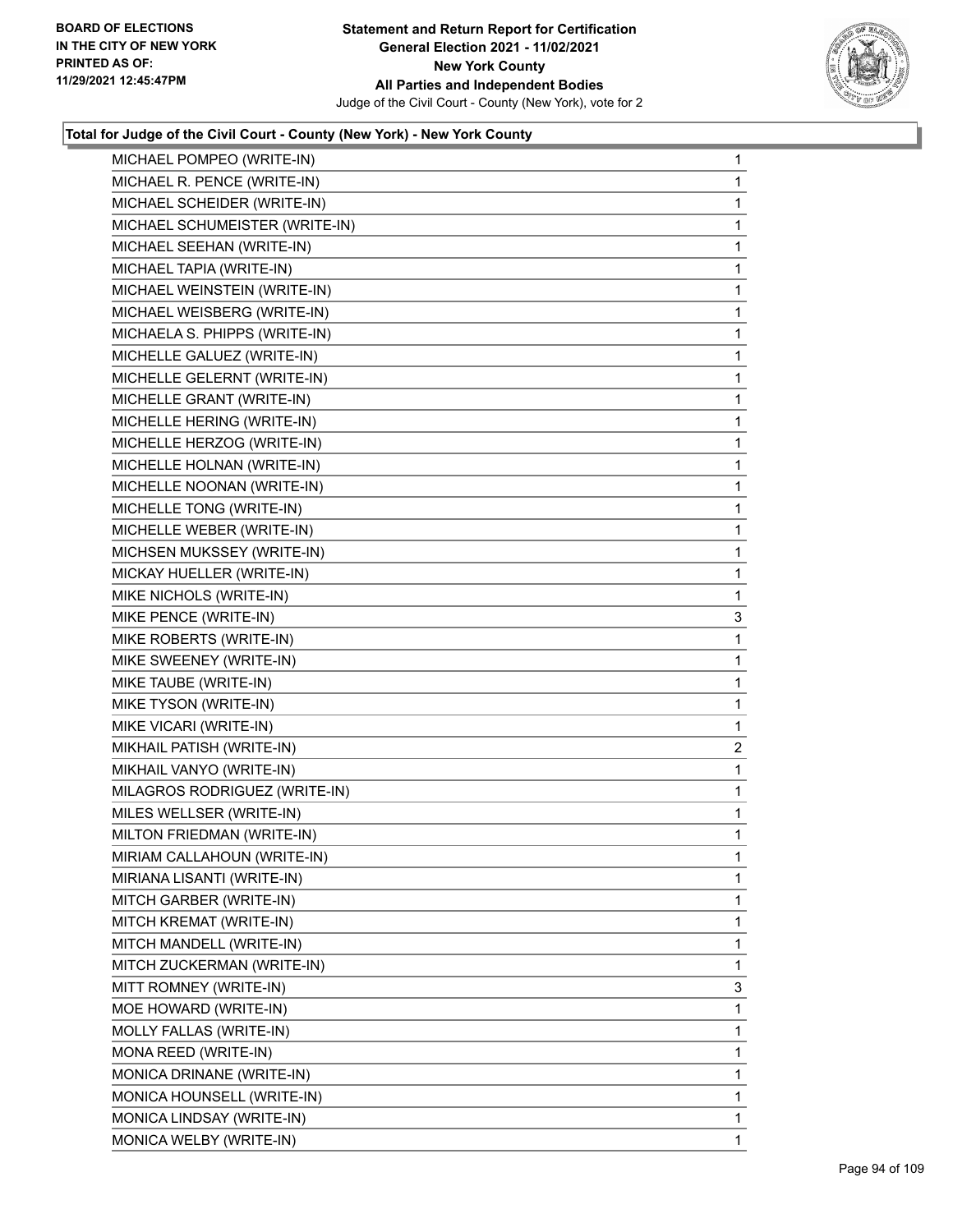

| MONIQUE CARTER (WRITE-IN)         | 1              |
|-----------------------------------|----------------|
| MORRIE I. KLEINBART (WRITE-IN)    | 1              |
| MOSES SILVERMAN (WRITE-IN)        | 1              |
| MS. AUDREY MURAWSKI (WRITE-IN)    | 1              |
| MUAD MARON (WRITE-IN)             | 1              |
| MURRAY ORBACH (WRITE-IN)          | 1              |
| MURRAY SCHAETMAN (WRITE-IN)       | 1              |
| NACEY CLARK (WRITE-IN)            | 1              |
| NADINE STROSSON (WRITE-IN)        | 1              |
| NAILA SIDUMA (WRITE-IN)           | 1              |
| NAINA SIDUMA (WRITE-IN)           | 1              |
| NANCY CLIFFORD GUCKER (WRITE-IN)  | 1              |
| NANCY CLYDE (WRITE-IN)            | 1              |
| NANCY DOOLEY (WRITE-IN)           | 1              |
| NANCY GOLDHILL (WRITE-IN)         | 1              |
| NANCY HAMEDA (WRITE-IN)           | 1              |
| NANCY HOUGHTON (WRITE-IN)         | 1              |
| NANCY PELOSI (WRITE-IN)           | 1              |
| NANCY SLIWA (WRITE-IN)            | 3              |
| NANCY STEARING (WRITE-IN)         | 1              |
| NAOMI JAFFE (WRITE-IN)            | 1              |
| NAOMI MUNZ (WRITE-IN)             | 1              |
| NATALIA AZAVA (WRITE-IN)          | 1              |
| NATASHA REILLY (WRITE-IN)         | 1              |
| NATE EDWARDS (WRITE-IN)           | 1              |
| NATHAN KERN (WRITE-IN)            | 1              |
| NATHANIEL BOTWINICK (WRITE-IN)    | 1              |
| NAUDIEL ROMAN (WRITE-IN)          | 1              |
| NAZMUL HUDA (WRITE-IN)            | 1              |
| <b>NEAL BACON (WRITE-IN)</b>      | 1              |
| NEIL CASEY (WRITE-IN)             | 1              |
| NEIL COOPER (WRITE-IN)            | 1              |
| NEIL GORSUCH (WRITE-IN)           | 1              |
| NEIL MOSSBERG (WRITE-IN)          | 1              |
| NEIL RISS (WRITE-IN)              | 1              |
| NELSON STERN (WRITE-IN)           | 1              |
| NICHOLAS AURIEMMA (WRITE-IN)      | 1              |
| NICHOLAS BROWN (WRITE-IN)         | 1              |
| NICHOLAS ECKENWILER (WRITE-IN)    | 1              |
| NICHOLAS GROOMBRIDGE (WRITE-IN)   | 1              |
| NICHOLAS HAYWARD (WRITE-IN)       | 1              |
| NICHOLAS J. BERTHA III (WRITE-IN) | $\overline{2}$ |
| NICHOLAS JOHNSON (WRITE-IN)       | 1              |
| NICHOLAS LONG (WRITE-IN)          | 1              |
| NICHOLAS O SADNYTZKY (WRITE-IN)   | 1              |
| NICHOLAS VEST (WRITE-IN)          | 1              |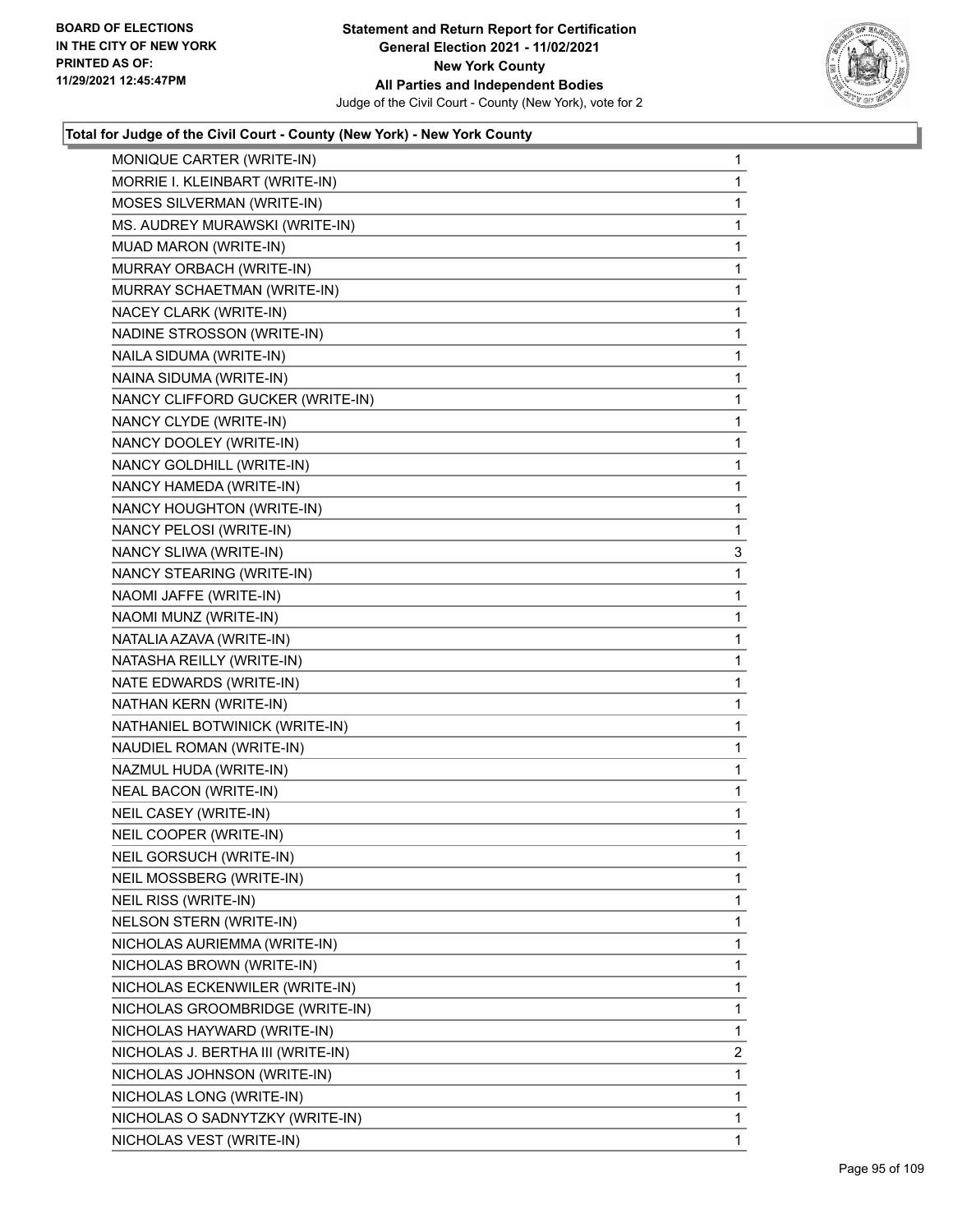

| NICK ANTONELLI (WRITE-IN)        | $\mathbf{1}$   |
|----------------------------------|----------------|
| NICK BANKOVIC (WRITE-IN)         | 1              |
| NICK CASAL (WRITE-IN)            | 1              |
| NICK MULLEN (WRITE-IN)           | $\overline{c}$ |
| NICK READE (WRITE-IN)            | 1              |
| NICK SABAN (WRITE-IN)            | 1              |
| NICK VIEST (WRITE-IN)            | 1              |
| NICKI BLUMBERG (WRITE-IN)        | 1              |
| NICKY GOODMAN (WRITE-IN)         | 1              |
| NICOLAS BALDWIN (WRITE-IN)       | 1              |
| NICOLE JORDAN (WRITE-IN)         | 1              |
| NICOLE JUNIOR (WRITE-IN)         | 1              |
| NICOLE MALLIOTAKIS (WRITE-IN)    | $\overline{c}$ |
| NICOLE NOONAN (WRITE-IN)         | 1              |
| NIKKI HALEY (WRITE-IN)           | 4              |
| NIKOLAOS SPIRIS (WRITE-IN)       | 1              |
| NINA GUIDA (WRITE-IN)            | 1              |
| NINA TOTTENBERG (WRITE-IN)       | 1              |
| NIPPUN MARIAHA (WRITE-IN)        | 1              |
| NITIN SAVOR (WRITE-IN)           | 1              |
| NIZAN PECKIN (WRITE-IN)          | 1              |
| NOACH DEAR (WRITE-IN)            | 1              |
| NOAH EDELMAN (WRITE-IN)          | 1              |
| NOAH FELDMAN (WRITE-IN)          | 1              |
| NOAH LINDENFELD (WRITE-IN)       | 1              |
| NOAH NUNBERG (WRITE-IN)          | 1              |
| NOAH SLOANE (WRITE-IN)           | 1              |
| NOAM CHOMSKY (WRITE-IN)          | 1              |
| NORA DIAZ BRETHERTON (WRITE-IN)  | 1              |
| NORMAN LEVINE (WRITE-IN)         | 1              |
| <b>NORMAN SIEGEL (WRITE-IN)</b>  | 1              |
| NOSHE SCHWATZ (WRITE-IN)         | 1              |
| NOVELL WILLIAMS (WRITE-IN)       | 1              |
| OBIANOZO CHOKWUMA (WRITE-IN)     | 1              |
| OJ SIMPSON (WRITE-IN)            | 1              |
| OLEG BELYY (WRITE-IN)            | 1              |
| OLGA STATZ (WRITE-IN)            | 1              |
| OLIVER WENDELL HOLMES (WRITE-IN) | 1              |
| OLIVIER SYLVAN (WRITE-IN)        | 1              |
| OMAR SHAKER (WRITE-IN)           | 1              |
| OSCAR ISAAC (WRITE-IN)           | 1              |
| <b>OWEN KLOTEN (WRITE-IN)</b>    | 1              |
| <b>OWEN MORRIS (WRITE-IN)</b>    | 1              |
| OZER TEITELBAWN (WRITE-IN)       | 1              |
| OZZY OSBOURNE (WRITE-IN)         | 1              |
| PAGE BONDOR (WRITE-IN)           | 2              |
|                                  |                |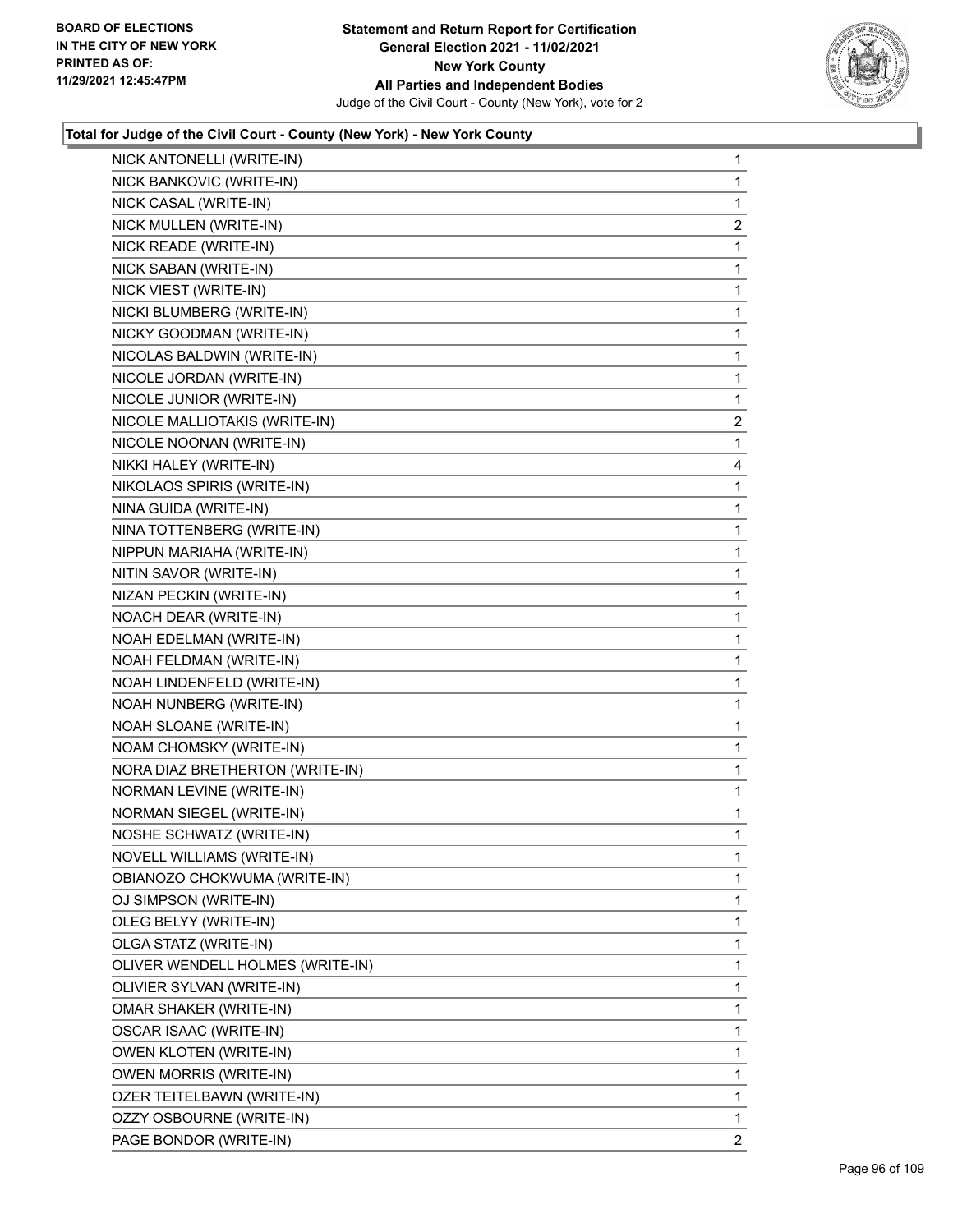

| PAGE JUDGE (WRITE-IN)               | 1 |
|-------------------------------------|---|
| PAPERBOY LOVE PRINCE (WRITE-IN)     | 1 |
| PAT DYSON (WRITE-IN)                | 1 |
| PAT KORABEL (WRITE-IN)              | 1 |
| PAT QUINN (WRITE-IN)                | 1 |
| PAT ROSSI (WRITE-IN)                | 1 |
| PATRICIA BAIONE (WRITE-IN)          | 1 |
| PATRICIA DARCY (WRITE-IN)           | 1 |
| PATRICIA MADSEN (WRITE-IN)          | 1 |
| PATRICK BLANCHFIELD (WRITE-IN)      | 1 |
| PATRICK BRADFORD (WRITE-IN)         | 1 |
| PATRICK DORMER (WRITE-IN)           | 1 |
| PATRICK FEMNESSEY (WRITE-IN)        | 1 |
| PATRICK FENNESSEY (WRITE-IN)        | 1 |
| PATRICK MCMEHMAN (WRITE-IN)         | 1 |
| PATRICK PIRUZZI (WRITE-IN)          | 1 |
| PATRICK SAMI SEZEN (WRITE-IN)       | 1 |
| PATRICK SINCLAIR (WRITE-IN)         | 1 |
| PATTIE JORDAN (WRITE-IN)            | 1 |
| PAUL A. RODRIGUEZ (WRITE-IN)        | 3 |
| PAUL BROWN (WRITE-IN)               | 1 |
| PAUL CROTTY (WRITE-IN)              | 1 |
| PAUL DERIENZO (WRITE-IN)            | 1 |
| PAUL E. BEARER (WRITE-IN)           | 1 |
| PAUL FINDLEY (WRITE-IN)             | 1 |
| PAUL FRIEDMAN (WRITE-IN)            | 1 |
| PAUL JESELSOHN (WRITE-IN)           | 1 |
| PAUL LUCIDO (WRITE-IN)              | 1 |
| PAUL MARRONE (WRITE-IN)             | 1 |
| PAUL MAURO (WRITE-IN)               | 1 |
| PAUL MCCARTNEY (WRITE-IN)           | 1 |
| PAUL MEISSNER (WRITE-IN)            | 1 |
| PAUL NIEHAUS (WRITE-IN)             | 3 |
| PAUL SAMUELS (WRITE-IN)             | 1 |
| PAUL SEARY (WRITE-IN)               | 1 |
| PAUL SIEGERT (WRITE-IN)             | 1 |
| PAUL SOLOMON (WRITE-IN)             | 1 |
| PAUL T. WARDWELL (WRITE-IN)         | 1 |
| PAUL THOMAS ANDERSON (WRITE-IN)     | 1 |
| PAUL VANDECSLKE JR. (WRITE-IN)      | 1 |
| PAULA HAYES (WRITE-IN)              | 1 |
| PAULINE MOORE (WRITE-IN)            | 1 |
| PEACHI AJMERA (WRITE-IN)            | 1 |
|                                     | 1 |
| PENELOPE JENSEN (WRITE-IN)          |   |
| PENELOPE PITSTOP (WRITE-IN)         | 1 |
| PENELOPE VON FLOOFINGTON (WRITE-IN) | 1 |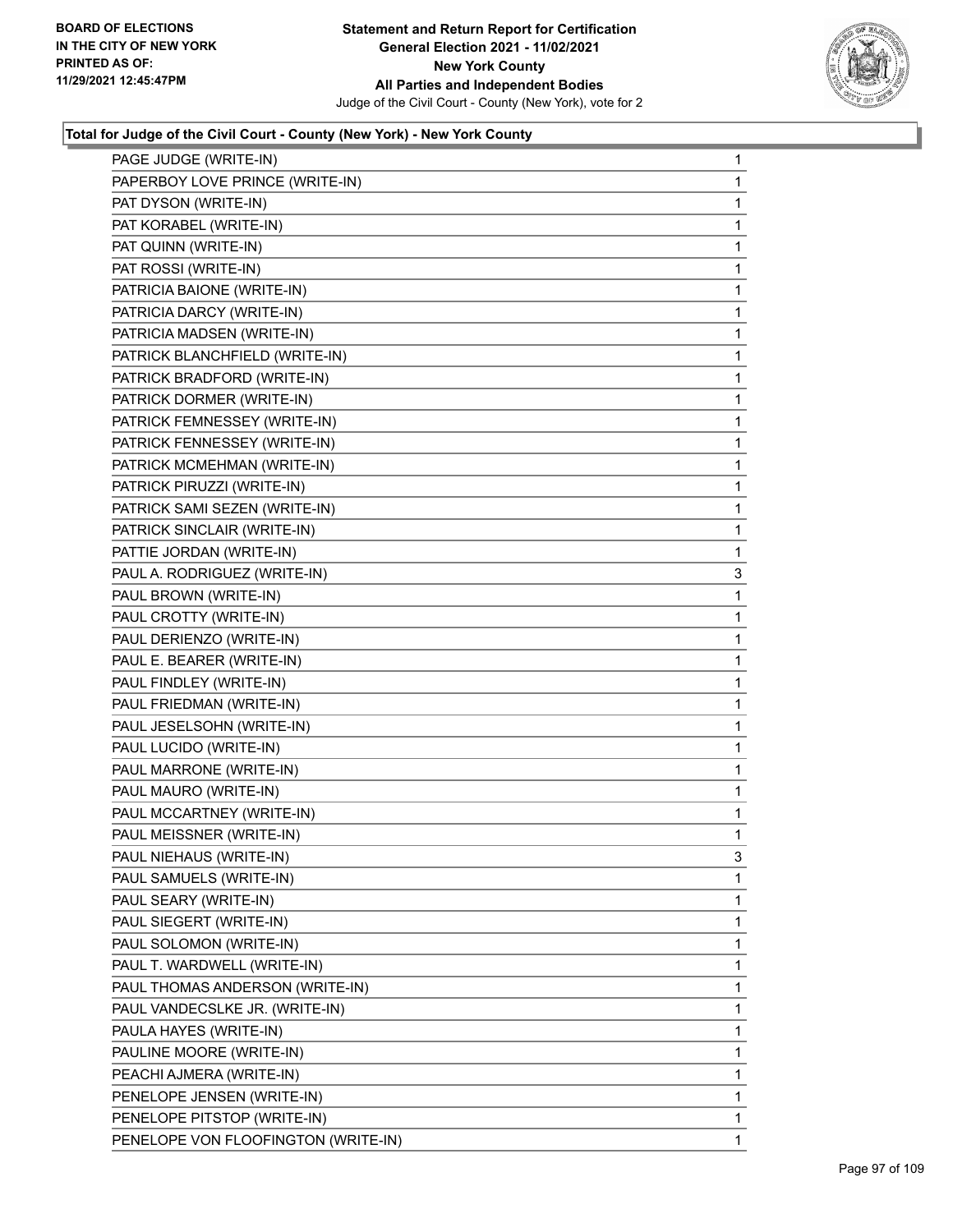

|                                                        | 1              |
|--------------------------------------------------------|----------------|
| PENIAH PETRUCK (WRITE-IN)<br>PENTON LAWLESS (WRITE-IN) | 1              |
| PEPE CAMERA (WRITE-IN)                                 | 1              |
| PERCY JACKSON (WRITE-IN)                               | 1              |
| PERRY MASON (WRITE-IN)                                 | $\overline{c}$ |
| PETER APPEL (WRITE-IN)                                 | $\mathbf{1}$   |
| PETER C. HEIN (WRITE-IN)                               | $\overline{a}$ |
| PETER CURET (WRITE-IN)                                 | 1              |
| PETER F. MARTIN (WRITE-IN)                             | 1              |
| PETER GILMAN (WRITE-IN)                                | 1              |
| PETER KIRCHHESMER (WRITE-IN)                           | 1              |
| PETER MAMMACK (WRITE-IN)                               | 1              |
| PETER MCMANON (WRITE-IN)                               | 1              |
| PETER MILLIGAN (WRITE-IN)                              | 3              |
| PETER MULKIN (WRITE-IN)                                | 1              |
| PETER NEDDO (WRITE-IN)                                 | 1              |
| PETER PARKER (WRITE-IN)                                | 1              |
| PETER SHERIDAN (WRITE-IN)                              | 1              |
| PETER STOREY (WRITE-IN)                                | 1              |
| PETER SULLIVAN (WRITE-IN)                              | 1              |
| PETER TREAY (WRITE-IN)                                 | 1              |
| PETER WALKER (WRITE-IN)                                | 1              |
| PETER WALLACE (WRITE-IN)                               | 1              |
| PETER WEINBERG (WRITE-IN)                              | 1              |
| PETER WEIS (WRITE-IN)                                  | 1              |
| PETER WEPRIN (WRITE-IN)                                | 1              |
| PHAEDRA F. PERRY (WRITE-IN)                            | 1              |
| PHIL CAAL (WRITE-IN)                                   | 1              |
| PHIL PHILLIPS (WRITE-IN)                               | 1              |
| PHILIP A. METVINER (WRITE-IN)                          | 1              |
| PHILIP MARTINI (WRITE-IN)                              | 1              |
| PHILIP PASCHAL (WRITE-IN)                              | $\mathbf 1$    |
| PHILIP WASBERG (WRITE-IN)                              | 1              |
| PHILIPPE D. KATZ (WRITE-IN)                            | 1              |
| PHILLIP PIRRIP (WRITE-IN)                              | 1              |
| PHILLIP W. WEISS (WRITE-IN)                            | 1              |
| PIERRE BUHLER (WRITE-IN)                               | 1              |
| PIERRE CIRIC (WRITE-IN)                                | 1              |
| PIETER VAN TOL (WRITE-IN)                              | 1              |
| PJ HUNTER (WRITE-IN)                                   | 1              |
| PREET BHARARA (WRITE-IN)                               | 1              |
| RACHEL S. PAULEY (WRITE-IN)                            | $\overline{2}$ |
| RACHELLE COHEN (WRITE-IN)                              | 1              |
| RALPH GONKLIN (WRITE-IN)                               | 1              |
| RAMON GUTIEREZ (WRITE-IN)                              | 1              |
| RAMYA ANGARA (WRITE-IN)                                | 1              |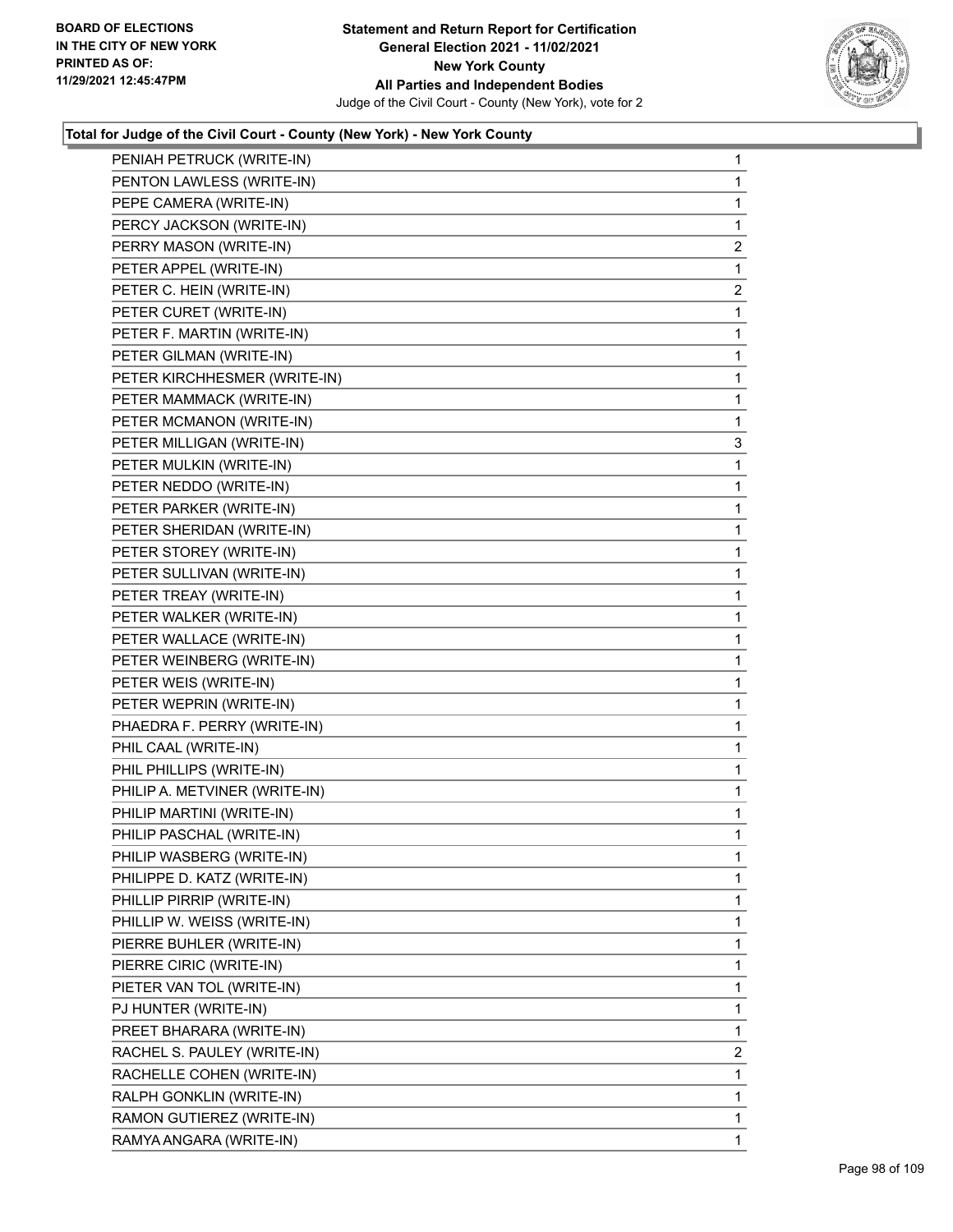

| RAND PAUL (WRITE-IN)          | 3              |
|-------------------------------|----------------|
| RANDALL BUSH (WRITE-IN)       | 1              |
| RANDI FRIEDMAN (WRITE-IN)     | 1              |
| RAY FESSET (WRITE-IN)         | 1              |
| RAY G. SEVERINO (WRITE-IN)    | 1              |
| RAY KELLY (WRITE-IN)          | 5              |
| RAYA CARLI (WRITE-IN)         | 1              |
| RAYMOND KRAMER (WRITE-IN)     | 1              |
| RAYMOND VALERIO (WRITE-IN)    | 1              |
| REBECCA CHAPMAN (WRITE-IN)    | 1              |
| REBECCA GINGOLD (WRITE-IN)    | 1              |
| REBECCA SACK (WRITE-IN)       | 2              |
| REBECCA SHORE (WRITE-IN)      | 1              |
| REED GARETTO (WRITE-IN)       | 1              |
| REGINALD DWIGHT (WRITE-IN)    | 1              |
| REGINALD GREENE (WRITE-IN)    | 1              |
| REID MURDOEH (WRITE-IN)       | $\mathbf{1}$   |
| RENDY BUSH (WRITE-IN)         | 1              |
| RENEE BERNSTEIN (WRITE-IN)    | 1              |
| RENEE V. MORALES (WRITE-IN)   | 1              |
| REW BROWN (WRITE-IN)          | 1              |
| REXANA IRELAND (WRITE-IN)     | 1              |
| RICARDO VIERA (WRITE-IN)      | $\mathbf{1}$   |
| RICH LATHER (WRITE-IN)        | 1              |
| RICH LOWGAY (WRITE-IN)        | 1              |
| RICH SULLIVAN (WRITE-IN)      | 1              |
| RICHARD ALICEA II (WRITE-IN)  | 1              |
| RICHARD BAXT (WRITE-IN)       | 1              |
| RICHARD BERNSTEIN (WRITE-IN)  | 1              |
| RICHARD CHAN (WRITE-IN)       | 1              |
| RICHARD D. EMERY (WRITE-IN)   | 1              |
| RICHARD DELVALLE (WRITE-IN)   | 1              |
| RICHARD E. STONE (WRITE-IN)   | 1              |
| RICHARD ELLISON (WRITE-IN)    | 2              |
| RICHARD EPSTEIN (WRITE-IN)    | $\overline{2}$ |
| RICHARD GALLO (WRITE-IN)      | 1              |
| RICHARD GELB (WRITE-IN)       | 1              |
| RICHARD L. STORATZ (WRITE-IN) | 1              |
| RICHARD NIXON (WRITE-IN)      | 1              |
| RICHARD ROTHFELD (WRITE-IN)   | 1              |
| RICHARD SACKETT (WRITE-IN)    | 1              |
| RICHARD SAWICKI (WRITE-IN)    | 1              |
| RICHARD SOLOMAN (WRITE-IN)    | 2              |
| RICHARD WILLIAMS (WRITE-IN)   | 1              |
| RICK ELBAUN (WRITE-IN)        | 1              |
| RICK HILLS (WRITE-IN)         | 1              |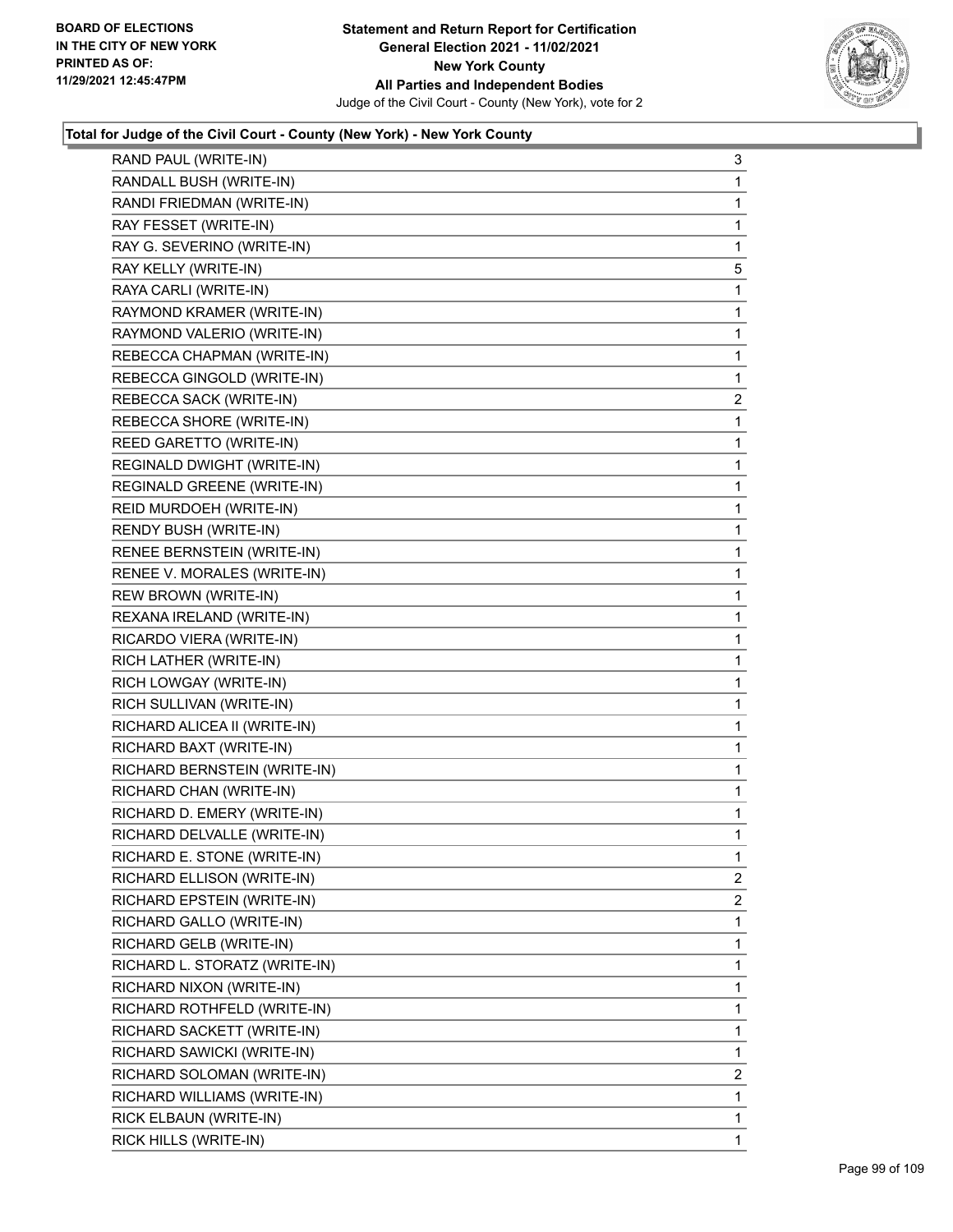

| RICK OLESZCZUK (WRITE-IN)    | 1              |
|------------------------------|----------------|
| RICK SOLOMON (WRITE-IN)      | 1              |
| RICK SUAREZ (WRITE-IN)       | 1              |
| RITA BOBRY (WRITE-IN)        | 1              |
| RITA DUMAIN (WRITE-IN)       | 1              |
| RITA LI (WRITE-IN)           | 1              |
| RJ BARRETT (WRITE-IN)        | 1              |
| RNETTE C. TURBEE (WRITE-IN)  | 1              |
| ROB BOLING (WRITE-IN)        | 1              |
| ROB GEORGES (WRITE-IN)       | 1              |
| ROBERT ANICH (WRITE-IN)      | 1              |
| ROBERT APPLEBY (WRITE-IN)    | 1              |
| ROBERT C. JOSMAN (WRITE-IN)  | 1              |
| ROBERT CARBINARO (WRITE-IN)  | 1              |
| ROBERT CHAN (WRITE-IN)       | 1              |
| ROBERT CURRIE (WRITE-IN)     | 1              |
| ROBERT DOWNES (WRITE-IN)     | 1              |
| ROBERT FIORE (WRITE-IN)      | 1              |
| ROBERT FOX (WRITE-IN)        | 1              |
| ROBERT FOX ELDER (WRITE-IN)  | 1              |
| ROBERT FUREY (WRITE-IN)      | 1              |
| ROBERT GANGI (WRITE-IN)      | 1              |
| ROBERT GEARY (WRITE-IN)      | 1              |
| ROBERT GORGE (WRITE-IN)      | 1              |
| ROBERT HAVEL (WRITE-IN)      | 1              |
| ROBERT KANTOR (WRITE-IN)     | 1              |
| ROBERT KELLEHER (WRITE-IN)   | 1              |
| ROBERT KENNEDY (WRITE-IN)    | $\overline{c}$ |
| ROBERT M. KANE (WRITE-IN)    | 1              |
| ROBERT MORGAN (WRITE-IN)     | 3              |
| ROBERT PATTERSON (WRITE-IN)  | 1              |
| ROBERT PEDERSEN (WRITE-IN)   | 1              |
| ROBERT ROSE III (WRITE-IN)   | 1              |
| ROBERT SAVINO (WRITE-IN)     | 1              |
| ROBERT SMITH (WRITE-IN)      | 1              |
| ROBERT STEIN (WRITE-IN)      | 1              |
| ROBERT STEPANEK (WRITE-IN)   | 1              |
| ROBERT VELSI (WRITE-IN)      | 1              |
| ROBERT YAFFE (WRITE-IN)      | 1              |
| ROBERTO ROSSI (WRITE-IN)     | 1              |
| ROBERTO RURAIT (WRITE-IN)    | 1              |
| ROBIN COWAN (WRITE-IN)       | 1              |
| ROBIN DERYCKE (WRITE-IN)     | 1              |
| ROBIN FLAUMENHAFT (WRITE-IN) | 1              |
| ROBIN KRAVITZ (WRITE-IN)     | 1              |
| ROBIN POULOS (WRITE-IN)      | 1              |
|                              |                |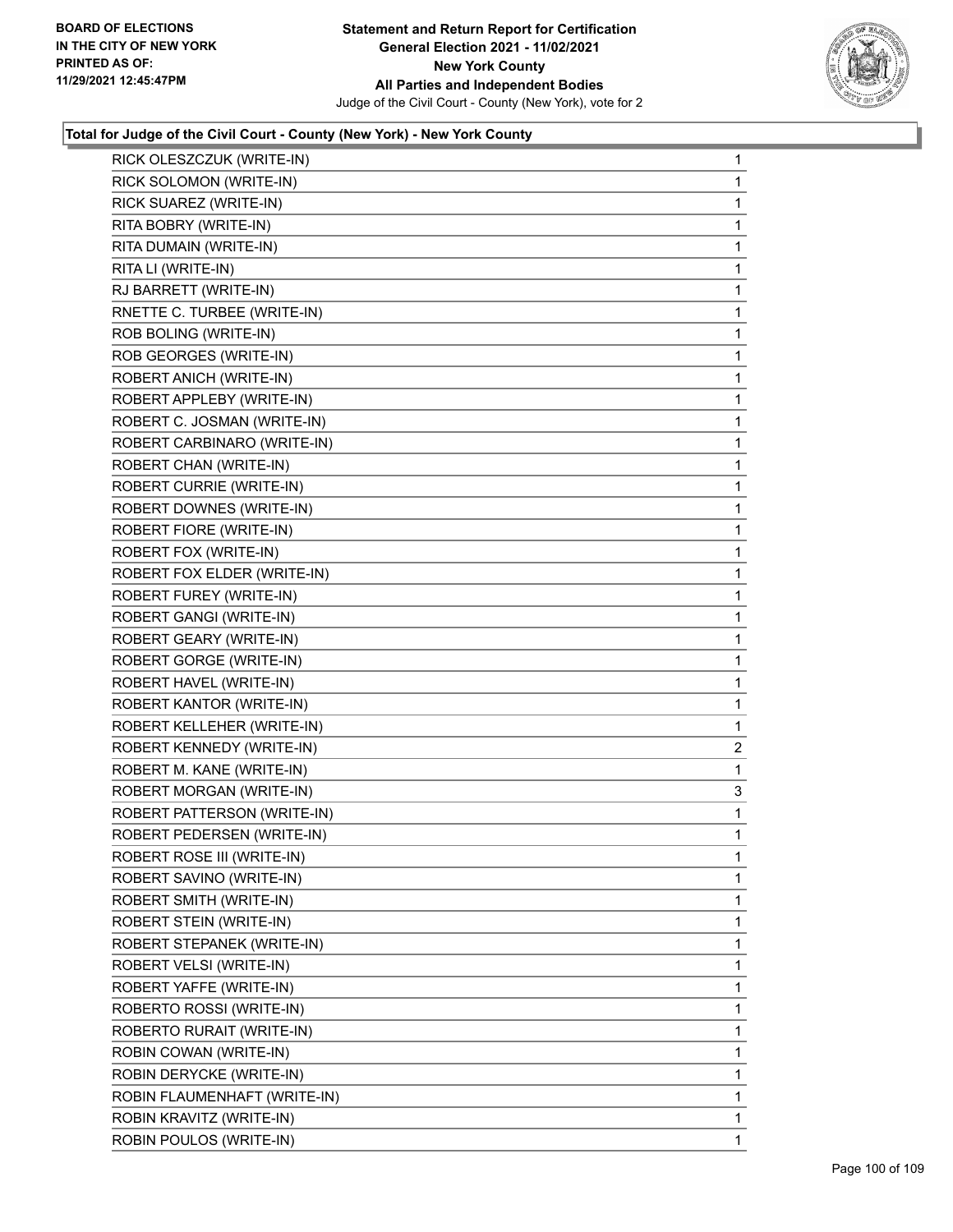

| ROBIN WATTS (WRITE-IN)         | $\mathbf 1$    |
|--------------------------------|----------------|
| ROBYN BRILLIANT (WRITE-IN)     | 1              |
| ROGER HAWKINS (WRITE-IN)       | 1              |
| ROMAN BRUNO KEIJZER (WRITE-IN) | 1              |
| ROMAN HABER (WRITE-IN)         | 1              |
| RON DESANTIS (WRITE-IN)        | $\mathbf{2}$   |
| RON DIORIO (WRITE-IN)          | 1              |
| RON PAUL (WRITE-IN)            | 1              |
| RONALD A. CURRIE (WRITE-IN)    | $\overline{c}$ |
| RONALD COHEN (WRITE-IN)        | 1              |
| RONALD D. HARIRI (WRITE-IN)    | 1              |
| RONALD KUBY, ESQ. (WRITE-IN)   | 1              |
| RONALD LONERGAN (WRITE-IN)     | 1              |
| RONALD M. PICKET (WRITE-IN)    | 1              |
| RONALD MONROE (WRITE-IN)       | 1              |
| RONALD REAGAN (WRITE-IN)       | 4              |
| ROSA LOXEMBURG (WRITE-IN)      | 1              |
| ROSMARIN BELLIARD (WRITE-IN)   | 1              |
| ROSS BARBOUR (WRITE-IN)        | 1              |
| ROY BEANE (WRITE-IN)           | 1              |
| ROY MOSKOWITZ (WRITE-IN)       | 1              |
| RUDOLF BESON (WRITE-IN)        | 1              |
| RUDOLPH AUSTIN (WRITE-IN)      | 1              |
|                                |                |
| RUDOLPH GIULIANI (WRITE-IN)    | 57             |
| RUDOLPH GUILIANI (WRITE-IN)    | 2              |
| RUDOPLH GUILIANI (WRITE-IN)    | 1              |
| RUDY DERES PEPIAN (WRITE-IN)   | 1              |
| RUDY GIULIANI (WRITE-IN)       | 1              |
| RUSSELL FINK (WRITE-IN)        | 1              |
| RUTH B. GINSBURG (WRITE-IN)    | 1              |
| RUTHIE VALDEZ (WRITE-IN)       | 1              |
| RYAN BASTIAN (WRITE-IN)        | $\overline{2}$ |
| RYAN HAWKINS (WRITE-IN)        | 1              |
| RYAN MCMAHON (WRITE-IN)        | 1              |
| RYAN SEACREST (WRITE-IN)       | 1              |
| SADIE DUPUIS (WRITE-IN)        | 1              |
| SAGE RANALDO (WRITE-IN)        | 1              |
| SALLY HINES (WRITE-IN)         | 1              |
| SALLY QUAN (WRITE-IN)          | 1              |
| SALMA HAYAK (WRITE-IN)         | 1              |
| SALVATORE NAMI (WRITE-IN)      | 1              |
| SAM GRUPSMITH (WRITE-IN)       | 1              |
| SAM JACOBSON (WRITE-IN)        | 1              |
| SAM POMPA (WRITE-IN)           | 1              |
| SAMANTHA SHEVINS (WRITE-IN)    | 1              |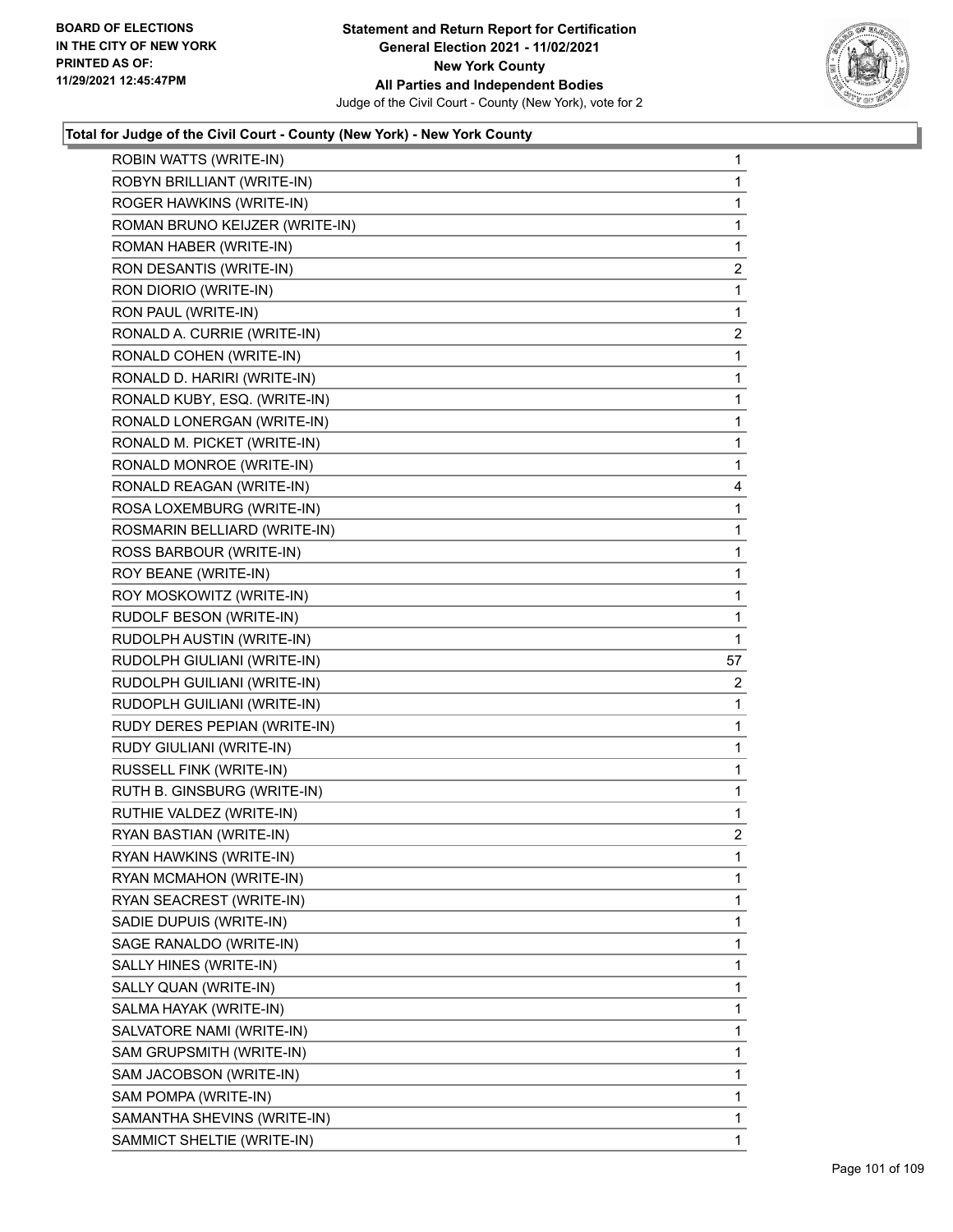

| SAMSON ENZER (WRITE-IN)            | $\mathbf 1$    |
|------------------------------------|----------------|
| SAMUEL A. HOWELL (WRITE-IN)        | 1              |
| SAMUEL ALITO (WRITE-IN)            | 1              |
| SANDEEP PURI (WRITE-IN)            | $\overline{2}$ |
| SANDRA WILSON (WRITE-IN)           | 1              |
| SANTO ROSA (WRITE-IN)              | 1              |
| SANTOS LOPEZ (WRITE-IN)            | 1              |
| SARA CAVE (WRITE-IN)               | 1              |
| SARA O'HARA (WRITE-IN)             | 1              |
| SARAH FEHM STEWARD (WRITE-IN)      | 1              |
| SARAH HARDIMAN (WRITE-IN)          | 1              |
| SARAH LEVITT (WRITE-IN)            | 1              |
| SARAH SHORE (WRITE-IN)             | 1              |
| SARAH SHULEVITZ-VERHAND (WRITE-IN) | $\overline{2}$ |
| SARAH STEINER (WRITE-IN)           | 2              |
| SARAH WHITHAM (WRITE-IN)           | 1              |
| SASHA POSTVANDESKY (WRITE-IN)      | 1              |
| SASHA VARUIGRAS (WRITE-IN)         | 1              |
| SCHNITZEL LESCZYNSKI (WRITE-IN)    | 1              |
| SCOTT BEZSHAR (WRITE-IN)           | 1              |
| SCOTT FINTZ (WRITE-IN)             | 1              |
| SCOTT GREEDER (WRITE-IN)           | 1              |
| SCOTT HOUNSELL (WRITE-IN)          | 1              |
| SCOTT KINDER (WRITE-IN)            | 1              |
| SCOTT LITENER (WRITE-IN)           | 1              |
| SCOTT MARKOFF (WRITE-IN)           | 1              |
| SCOTT PIEVELER (WRITE-IN)          | 1              |
| SCOTT WERNICK (WRITE-IN)           | 1              |
| SEAN BUCKLEY (WRITE-IN)            | 1              |
| SEAN DONOVAN (WRITE-IN)            | 1              |
| SEAN HANNITY (WRITE-IN)            | $\overline{c}$ |
| SEAN MAYERS (WRITE-IN)             | 1              |
| SEAN MORAN (WRITE-IN)              | 1              |
| SEAN QUINN (WRITE-IN)              | 1              |
| SEAN SINGH (WRITE-IN)              | 1              |
| SEBASTIAN COREYSKI (WRITE-IN)      | 1              |
| SEBASTIAN GRUSON (WRITE-IN)        | 1              |
| SEBASTIAN PITTS (WRITE-IN)         | 1              |
| SEBASTIAN ROCHE (WRITE-IN)         | 1              |
| SEBASTIAN WHITE (WRITE-IN)         | 1              |
| SEDASTIAN SOLOMON (WRITE-IN)       | 1              |
| SERRA S. PRAOHAN (WRITE-IN)        | 1              |
| SETH HERBERT (WRITE-IN)            | 1              |
| SETH LEUTER (WRITE-IN)             | $\overline{2}$ |
| SEYMOUR BUTTS (WRITE-IN)           | 1              |
| SEYMOUR SRVLOWITZ (WRITE-IN)       | 1              |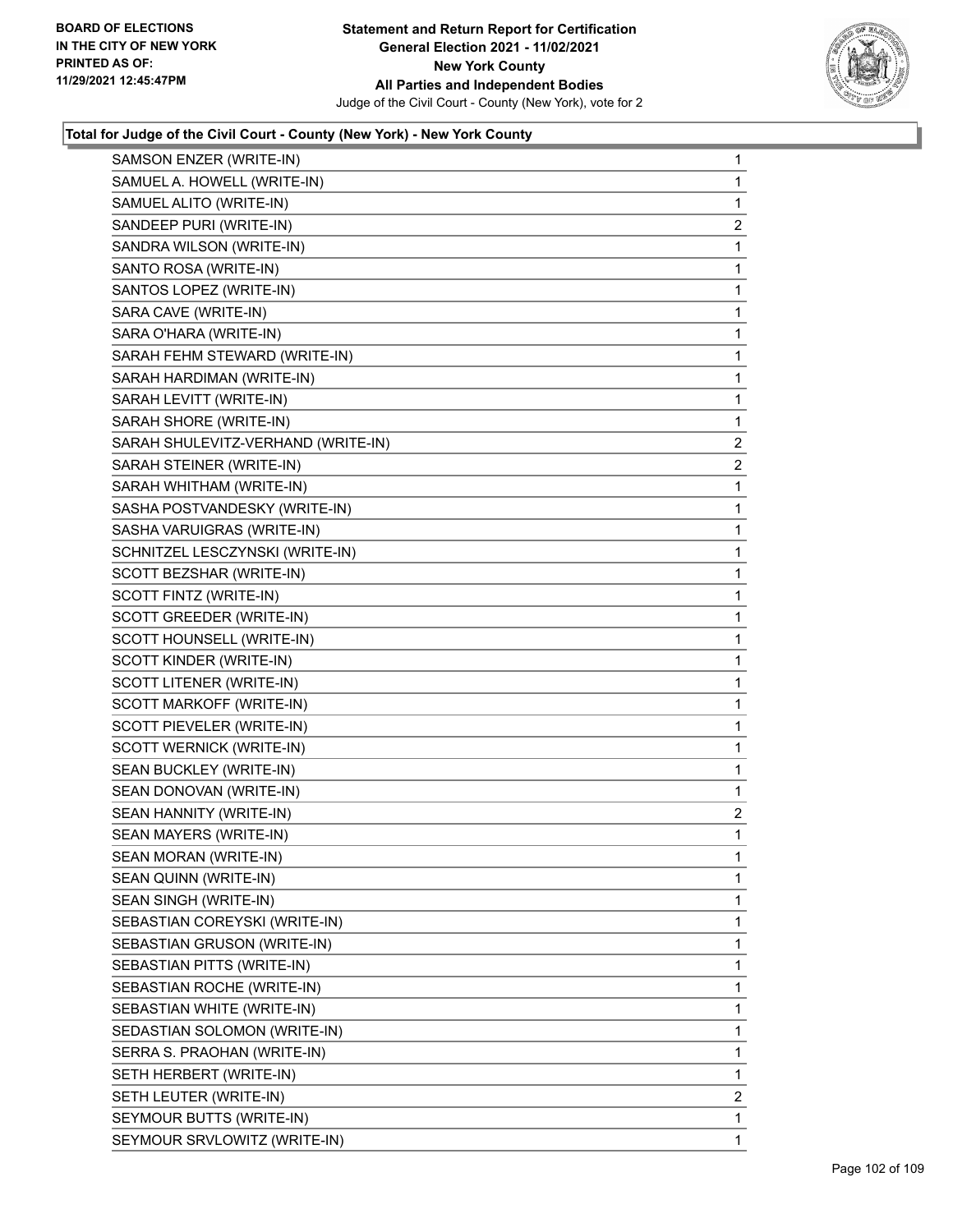

| SHABAB MAHMOOD (WRITE-IN)      | $\mathbf 1$ |
|--------------------------------|-------------|
| SHANE O'NEILL (WRITE-IN)       | 1           |
| SHANEE BROWN (WRITE-IN)        | 1           |
| SHANEQUE WRIGHT (WRITE-IN)     | 1           |
| SHANI FRUCHET (WRITE-IN)       | 1           |
| SHANIQUE CUTBURTSON (WRITE-IN) | 1           |
| SHANNON TAYLOR (WRITE-IN)      | 1           |
| SHARON CHURCH (WRITE-IN)       | 1           |
| SHARON R. KAHN (WRITE-IN)      | 1           |
| SHARON SORKIN (WRITE-IN)       | 1           |
| SHAWN CLARK (WRITE-IN)         | 1           |
| SHEAUN BROWN (WRITE-IN)        | 1           |
| SHEEN PALPATINE (WRITE-IN)     | 1           |
| SHEETAL I. CHAN (WRITE-IN)     | 1           |
| SHELDON FINE (WRITE-IN)        | 1           |
| SHELDON SILVER (WRITE-IN)      | 1           |
| SHERI MICELS (WRITE-IN)        | 1           |
| SHERMAN HEMSLEY (WRITE-IN)     | 1           |
| SHERRI MAXMAN (WRITE-IN)       | 1           |
| SHERRILYN IFILL (WRITE-IN)     | 1           |
| SID ROSENBERG (WRITE-IN)       | 1           |
| SID V. CIAIS (WRITE-IN)        | 1           |
| SIDNEY GRIBETZ (WRITE-IN)      | 1           |
| SIDNEY POWELL (WRITE-IN)       | 1           |
| SIMCHA SCHONFELD (WRITE-IN)    | 1           |
| SIMONE NICHOLSON (WRITE-IN)    | 1           |
| SIMPSON JUDGE (WRITE-IN)       | 1           |
| SINA KIAN (WRITE-IN)           | 1           |
| SIOBHAN NEVILLE (WRITE-IN)     | 1           |
| SIPOARA BARZIDEH (WRITE-IN)    | 1           |
| SLEIBOLEY STORA (WRITE-IN)     | 1           |
| SMEDLEY BUTLER (WRITE-IN)      | 1           |
| SNEAD HEARN (WRITE-IN)         | 1           |
| SONIA SOTOMAYER (WRITE-IN)     | 1           |
| SOPHIE COHEN (WRITE-IN)        | 1           |
| SOPHIE E. COHEN (WRITE-IN)     | 1           |
| SOPHIE SMOLEN (WRITE-IN)       | 1           |
| STACEY H. PRUSSMAN (WRITE-IN)  | 3           |
| STACY PENNEBELLE (WRITE-IN)    | 1           |
| STANLEY NEUSTADTER (WRITE-IN)  | 1           |
| STAVROS HALIKIAS (WRITE-IN)    | 1           |
| STEFON DIASS (WRITE-IN)        | 1           |
| STELLA CHAVES (WRITE-IN)       | 1           |
| STELLA JANUARY (WRITE-IN)      | 1           |
| STEPHANIE YOSHIDA (WRITE-IN)   | 1           |
| STEPHEN BONIBERGER (WRITE-IN)  | 1.          |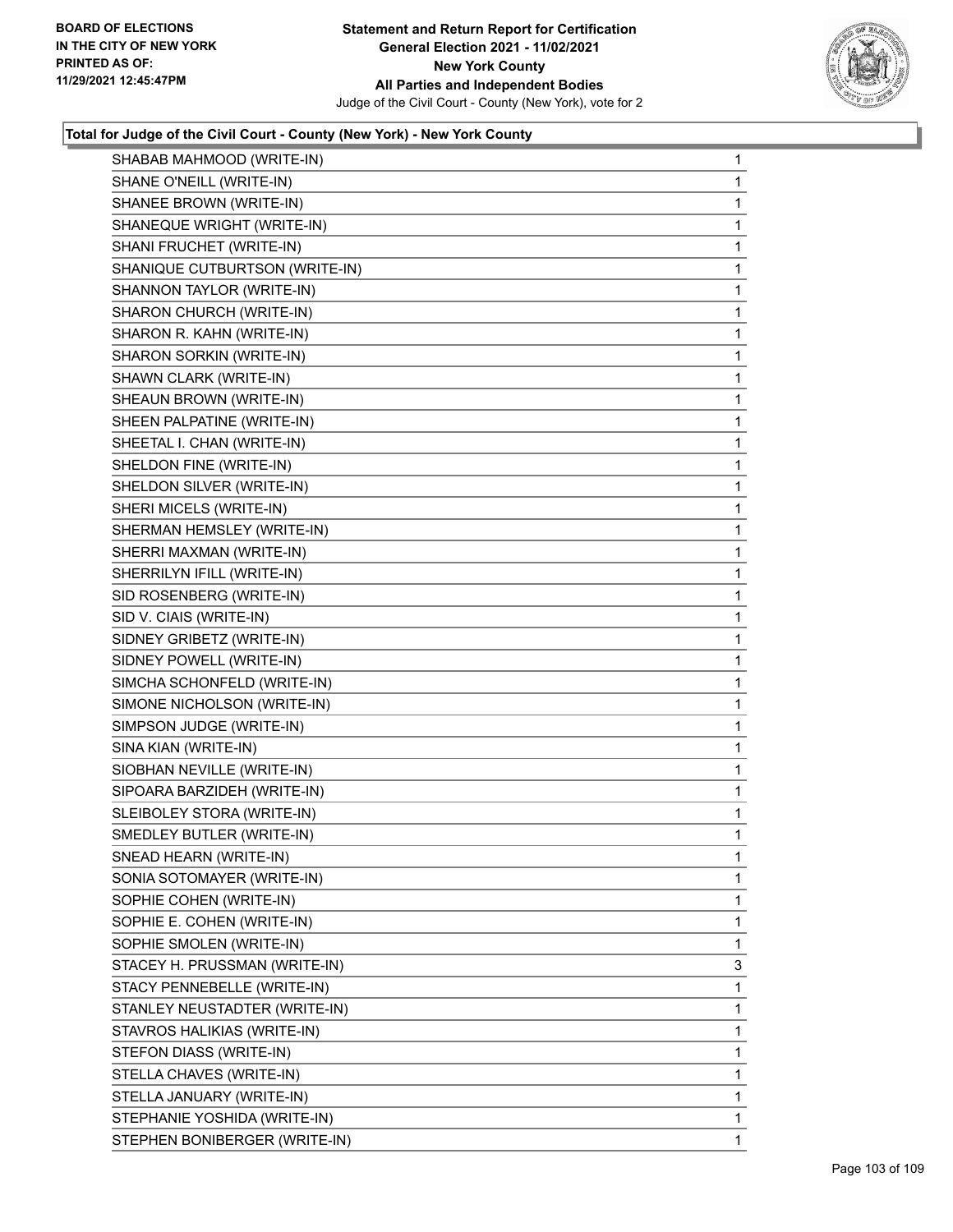

| STEPHEN FITCH (WRITE-IN)       | $\mathbf{1}$   |
|--------------------------------|----------------|
| STEPHEN GORDON (WRITE-IN)      | $\mathbf{1}$   |
| STEPHEN HOUGHTON (WRITE-IN)    | 1              |
| STEPHEN MACDONALD (WRITE-IN)   | $\mathbf{1}$   |
| STEPHEN PISCHL (WRITE-IN)      | 1              |
| STEPHEN SHEINFIELD (WRITE-IN)  | 1              |
| STEPHEN STRANGE (WRITE-IN)     | $\mathbf{1}$   |
| STERLING SHEPARD (WRITE-IN)    | 1              |
| STEVE BANNON (WRITE-IN)        | $\overline{2}$ |
| STEVE GUGLIEMI (WRITE-IN)      | 1              |
| STEVE HARRIS (WRITE-IN)        | 1.             |
| STEVE HELFER (WRITE-IN)        | 1              |
| STEVE JOBS (WRITE-IN)          | $\mathbf{1}$   |
| STEVE MADSEN (WRITE-IN)        | 1              |
| STEVE POLYKOV (WRITE-IN)       | 1              |
| STEVE REKHLER (WRITE-IN)       | $\mathbf{1}$   |
| STEVE SMITH (WRITE-IN)         | 1              |
| STEVE STARK (WRITE-IN)         | $\mathbf{1}$   |
| STEVEN CUSHNER (WRITE-IN)      | $\mathbf{1}$   |
| STEVEN DOZINGER (WRITE-IN)     | 1              |
| STEVEN DUBUOFF (WRITE-IN)      | 1              |
| STEVEN HEINRICH (WRITE-IN)     | $\mathbf{1}$   |
| STEVEN JOHNSON (WRITE-IN)      | 1              |
| STEVEN KAPLAN (WRITE-IN)       | $\mathbf{1}$   |
| STEVEN KELTS (WRITE-IN)        | 1              |
| STEVEN MATOYS (WRITE-IN)       | 1              |
| STEVEN MOSTOFSKY (WRITE-IN)    | 1              |
| STEVEN PINCHASICK (WRITE-IN)   | $\mathbf{1}$   |
| STEVEN ROSA (WRITE-IN)         | 1              |
| STEVEN ROSAMILIA (WRITE-IN)    | $\overline{2}$ |
| STEVEN SIGHT (WRITE-IN)        | $\mathbf{1}$   |
| STEVEN STEINBERG (WRITE-IN)    | 1              |
| STEVEN STEURM (WRITE-IN)       | 1              |
| STEWART POMMERANTZ (WRITE-IN)  | 1              |
| STING RAY (WRITE-IN)           | 1              |
| STUART FRAAS (WRITE-IN)        | 1              |
| STUART GOLD (WRITE-IN)         | 1              |
| STUART KOLINSKY (WRITE-IN)     | 1              |
| SUBCOMMANDTE MARCOS (WRITE-IN) | 1              |
| SUE SIMON (WRITE-IN)           | 1              |
| SUE WATSON (WRITE-IN)          | 1              |
| SUKI TEMERIAN (WRITE-IN)       | 1              |
| SURAJN GIBSON (WRITE-IN)       | 1              |
| SUSAN BRECHLEY (WRITE-IN)      | $\overline{2}$ |
| SUSAN JONES (WRITE-IN)         | 1              |
| SUSAN READ (WRITE-IN)          | 1              |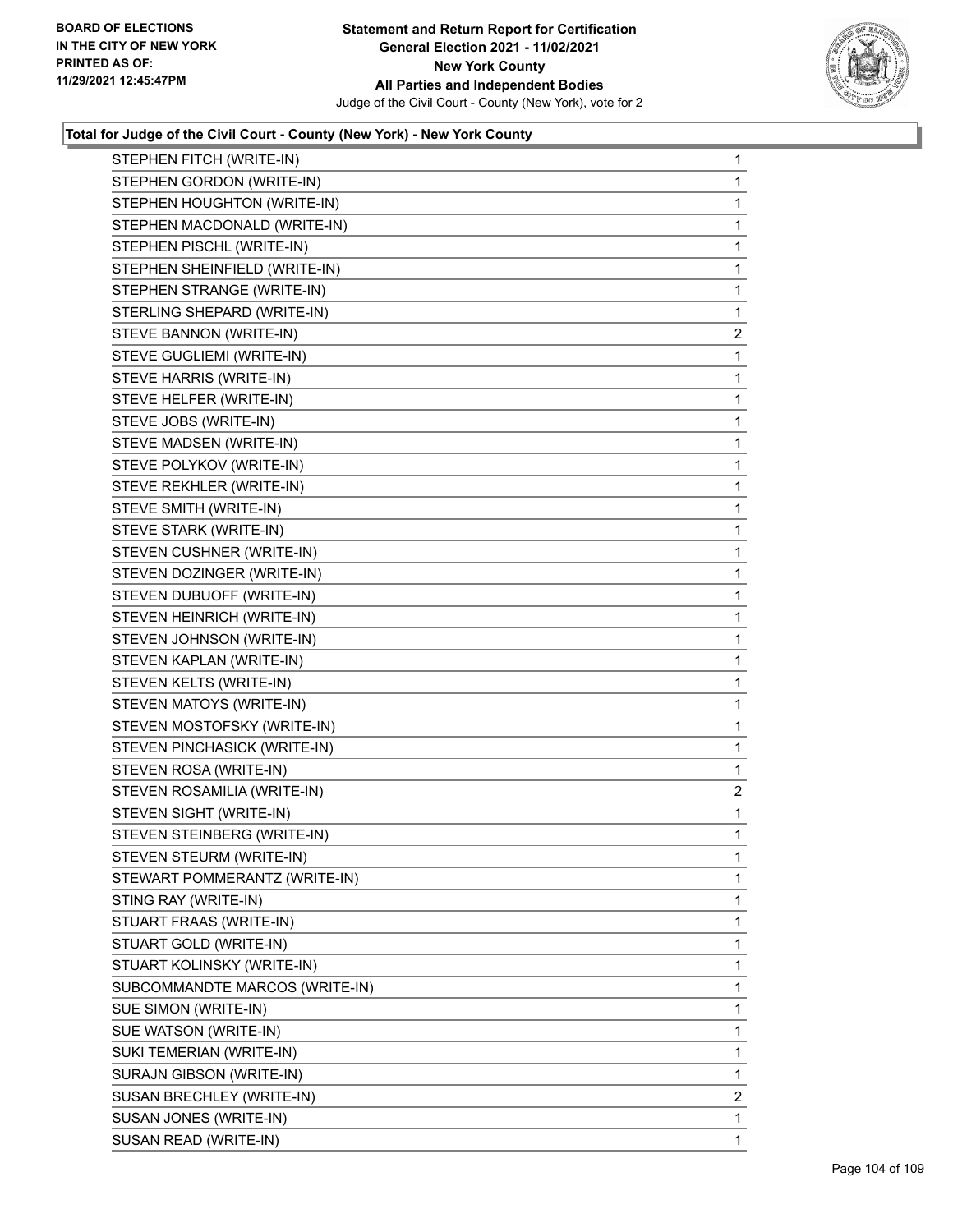

| SUSAN ROGER (WRITE-IN)              | $\mathbf{1}$            |
|-------------------------------------|-------------------------|
| SUSAN SARANDON (WRITE-IN)           | $\mathbf{1}$            |
| SUSAN SOLOMAN (WRITE-IN)            | $\overline{\mathbf{c}}$ |
| SUSAN YI LIN (WRITE-IN)             | $\mathbf{1}$            |
| SUZANNE DUFFY (WRITE-IN)            | 1                       |
| SVEN PRUDLO (WRITE-IN)              | 1                       |
| SVETLANA MARTY NOVA (WRITE-IN)      | 1                       |
| SYDHEE SOLOMON (WRITE-IN)           | $\mathbf{1}$            |
| SYDNEY WILLIAMS (WRITE-IN)          | 1                       |
| TAHANIE ABOUSHI (WRITE-IN)          | 2                       |
| TALI FARHADIAN WEINSTEIN (WRITE-IN) | 3                       |
| TAMAR ZEFFREN (WRITE-IN)            | 1                       |
| TARA CURTIN (WRITE-IN)              | $\mathbf{1}$            |
| TARA GLOVEN (WRITE-IN)              | $\mathbf{1}$            |
| TAYLOR D. KOPELAN (WRITE-IN)        | 1                       |
| TAYLOR SWIFT (WRITE-IN)             | 1                       |
| TED CRUZ (WRITE-IN)                 | 3                       |
| TED MILLER (WRITE-IN)               | 1                       |
| TED NUGENT (WRITE-IN)               | 1                       |
| TENCH HONEYTALLOW (WRITE-IN)        | 2                       |
| TENISHA CUMMINGS (WRITE-IN)         | 1                       |
| TEQUILA SIMPSON (WRITE-IN)          | $\mathbf{1}$            |
| TERESA CASAL (WRITE-IN)             | 1                       |
| TERI PETERSON (WRITE-IN)            | 1                       |
| TERRENCE GRILTEY (WRITE-IN)         | $\mathbf{1}$            |
| TESS MYERS (WRITE-IN)               | 1                       |
| THEO JIHYUN (WRITE-IN)              | 1                       |
| THEODORE TASHOFF (WRITE-IN)         | $\mathbf{1}$            |
| THERESA E. HASSLER (WRITE-IN)       | $\mathbf{1}$            |
| THOMAS DAIZELL (WRITE-IN)           | $\mathbf{1}$            |
| THOMAS DANAHER (WRITE-IN)           | $\mathbf{1}$            |
| THOMAS DEWEY (WRITE-IN)             | 1                       |
| THOMAS DOUGHERTY (WRITE-IN)         | 1                       |
| THOMAS F. HICKEY (WRITE-IN)         | $\mathbf 1$             |
| THOMAS H. CURRY, ESQ. (WRITE-IN)    | 1                       |
| THOMAS HICKEY (WRITE-IN)            | 1                       |
| THOMAS J. MCGLYN (WRITE-IN)         | $\mathbf{1}$            |
| THOMAS JEFFERSON (WRITE-IN)         | 1                       |
| THOMAS KENNIFF (WRITE-IN)           | 19                      |
| THOMAS MULLIGAN (WRITE-IN)          | 1                       |
| THOMAS MUNZER (WRITE-IN)            | 1                       |
| THOMAS SANKARD (WRITE-IN)           | 1                       |
| THOMAS SCHAFFER (WRITE-IN)          | 1                       |
| THURQOOD MARSHALL (WRITE-IN)        | 1                       |
| TIFFANY CABAN (WRITE-IN)            | 2                       |
| TIFFANY WOOLEY (WRITE-IN)           | 1                       |
|                                     |                         |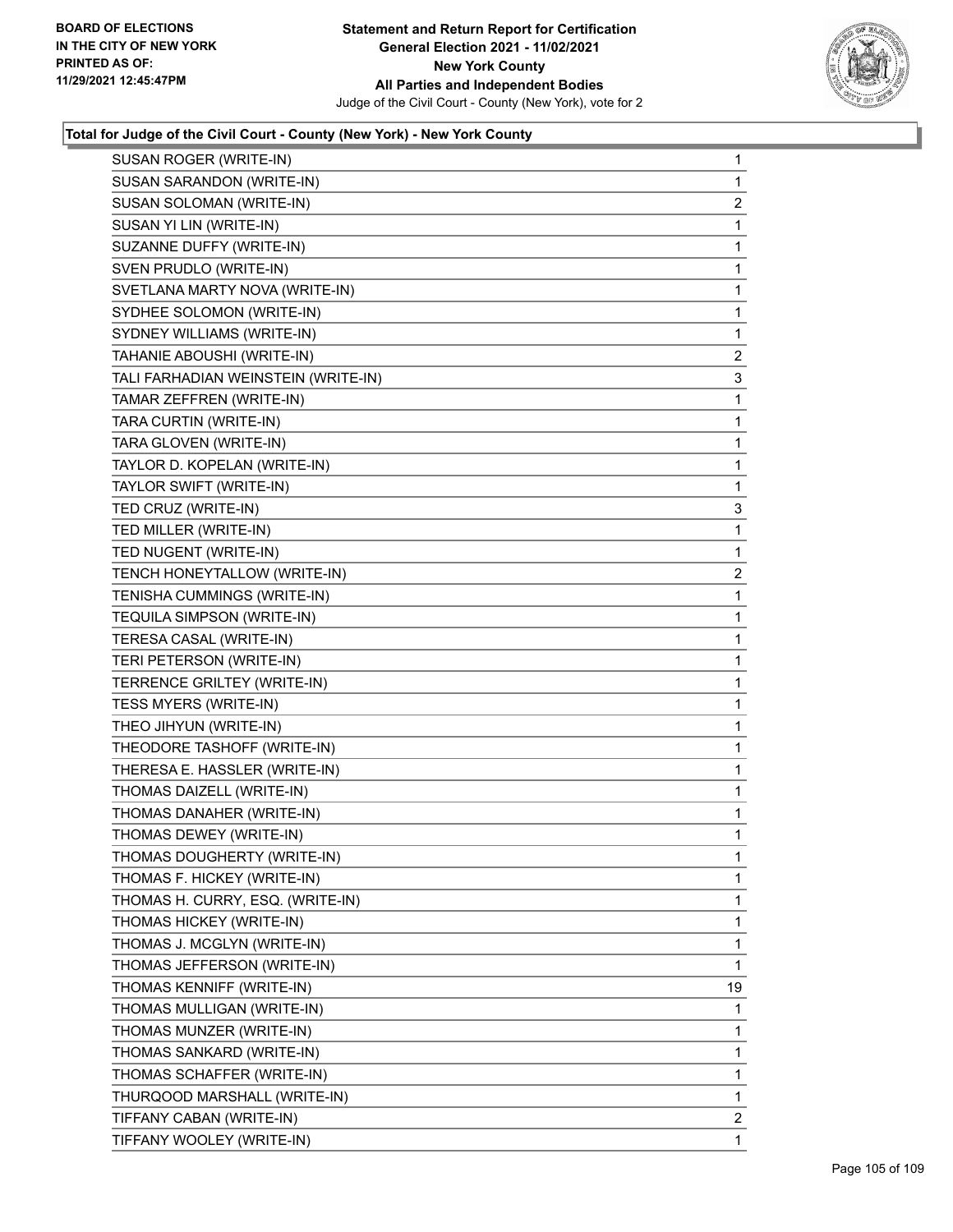

| TIM BYRNES (WRITE-IN)                     | 1              |
|-------------------------------------------|----------------|
| TIM DUGGAN (WRITE-IN)                     | 1              |
| TIM KELLEY (WRITE-IN)                     | 1              |
| TIM RYAN (WRITE-IN)                       | 1              |
| TIM SCOTT (WRITE-IN)                      | 1              |
| TIMOTHY DOLAN (WRITE-IN)                  | 1              |
| TIMOTHY GOOCH (WRITE-IN)                  | 1              |
| TIMOTHY P. AGNEW (WRITE-IN)               | 1              |
| TINA FEY (WRITE-IN)                       | 1              |
| TINA SCHNEIDER (WRITE-IN)                 | 1              |
| TISH JAMES (WRITE-IN)                     | 1              |
| TODD FITCH (WRITE-IN)                     | 1              |
| TODD HIRSCH (WRITE-IN)                    | 1              |
| TOM COTTON (WRITE-IN)                     | 1              |
| TOM COUGHLIN (WRITE-IN)                   | 1              |
| TOM DEWEY (WRITE-IN)                      | 4              |
| TOM HANKS (WRITE-IN)                      | 1              |
| TOM KLEIN (WRITE-IN)                      | 1              |
| TOM MERRILL (WRITE-IN)                    | 1              |
| TOM THIBODEAU (WRITE-IN)                  | 1              |
| TOMMY MCDANIEL (WRITE-IN)                 | 1              |
| TONY AVELLA (WRITE-IN)                    | 1              |
| TONY ROGERS (WRITE-IN)                    | 1              |
| TORI ASNESS (WRITE-IN)                    | 1              |
| TRAC VU (WRITE-IN)                        | 1              |
| TRAVIS TALBOT (WRITE-IN)                  | 1              |
| TREVOR WORRELL (WRITE-IN)                 | 1              |
| TROY JOHNSON (WRITE-IN)                   | 1              |
| TRU LANE WYNN (WRITE-IN)                  | 1              |
| TUCKER CARLSON (WRITE-IN)                 | 3              |
| TY M. SCANLON (WRITE-IN)                  | 1              |
| TYLER BARTLETT (WRITE-IN)                 | $\overline{2}$ |
| TYLER HERZLICH (WRITE-IN)                 | 1              |
| TYLER MARKOFF (WRITE-IN)                  | 1              |
| UDNAN AHMAD (WRITE-IN)                    | 1              |
| UNATTRIBUTABLE WRITE-IN (WRITE-IN)        | 2,235          |
| UNCOUNTED WRITE-IN PER STATUTE (WRITE-IN) | 31             |
| VALENTINA MORALES (WRITE-IN)              | 1              |
| VALERIE MASON (WRITE-IN)                  | 1              |
| VERA SUNG (WRITE-IN)                      | 1              |
| VICTOR DEDAS (WRITE-IN)                   | 1              |
| VICTOR MANN (WRITE-IN)                    | 1              |
| VICTORIA GRAFFEO (WRITE-IN)               | 1              |
| VIKRAM SHAH (WRITE-IN)                    | 1              |
| VINCENT DOLCE (WRITE-IN)                  | 1              |
| VINCENT HAULEY (WRITE-IN)                 | 1              |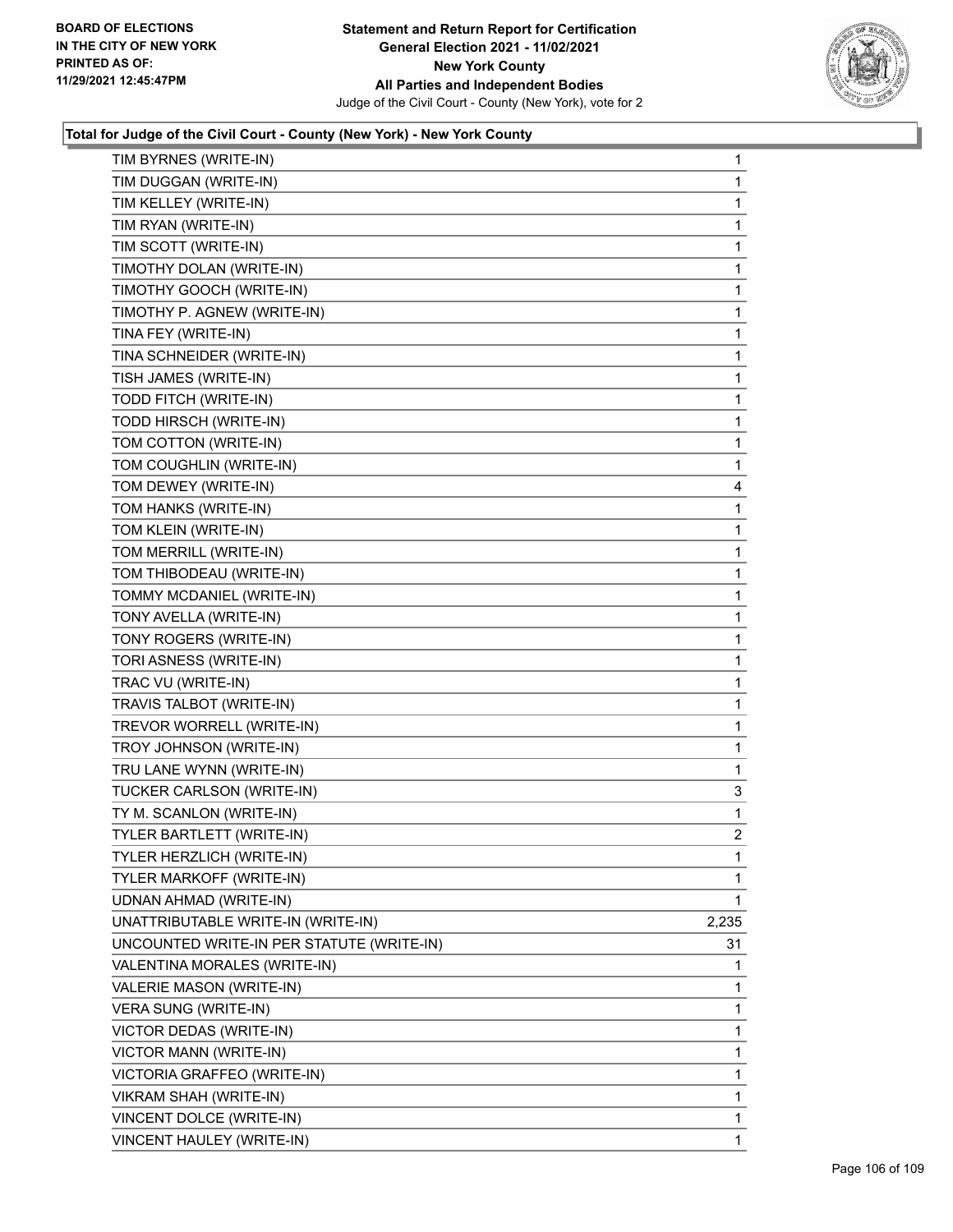

| VINCENT MARINELLI (WRITE-IN)     | $\mathbf{1}$ |
|----------------------------------|--------------|
| VINCENT SORDILLO (WRITE-IN)      | $\mathbf{1}$ |
| <b>VINCENT TORNG (WRITE-IN)</b>  | 1            |
| VINCENT VAN GOGH (WRITE-IN)      | 1            |
| VINCENT WALTER (WRITE-IN)        | 1            |
| VINCENTO GUIDO (WRITE-IN)        | 1            |
| VING RHAMES (WRITE-IN)           | 1            |
| VIRGINIA KUPFERMAN (WRITE-IN)    | 1            |
| <b>VIRGINIA PIKE (WRITE-IN)</b>  | 1            |
| VITALY DVOSKIN (WRITE-IN)        | 1            |
| VITO J DESANTIS (WRITE-IN)       | 1            |
| VIVIAN PARKER (WRITE-IN)         | 1            |
| <b>VLADAMIR LENIN (WRITE-IN)</b> | 1            |
| <b>VLADIMIR LENIN (WRITE-IN)</b> | 1            |
| VONMARIE THOMAS (WRITE-IN)       | 1            |
| WALEED SHAHID (WRITE-IN)         | 1            |
| WALTER HARRIS (WRITE-IN)         | 1            |
| WARREN HABER (WRITE-IN)          | 1            |
| WARREN NELSON (WRITE-IN)         | 1            |
| WES ANDERSON (WRITE-IN)          | 1            |
| WES HIGBEE (WRITE-IN)            | 1            |
| WESLEY FENG (WRITE-IN)           | 1            |
| WILL JOHNSON (WRITE-IN)          | 1            |
| WILL SMITH (WRITE-IN)            | 1            |
| WILLAIM DOUGLES (WRITE-IN)       | 1            |
| WILLIAM A. PEPITONE (WRITE-IN)   | 4            |
| WILLIAM B. ANDERSON (WRITE-IN)   | 1            |
| WILLIAM BRYANT (WRITE-IN)        | 1            |
| WILLIAM BUCKLEY (WRITE-IN)       | 1            |
| WILLIAM DAHILL (WRITE-IN)        | $\mathbf{1}$ |
| WILLIAM DYER HALPERN (WRITE-IN)  | $\mathbf{1}$ |
| WILLIAM EAKINS (WRITE-IN)        | 1            |
| WILLIAM FALKNER (WRITE-IN)       | 1            |
| WILLIAM GIBSON (WRITE-IN)        | 1            |
| WILLIAM GLADSTONE (WRITE-IN)     | 1            |
| WILLIAM HALPERN (WRITE-IN)       | 1            |
| WILLIAM L. FARRIS (WRITE-IN)     | 1            |
| WILLIAM LEAHY (WRITE-IN)         | 1            |
| WILLIAM LOVERO (WRITE-IN)        | 1            |
| WILLIAM MAJOR (WRITE-IN)         | 1            |
| WILLIAM P. SHORT III (WRITE-IN)  | 1            |
| WILLIAM ROSTANS (WRITE-IN)       | 1            |
| WILLIAM SANCHEZ (WRITE-IN)       | 1            |
| WILLIAM SUNKEL (WRITE-IN)        | 1            |
| WILLIAM THIBUALT (WRITE-IN)      | 1            |
| WILLIAM TOTA (WRITE-IN)          | 1            |
|                                  |              |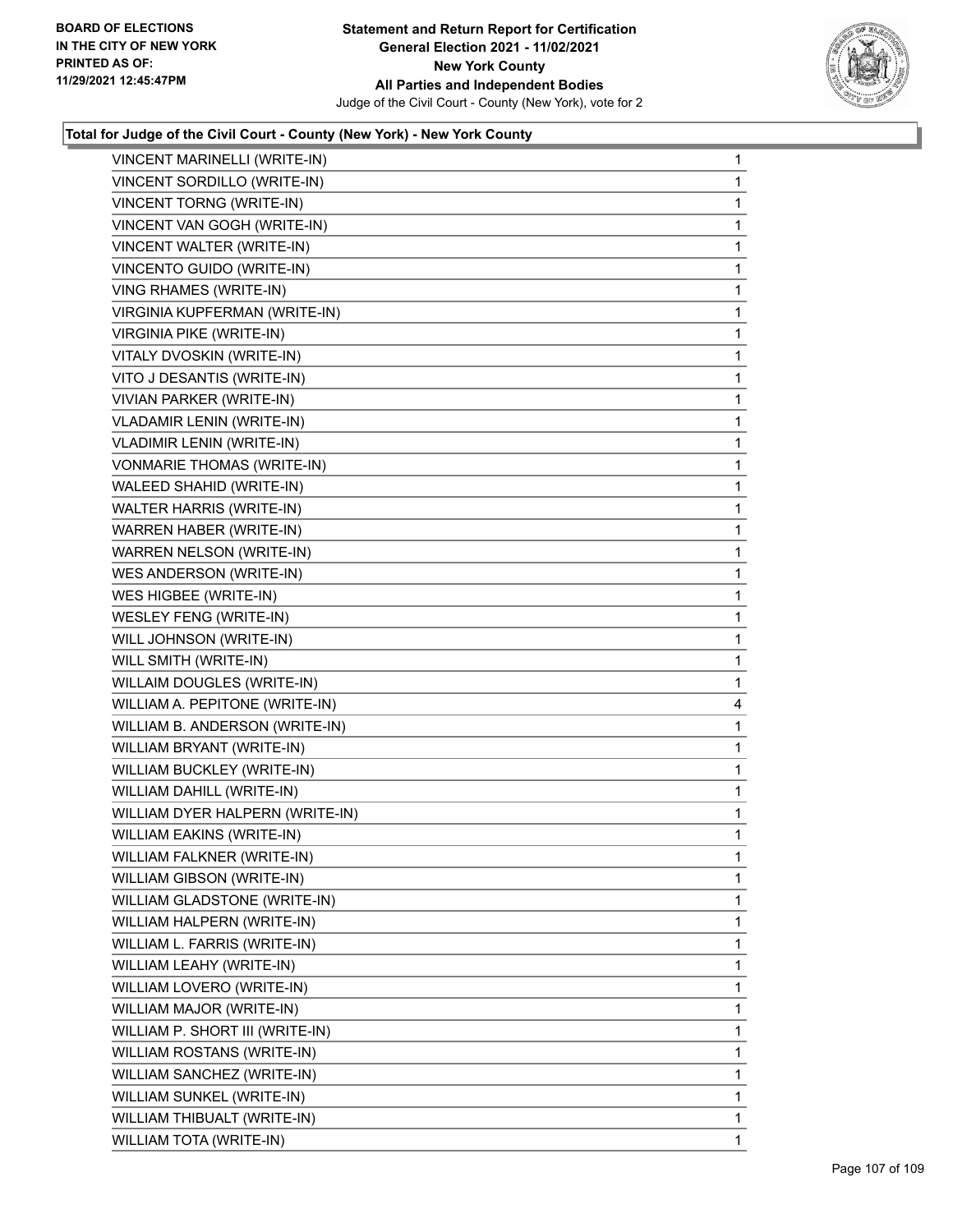

| WILLIAM TSAPALAS (WRITE-IN)      | $\mathbf{1}$ |
|----------------------------------|--------------|
| WILLIAM WELD (WRITE-IN)          | 1            |
| WILLIAM YEUNG (WRITE-IN)         | 1            |
| WILSON BEAM (WRITE-IN)           | 1            |
| WINSTON JUNG (WRITE-IN)          | 1            |
| WINSTON SMITH (WRITE-IN)         | 1            |
| WOJCIECH MICKOWSKI (WRITE-IN)    | 1            |
| WYATT EARP (WRITE-IN)            | 1            |
| WYLIE STECKLOW (WRITE-IN)        | 1            |
| XECHIL VELAQUEZ (WRITE-IN)       | 1            |
| XI JINPENG (WRITE-IN)            | 1            |
| YAEL KLAUSNER (WRITE-IN)         | 1            |
| YARON GERSHOVSKY (WRITE-IN)      | 1            |
| YELIUDAH BALIT DAN (WRITE-IN)    | 1            |
| YOKO ONO (WRITE-IN)              | 1            |
| YORAM SILAGY (WRITE-IN)          | 1            |
| YOSEMITE SAM (WRITE-IN)          | 1            |
| YOU-LINE NOV (WRITE-IN)          | 1            |
| ZACH AHMAD (WRITE-IN)            | 1            |
| ZACHARY LEVY (WRITE-IN)          | 1            |
| ZACHERY ZAGGER (WRITE-IN)        | 1            |
| ZANE MAMAA (WRITE-IN)            | 1            |
| ZARAB AKBAR (WRITE-IN)           | 1            |
| ZEEV KIRSH (WRITE-IN)            | 1            |
| ZEPHYR TEACHOUT (WRITE-IN)       | 3            |
| ZIKO TEMERIAN (WRITE-IN)         | 1            |
| ZOE FINTZ (WRITE-IN)             | 1            |
| ZUBAIJ HASSAN (WRITE-IN)         | 1            |
| ZUZANA CERMAN ZECHMAN (WRITE-IN) | 1            |
| <b>Total Votes</b>               | 394,505      |
| Unrecorded                       | 163,929      |
|                                  |              |